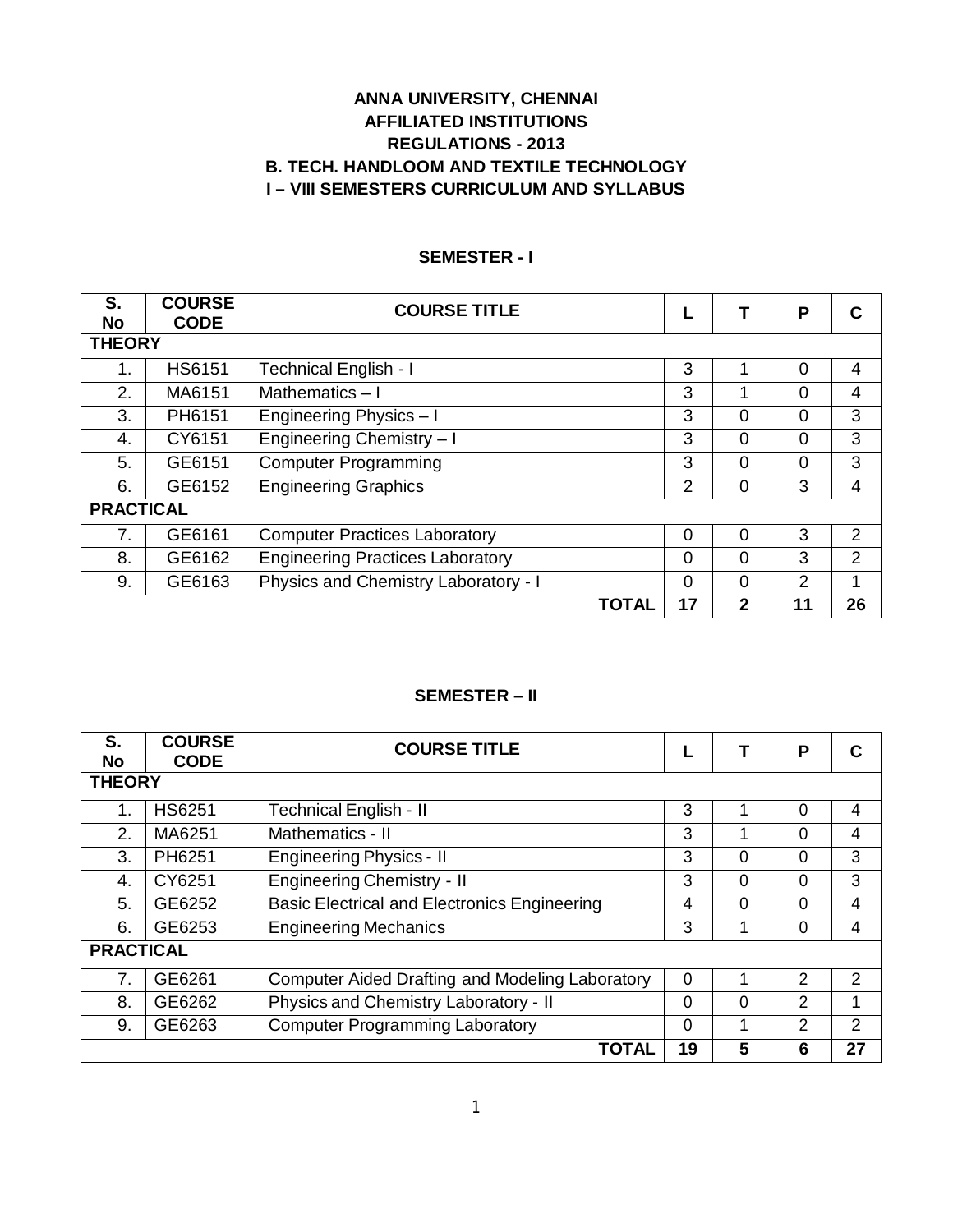# **SEMESTER III**

| S.<br>No         | <b>COURSE</b><br><b>CODE</b> | <b>COURSE TITLE</b>                         |    |   | Ρ        |    |
|------------------|------------------------------|---------------------------------------------|----|---|----------|----|
| <b>THEORY</b>    |                              |                                             |    |   |          |    |
| 1.               | MA 6468                      | <b>Probability and Statistics</b>           | 3  |   | 0        | 4  |
| 2.               | TT 6303                      | <b>Technology of Pre Weaving Process</b>    | 3  | 0 | 0        | 3  |
| 3.               | TT 6304                      | <b>Technology of Pre Spinning Process</b>   | 3  | 0 | 0        | 3  |
| $\overline{4}$ . | HT 6301                      | <b>Textile Physics</b>                      | 3  | 0 | 0        | 3  |
| 5.               | HT6302                       | <b>Fabric Structure-I</b>                   | 3  | 0 | $\Omega$ | 3  |
| 6.               | HT6303                       | Handloom Weaving Technology                 | 3  | 0 | 0        | 3  |
| <b>PRACTICAL</b> |                              |                                             |    |   |          |    |
| 7.               | HT6311                       | <b>Textile Design and Colour Laboratory</b> | 0  | 0 | 3        | 2  |
| 8.               | HT6312                       | Handloom Weaving Laboratory                 | 0  | 0 | 2        | 1  |
|                  |                              | <b>TOTAL</b>                                | 18 |   | 5        | 22 |

# **SEMESTER IV**

| S.<br><b>No</b>  | <b>COURSE</b><br><b>CODE</b> | <b>COURSE TITLE</b>                          |    |              | P |                |
|------------------|------------------------------|----------------------------------------------|----|--------------|---|----------------|
| <b>THEORY</b>    |                              |                                              |    |              |   |                |
| 1.               | MA 6459                      | <b>Numerical Methods</b>                     | 3  |              | 0 | 4              |
| 2.               | GE 6351                      | <b>Environmental Science and Engineering</b> | 3  | 0            | 0 | 3              |
| 3.               | CE 6460                      | <b>Solid Mechanics</b>                       | 3  | $\Omega$     | 0 | 3              |
| 4.               | TT 6403                      | Technology of Yarn Spinning                  | 3  | $\Omega$     | 0 | 3              |
| 5.               | HT 6401                      | <b>Fabric Structure-II</b>                   | 3  | $\Omega$     | 0 | 3              |
| 6.               | HT6402                       | <b>Fabric Manufacture-I</b>                  | 3  |              | 0 | 4              |
| <b>PRACTICAL</b> |                              |                                              |    |              |   |                |
| 7.               | HT6411                       | Yarn Process Laboratory                      | 0  | 0            | 3 | $\overline{2}$ |
| 8.               | HT6412                       | Cloth Analysis Laboratory                    | 0  | $\Omega$     | 3 | 2              |
|                  |                              | <b>TOTAL</b>                                 | 18 | $\mathbf{2}$ | 6 | 24             |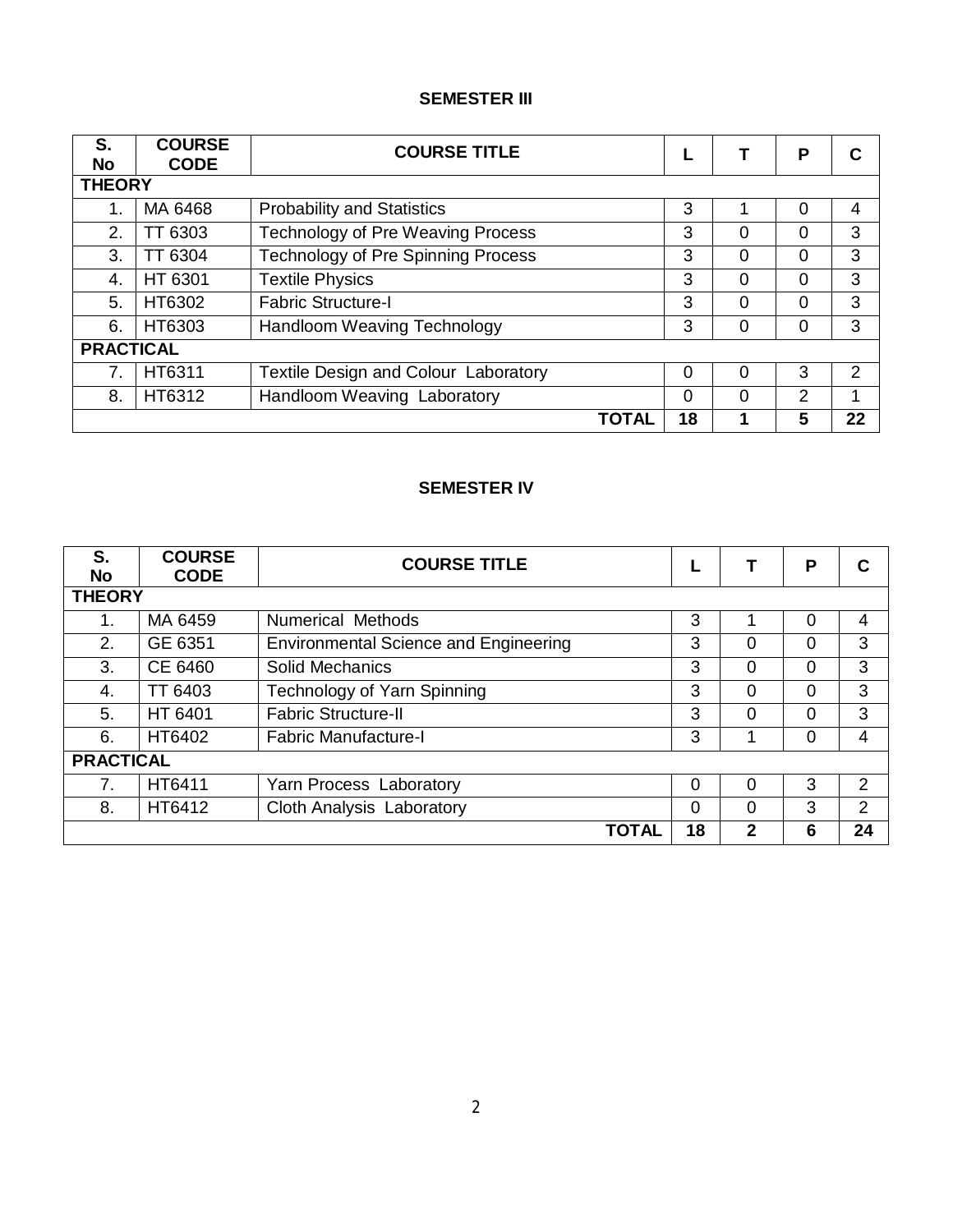# **SEMESTER V**

| SI.<br><b>No</b> | <b>COURSE</b><br><b>CODE</b> | <b>COURSE TITLE</b>                                | L        |          | P              | С              |
|------------------|------------------------------|----------------------------------------------------|----------|----------|----------------|----------------|
| <b>THEORY</b>    |                              |                                                    |          |          |                |                |
| $1_{-}$          | HT6501                       | <b>Advanced Fabric Structure</b>                   | 3        | $\Omega$ | $\overline{0}$ | 3              |
| 2.               | TT6502                       | Quality Evaluation of Fibres and Yarns             | 3        | 0        | $\mathbf 0$    | 3              |
| 3.               | TT6503                       | <b>Knitting Technology</b>                         | 3        | 1        | $\overline{0}$ | 4              |
| 4.               | TT6504                       | <b>Chemical Processing of Textile Materials I</b>  | 3        | $\Omega$ | $\Omega$       | 3              |
| 5.               | TT6505                       | <b>Technology of Manufactured Fibre Production</b> | 3        | 0        | $\mathbf 0$    | 3              |
| <b>PRACTICAL</b> |                              |                                                    |          |          |                |                |
| 6                | GE6562                       | <b>Employability Skills</b>                        | $\Omega$ | $\Omega$ | 2              | 1              |
| $\overline{7}$   | HT6511                       | Weaving Laboratory                                 | $\Omega$ | $\Omega$ | 3              | $\overline{2}$ |
| 8                | HT6512                       | <b>Chemical Processing Laboratory I</b>            | $\Omega$ | $\Omega$ | 3              | $\overline{2}$ |
| 9                | TT6512                       | Fibre and Yarn Quality Evaluation Laboratory       | $\Omega$ | $\Omega$ | 3              | $\overline{2}$ |
|                  |                              | <b>TOTAL</b>                                       | 15       | 1        | 11             | 23             |

# **SEMESTER VI**

| SI.              | <b>COURSE</b> | <b>COURSE TITLE</b>                                               |          |          | P              | С              |
|------------------|---------------|-------------------------------------------------------------------|----------|----------|----------------|----------------|
| <b>No</b>        | <b>CODE</b>   |                                                                   |          |          |                |                |
| <b>THEORY</b>    |               |                                                                   |          |          |                |                |
| 1.               | HT6601        | Fabric Manufacture II                                             | 3        | $\Omega$ | 0              | 3              |
| 2.               | <b>TT6601</b> | <b>Fabric Quality Evaluation</b>                                  | 3        | 0        | $\overline{0}$ | 3              |
| 3.               | TT6602        | Financial Management for Textile and Apparel<br><b>Industries</b> | 3        | $\Omega$ | $\mathbf 0$    | 3              |
| 4.               | TT6604        | <b>Mechanics of Textile Machinery</b>                             | 3        | $\Omega$ | $\mathbf 0$    | 3              |
| 5.               | TT6605        | <b>Chemical Processing of Textile Materials II</b>                | 3        | $\Omega$ | $\overline{0}$ | 3              |
| 6.               | TT6606        | <b>Garment Manufacturing Technology</b>                           | 3        | 1        | 0              | 4              |
| <b>PRACTICAL</b> |               |                                                                   |          |          |                |                |
| 7                | HT6611        | Chemical Processing Laboratory II                                 | $\Omega$ | 0        | 3              | 2              |
| 8                | TT6611        | <b>Fabric Quality Evaluation Laboratory</b>                       | $\Omega$ | $\Omega$ | 3              | $\overline{2}$ |
|                  |               | <b>TOTAL</b>                                                      | 18       | 1        | 6              | 23             |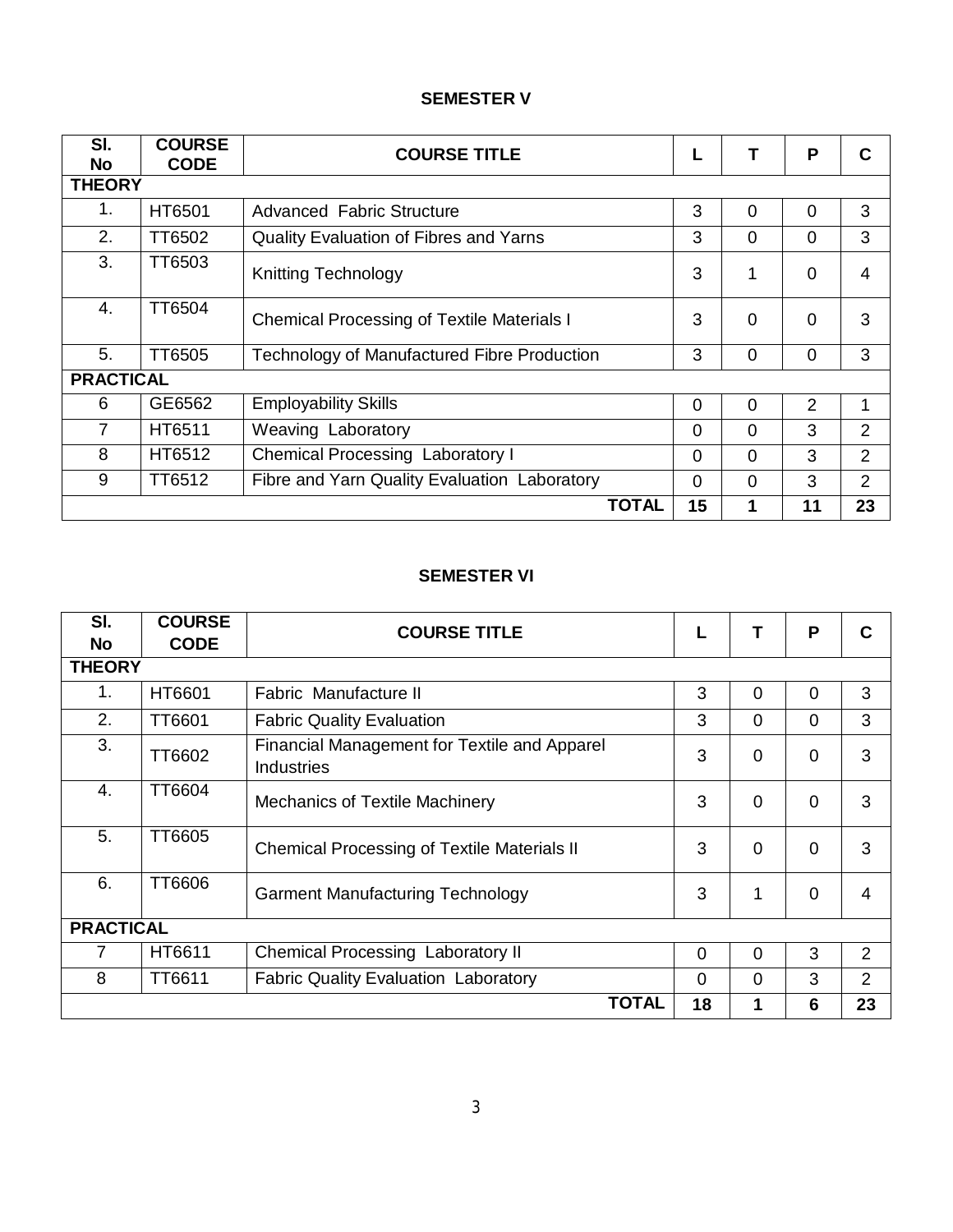# **SEMESTER VII**

| SI.<br><b>No</b> | <b>COURSE</b><br><b>CODE</b> | <b>COURSE TITLE</b>                                  |    |          | P              |    |
|------------------|------------------------------|------------------------------------------------------|----|----------|----------------|----|
| <b>THEORY</b>    |                              |                                                      |    |          |                |    |
| 1.               | HT6701                       | Mechanics of Yarn and Fabrics                        | 3  | $\Omega$ | 0              | 3  |
| 2.               | TT6701                       | <b>Total Quality Management for Textile Industry</b> | 3  | $\Omega$ | 0              | 3  |
| 3.               | TT6702                       | <b>Operations Research for Textile Industry</b>      | 3  | $\Omega$ | $\Omega$       | 3  |
| 4.               | TT6703                       | <b>Clothing Comfort</b>                              | 3  | $\Omega$ | $\Omega$       | 3  |
| 5.               |                              | Elective I                                           | 3  | $\Omega$ | $\overline{0}$ | 3  |
| <b>PRACTICAL</b> |                              |                                                      |    |          |                |    |
| 6.               | HT6711                       | Garment Construction Laboratory                      | 0  | 0        | 3              | 2  |
|                  |                              | <b>TOTAL</b>                                         | 15 | O        | 3              | 20 |

# **SEMESTER VIII**

| SI.<br><b>No</b> | <b>COURSE</b><br><b>CODE</b> | <b>COURSE TITLE</b> |          |   | Р  | C  |
|------------------|------------------------------|---------------------|----------|---|----|----|
| <b>THEORY</b>    |                              |                     |          |   |    |    |
| . .              |                              | Elective II         | 3        | O | 0  | 3  |
| 2.               |                              | Elective III        | 3        |   | 0  | 3  |
| <b>PRACTICAL</b> |                              |                     |          |   |    |    |
| 3.               | HT6811                       | Project Work        | $\Omega$ | O | 12 | 6  |
|                  |                              | <b>TOTAL</b>        | 6        | 0 | 12 | 12 |

# **LIST OF ELECTIVES**

# **ELECTIVE I**

| SI.       | <b>COURSE</b> | <b>COURSE TITLE</b>                         |   |  |  |
|-----------|---------------|---------------------------------------------|---|--|--|
| <b>No</b> | <b>CODE</b>   |                                             |   |  |  |
|           | GE6075        | Professional Ethics in Engineering          | 3 |  |  |
| 2.        | TC6010        | <b>Home Textiles</b>                        | 3 |  |  |
| 3.        | <b>C6001</b>  | Eco Friendly Dyes, Chemicals and Processing | 3 |  |  |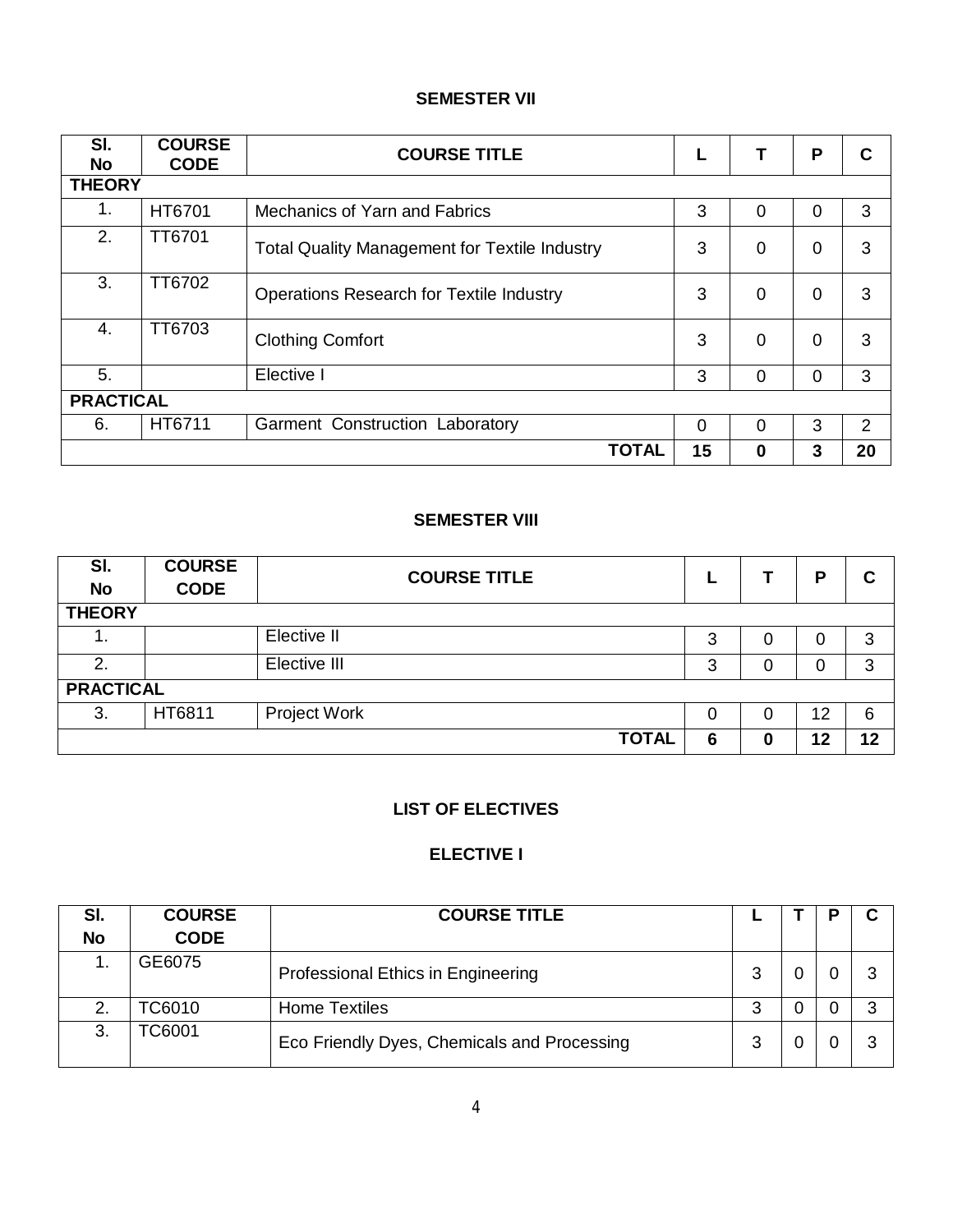# **ELECTIVE II**

| SI.<br><b>No</b> | <b>COURSE</b><br><b>CODE</b> | <b>COURSE TITLE</b>                        |   |   |   |
|------------------|------------------------------|--------------------------------------------|---|---|---|
| . .              | FT6605                       | Industrial Engineering in Apparel Industry | 3 | 0 | ◠ |
| 2.               | T6004                        | <b>Apparel Production Machinery</b>        | 3 |   |   |
| 3.               | FT6606                       | Apparel Marketing and Merchandising        | 3 |   |   |

# **ELECTIVE – III**

| SI.<br><b>No</b> | <b>COURSE</b><br><b>CODE</b> | <b>COURSE TITLE</b>                          |        | D | ◠ |
|------------------|------------------------------|----------------------------------------------|--------|---|---|
| . .              | T6006                        | Supply Chain Management for Textile Industry | ≏<br>J |   | 3 |
| 2.               | T6603                        | <b>Technology of Bonded Fabrics</b>          | 3      |   | 3 |
| 3.               | <b>C6004</b>                 | <b>Technical Textiles</b>                    | 3      |   | 3 |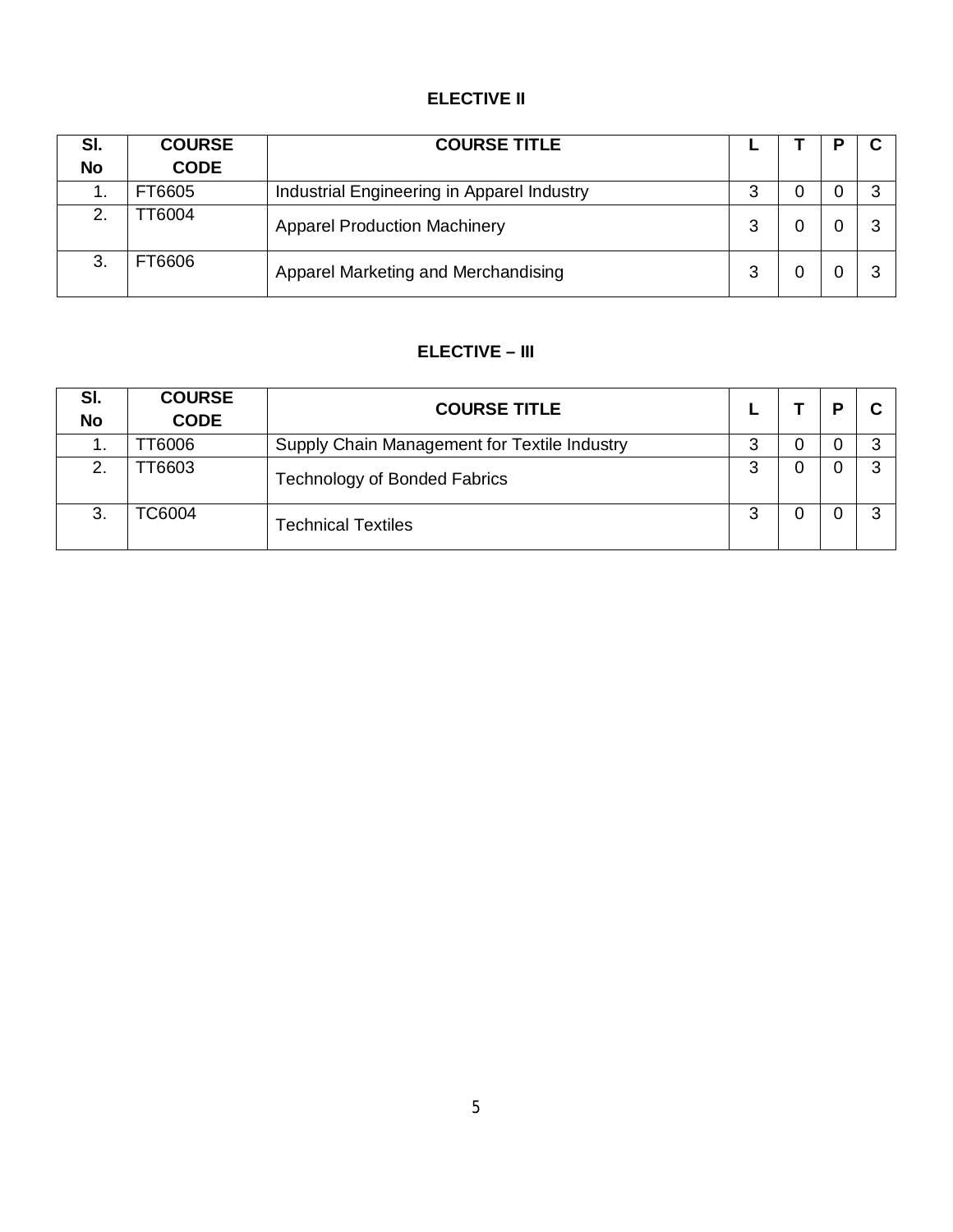# Writing - Free writing on any given topic (My favourite place / Hobbies / School life, etc.) - Sentence completion - Autobiographical writing (writing about one's leisure time activities, hometown, etc.); Grammar - Prepositions - Reference words - Wh-questions - Tenses (Simple); Vocabulary - Word formation - Word expansion (root words / etymology); E-materials - Interactive exercises for Grammar & Vocabulary - Reading comprehension exercises - Listening to audio files and answering questions.

Speaking - Speaking about one's place, important festivals etc. – Introducing oneself, one's family / friend; Reading - Skimming a reading passage – Scanning for specific information - Note-making;

# **UNIT II 9+3**

Listening - Listening and responding to video lectures / talks; Speaking - Describing a simple process (filling a form, etc.) - Asking and answering questions - Telephone skills – Telephone etiquette; Reading – Critical reading - Finding key information in a given text - Sifting facts from opinions; Writing - Biographical writing (place, people) - Process descriptions (general/specific) - Definitions - Recommendations – Instructions; Grammar - Use of imperatives - Subject-verb agreement; Vocabulary - Compound words - Word Association (connotation); E-materials - Interactive exercises for Grammar and Vocabulary - Listening exercises with sample telephone conversations / lectures – Picture-based activities.

# **UNIT III 9+3**

Listening - Listening to specific task - focused audio tracks; Speaking - Role-play – Simulation - Group interaction - Speaking in formal situations (teachers, officials, foreigners); Reading - Reading and interpreting visual material; Writing - Jumbled sentences - Coherence and cohesion in writing - Channel conversion (flowchart into process) - Types of paragraph (cause and effect / compare and contrast / narrative / analytical) - Informal writing (letter/e-mail/blogs) - Paraphrasing; Grammar - Tenses (Past) - Use of sequence words - Adjectives; Vocabulary - Different forms and uses of words, Cause and effect words; E-materials - Interactive exercises for Grammar and Vocabulary - Excerpts from films related to the theme and follow up exercises - Pictures of flow charts and tables for interpretations.

# **OBJECTIVES:**

- To enable learners of Engineering and Technology develop their basic communication skills in English.
- To emphasize specially the development of speaking skills amongst learners of Engineering and Technology.
- To ensure that learners use the electronic media such as internet and supplement the learning materials used in the classroom.
- To inculcate the habit of reading and writing leading to effective and efficient communication.

# 6

#### **UNIT I 9+3** Listening - Introducing learners to GIE - Types of listening - Listening to audio (verbal & sounds);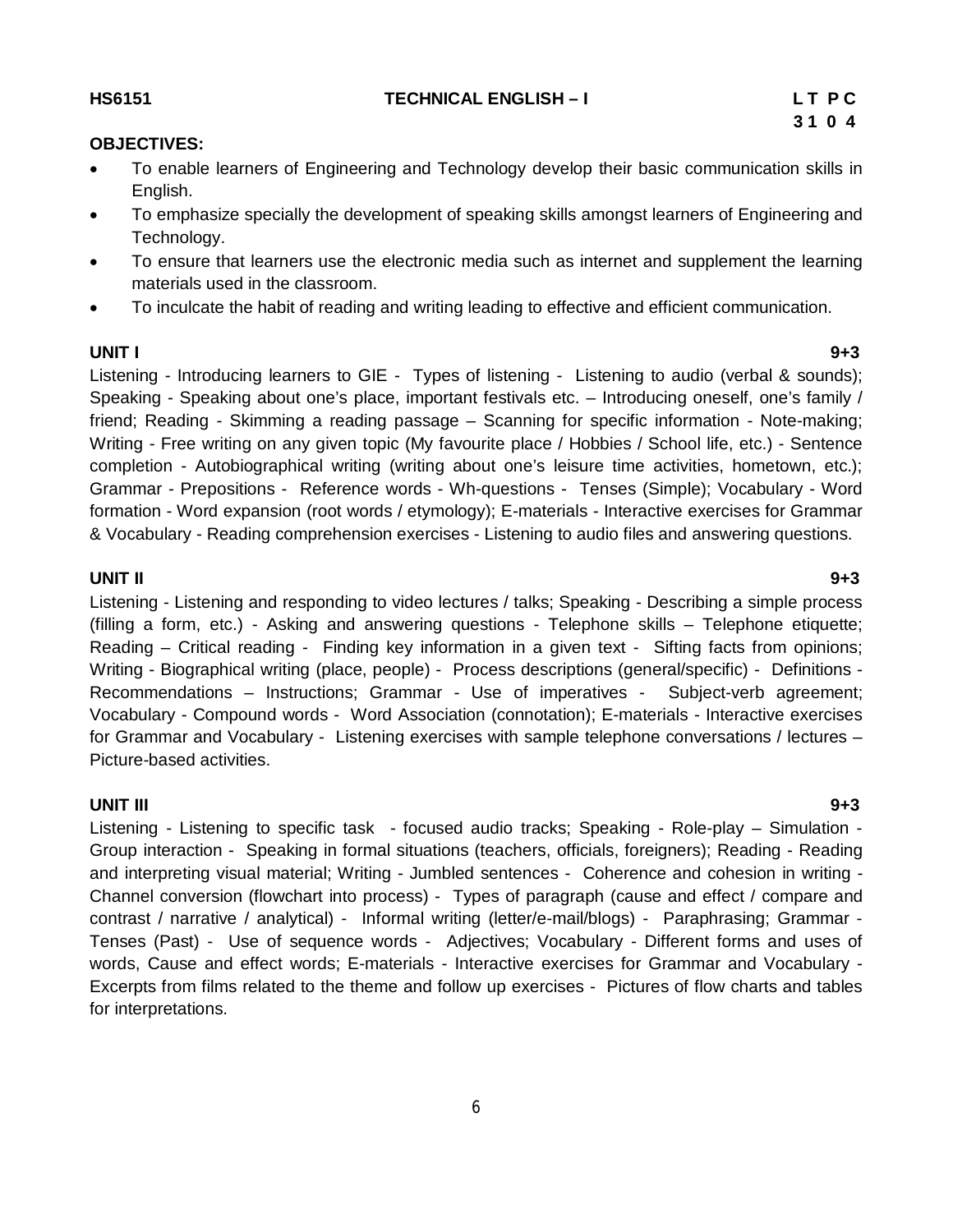### **UNIT IV 9+3**

Listening - Watching videos / documentaries and responding to questions based on them; Speaking - Responding to questions - Different forms of interviews - Speaking at different types of interviews; Reading - Making inference from the reading passage - Predicting the content of a reading passage; Writing - Interpreting visual materials (line graphs, pie charts etc.) - Essay writing – Different types of essays; Grammar - Adverbs – Tenses – future time reference; Vocabulary - Single word substitutes - Use of abbreviations and acronyms; E-materials - Interactive exercises for Grammar and Vocabulary - Sample interviews - film scenes - dialogue writing.

# **UNIT V 9+3**

Listening - Listening to different accents, Listening to Speeches/Presentations, Listening to broadcast and telecast from Radio and TV; Speaking - Giving impromptu talks, Making presentations on given topics; Reading - Email communication - Reading the attachment files having a poem/joke/proverb - Sending their responses through email; Writing - Creative writing, Poster making; Grammar - Direct and indirect speech; Vocabulary - Lexical items (fixed / semi fixed expressions); E-materials - Interactive exercises for Grammar and Vocabulary - Sending emails with attachment – Audio / video excerpts of different accents - Interpreting posters.

# **TOTAL (L:45+T:15): 60 PERIODS**

# **OUTCOMES:**

Learners should be able to

- speak clearly, confidently, comprehensibly, and communicate with one or many listeners using appropriate communicative strategies.
- write cohesively and coherently and flawlessly avoiding grammatical errors, using a wide vocabulary range, organizing their ideas logically on a topic.
- read different genres of texts adopting various reading strategies.
- listen/view and comprehend different spoken discourses/excerpts in different accents

# **TEXTBOOKS:**

- 1. Department of English, Anna University. Mindscapes: English for Technologists and Engineers. Orient Blackswan, Chennai. 2012
- 2. Dhanavel, S.P. English and Communication Skills for Students of Science and Engineering. Orient Blackswan, Chennai. 2011

# **REFERENCES:**

- 1. Raman, Meenakshi & Sangeetha Sharma. Technical Communication: Principles and Practice. Oxford University Press, New Delhi. 2011.
- 2. Regional Institute of English. English for Engineers. Cambridge University Press, New Delhi. 2006.
- 3. Rizvi, Ashraf. M. Effective Technical Communication. Tata McGraw-Hill, New Delhi. 2005
- 4. Rutherford, Andrea. J Basic Communication Skills for Technology. Pearson, New Delhi. 2001.
- 5. Viswamohan, Aysha. English for Technical Communication. Tata McGraw-Hill, New Delhi. 2008.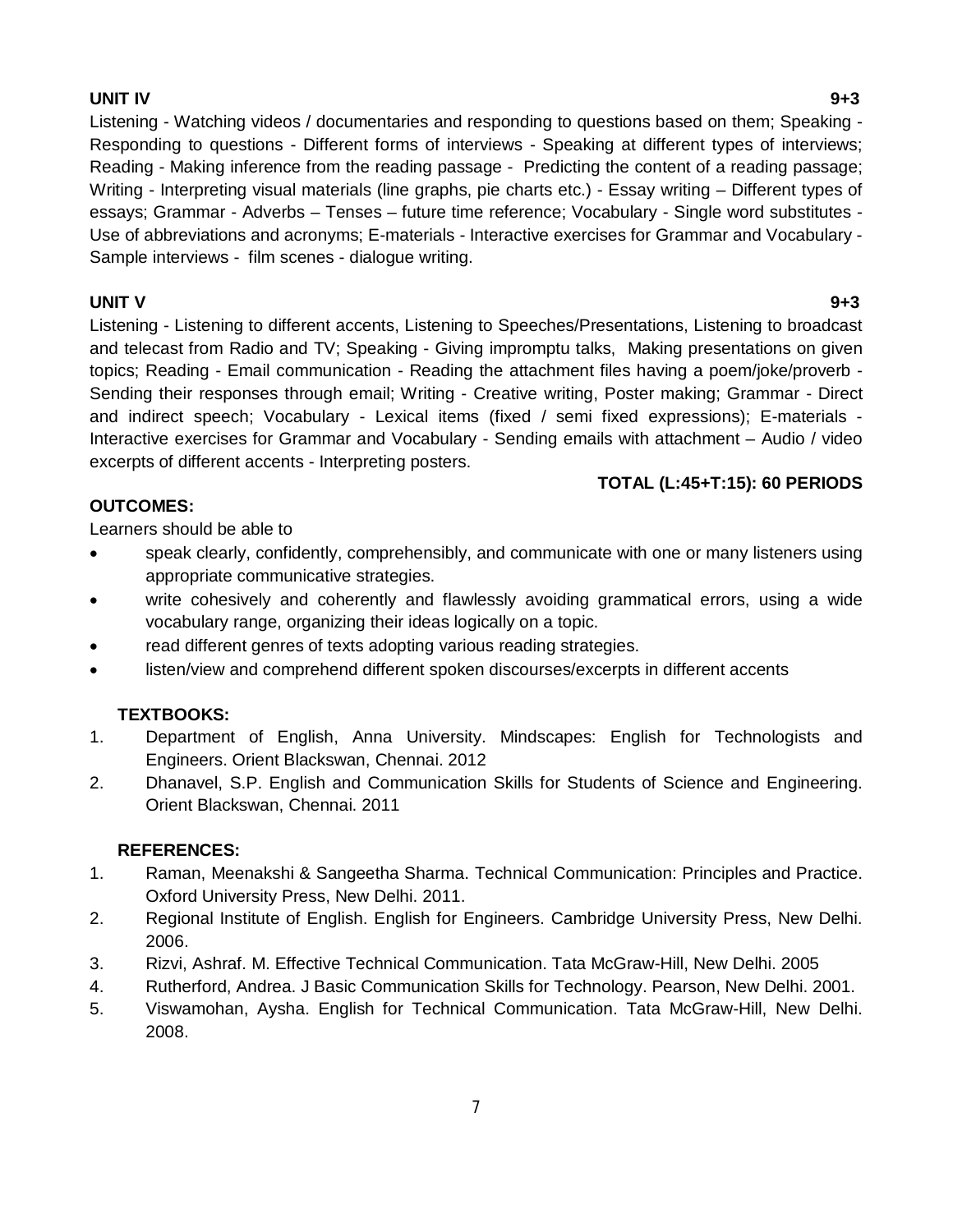# **EXTENSIVE Reading (Not for Examination)**

1. Kalam, Abdul. Wings of Fire. Universities Press, Hyderabad. 1999.

## **WEBSITES:**

- 1. http://www.usingenglish.com
- 2. http://www.uefap.com

# **TEACHING METHODS:**

- **Lectures**
- Activities conducted individually, in pairs and in groups like self introduction, peer introduction, group poster making, grammar and vocabulary games, etc.
- **Discussions**
- Role play activities
- Short presentations
- Listening and viewing activities with follow up activities like discussion, filling up worksheets, writing exercises (using language lab wherever necessary/possible) etc.

# **EVALUATION PATTERN:**

#### **Internal assessment: 20%**

3 tests of which two are pen and paper tests and the other is a combination of different modes of assessment like

- Project
- Assignment
- Reviews
- Creative writing
- Poster making, etc.

All the four skills are to be tested with equal weightage given to each.

- $\checkmark$  Speaking assessment: Individual speaking activities, Pair work activities like role play, Interview, Group discussions
- $\checkmark$  Reading assessment: Reading passages with comprehension questions graded from simple to complex, from direct to inferential
- $\checkmark$  Writing assessment: Writing paragraphs, essays etc. Writing should include grammar and vocabulary.
- $\checkmark$  Listening/Viewing assessment: Lectures, dialogues, film clippings with questions on verbal as well as audio/visual content.

## **End Semester Examination: 80%**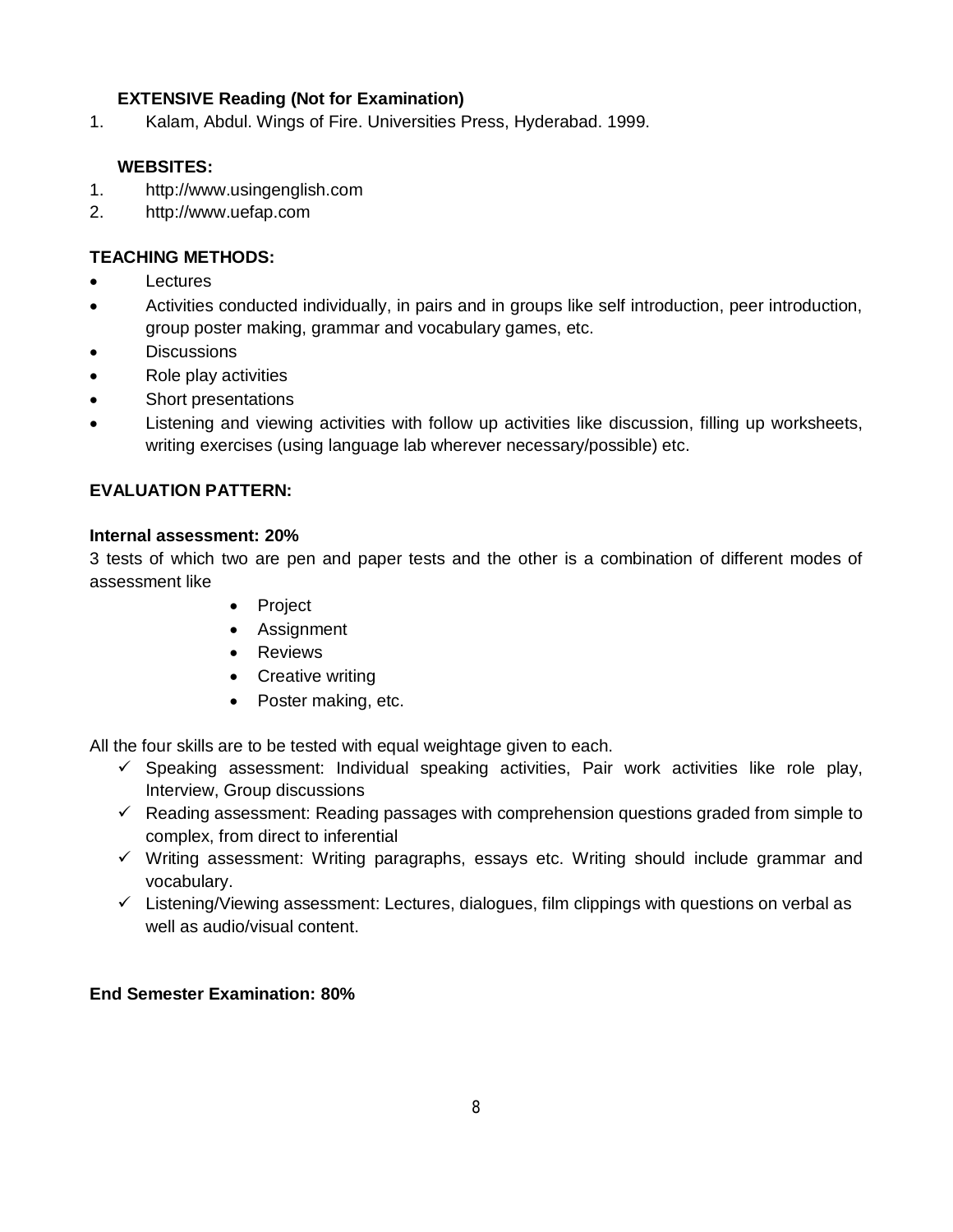# **MA6151 MATHEMATICS – I L T P C**

# **3 1 0 4**

# **OBJECTIVES:**

- To develop the use of matrix algebra techniques this is needed by engineers for practical applications.
- To make the student knowledgeable in the area of infinite series and their convergence so that he/ she will be familiar with limitations of using infinite series approximations for solutions arising in mathematical modeling.
- To familiarize the student with functions of several variables. This is needed in many branches of engineering.
- To introduce the concepts of improper integrals, Gamma, Beta and Error functions which are needed in engineering applications.
- To acquaint the student with mathematical tools needed in evaluating multiple integrals and their usage.

# **UNIT I MATRICES 9+3**

Eigenvalues and Eigenvectors of a real matrix – Characteristic equation – Properties of eigenvalues and eigenvectors – Statement and applications of Cayley-Hamilton Theorem – Diagonalization of matrices – Reduction of a quadratic form to canonical form by orthogonal transformation – Nature of quadratic forms.

# **UNIT II SEQUENCES AND SERIES 9+3**

Sequences: Definition and examples – Series: Types and Convergence – Series of positive terms – Tests of convergence: Comparison test, Integral test and D'Alembert's ratio test – Alternating series – Leibnitz's test – Series of positive and negative terms – Absolute and conditional convergence.

# **UNIT III APPLICATIONS OF DIFFERENTIAL CALCULUS 9+3**

Curvature in Cartesian co-ordinates – Centre and radius of curvature – Circle of curvature – Evolutes – Envelopes - Evolute as envelope of normals.

# **UNIT IV DIFFERENTIAL CALCULUS OF SEVERAL VARIABLES 9+3**

Limits and Continuity – Partial derivatives – Total derivative – Differentiation of implicit functions – Jacobian and properties – Taylor's series for functions of two variables – Maxima and minima of functions of two variables – Lagrange's method of undetermined multipliers.

# **UNIT V MULTIPLE INTEGRALS 9+3**

Double integrals in cartesian and polar coordinates – Change of order of integration – Area enclosed by plane curves – Change of variables in double integrals – Area of a curved surface - Triple integrals – Volume of Solids.

# **TOTAL (L:45+T:15): 60 PERIODS**

# **OUTCOMES:**

 This course equips students to have basic knowledge and understanding in one fields of materials, integral and differential calculus.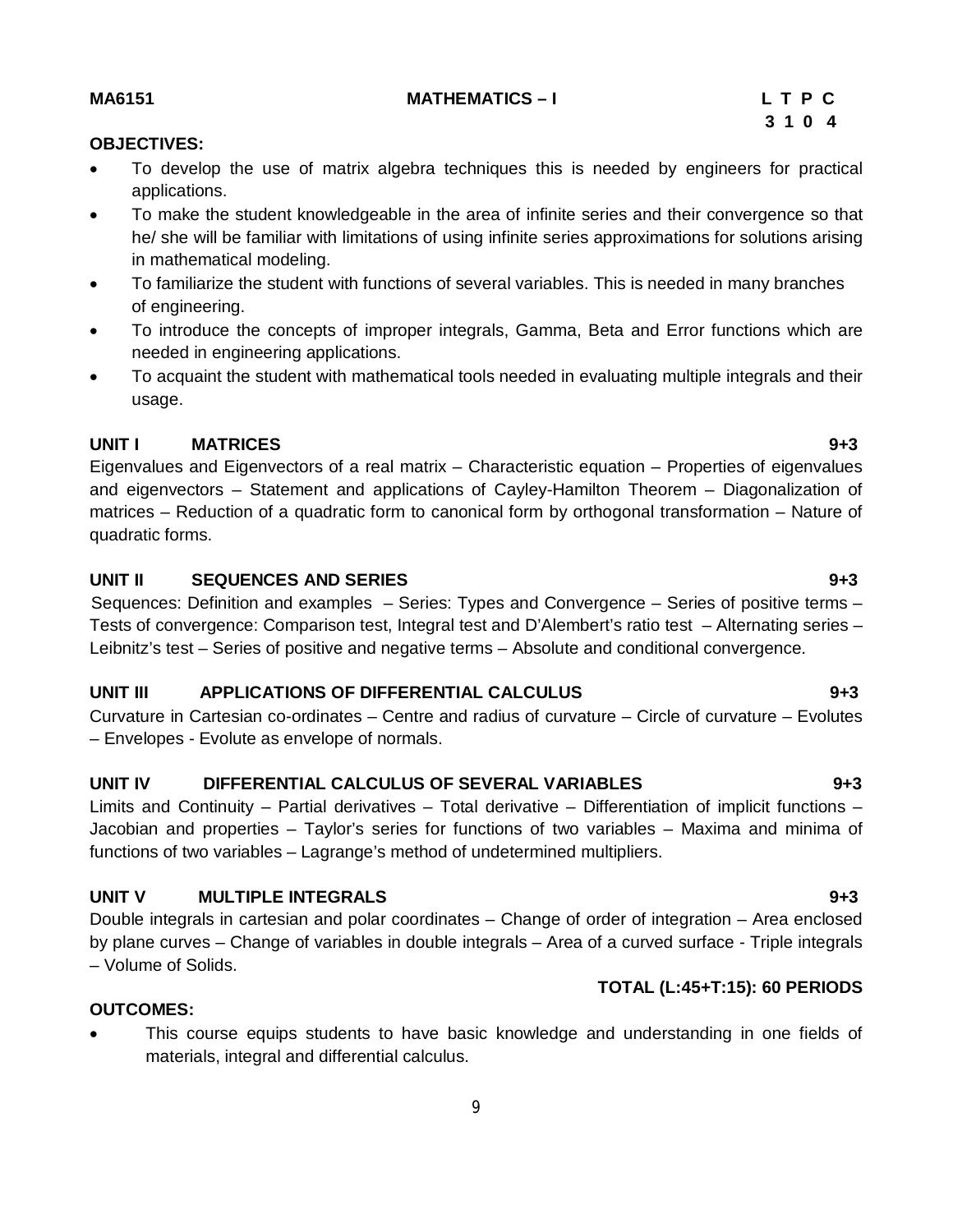# **TEXT BOOKS:**

- 1. Bali N. P and Manish Goyal, "A Text book of Engineering Mathematics", Eighth Edition, Laxmi Publications Pvt Ltd., 2011.
- <sup>2.</sup> Grewal. B.S, "Higher Engineering Mathematics", 41<sup>st</sup> Edition, Khanna Publications, Delhi, 2011.

# **REFERENCES:**

- 1. Dass, H.K., and Er. Rajnish Verma," Higher Engineering Mathematics", S. Chand Private Ltd., 2011.
- 2. Glyn James, "Advanced Modern Engineering Mathematics", 3<sup>rd</sup> Edition, Pearson Education, 2012.
- 3. Peter V. O'Neil," Advanced Engineering Mathematics", 7th Edition, Cengage learning, 2012.
- 4. Ramana B.V, "Higher Engineering Mathematics", Tata McGraw Hill Publishing Company, New Delhi, 2008.
- 5. Sivarama Krishna Das P. and Rukmangadachari E., "Engineering Mathematics", Volume I, Second Edition, PEARSON Publishing, 2011.

| PH6151 | <b>ENGINEERING PHYSICS - I</b> | LTPC |
|--------|--------------------------------|------|
|        |                                | 3003 |

#### **OBJECTIVES:**

 To enhance the fundamental knowledge in Physics and its applications relevant to various streams of Engineering and Technology.

## **UNIT I CRYSTAL PHYSICS 9**

Lattice – Unit cell – Bravais lattice – Lattice planes – Miller indices – d spacing in cubic lattice – Calculation of number of atoms per unit cell – Atomic radius – Coordination number – Packing factor for SC, BCC, FCC and HCP structures – Diamond and graphite structures (qualitative treatment) - Crystal growth techniques –solution, melt (Bridgman and Czochralski) and vapour growth techniques (qualitative)

## **UNIT II PROPERTIES OF MATTER AND THERMAL PHYSICS 9**

Elasticity- Hooke's law - Relationship between three modulii of elasticity (qualitative) – stress -strain diagram – Poisson's ratio –Factors affecting elasticity –Bending moment – Depression of a cantilever –Young's modulus by uniform bending- I-shaped girders

Modes of heat transfer- thermal conductivity- Newton's law of cooling - Linear heat flow – Lee's disc method – Radial heat flow – Rubber tube method – conduction through compound media (series and parallel)

# **UNIT III QUANTUM PHYSICS 9**

Black body radiation – Planck's theory (derivation) – Deduction of Wien's displacement law and Rayleigh – Jeans' Law from Planck's theory – Compton effect. Theory and experimental verification – Properties of Matter waves – G.P Thomson experiment -Schrödinger's wave equation – Time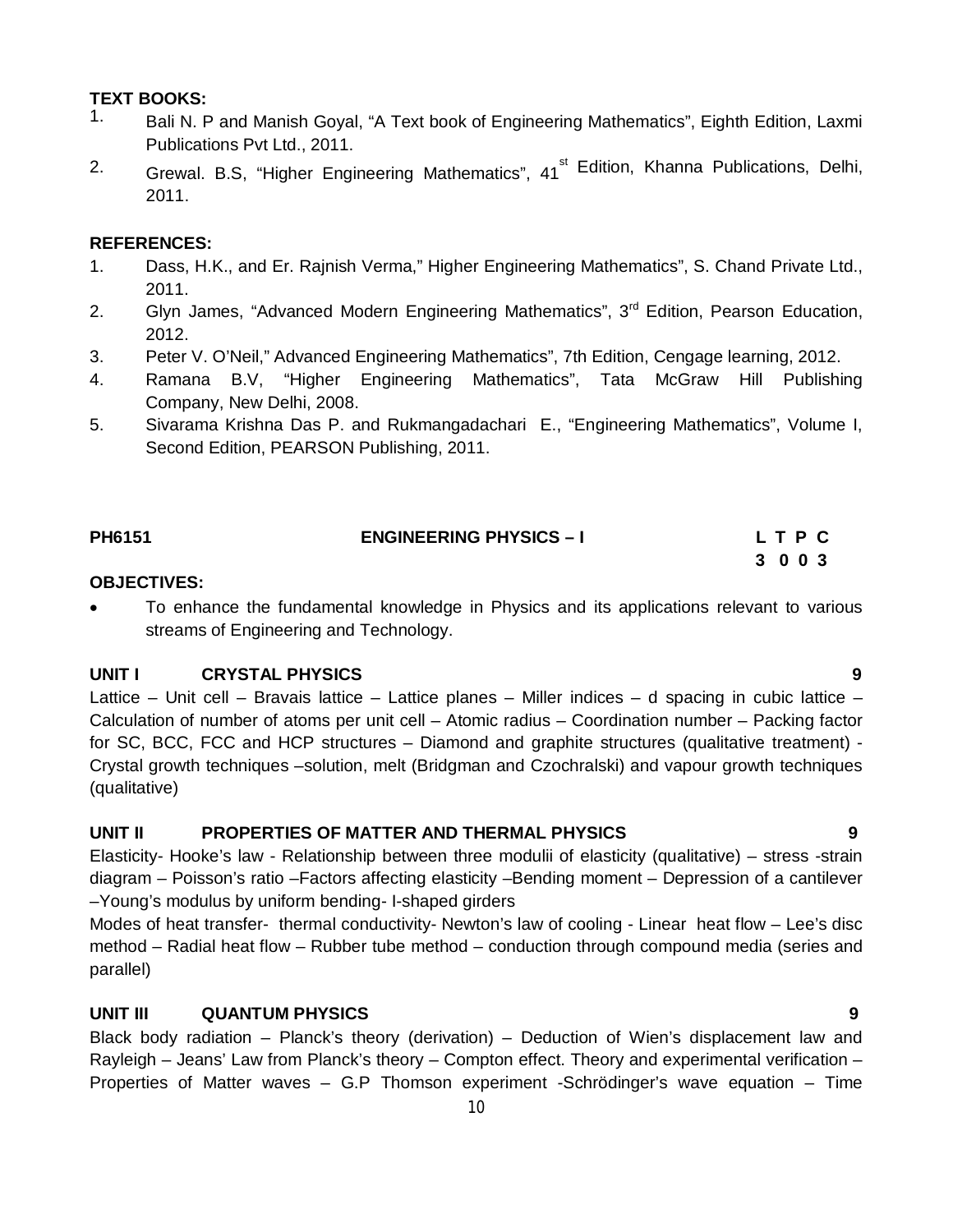independent and time dependent equations – Physical significance of wave function – Particle in a one dimensional box - Electron microscope - Scanning electron microscope - Transmission electron microscope.

# **UNIT IV ACOUSTICS AND ULTRASONICS 9**

Classification of Sound- decibel- Weber–Fechner law – Sabine's formula- derivation using growth and decay method – Absorption Coefficient and its determination –factors affecting acoustics of buildings and their remedies.

Production of ultrasonics by magnetostriction and piezoelectric methods - acoustic grating -Non Destructive Testing – pulse echo system through transmission and reflection modes - A,B and C – scan displays, Medical applications - Sonogram

# **UNIT V PHOTONICS AND FIBRE OPTICS 9**

Spontaneous and stimulated emission- Population inversion -Einstein's A and B coefficients derivation. Types of lasers – Nd:YAG,  $CO<sub>2</sub>$ , Semiconductor lasers (homojunction & heterojunction)-Industrial and Medical Applications.

Principle and propagation of light in optical fibres – Numerical aperture and Acceptance angle - Types of optical fibres (material, refractive index, mode) – attenuation, dispersion, bending - Fibre Optical Communication system (Block diagram) - Active and passive fibre sensors- Endoscope.

# **TOTAL: 45 PERIODS**

# **OUTCOMES:**

 The students will have knowledge on the basics of physics related to properties of matter, optics, acoustics etc., and they will apply these fundamental principles to solve practical problems related to materials used for engineering applications.

# **TEXT BOOKS:**

- 1. Arumugam M. Engineering Physics. Anuradha publishers, 2010
- 2. Gaur R.K. and Gupta S.L. Engineering Physics. Dhanpat Rai publishers, 2009
- 3. Mani Naidu S. Engineering Physics, Second Edition, PEARSON Publishing, 2011.

## **REFERENCES:**

- 1. Searls and Zemansky. University Physics, 2009
- 2. Mani P. Engineering Physics I. Dhanam Publications, 2011
- 3. Marikani A. Engineering Physics. PHI Learning Pvt., India, 2009
- 4. Palanisamy P.K. Engineering Physics. SCITECH Publications, 2011
- 5. Rajagopal K. Engineering Physics. PHI, New Delhi, 2011
- 6. Senthilkumar G. Engineering Physics I. VRB Publishers, 2011.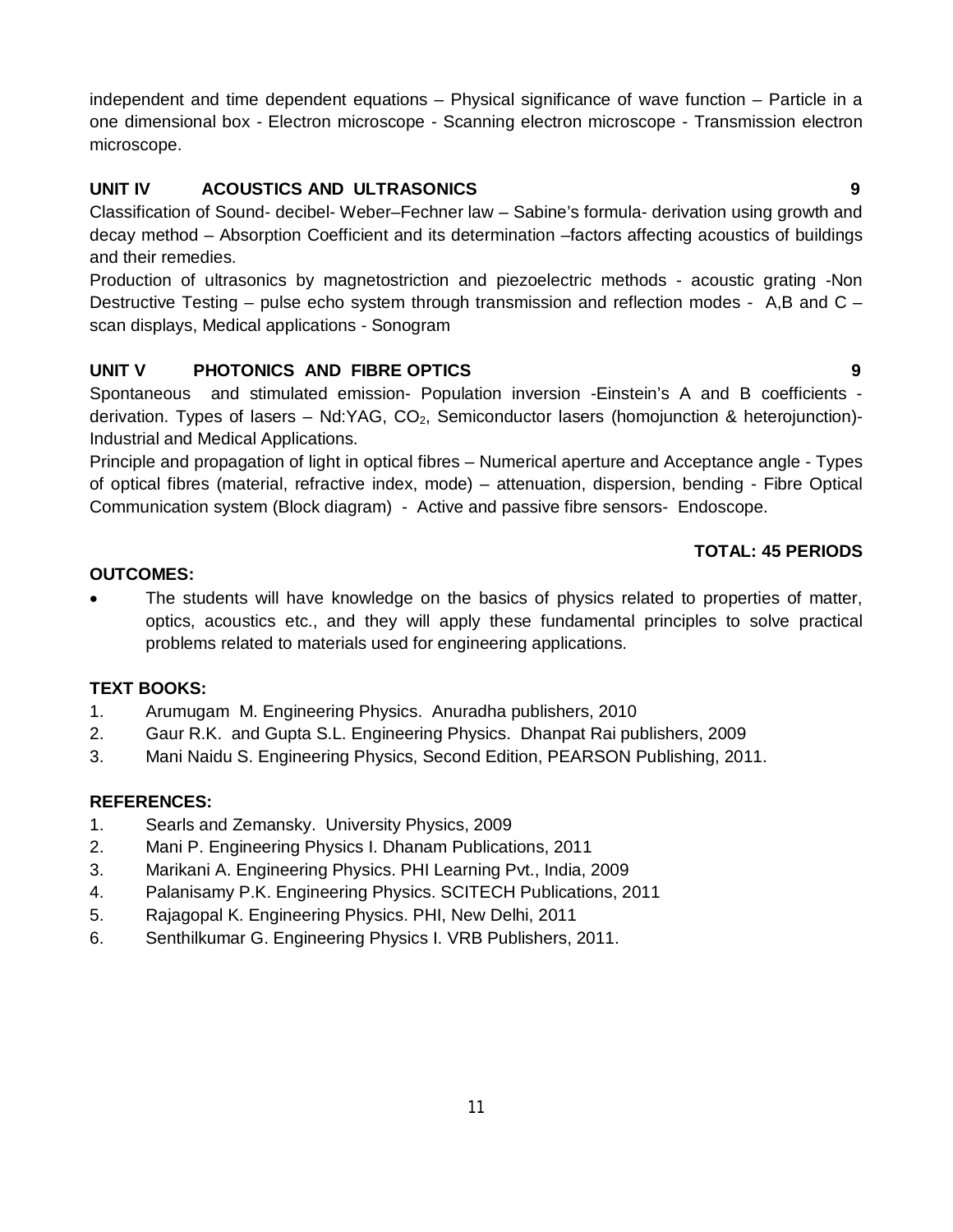**CY6151 ENGINEERING CHEMISTRY - I L T P C**

#### **OBJECTIVES:**

- To make the students conversant with basics of polymer chemistry.
- To make the student acquire sound knowledge of second law of thermodynamics and second law based derivations of importance in engineering applications in all disciplines.
- To acquaint the student with concepts of important photophysical and photochemical processes and spectroscopy.
- To develop an understanding of the basic concepts of phase rule and its applications to single and two component systems and appreciate the purpose and significance of alloys.
- To acquaint the students with the basics of nano materials, their properties and applications.

#### **UNIT I** POLYMER CHEMISTRY **19 1**

Introduction: Classification of polymers – Natural and synthetic; Thermoplastic and Thermosetting. Functionality – Degree of polymerization. Types and mechanism of polymerization: Addition (Free Radical, cationic and anionic); condensation and copolymerization. Properties of polymers: Tg, Tacticity, Molecular weight – weight average, number average and polydispersity index. Techniques of polymerization: Bulk, emulsion, solution and suspension. Preparation, properties and uses of Nylon 6,6, and Epoxy resin.

#### **UNIT II CHEMICAL THERMODYNAMICS 9**

Terminology of thermodynamics - Second law: Entropy - entropy change for an ideal gas, reversible and irreversible processes; entropy of phase transitions; Clausius inequality. Free energy and work function: Helmholtz and Gibbs free energy functions (problems); Criteria of spontaneity; Gibbs-Helmholtz equation (problems); Clausius-Clapeyron equation; Maxwell relations – Van't Hoff isotherm and isochore(problems).

## **UNIT III PHOTOCHEMISTRY AND SPECTROSCOPY 9**

Photochemistry: Laws of photochemistry - Grotthuss–Draper law, Stark–Einstein law and Lambert-Beer Law. Quantum efficiency – determination- Photo processes - Internal Conversion, Intersystem crossing, Fluorescence, Phosphorescence, Chemiluminescence and Photo-sensitization. Spectroscopy: Electromagnetic spectrum - Absorption of radiation – Electronic, Vibrational and rotational transitions. UV-visible and IR spectroscopy – principles, instrumentation (Block diagram only).

### **UNIT IV PHASE RULE AND ALLOYS 9**

Phase rule: Introduction, definition of terms with examples, One Component System- water system - Reduced phase rule - Two Component Systems- classification – lead-silver system, zincmagnesium system. Alloys: Introduction- Definition- Properties of alloys- Significance of alloying, Functions and effect of alloying elements- Ferrous alloys- Nichrome and Stainless steel – heat treatment of steel; Non-ferrous alloys – brass and bronze.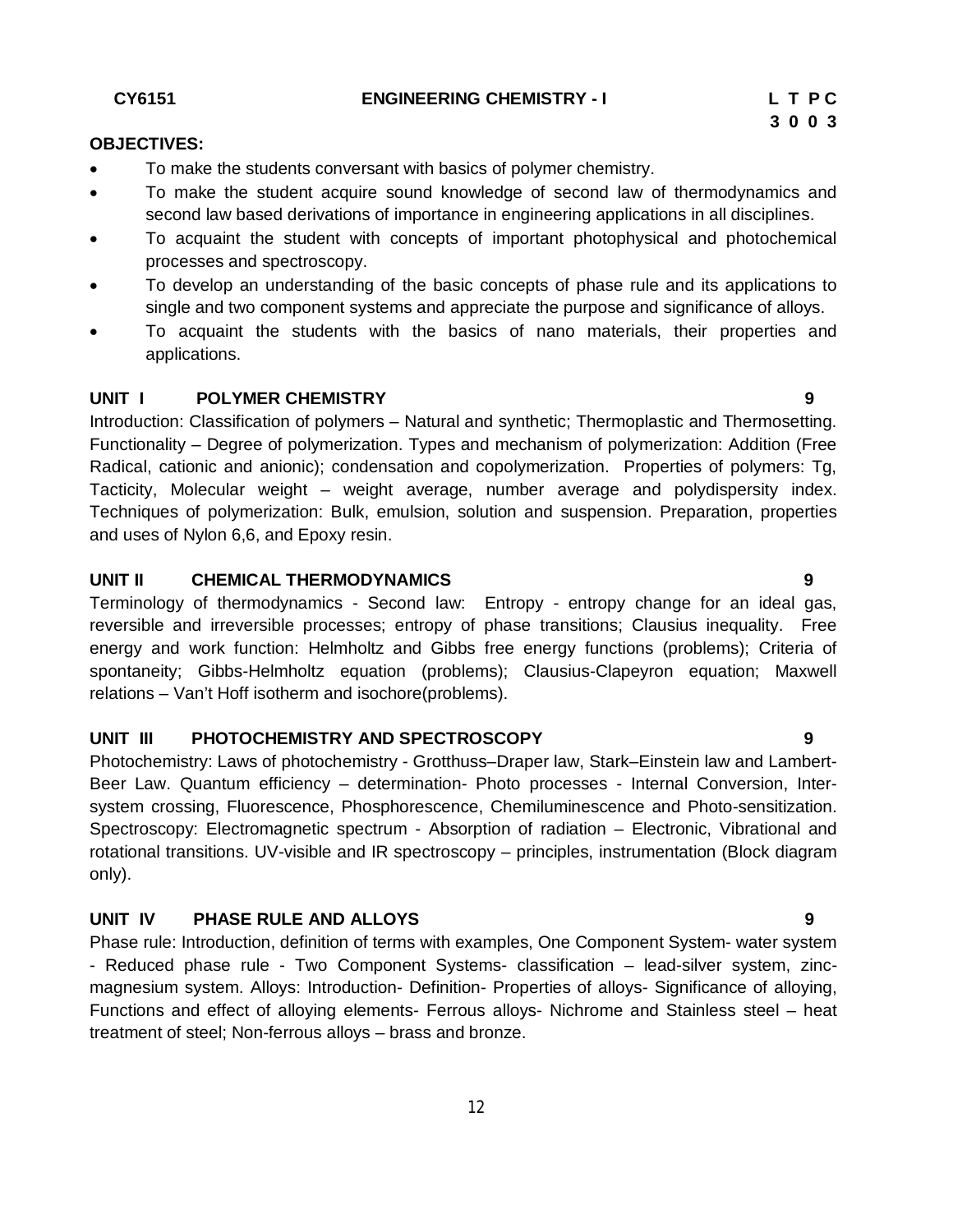#### **UNIT V NANOCHEMISTRY 9**

Basics - distinction between molecules, nanoparticles and bulk materials; size-dependent properties. Nanoparticles: nano cluster, nano rod, nanotube(CNT) and nanowire. Synthesis: precipitation, thermolysis, hydrothermal, solvothermal, electrode position, chemical vapour deposition, laser ablation; Properties and applications

#### **OUTCOMES:**

 The knowledge gained on polymer chemistry, thermodynamics. spectroscopy, phase rule and nano materials will provide a strong platform to understand the concepts on these subjects for further learning.

#### **TEXT BOOKS:**

- 1. Jain P.C. and Monica Jain, "Engineering Chemistry", Dhanpat Rai Publishing Company (P) Ltd., New Delhi, 2010
- 2. Kannan P., Ravikrishnan A., "Engineering Chemistry", Sri Krishna Hi-tech Publishing Company Pvt. Ltd. Chennai, 2009

#### **REFERENCES:**

- 1. Dara S.S, Umare S.S, "Engineering Chemistry", S. Chand & Company Ltd., New Delhi 2010
- 2. Sivasankar B., "Engineering Chemistry", Tata McGraw-Hill Publishing Company, Ltd., New Delhi, 2008.
- 3. Gowariker V.R. , Viswanathan N.V. and JayadevSreedhar, "Polymer Science", New Age International P (Ltd.,), Chennai, 2006.
- 4. Ozin G. A. and Arsenault A. C., "Nanochemistry: A Chemical Approach to Nanomaterials", RSC Publishing, 2005.

| GE6151 | <b>COMPUTER PROGRAMMING</b> | L T P C |
|--------|-----------------------------|---------|
|        |                             | 3003    |

## **OBJECTIVES:**

#### **The students should be made to:**

- Learn the organization of a digital computer.
- Be exposed to the number systems.
- Learn to think logically and write pseudo code or draw flow charts for problems.
- Be exposed to the syntax of C.
- Be familiar with programming in C.
- Learn to use arrays, strings, functions, pointers, structures and unions in C.

## **UNIT I INTRODUCTION 8**

Generation and Classification of Computers- Basic Organization of a Computer –Number System – Binary – Decimal – Conversion – Problems. Need for logical analysis and thinking – Algorithm – Pseudo code – Flow Chart.

**TOTAL :45 PERIODS**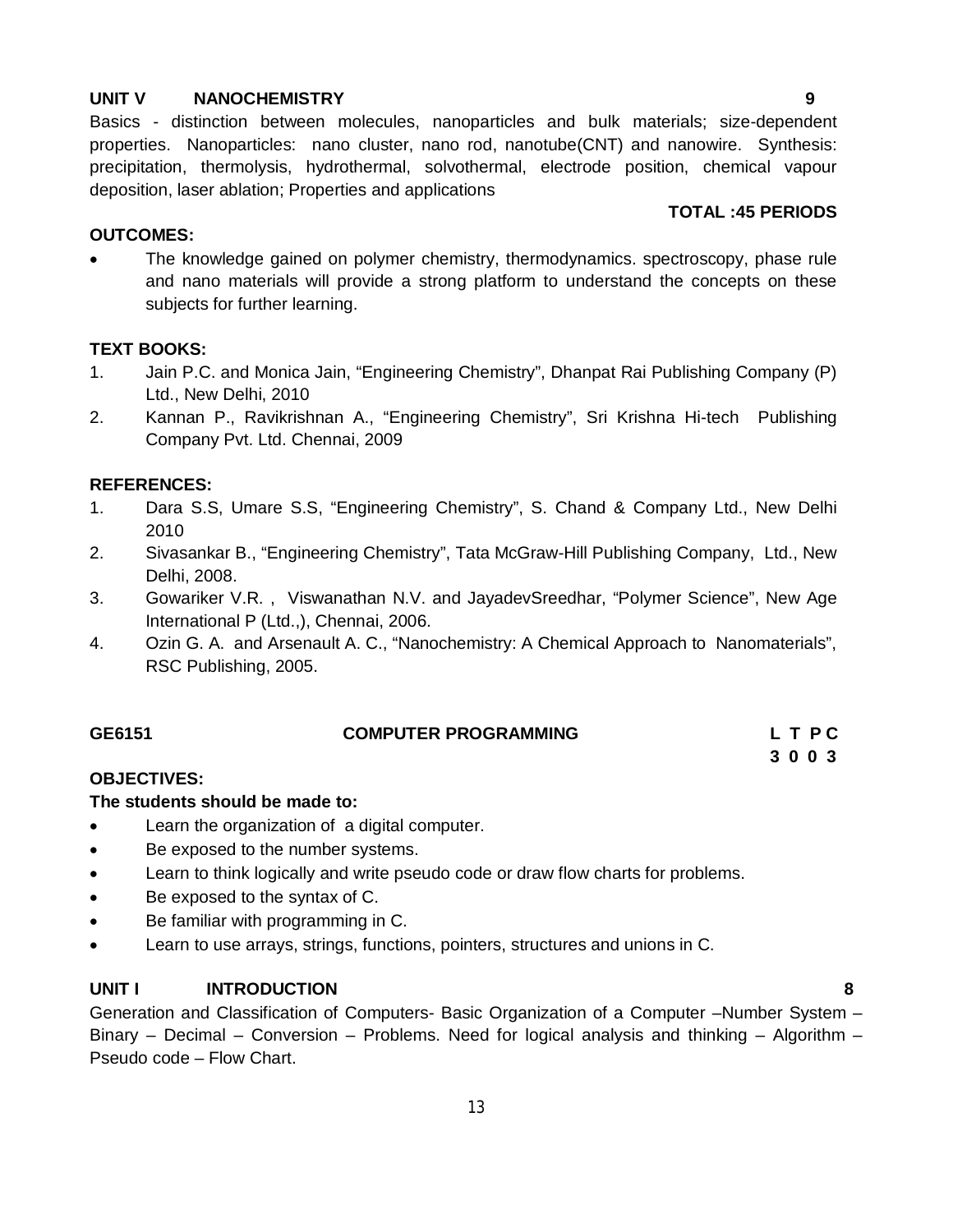## **UNIT II C PROGRAMMING BASICS 10**

Problem formulation – Problem Solving - Introduction to ' C' programming –fundamentals – structure of a 'C' program – compilation and linking processes – Constants, Variables – Data Types – Expressions using operators in 'C' – Managing Input and Output operations – Decision Making and Branching – Looping statements – solving simple scientific and statistical problems.

#### **UNIT III ARRAYS AND STRINGS 9**

Arrays – Initialization – Declaration – One dimensional and Two dimensional arrays. String- String operations – String Arrays. Simple programs- sorting- searching – matrix operations.

## **UNIT IV FUNCTIONS AND POINTERS 9**

Function – definition of function – Declaration of function – Pass by value – Pass by reference – Recursion – Pointers - Definition – Initialization – Pointers arithmetic – Pointers and arrays- Example Problems.

## **UNIT V STRUCTURES AND UNIONS 9**

Introduction – need for structure data type – structure definition – Structure declaration – Structure within a structure - Union - Programs using structures and Unions – Storage classes, Pre-processor directives.

#### **TOTAL: 45 PERIODS**

#### **OUTCOMES:**

#### **At the end of the course, the student should be able to:**

- Design C Programs for problems.
- Write and execute C programs for simple applications.

## **TEXTBOOKS:**

- 1. Anita Goel and Ajay Mittal, "Computer Fundamentals and Programming in C", Dorling Kindersley (India) Pvt. Ltd., Pearson Education in South Asia, 2011.
- 2. Pradip Dey, Manas Ghosh, "Fundamentals of Computing and Programming in C", First Edition, Oxford University Press, 2009
- 3. Yashavant P. Kanetkar. " Let Us C", BPB Publications, 2011.

#### **REFERENCES:**

- 1. Byron S Gottfried, "Programming with C", Schaum's Outlines, Second Edition, Tata McGraw-Hill, 2006.
- 2. Dromey R.G., "How to Solve it by Computer", Pearson Education, Fourth Reprint, 2007.
- 3. Kernighan,B.W and Ritchie,D.M, "The C Programming language", Second Edition, Pearson Education, 2006.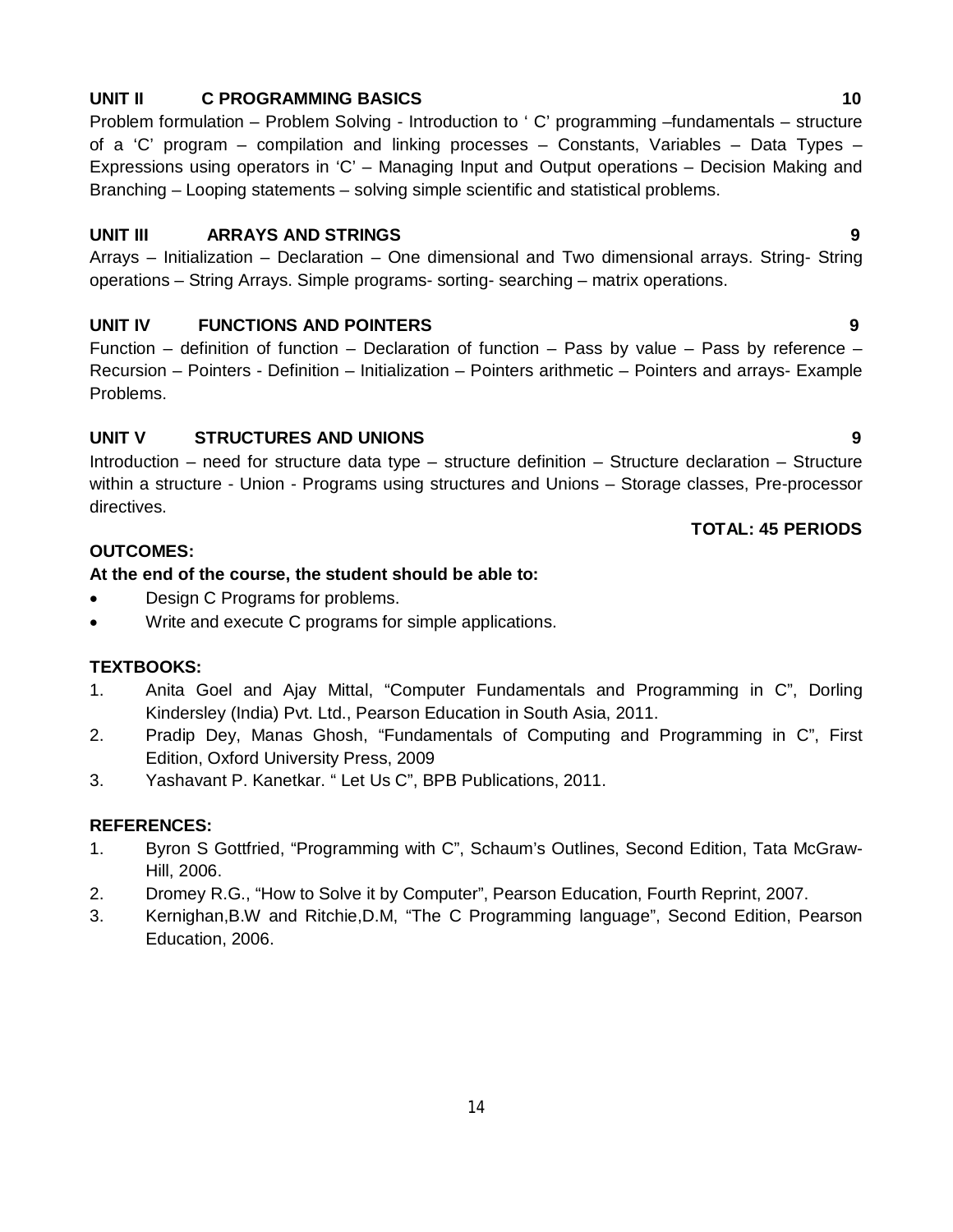- To develop in students, graphic skills for communication of concepts, ideas and design of Engineering products.
- To expose them to existing national standards related to technical drawings.

# **CONCEPTS AND CONVENTIONS (Not for Examination) 1**

Importance of graphics in engineering applications – Use of drafting instruments – BIS conventions and specifications – Size, layout and folding of drawing sheets – Lettering and dimensioning.

# **UNIT I PLANE CURVES AND FREE HAND SKETCHING 5+9**

Basic Geometrical constructions, Curves used in engineering practices: Conics – Construction of ellipse, parabola and hyperbola by eccentricity method – Construction of cycloid – construction of involutes of square and circle – Drawing of tangents and normal to the above curves, Scales: Construction of Diagonal and Vernier scales.

Visualization concepts and Free Hand sketching: Visualization principles –Representation of Three Dimensional objects – Layout of views- Free hand sketching of multiple views from pictorial views of objects

# **UNIT II PROJECTION OF POINTS, LINES AND PLANE SURFACES 5+9**

Orthographic projection- principles-Principal planes-First angle projection-projection of points. Projection of straight lines (only First angle projections) inclined to both the principal planes - Determination of true lengths and true inclinations by rotating line method and traces Projection of planes (polygonal and circular surfaces) inclined to both the principal planes by rotating object method.

# **UNIT III** PROJECTION OF SOLIDS 649

Projection of simple solids like prisms, pyramids, cylinder, cone and truncated solids when the axis is inclined to one of the principal planes by rotating object method and auxiliary plane method.

# **UNIT IV PROJECTION OF SECTIONED SOLIDS AND DEVELOPMENT OF SURFACES** 5+9

Sectioning of above solids in simple vertical position when the cutting plane is inclined to the one of the principal planes and perpendicular to the other – obtaining true shape of section. Development of lateral surfaces of simple and sectioned solids – Prisms, pyramids cylinders and cones. Development of lateral surfaces of solids with cut-outs and holes

# **UNIT V ISOMETRIC AND PERSPECTIVE PROJECTIONS** 6+9

Principles of isometric projection – isometric scale –Isometric projections of simple solids and truncated solids - Prisms, pyramids, cylinders, cones- combination of two solid objects in simple vertical positions and miscellaneous problems. Perspective projection of simple solids-Prisms, pyramids and cylinders by visual ray method .

#### **GE6152 ENGINEERING GRAPHICS L T P C**

**OBJECTIVES:**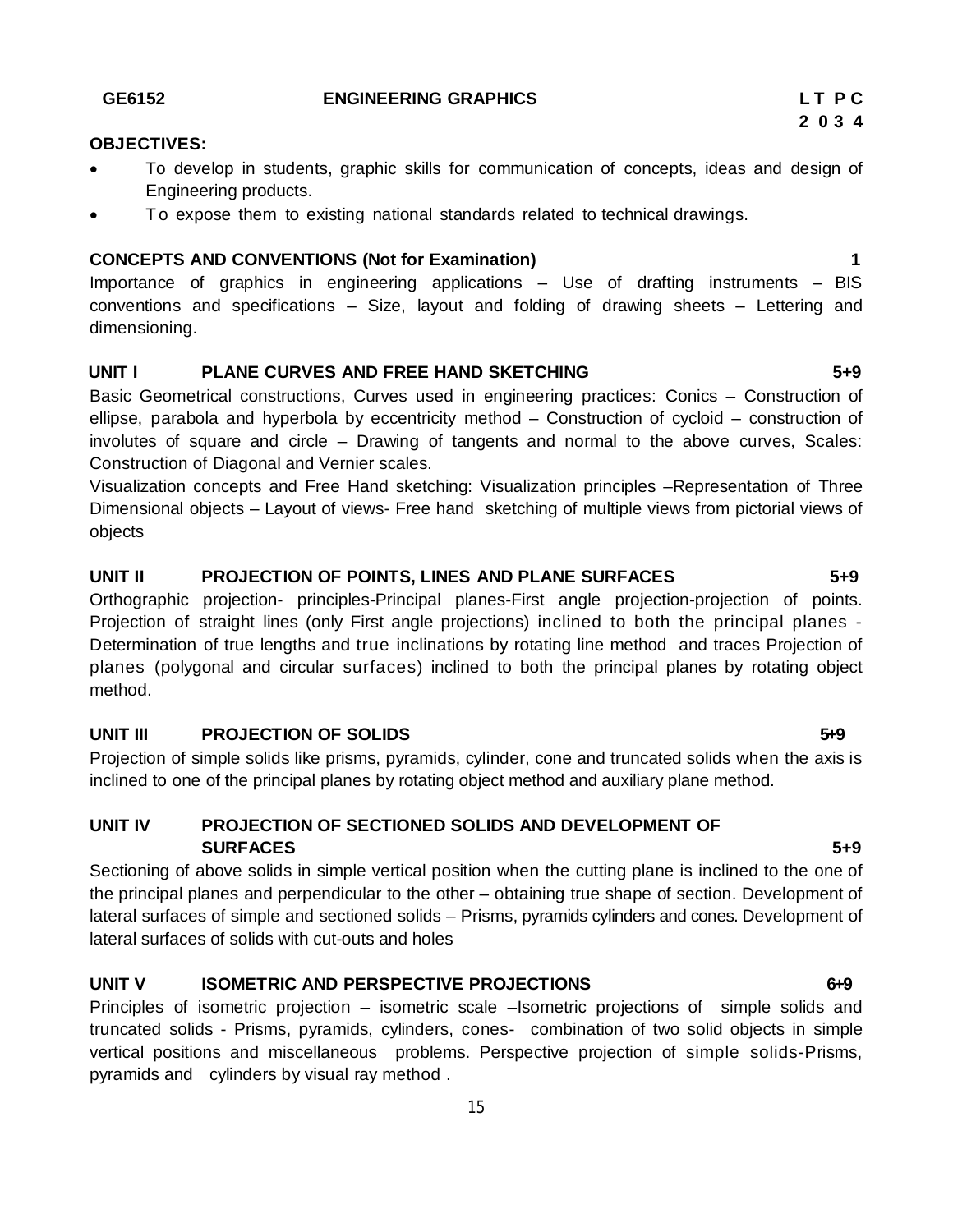### **COMPUTER AIDED DRAFTING (Demonstration Only) 3**

Introduction to drafting packages and demonstration of their use.

# **OUTCOMES:**

On Completion of the course the student will be able to

- perform free hand sketching of basic geometrical constructions and multiple views of objects.
- do orthographic projection of lines and plane surfaces.
- draw projections and solids and development of surfaces.
- prepare isometric and perspective sections of simple solids.
- demonstrate computer aided drafting.

# **TEXT BOOK:**

1. Bhatt N.D. and Panchal V.M., "Engineering Drawing", Charotar Publishing House, 50<sup>th</sup> Edition, 2010.

#### **REFERENCES:**

- 1. Gopalakrishna K.R., "Engineering Drawing" (Vol. I&II combined), Subhas Stores, Bangalore, 2007.
- 2. Luzzader, Warren.J. and Duff,John M., "Fundamentals of Engineering Drawing with an introduction to Interactive Computer Graphics for Design and Production, Eastern Economy Edition, Prentice Hall of India Pvt. Ltd, New Delhi, 2005.
- 3. Shah M.B., and Rana B.C., "Engineering Drawing", Pearson, 2<sup>nd</sup> Edition, 2009.
- 4. Venugopal K. and Prabhu Raja V., "Engineering Graphics", New Age International (P) Limited, 2008.
- 5. Natrajan K.V., "A text book of Engineering Graphics", Dhanalakshmi Publishers, Chennai, 2009.
- 6. Basant Agarwal and Agarwal C.M., "Engineering Drawing", Tata McGraw Hill Publishing Company Limited, New Delhi, 2008.

#### **Publication of Bureau of Indian Standards**:

- 1. IS 10711 2001: Technical products Documentation Size and lay out of drawing sheets.
- 2. IS 9609 (Parts 0 & 1) 2001: Technical products Documentation Lettering.
- 3. IS 10714 (Part 20) 2001 & SP 46 2003: Lines for technical drawings.
- 4. IS 11669 1986 & SP 46 2003: Dimensioning of Technical Drawings.
- 5. IS 15021 (Parts 1 to 4) 2001: Technical drawings Projection Methods.

#### **Special points applicable to University Examinations on Engineering Graphics:**

- 1 . There will be five questions, each of either or type covering all units of the syllabus.
- 2. All questions will carry equal marks of 20 each making a total of 100.
- 3. The answer paper shall consist of drawing sheets of A3 size only. The

**TOTAL : 75 PERIODS**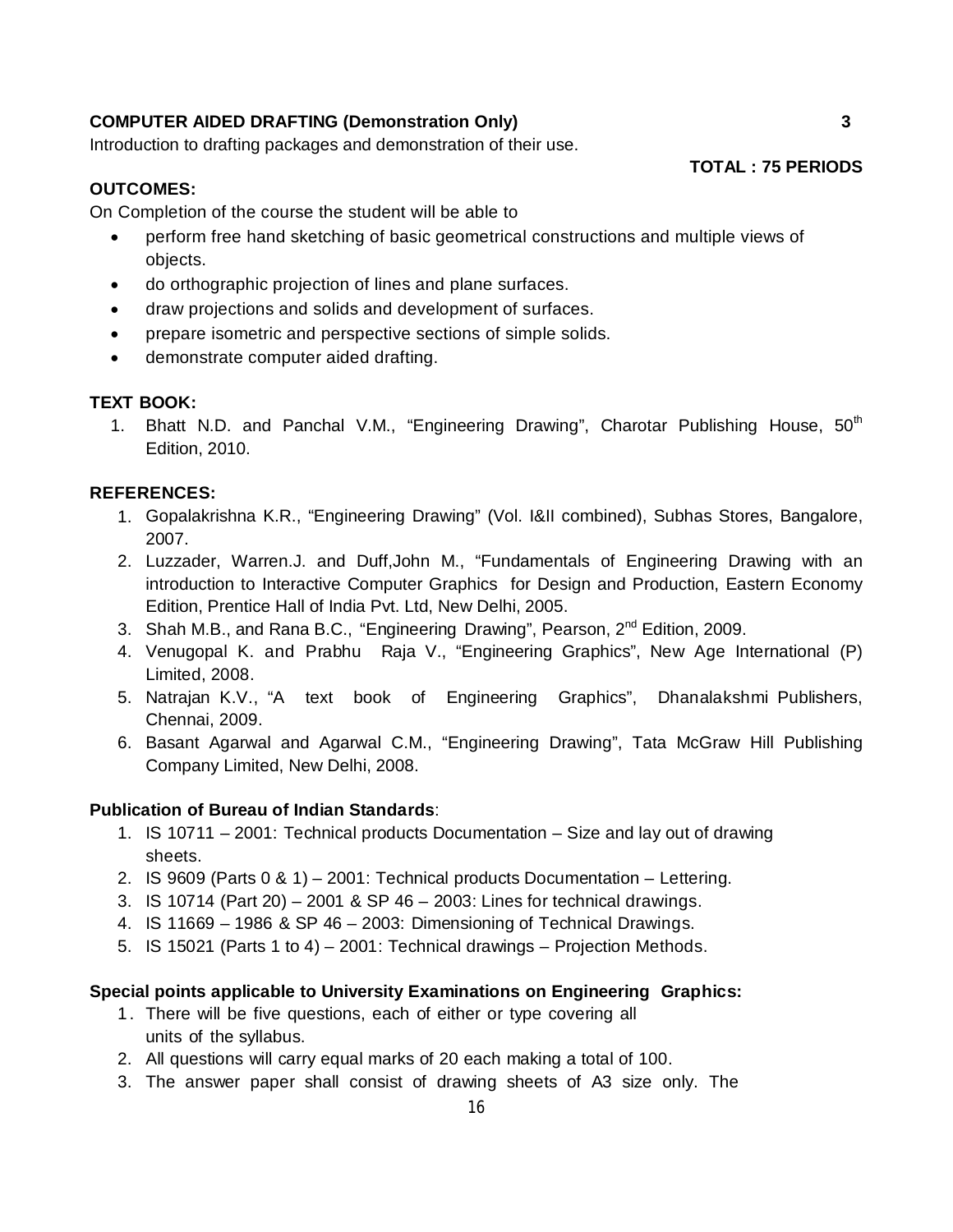students will be permitted to use appropriate scale to fit solution within A3 size.

4. The examination will be conducted in appropriate sessions on the same day

| GE6161 | <b>COMPUTER PRACTICES LABORATORY</b> | LTPC |  |
|--------|--------------------------------------|------|--|
|        |                                      |      |  |

 **0 0 3 2**

#### **OBJECTIVES:**

#### **The student should be made to:**

- Be familiar with the use of Office software.
- Be exposed to presentation and visualization tools.
- Be exposed to problem solving techniques and flow charts.
- Be familiar with programming in C.
- Learn to use Arrays, strings, functions, structures and unions.

#### **LIST OF EXPERIMENTS:**

- 1. Search, generate, manipulate data using MS office/ Open Office
- 2. Presentation and Visualization graphs, charts, 2D, 3D
- 3. Problem formulation, Problem Solving and Flowcharts
- 4. C Programming using Simple statements and expressions
- 5. Scientific problem solving using decision making and looping.
- 6. Simple programming for one dimensional and two dimensional arrays.
- 7. Solving problems using String functions
- 8. Programs with user defined functions Includes Parameter Passing
- 9. Program using Recursive Function and conversion from given program to flow chart.
- 10. Program using structures and unions.

#### **TOTAL : 45 PERIODS**

## **OUTCOMES:**

## **At the end of the course, the student should be able to:**

- Apply good programming design methods for program development.
- Design and implement C programs for simple applications.
- Develop recursive programs.

## **LIST OF EQUIPMENTS FOR A BATCH OF 30 STUDENTS:**

Standalone desktops with C compiler 30 Nos.

 (or) Server with C compiler supporting 30 terminals or more.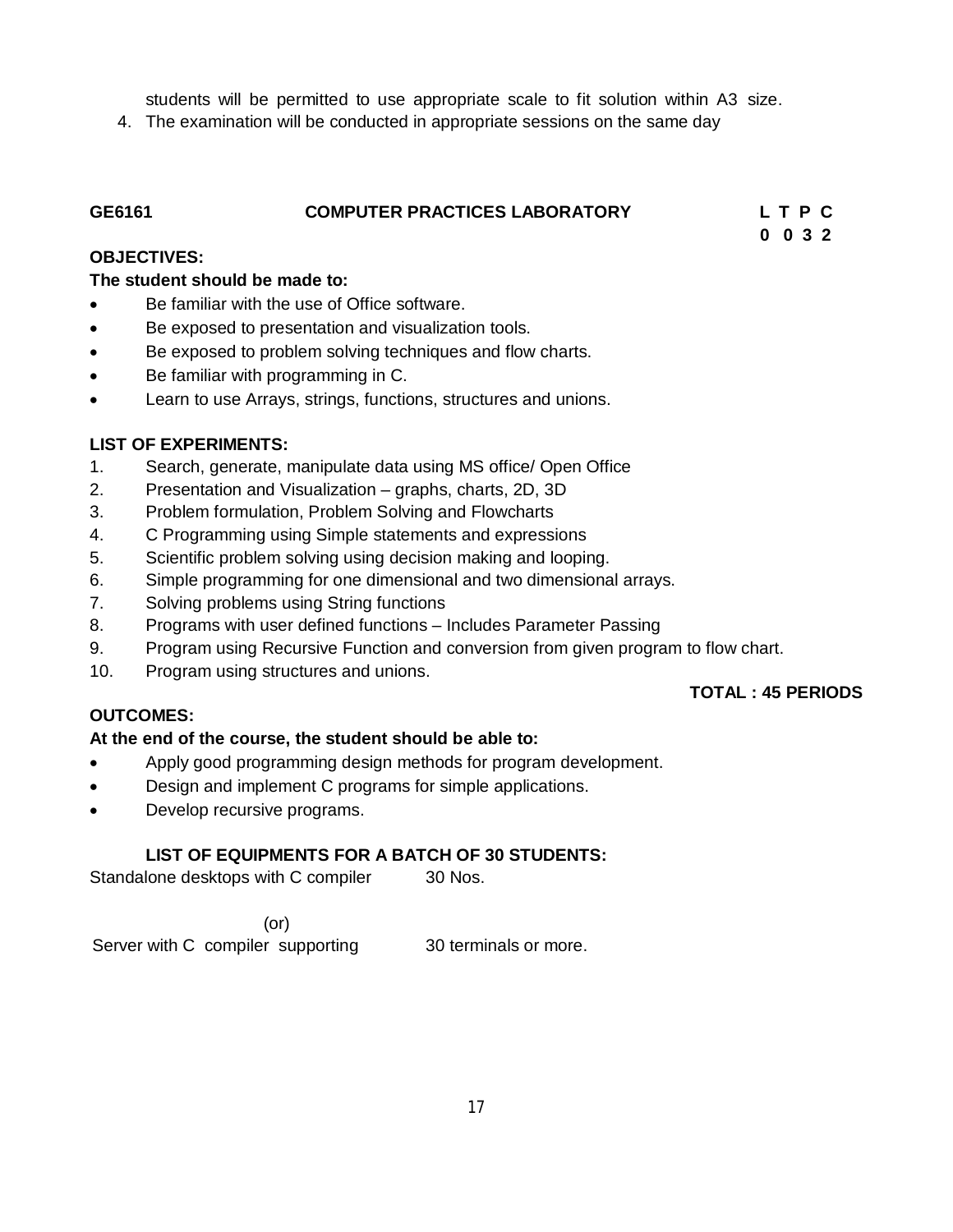## **GE6162 ENGINEERING PRACTICES LABORATORY L T P C**

 **0 0 3 2** 

### **OBJECTIVES:**

 To provide exposure to the students with hands on experience on various basic engineering practices in Civil, Mechanical, Electrical and Electronics Engineering.

# **GROUP A (CIVIL & MECHANICAL)**

#### **I CIVIL ENGINEERING PRACTICE 9**

# **Buildings:**

(a) Study of plumbing and carpentry components of residential and industrial buildings. Safety aspects.

#### **Plumbing Works**:

- (a) Study of pipeline joints, its location and functions: valves, taps, couplings, unions, reducers, elbows in household fittings.
- (b) Study of pipe connections requirements for pumps and turbines.
- (c) Preparation of plumbing line sketches for water supply and sewage works.
- (d) Hands-on-exercise: Basic pipe connections – Mixed pipe material connection – Pipe connections with different joining components.
- (e) Demonstration of plumbing requirements of high-rise buildings.

#### **Carpentry using Power Tools only:**

- (a) Study of the joints in roofs, doors, windows and furniture.
- (b) Hands-on-exercise: Wood work, joints by sawing, planing and cutting.

## **II MECHANICAL ENGINEERING PRACTICE 13 13**

#### **Welding:**

- (a) Preparation of arc welding of butt joints, lap joints and tee joints.
- (b) Gas welding practice

## **Basic Machining:**

- (a) Simple Turning and Taper turning
- (b) Drilling Practice

#### **Sheet Metal Work:**

- (a) Forming & Bending:
- (b) Model making Trays, funnels, etc.
- (c) Different type of joints.

#### **Machine assembly practice:**

- (a) Study of centrifugal pump
- (b) Study of air conditioner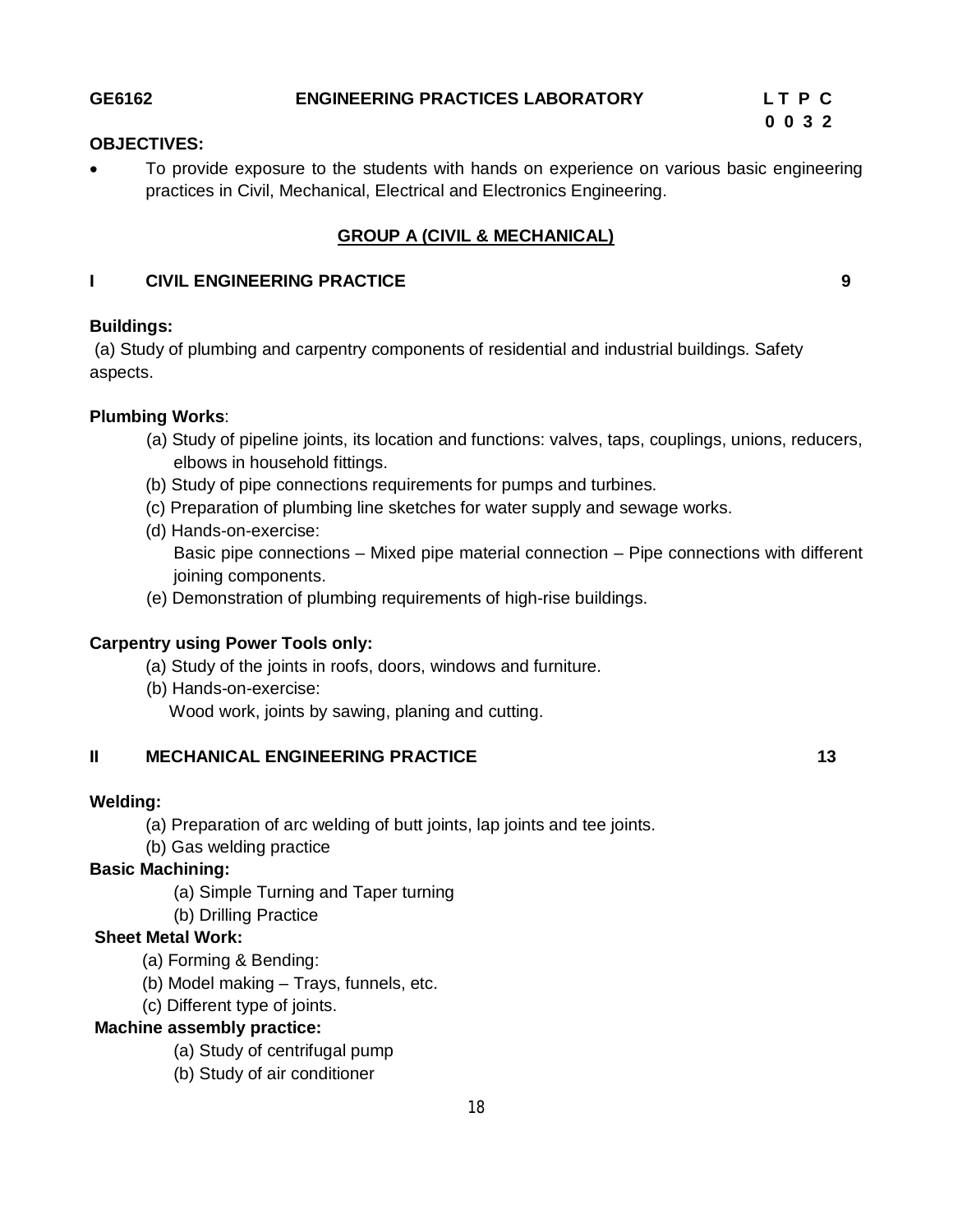## **Demonstration on:**

- (a) Smithy operations, upsetting, swaging, setting down and bending. Example Exercise – Production of hexagonal headed bolt.
- (b) Foundry operations like mould preparation for gear and step cone pulley.
- (c) Fitting Exercises Preparation of square fitting and vee fitting models.

# **GROUP B (ELECTRICAL & ELECTRONICS)**

### **III ELECTRICAL ENGINEERING PRACTICE 10 10 10**

- 1. Residential house wiring using switches, fuse, indicator, lamp and energy meter.
- 2. Fluorescent lamp wiring.
- 3. Stair case wiring
- 4. Measurement of electrical quantities voltage, current, power & power factor in RLC circuit.
- 5. Measurement of energy using single phase energy meter.
- 6. Measurement of resistance to earth of an electrical equipment.

# **IV ELECTRONICS ENGINEERING PRACTICE 13 13**

- 1. Study of Electronic components and equipments Resistor, colour coding measurement of AC signal parameter (peak-peak, rms period, frequency) using CR.
- 2. Study of logic gates AND, OR, EOR and NOT.
- 3. Generation of Clock Signal.
- 4. Soldering practice Components Devices and Circuits Using general purpose PCB.
- 5. Measurement of ripple factor of HWR and FWR.

## **OUTCOMES:**

- ability to fabricate carpentry components and pipe connections including plumbing works.
- ability to use welding equipments to join the structures.
- ability to fabricate electrical and electronics circuits.

## **REFERENCES:**

- 1. Jeyachandran K., Natarajan S. & Balasubramanian S., "A Primer on Engineering Practices Laboratory", Anuradha Publications, 2007.
- 2. Jeyapoovan T., Saravanapandian M. & Pranitha S., "Engineering Practices Lab Manual", Vikas Puplishing House Pvt.Ltd, 2006.
- 3. Bawa H.S., "Workshop Practice", Tata McGraw Hill Publishing Company Limited, 2007.
- 4. Rajendra Prasad A. & Sarma P.M.M.S., "Workshop Practice", Sree Sai Publication, 2002.
- 5. Kannaiah P. & Narayana K.L., "Manual on Workshop Practice", Scitech Publications, 1999.

# **LIST OF EQUIPMENT FOR A BATCH OF 30 STUDENTS:**

# **CIVIL**

1. Assorted components for plumbing consisting of metallic pipes, plastic pipes, flexible pipes, couplings, unions, elbows, plugs and

# **TOTAL: 45 PERIODS**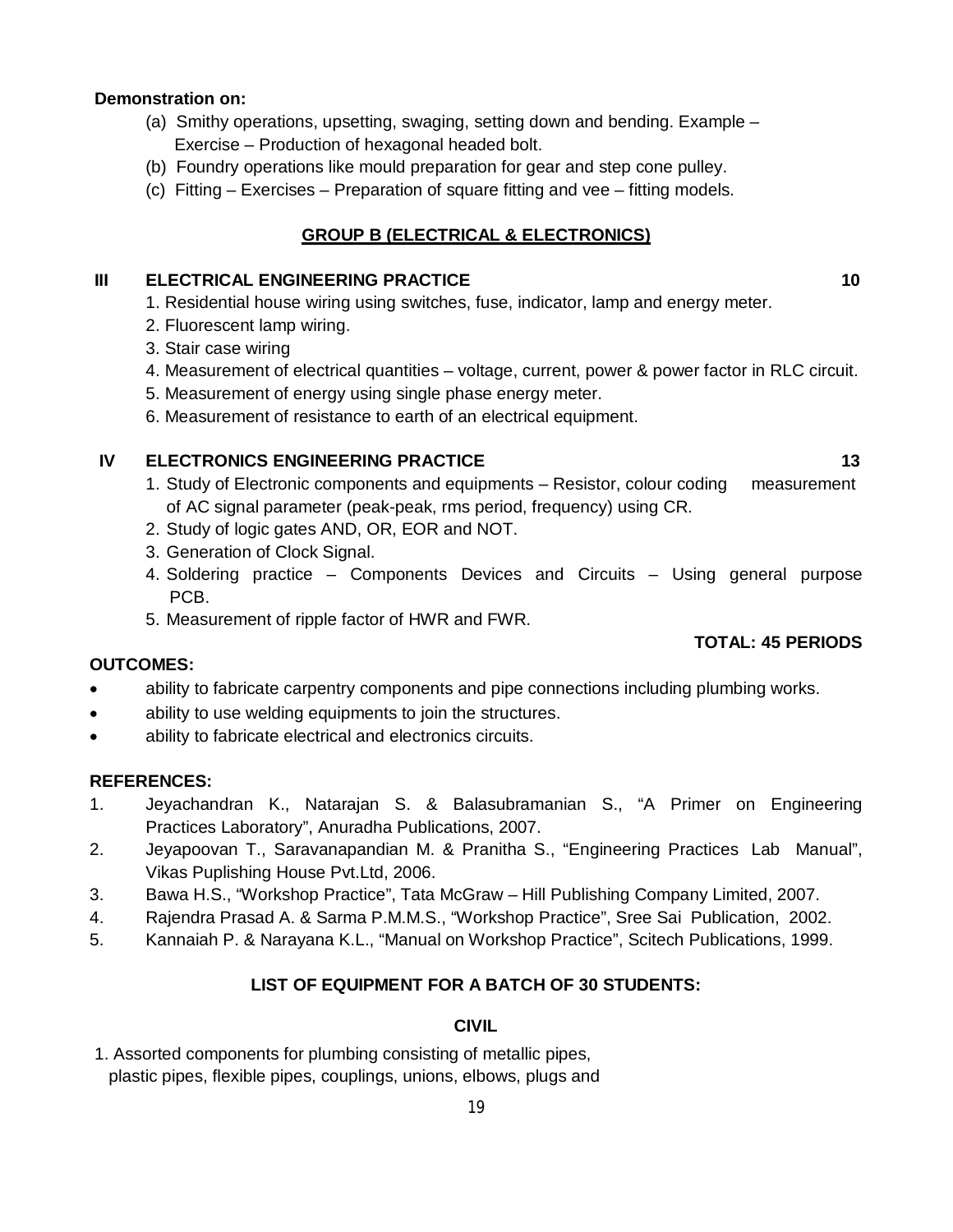| other fittings.                                                     | 15 Sets.  |
|---------------------------------------------------------------------|-----------|
| 2. Carpentry vice (fitted to work bench)                            | 15 Nos.   |
| 3. Standard woodworking tools                                       | 15 Sets.  |
| 4. Models of industrial trusses, door joints, furniture joints      | 5 each    |
| 5. Power Tools: (a) Rotary Hammer                                   | 2 Nos     |
| (b) Demolition Hammer                                               | 2 Nos     |
| (c) Circular Saw                                                    | 2 Nos     |
| (d) Planer                                                          | 2 Nos     |
| (e) Hand Drilling Machine                                           | 2 Nos     |
| (f) Jigsaw                                                          | 2 Nos     |
| <b>MECHANICAL</b>                                                   |           |
| 1. Arc welding transformer with cables and holders                  | 5 Nos.    |
| 2. Welding booth with exhaust facility                              | 5 Nos.    |
| 3. Welding accessories like welding shield, chipping hammer,        |           |
| wire brush, etc.                                                    | 5 Sets.   |
| 4. Oxygen and acetylene gas cylinders, blow pipe and other          |           |
| welding outfit.                                                     | 2 Nos.    |
| 5. Centre lathe                                                     | 2 Nos.    |
| 6. Hearth furnace, anvil and smithy tools                           | 2 Sets.   |
| 7. Moulding table, foundry tools                                    | 2 Sets.   |
| 8. Power Tool: Angle Grinder                                        | 2 Nos     |
| 9. Study-purpose items: centrifugal pump, air-conditioner           | One each. |
| <b>ELECTRICAL</b>                                                   |           |
| 1. Assorted electrical components for house wiring                  | 15 Sets   |
| 2. Electrical measuring instruments                                 | 10 Sets   |
| 3. Study purpose items: Iron box, fan and regulator, emergency lamp | 1 each    |
| 4. Megger (250V/500V)                                               | 1 No.     |
| 5. Power Tools: (a) Range Finder                                    | 2 Nos     |
| (b) Digital Live-wire detector                                      | 2 Nos     |
| <b>ELECTRONICS</b>                                                  |           |
| 1. Soldering guns                                                   | 10 Nos.   |
| 2. Assorted electronic components for making circuits               | 50 Nos.   |

4. Multimeters 10 Nos. 5. Study purpose items: Telephone, FM radio, low-voltage power supply

3. Small PCBs 10 Nos.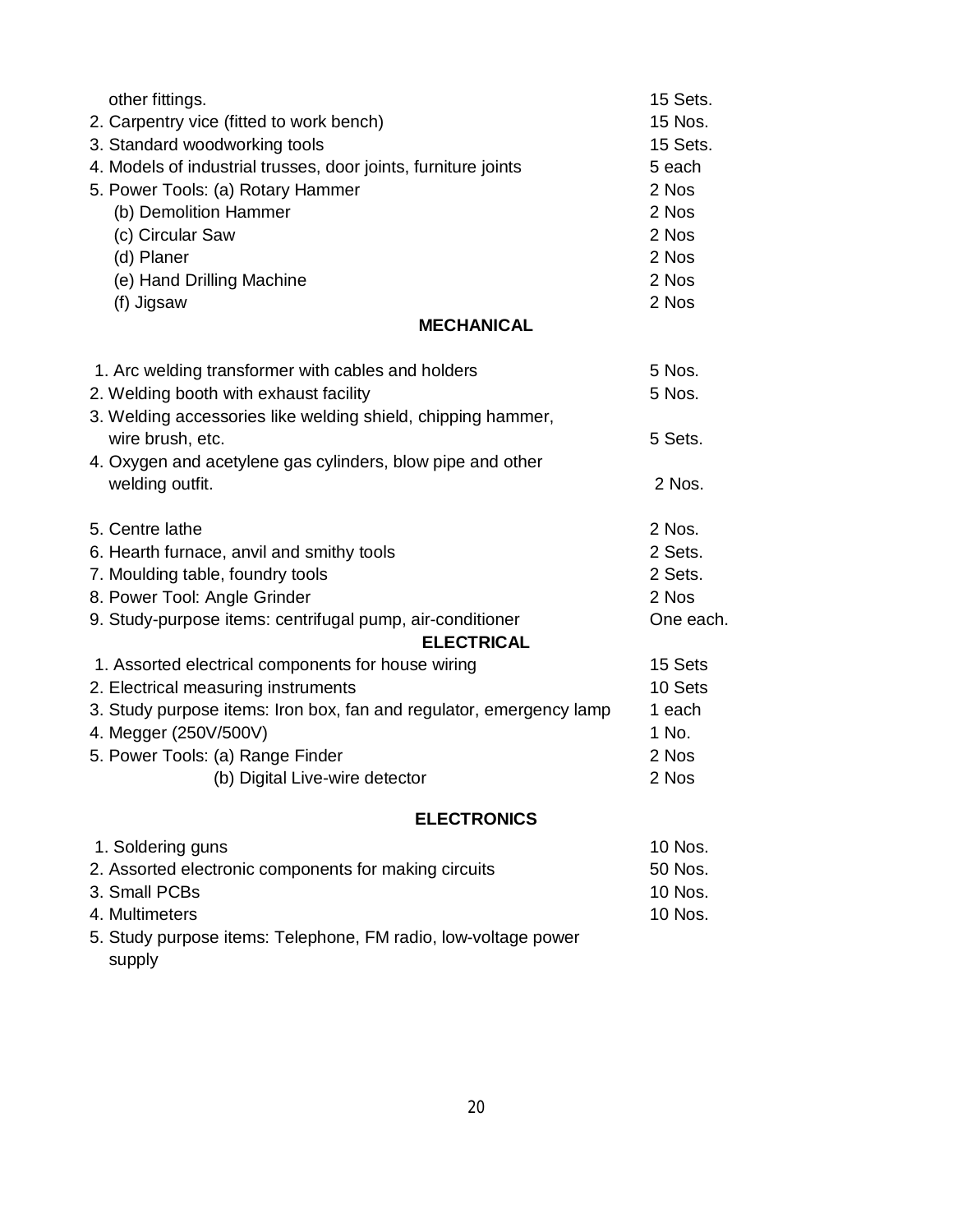#### **OBJECTIVES:**

 To introduce different experiments to test basic understanding of physics concepts applied in optics, thermal physics and properties of matter.

#### **LIST OF EXPERIMENTS**

(Any FIVE Experiments)

- 1. (a) Determination of Wavelength, and particle size using Laser (b) Determination of acceptance angle in an optical fiber.
- 2. Determination of velocity of sound and compressibility of liquid Ultrasonic interferometer.
- 3. Determination of wavelength of mercury spectrum spectrometer grating
- 4. Determination of thermal conductivity of a bad conductor Lee's Disc method.
- 5. Determination of Young's modulus by Non uniform bending method
- 6. Determination of specific resistance of a given coil of wire Carey Foster's Bridge

### **OUTCOMES:**

• The hands on exercises undergone by the students will help them to apply physics principles of optics and thermal physics to evaluate engineering properties of materials.

# **LIST OF EQUIPMENT FOR A BATCH OF 30 STUDENTS:**

- 1. Diode laser, lycopodium powder, glass plate, optical fiber.
- 2. Ultrasonic interferometer
- 3. Spectrometer, mercury lamp, grating
- 4. Lee's Disc experimental set up
- 5. Traveling microscope, meter scale, knife edge, weights
- 6. Carey foster's bridge set up (vernier Caliper, Screw gauge, reading lens are required for most of the experiments)

## **CHEMISTRY LABORATORY- I**

#### **OBJECTIVES:**

- To make the student to acquire practical skills in the determination of water quality parameters through volumetric and instrumental analysis.
- To acquaint the students with the determination of molecular weight of a polymer by vacometry.

#### **LIST OF EXPERIMENTS**

(Any FIVE Experiments)

1 Determination of DO content of water sample by Winkler's method.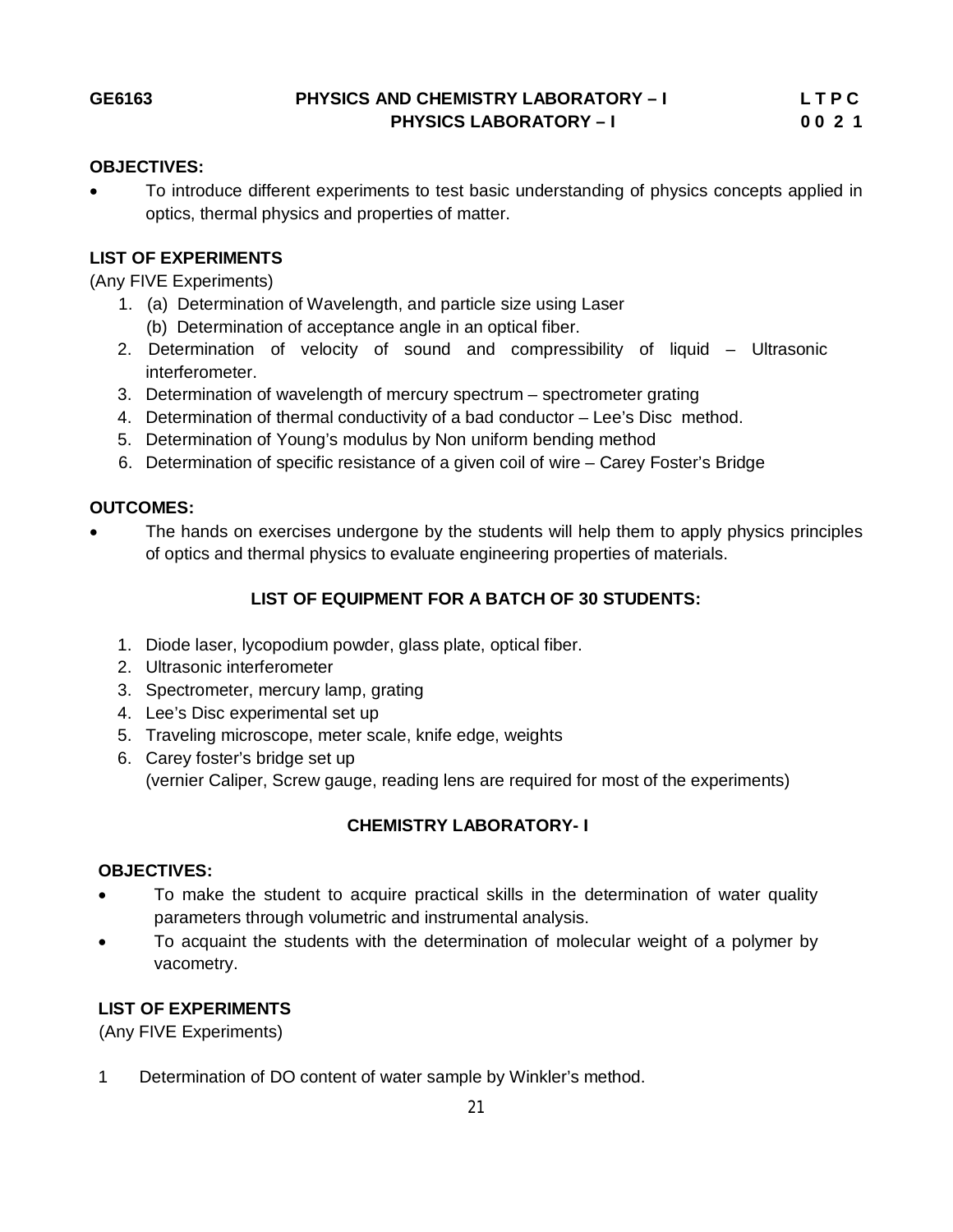- 2 Determination of chloride content of water sample by argentometric method.
- 3 Determination of strength of given hydrochloric acid using pH meter.
- 4 Determination of strength of acids in a mixture using conductivity meter.
- 5 Estimation of iron content of the water sample using spectrophotometer. (1,10- phenanthroline / thiocyanate method).
- 6 Determination of molecular weight of polyvinylalcohol using Ostwald viscometer.
- 7 Conductometric titration of strong acid vs strong base.

### **OUTCOMES:**

# **TOTAL: 30 PERIODS**

 The students will be outfitted with hands-on knowledge in the quantitative chemical analysis of water quality related parameters.

## **REFERENCES:**

- 1. Daniel R. Palleros, "Experimental organic chemistry" John Wiley & Sons, Inc., New York 2001.
- 2. Furniss B.S. Hannaford A.J, Smith P.W.G and Tatchel A.R., "Vogel's Textbook of practical organic chemistry", LBS Singapore 1994.
- 3. Jeffery G.H., Bassett J., Mendham J.and Denny vogel's R.C, "Text book of quantitative analysis chemical analysis", ELBS 5th Edn. Longman, Singapore publishers, Singapore, 1996.
- 4. Kolthoff I.M., Sandell E.B. et al. "Quantitative chemical analysis", Mcmillan, Madras 1980.

# **LIST OF EQUIPMENT FOR A BATCH OF 30 STUDENTS:**

| 1. Iodine flask       |                | 30 Nos |
|-----------------------|----------------|--------|
| 2. pH meter           |                | 5 Nos  |
| 3. Conductivity meter | $\blacksquare$ | 5 Nos  |
| 4. Spectrophotometer  |                | 5 Nos  |
| 5. Ostwald Viscometer |                | 10 Nos |

## **Common Apparatus : Pipette, Burette, conical flask, percelain tile, dropper (each 30 Nos.)**

| <b>HS6251</b> |
|---------------|
|---------------|

## **TECHNICAL ENGLISH II L T P C**

 **3 1 0 4**

## **OBJECTIVES:**

- To make learners acquire listening and speaking skills in both formal and informal contexts.
- To help them develop their reading skills by familiarizing them with different types of reading strategies.
- To equip them with writing skills needed for academic as well as workplace contexts.
- To make them acquire language skills at their own pace by using e-materials and language lab components.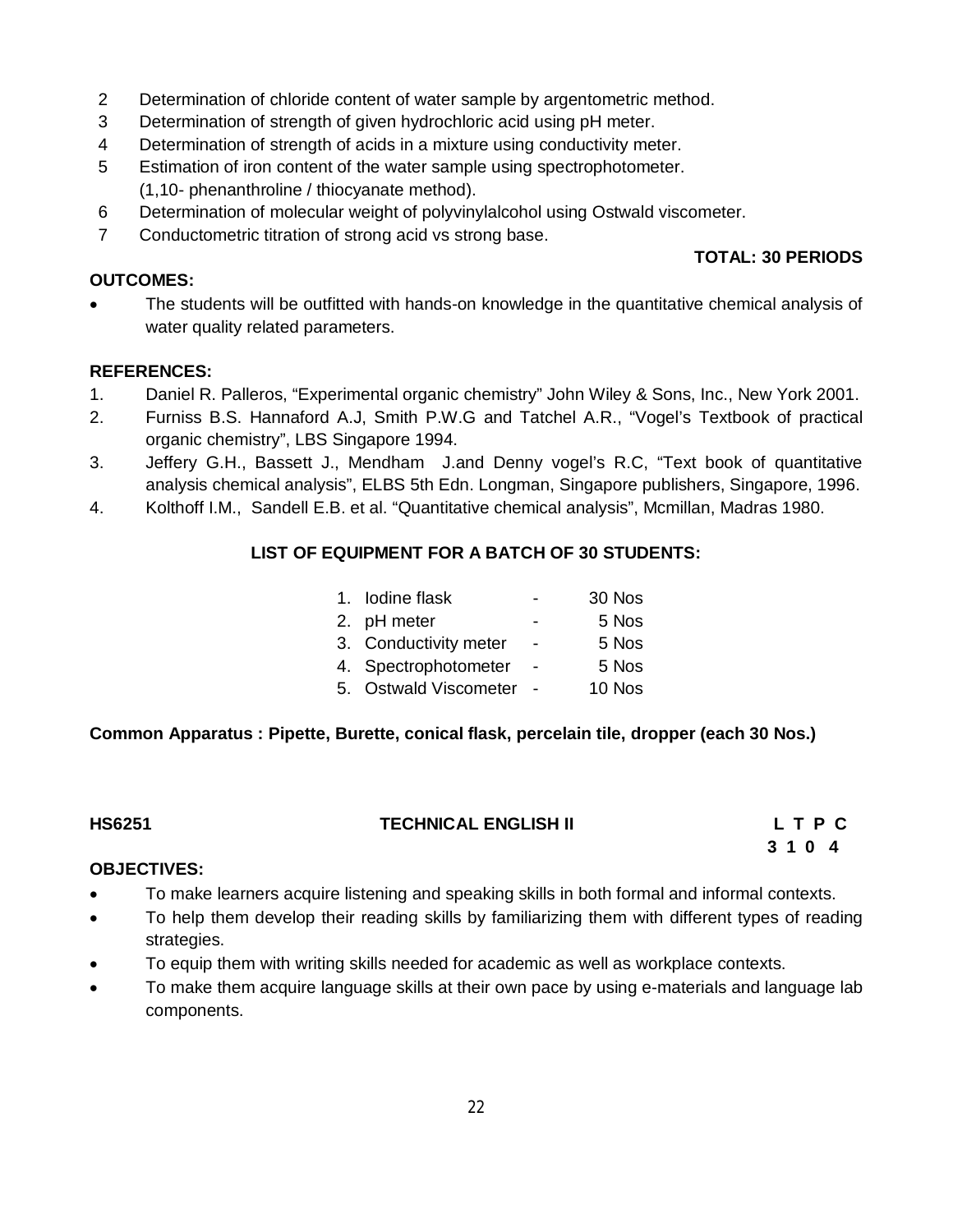#### **UNIT I 9+3**

Listening - Listening to informal conversations and participating; Speaking - Opening a conversation (greetings, comments on topics like weather) - Turn taking - Closing a conversation (excuses, general wish, positive comment, thanks); Reading - Developing analytical skills, Deductive and inductive reasoning - Extensive reading; Writing - Effective use of SMS for sending short notes and messages - Using 'emoticons' as symbols in email messages; Grammar - Regular and irregular verbs - Active and passive voice; Vocabulary - Homonyms (e.g. 'can') - Homophones (e.g. 'some', 'sum'); E-materials - Interactive exercise on Grammar and vocabulary – blogging; Language Lab - Listening to different types of conversation and answering questions.

#### **UNIT II 9+3**

Listening - Listening to situation based dialogues; Speaking - Conversation practice in real life situations, asking for directions (using polite expressions), giving directions (using imperative sentences), Purchasing goods from a shop, Discussing various aspects of a film (they have already seen) or a book (they have already read); Reading - Reading a short story or an article from newspaper, Critical reading, Comprehension skills; Writing - Writing a review / summary of a story / article, Personal letter (Inviting your friend to a function, congratulating someone for his / her success, thanking one's friends / relatives); Grammar - modal verbs, Purpose expressions; Vocabulary - Phrasal verbs and their meanings, Using phrasal verbs in sentences; E-materials - Interactive exercises on Grammar and vocabulary, Extensive reading activity (reading stories / novels), Posting reviews in blogs - Language Lab - Dialogues (Fill up exercises), Recording students' dialogues.

#### **UNIT III 9+3**

Listening - Listening to the conversation - Understanding the structure of conversations; Speaking - Conversation skills with a sense of stress, intonation, pronunciation and meaning - Seeking information – expressing feelings (affection, anger, regret, etc.); Reading - Speed reading – reading passages with time limit - Skimming; Writing - Minutes of meeting – format and practice in the preparation of minutes - Writing summary after reading articles from journals - Format for journal articles – elements of technical articles (abstract, introduction, methodology, results, discussion, conclusion, appendices, references) - Writing strategies; Grammar - Conditional clauses - Cause and effect expressions; Vocabulary - Words used as nouns and verbs without any change in the spelling (e.g. 'rock', 'train', 'ring'); E-materials - Interactive exercise on Grammar and vocabulary -Speed Reading practice exercises; Language Lab - Intonation practice using EFLU and RIE materials – Attending a meeting and writing minutes.

#### **UNIT IV 9+3**

Listening - Listening to a telephone conversation, Viewing model interviews (face-to-face, telephonic and video conferencing); Speaking - Role play practice in telephone skills - listening and responding, -asking questions, -note taking – passing on messages, Role play and mock interview for grasping interview skills; Reading - Reading the job advertisements and the profile of the company concerned – scanning; Writing - Applying for a job – cover letter - résumé preparation – vision, mission and goals of the candidate; Grammar - Numerical expressions - Connectives (discourse markers); Vocabulary - Idioms and their meanings – using idioms in sentences; E-materials - Interactive exercises on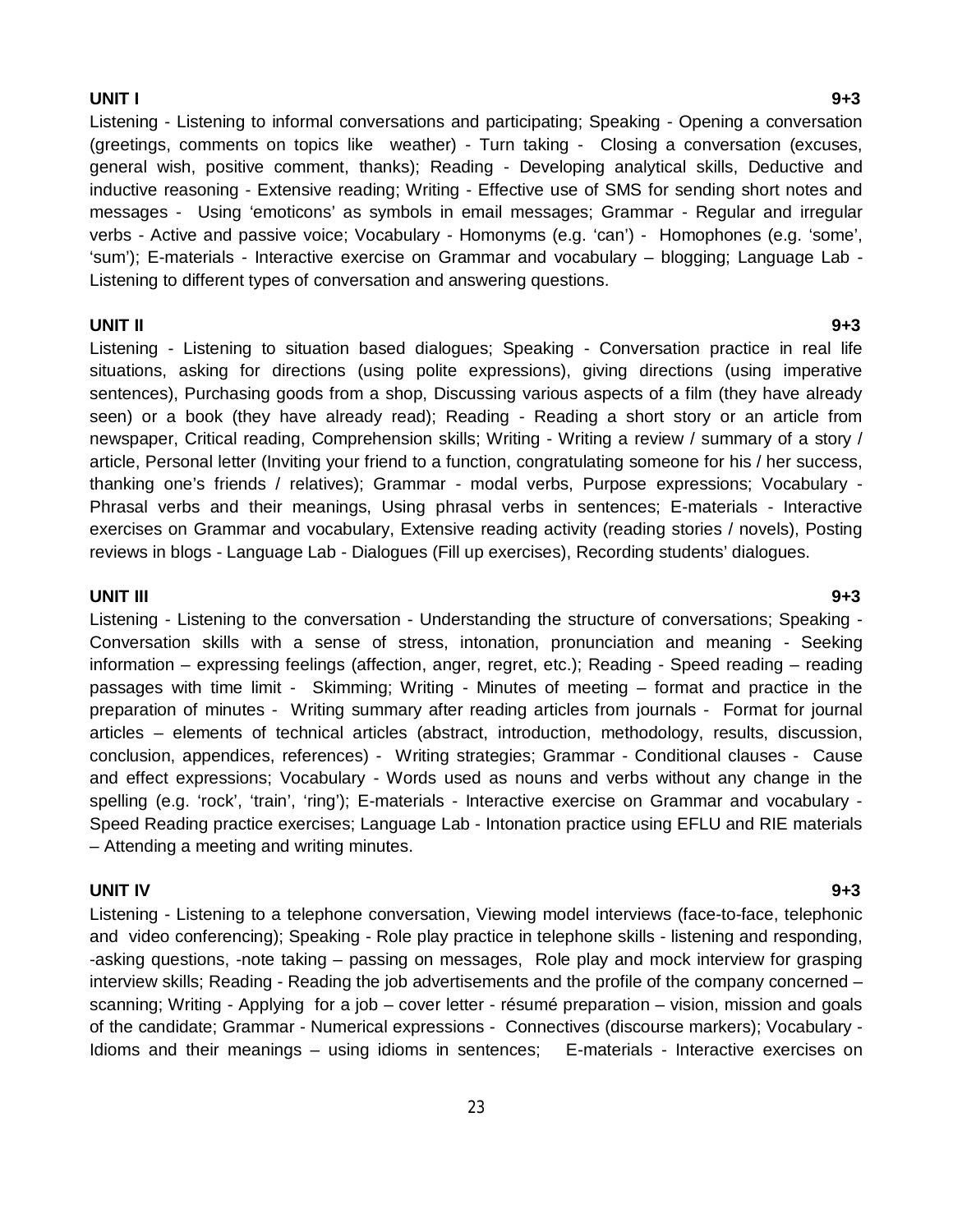Grammar and Vocabulary - Different forms of résumés- Filling up a résumé / cover letter; Language Lab - Telephonic interview – recording the responses - e-résumé writing.

## **UNIT V 9+3**

Listening - Viewing a model group discussion and reviewing the performance of each participant - Identifying the characteristics of a good listener; Speaking - Group discussion skills – initiating the discussion – exchanging suggestions and proposals – expressing dissent/agreement – assertiveness in expressing opinions – mind mapping technique; Reading - Note making skills – making notes from books, or any form of written materials - Intensive reading; Writing – Checklist - Types of reports – Feasibility / Project report – report format – recommendations / suggestions – interpretation of data (using charts for effective presentation); Grammar - Use of clauses; Vocabulary – Collocation; Ematerials - Interactive grammar and vocabulary exercises - Sample GD - Pictures for discussion, Interactive grammar and vocabulary exercises; Language Lab - Different models of group discussion.

# **TOTAL (L:45+T:15): 60 PERIODS**

# **OUTCOMES:**

Learners should be able to

- speak convincingly, express their opinions clearly, initiate a discussion, negotiate, argue using appropriate communicative strategies.
- write effectively and persuasively and produce different types of writing such as narration, description, exposition and argument as well as creative, critical, analytical and evaluative writing.
- read different genres of texts, infer implied meanings and critically analyse and evaluate them for ideas as well as for method of presentation.
- listen/view and comprehend different spoken excerpts critically and infer unspoken and implied meanings.

# **TEXTBOOKS:**

- 1. Department of English, Anna University. Mindscapes: English for Technologists and Engineers. Orient Blackswan, Chennai. 2012
- 2. Dhanavel, S.P. English and Communication Skills for Students of Science and Engineering. Orient Blackswan, Chennai. 2011

## **REFERENCES:**

- 1. Anderson, Paul V. Technical Communication: A Reader-Centered Approach. Cengage. New Delhi. 2008
- 2. Muralikrishna, & Sunita Mishra. Communication Skills for Engineers. Pearson, New Delhi. 2011
- 3. Riordan, Daniel. G. Technical Communication. Cengage Learning, New Delhi. 2005
- 4. Sharma, Sangeetha & Binod Mishra. Communication Skills for Engineers and Scientists. PHI Learning, New Delhi. 2009
- 5. Smith-Worthington, Darlene & Sue Jefferson. Technical Writing for Success. Cengage, Mason USA. 2007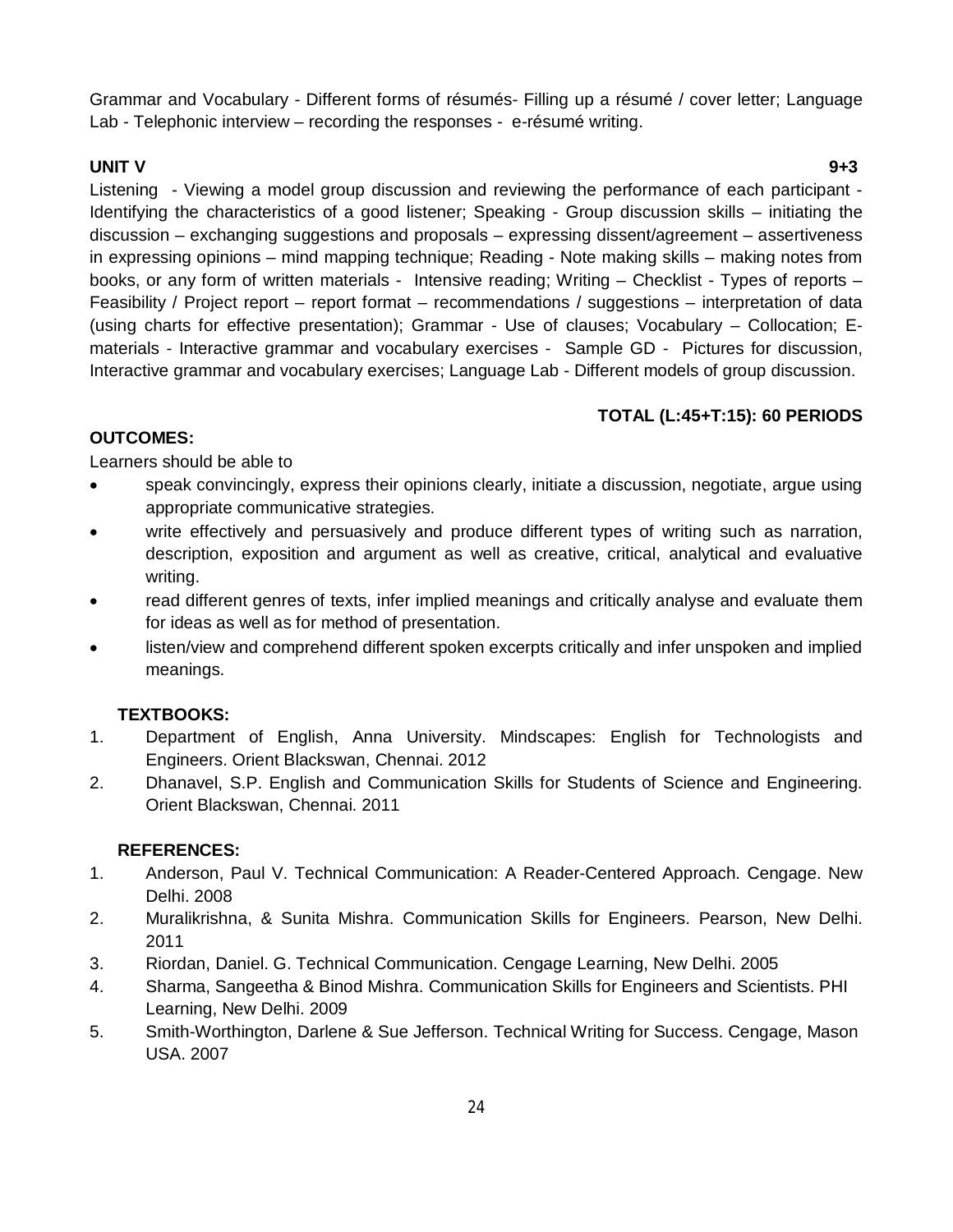# **EXTENSIVE Reading (Not for Examination)**

1. Khera, Shiv. You can Win. Macmillan, Delhi. 1998.

## **Websites**

- 1. http://www.englishclub.com
- 2. http://owl.english.purdue.edu

## **TEACHING METHODS:**

- **Lectures**
- Activities conducted individually, in pairs and in groups like individual writing and presentations, group discussions, interviews, reporting, etc
- Long presentations using visual aids
- Listening and viewing activities with follow up activities like discussions, filling up worksheets, writing exercises (using language lab wherever necessary/possible) etc
- Projects like group reports, mock interviews etc using a combination of two or more of the language skills

## **EVALUATION PATTERN:**

## **Internal assessment: 20%**

3 tests of which two are pen and paper tests and the other is a combination of different modes of assessment like

- Project
- **Assignment**
- Report
	- Creative writing, etc.

All the four skills are to be tested with equal weightage given to each.

- $\checkmark$  Speaking assessment: Individual presentations, Group discussions
- $\checkmark$  Reading assessment: Reading passages with comprehension questions graded following Bloom's taxonomy
- $\checkmark$  Writing assessment: Writing essays, CVs, reports etc. Writing should include grammar and vocabulary.
- $\checkmark$  Listening/Viewing assessment: Lectures, dialogues, film clippings with questions on verbal as well as audio/visual content graded following Bloom's taxonomy.

## **End Semester Examination: 80%**

| MA6251 | <b>MATHEMATICS – II</b> | LTPC |  |  |
|--------|-------------------------|------|--|--|
|        |                         | 3104 |  |  |

## **OBJECTIVES:**

- To make the student acquire sound knowledge of techniques in solving ordinary differential equations that model engineering problems.
- To acquaint the student with the concepts of vector calculus needed for problems in all engineering disciplines.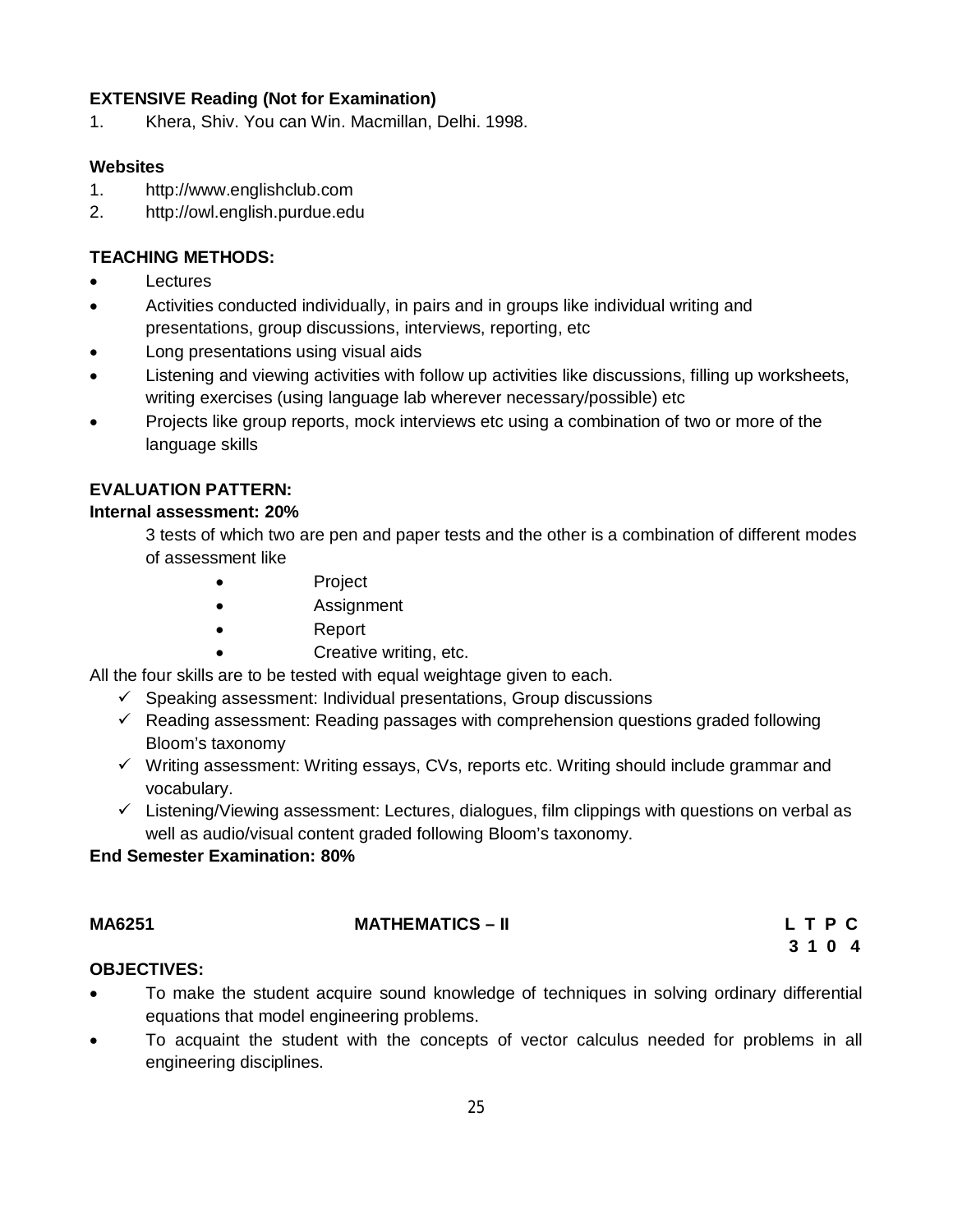- To develop an understanding of the standard techniques of complex variable theory so as to enable the student to apply them with confidence, in application areas such as heat conduction, elasticity, fluid dynamics and flow the of electric current.
- To make the student appreciate the purpose of using transforms to create a new domain in which it is easier to handle the problem that is being investigated.

# **UNIT I VECTOR CALCULUS 9+3**

Gradient, divergence and curl – Directional derivative – Irrotational and solenoidal vector fields – Vector integration – Green's theorem in a plane, Gauss divergence theorem and Stokes' theorem (excluding proofs) – Simple applications involving cubes and rectangular parallelopipeds.

# **UNIT II ORDINARY DIFFERENTIAL EQUATIONS 9+3**

Higher order linear differential equations with constant coefficients – Method of variation of parameters – Cauchy's and Legendre's linear equations – Simultaneous first order linear equations with constant coefficients.

# **UNIT III LAPLACE TRANSFORM 9+3**

Laplace transform – Sufficient condition for existence – Transform of elementary functions – Basic properties – Transforms of derivatives and integrals of functions - Derivatives and integrals of transforms - Transforms of unit step function and impulse functions – Transform of periodic functions. Inverse Laplace transform -Statement of Convolution theorem – Initial and final value theorems – Solution of linear ODE of second order with constant coefficients using Laplace transformation techniques.

# **UNIT IV ANALYTIC FUNCTIONS 9+3**

Functions of a complex variable – Analytic functions: Necessary conditions – Cauchy-Riemann equations and sufficient conditions (excluding proofs) – Harmonic and orthogonal properties of analytic function – Harmonic conjugate – Construction of analytic functions – Conformal mapping: w = z+k, kz,  $1/z$ ,  $z^2$ ,  $e^z$  and bilinear transformation.

# **UNIT V COMPLEX INTEGRATION 9+3**

Complex integration – Statement and applications of Cauchy's integral theorem and Cauchy's integral formula – Taylor's and Laurent's series expansions – Singular points – Residues – Cauchy's residue theorem – Evaluation of real definite integrals as contour integrals around unit circle and semi-circle (excluding poles on the real axis).

# **OUTCOMES:**

 The subject helps the students to develop the fundamentals and basic concepts in vector calculus, ODE, Laplace transform and complex functions. Students will be able to solve problems related to engineering applications by using these techniques.

# **TEXT BOOKS:**

1. Bali N. P and Manish Goyal, "A Text book of Engineering Mathematics", Eighth Edition, Laxmi Publications Pvt Ltd.,2011.

**TOTAL (L:45+T:15): 60 PERIODS**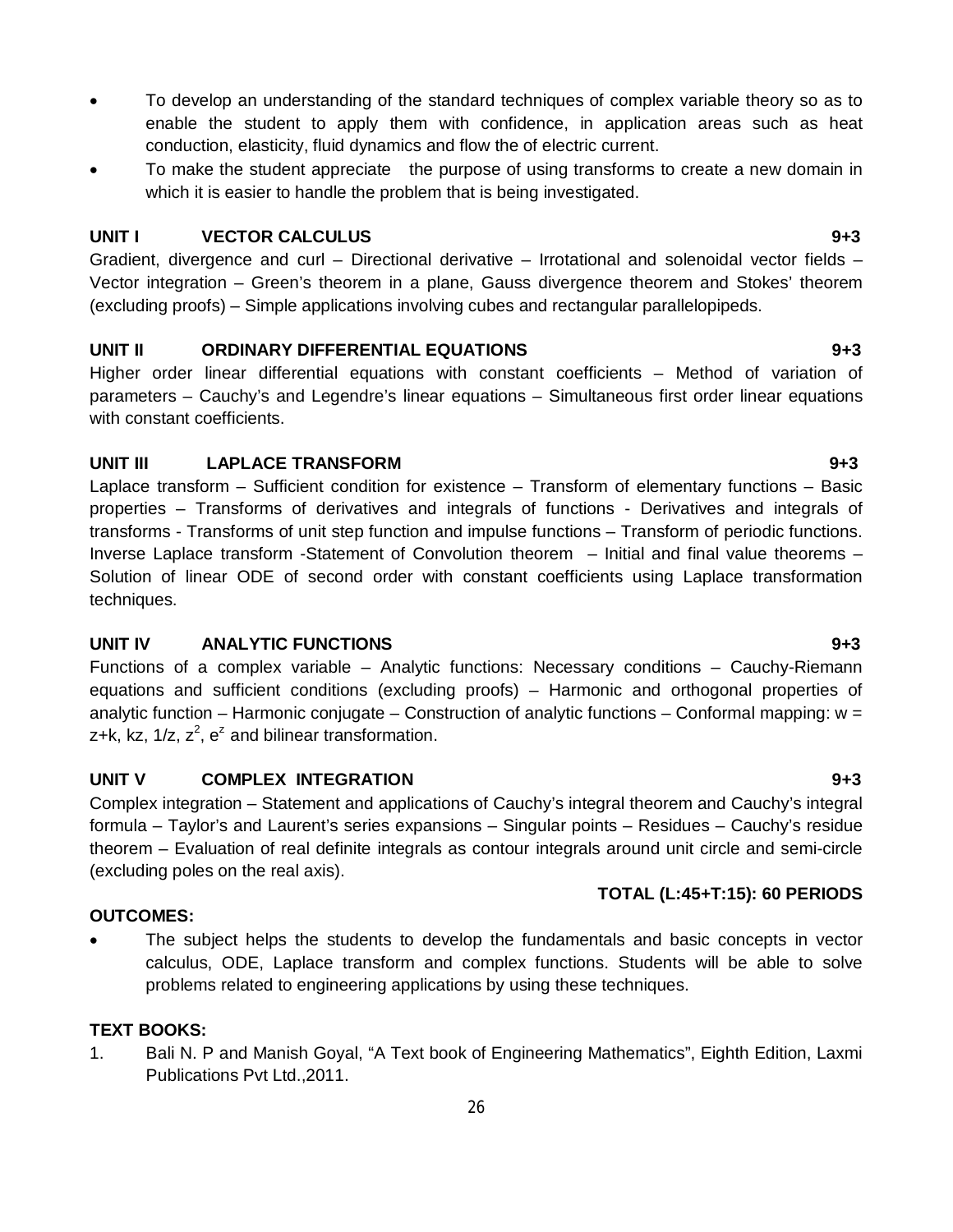2. Grewal. B.S, "Higher Engineering Mathematics", 41<sup>st</sup> Edition, Khanna Publications, Delhi, 2011.

#### **REFERENCES:**

- 1. Dass, H.K., and Er. Rajnish Verma," Higher Engineering Mathematics", S. Chand Private Ltd., 2011
- 2. Glyn James, "Advanced Modern Engineering Mathematics", 3<sup>rd</sup> Edition, Pearson Education, 2012.
- 3. Peter V. O'Neil," Advanced Engineering Mathematics", 7th Edition, Cengage learning, 2012.
- 4. Ramana B.V, "Higher Engineering Mathematics", Tata McGraw Hill Publishing Company, New Delhi, 2008.
- 5. Sivarama Krishna Das P. and Rukmangadachari E., "Engineering Mathematics" Volume II, Second Edition, PEARSON Publishing, 2011.

| PH6251 | <b>ENGINEERING PHYSICS - II</b> | LT PC   |  |  |
|--------|---------------------------------|---------|--|--|
|        |                                 | 3 0 0 3 |  |  |

#### **OBJECTIVES:**

 To enrich the understanding of various types of materials and their applications in engineering and technology.

### **UNIT I CONDUCTING MATERIALS 9**

Conductors – classical free electron theory of metals – Electrical and thermal conductivity – Wiedemann – Franz law – Lorentz number – Draw backs of classical theory – Quantum theory – Fermi distribution function – Effect of temperature on Fermi Function – Density of energy states – carrier concentration in metals.

#### **UNIT II SEMICONDUCTING MATERIALS 9**

Intrinsic semiconductor – carrier concentration derivation – Fermi level – Variation of Fermi level with temperature – electrical conductivity – band gap determination – compound semiconductors -direct and indirect band gap- derivation of carrier concentration in n-type and p-type semiconductor – variation of Fermi level with temperature and impurity concentration –– Hall effect –Determination of Hall coefficient – Applications.

# **UNIT III MAGNETIC AND SUPERCONDUCTING MATERIALS 9**

Origin of magnetic moment – Bohr magneton – comparison of Dia, Para and Ferro magnetism – Domain theory – Hysteresis – soft and hard magnetic materials – antiferromagnetic materials – Ferrites and its applications

Superconductivity: properties – Type I and Type II superconductors – BCS theory of superconductivity(Qualitative) - High  $T_c$  superconductors – Applications of superconductors – SQUID, cryotron, magnetic levitation.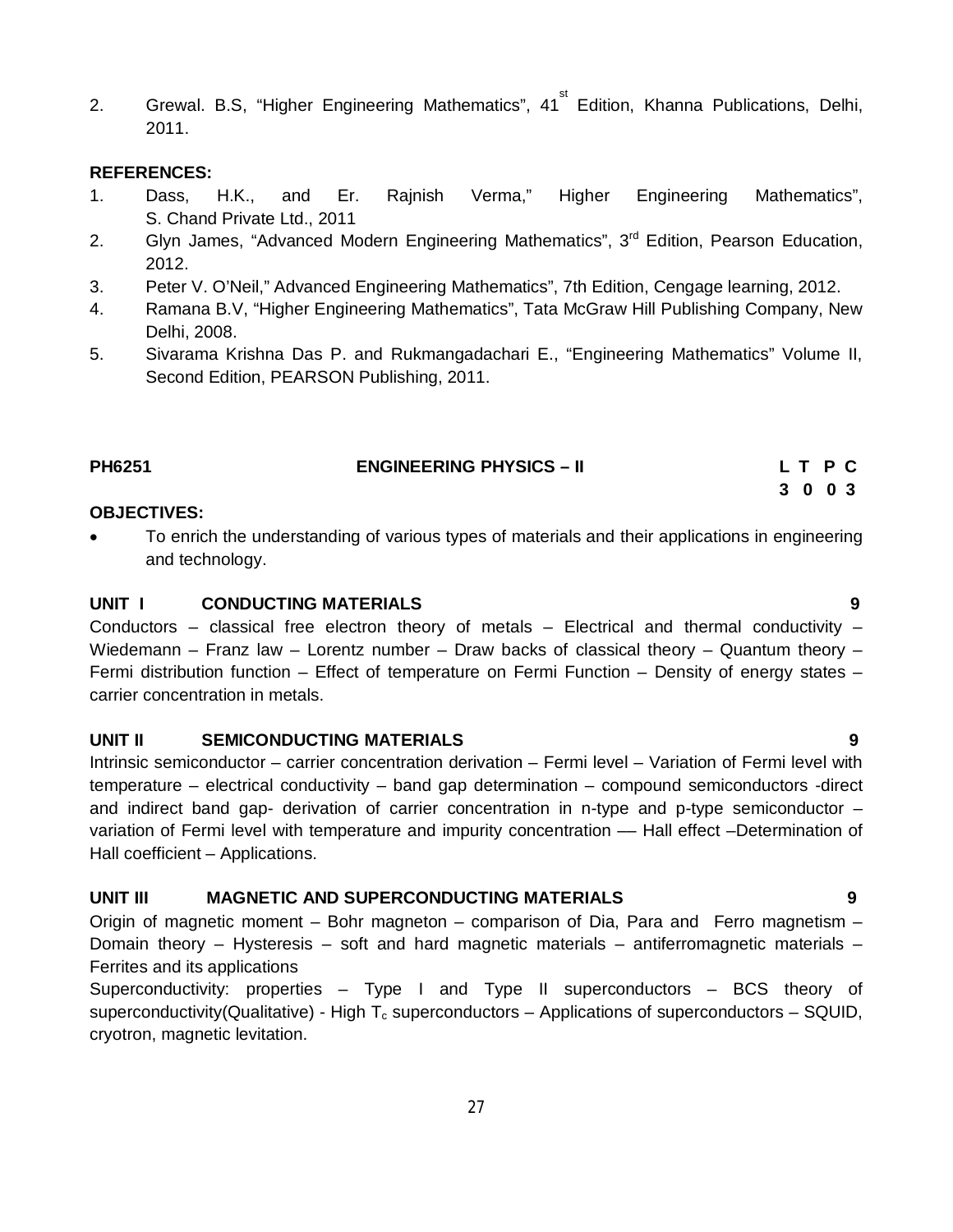# **UNIT IV DIELECTRIC MATERIALS 9**

Electrical susceptibility – dielectric constant – electronic, ionic, orientational and space charge polarization – frequency and temperature dependence of polarisation – internal field – Claussius – Mosotti relation (derivation) – dielectric loss – dielectric breakdown – uses of dielectric materials (capacitor and transformer) – ferroelectricity and applications.

# **UNIT V ADVANCED ENGINEERING MATERIALS 9**

Metallic glasses: preparation, properties and applications. Shape memory alloys (SMA): Characteristics, properties of NiTi alloy, application, Nanomaterials– Preparation -pulsed laser deposition – chemical vapour deposition – Applications – NLO materials –Birefringence- optical Kerr effect – Classification of Biomaterials and its applications

#### **TOTAL: 45 PERIODS**

## **OUTCOMES:**

 The students will have the knowledge on physics of materials and that knowledge will be used by them in different engineering and technology applications.

## **TEXT BOOKS:**

- 1. Arumugam M., Materials Science. Anuradha publishers, 2010
- 2. Pillai S.O., Solid State Physics. New Age International(P) Ltd., publishers, 2009

#### **REFERENCES:**

- 1. Palanisamy P.K. Materials Science. SCITECH Publishers, 2011
- 2. Senthilkumar G. Engineering Physics II. VRB Publishers, 2011
- 3. Mani P. Engineering Physics II. Dhanam Publications, 2011
- 4. Marikani A. Engineering Physics. PHI Learning Pvt., India, 2009

| CY6251 | <b>ENGINEERING CHEMISTRY - II</b> | LTPC |
|--------|-----------------------------------|------|
|        |                                   | 3003 |

## **OBJECTIVES:**

- To make the students conversant with boiler feed water requirements, related problems and water treatment techniques.
- Principles of electrochemical reactions, redox reactions in corrosion of materials and methods for corrosion prevention and protection of materials.
- Principles and generation of energy in batteries, nuclear reactors, solar cells, wind mills and fuel cells.
- Preparation, properties and applications of engineering materials.
- Types of fuels, calorific value calculations, manufacture of solid, liquid and gaseous fuels.

#### **UNIT I WATER TECHNOLOGY 9**

Introduction to boiler feed water-requirements-formation of deposits in steam boilers and heat exchangers- disadvantages (wastage of fuels, decrease in efficiency, boiler explosion) prevention of scale formation -softening of hard water -external treatment zeolite and demineralization -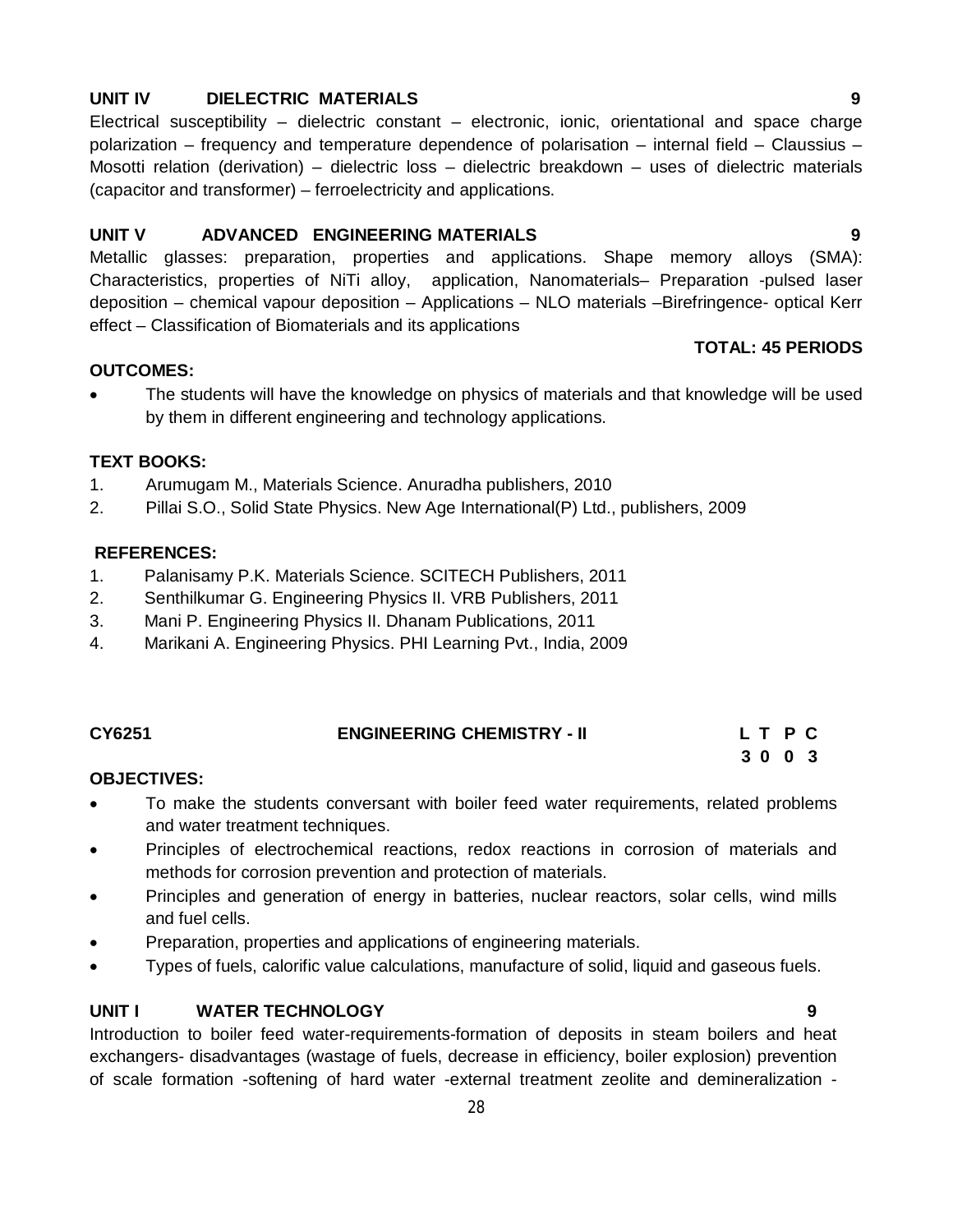internal treatment- boiler compounds (phosphate, calgon, carbonate, colloidal) - caustic embrittlement -boiler corrosion-priming and foaming- desalination of brackish water –reverse osmosis.

# **UNIT II ELECTROCHEMISTRY AND CORROSION 9**

Electrochemical cell - redox reaction, electrode potential- origin of electrode potential- oxidation potential- reduction potential, measurement and applications - electrochemical series and its significance - Nernst equation (derivation and problems). Corrosion- causes- factors- typeschemical, electrochemical corrosion (galvanic, differential aeration), corrosion control - material selection and design aspects - electrochemical protection – sacrificial anode method and impressed current cathodic method. Paints- constituents and function. Electroplating of Copper and electroless plating of nickel.

#### **UNIT III ENERGY SOURCES 9**

Introduction- nuclear energy- nuclear fission- controlled nuclear fission- nuclear fusion- differences between nuclear fission and fusion- nuclear chain reactions- nuclear reactor power generatorclassification of nuclear reactor- light water reactor- breeder reactor- solar energy conversionsolar cells- wind energy. Batteries and fuel cells:Types of batteries- alkaline battery- lead storage battery- nickel-cadmium battery- lithium battery- fuel cell  $H_2$ -O<sub>2</sub> fuel cell- applications.

#### **UNIT IV ENGINEERING MATERIALS 9**

Abrasives: definition, classification or types, grinding wheel, abrasive paper and cloth. Refractories: definition, characteristics, classification, properties – refractoriness and RUL, dimensional stability, thermal spalling, thermal expansion, porosity; Manufacture of alumina, magnesite and silicon carbide, Portland cement- manufacture and properties - setting and hardening of cement, special cement- waterproof and white cement–properties and uses. Glass manufacture, types, properties and uses.

#### **UNIT V FUELS AND COMBUSTION 9**

Fuel: Introduction- classification of fuels- calorific value- higher and lower calorific values- coalanalysis of coal (proximate and ultimate)- carbonization- manufacture of metallurgical coke (Otto Hoffmann method) - petroleum- manufacture of synthetic petrol (Bergius process)- knockingoctane number - diesel oil- cetane number - natural gas- compressed natural gas(CNG)- liquefied petroleum gases(LPG)- producer gas- water gas. Power alcohol and bio diesel. Combustion of fuels: introduction- theoretical calculation of calorific value- calculation of stoichiometry of fuel and air ratio- ignition temperature- explosive range - flue gas analysis (ORSAT Method).

#### **TOTAL: 45 PERIODS**

#### **OUTCOMES:**

 The knowledge gained on engineering materials, fuels, energy sources and water treatment techniques will facilitate better understanding of engineering processes and applications for further learning.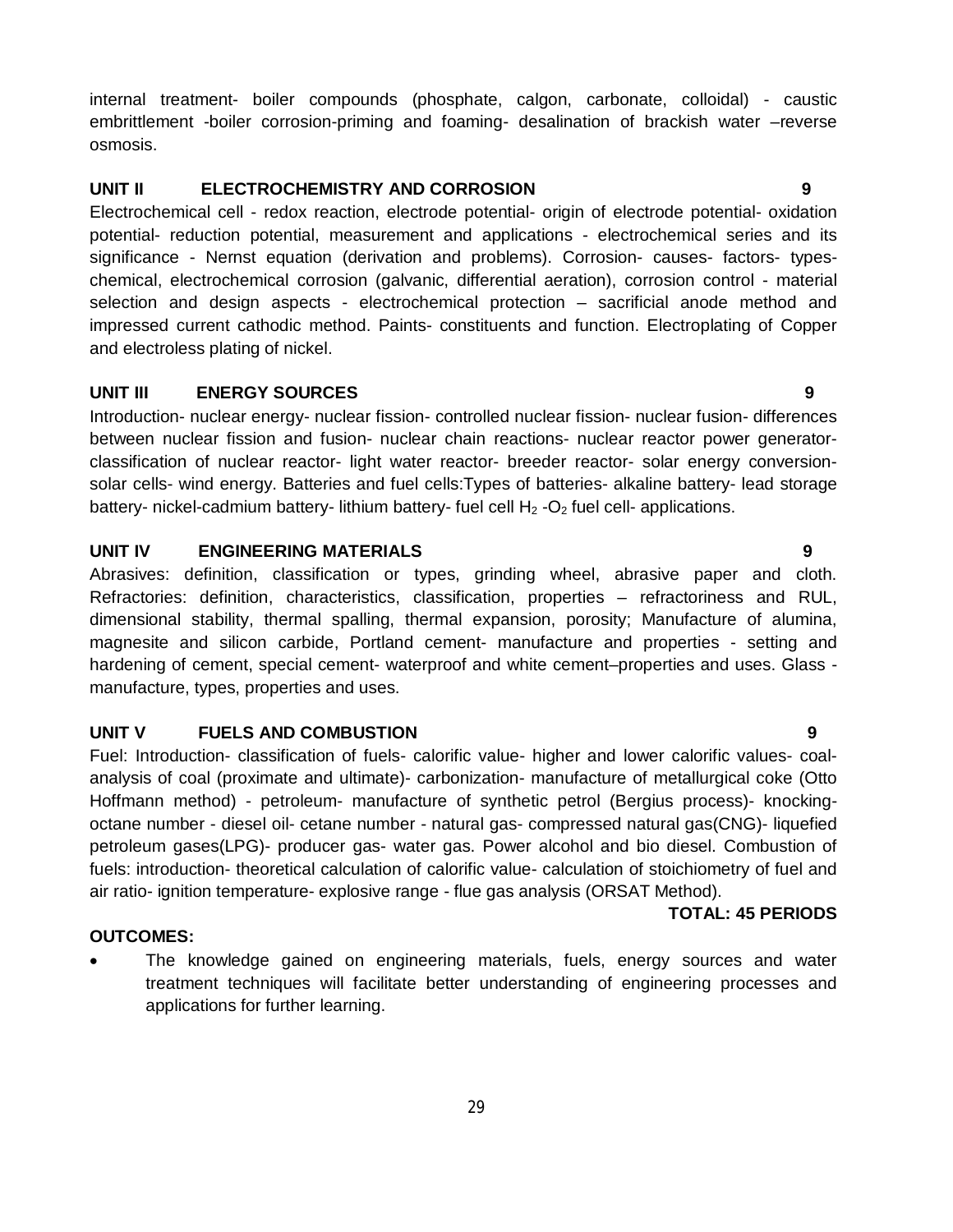# **TEXT BOOKS:**

- 1. Vairam S, Kalyani P and SubaRamesh.,"Engineering Chemistry"., Wiley India PvtLtd.,New Delhi., 2011
- 2. DaraS.S,UmareS.S."Engineering Chemistry", S. Chand & Company Ltd., New Delhi , 2010

# **REFERENCES:**

- 1 Kannan P. and Ravikrishnan A., "Engineering Chemistry", Sri Krishna Hi-tech Publishing Company Pvt. Ltd. Chennai, 2009
- 2. AshimaSrivastava and Janhavi N N., "Concepts of Engineering Chemistry", ACME Learning Private Limited., New Delhi., 2010.
- 3. RenuBapna and Renu Gupta., "Engineering Chemistry", Macmillan India Publisher Ltd., 2010.
- 4 Pahari A and Chauhan B., "Engineering Chemistry"., Firewall Media., New Delhi., 2010

# **GE6252 BASIC ELECTRICAL AND ELECTRONICS ENGINEERING L T P C 4 0 0 4**

## **OBJECTIVES:**

- To explain the basic theorems used in Electrical circuits and the different components and function of electrical machines.
- To explain the fundamentals of semiconductor and applications.
- To explain the principles of digital electronics
- To impart knowledge of communication.

## **UNIT I ELECTRICAL CIRCUITS & MEASURMENTS 12**

Ohm's Law – Kirchoff's Laws – Steady State Solution of DC Circuits – Introduction to AC Circuits – Waveforms and RMS Value – Power and Power factor – Single Phase and Three Phase Balanced Circuits.

Operating Principles of Moving Coil and Moving Iron Instruments (Ammeters and Voltmeters), Dynamometer type Watt meters and Energy meters.

# **UNIT II ELECTRICAL MECHANICS 12**

Construction, Principle of Operation, Basic Equations and Applications of DC Generators, DC Motors, Single Phase Transformer, single phase induction Motor.

## **UNIT III SEMICONDUCTOR DEVICES AND APPLICATIONS 12**

Characteristics of PN Junction Diode – Zener Effect – Zener Diode and its Characteristics – Half wave and Full wave Rectifiers – Voltage Regulation.

Bipolar Junction Transistor – CB, CE, CC Configurations and Characteristics – Elementary Treatment of Small Signal Amplifier.

# **UNIT IV DIGITAL ELECTRONICS 12**

Binary Number System – Logic Gates – Boolean Algebra – Half and Full Adders – Flip-Flops – Registers and Counters – A/D and D/A Conversion (single concepts)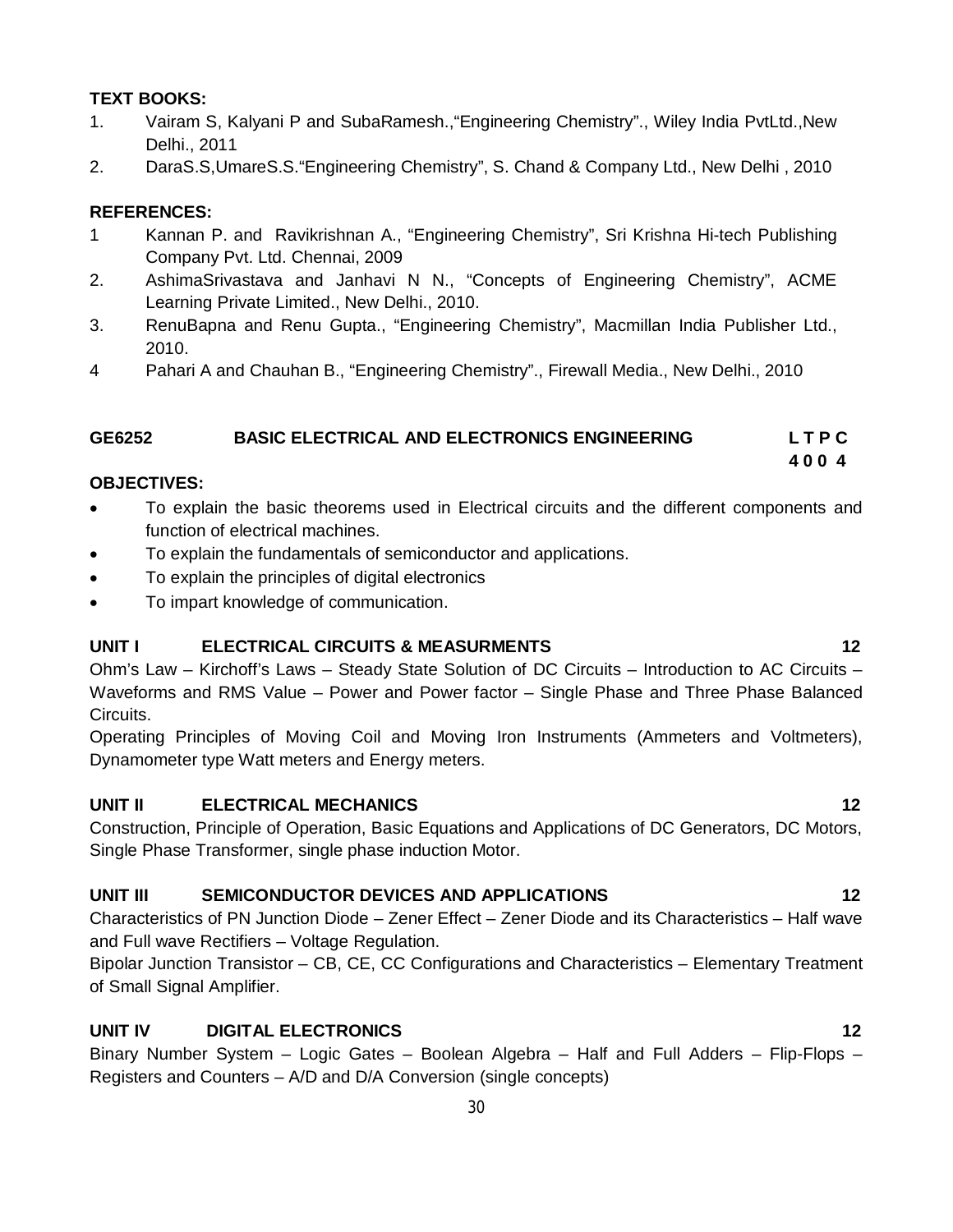#### UNIT V FUNDAMENTALS OF COMMUNICATION ENGINEERING 12

Types of Signals: Analog and Digital Signals – Modulation and Demodulation: Principles of Amplitude and Frequency Modulations.

Communication Systems: Radio, TV, Fax, Microwave, Satellite and Optical Fibre (Block Diagram Approach only).

# **TOTAL: 60 PERIODS**

#### **OUTCOMES:**

- ability to identify the electrical components explain the characteristics of electrical machines.
- ability to identify electronics components and use of them to design circuits.

#### **TEXT BOOKS:**

- 1. Mittle N., "Basic Electrical Engineering", Tata McGraw Hill Edition, New Delhi, 1990.
- 2. Sedha R.S., "Applied Electronics", S. Chand & Co., 2006.

#### **REFERENCES:**

- 1. Muthusubramanian R, Salivahanan S and Muraleedharan K A, "Basic Electrical, Electronics and Computer Engineering", Tata McGraw Hill, Second Edition, 2006.
- 2. Nagsarkar T K and Sukhija M S, "Basics of Electrical Engineering", Oxford press 2005.
- 3. Mehta V K, "Principles of Electronics", S.Chand & Company Ltd, 1994.
- 4. Mahmood Nahvi and Joseph A. Edminister, "Electric Circuits", Schaum' Outline Series, McGraw Hill, 2002.
- 5. Premkumar N, "Basic Electrical Engineering", Anuradha Publishers, 2003.

| GE6253 | <b>ENGINEERING MECHANICS</b> |  | LTPC |  |
|--------|------------------------------|--|------|--|
|        |                              |  |      |  |

#### **OBJECTIVES:**

 To develop capacity to predict the effect of force and motion in the course of carrying out the design functions of engineering.

#### **UNIT I BASICS AND STATICS OF PARTICLES 12**

Introduction – Units and Dimensions – Laws of Mechanics – Lami's theorem, Parallelogram and triangular Law of forces — Vectorial representation of forces – Vector operations of forces -additions, subtraction, dot product, cross product – Coplanar Forces – rectangular components – Equilibrium of a particle – Forces in space – Equilibrium of a particle in space – Equivalent systems of forces – Principle of transmissibility .

# **UNIT II EQUILIBRIUM OF RIGID BODIES 12**

Free body diagram – Types of supports –Action and reaction forces –stable equilibrium – Moments and Couples – Moment of a force about a point and about an axis – Vectorial representation of moments and couples – Scalar components of a moment – Varignon's theorem – Single equivalent force -Equilibrium of Rigid bodies in two dimensions – Equilibrium of Rigid bodies in three dimensions

 **3 1 0 4**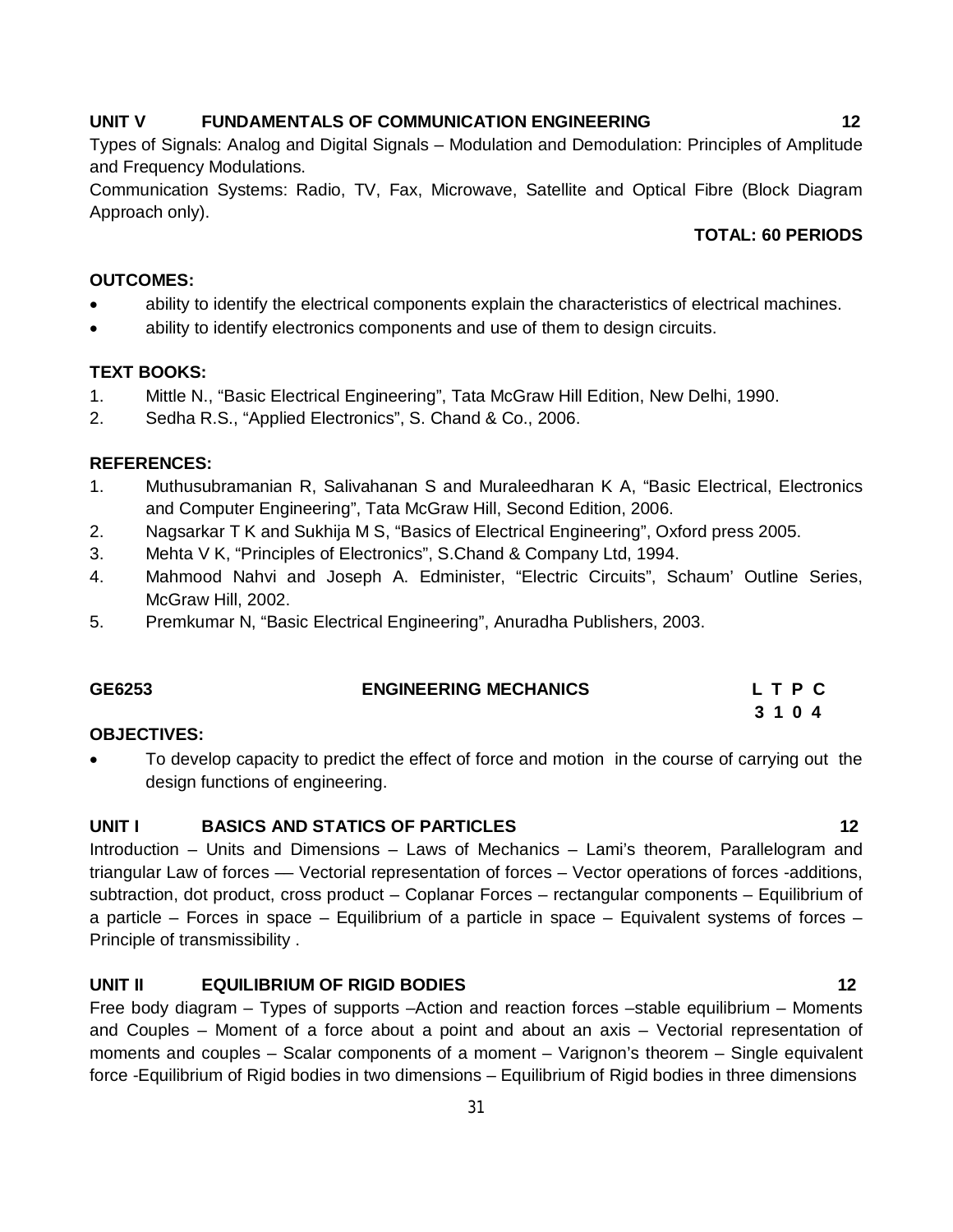## **UNIT III PROPERTIES OF SURFACES AND SOLIDS 12**

Centroids and centre of mass– Centroids of lines and areas - Rectangular, circular, triangular areas by integration – T section, I section, - Angle section, Hollow section by using standard formula – Theorems of Pappus - Area moments of inertia of plane areas – Rectangular, circular, triangular areas by integration – T section, I section, Angle section, Hollow section by using standard formula – Parallel axis theorem and perpendicular axis theorem –Principal moments of inertia of plane areas – Principal axes of inertia-Mass moment of inertia –mass moment of inertia for prismatic, cylindrical and spherical solids from first principle – Relation to area moments of inertia.

## **UNIT IV DYNAMICS OF PARTICLES** 22

Displacements, Velocity and acceleration, their relationship – Relative motion – Curvilinear motion - Newton's laws of motion – Work Energy Equation– Impulse and Momentum – Impact of elastic bodies.

#### UNIT V FRICTION AND ELEMENTS OF RIGID BODY DYNAMICS 42

Friction force – Laws of sliding friction – equilibrium analysis of simple systems with sliding friction – wedge friction-. Rolling resistance -Translation and Rotation of Rigid Bodies – Velocity and acceleration – General Plane motion of simple rigid bodies such as cylinder, disc/wheel and sphere.

#### **TOTAL : 60 PERIODS**

#### **OUTCOMES:**

- ability to explain the differential principles applies to solve engineering problems dealing with force, displacement, velocity and acceleration.
- ability to analyse the forces in any structures.
- ability to solve rigid body subjected to dynamic forces.

#### **TEXT BOOKS:**

- 1. Beer, F.P and Johnston Jr. E.R., "Vector Mechanics for Engineers (In SI Units): Statics and Dynamics", 8<sup>th</sup> Edition, Tata McGraw-Hill Publishing company, New Delhi (2004).
- 2. Vela Murali, "Engineering Mechanics", Oxford University Press (2010)

#### **REFERENCES:**

- 1. Hibbeller, R.C and Ashok Gupta, "Engineering Mechanics: Statics and Dynamics", 11<sup>th</sup> Edition, Pearson Education 2010.
- 2. Irving H. Shames and Krishna Mohana Rao. G., "Engineering Mechanics Statics and Dynamics", 4<sup>th</sup> Edition, Pearson Education 2006.
- 3. Meriam J.L. and Kraige L.G., " Engineering Mechanics- Statics Volume 1, Dynamics- Volume 2", Third Edition, John Wiley & Sons,1993.
- 4. Rajasekaran S and Sankarasubramanian G., "Engineering Mechanics Statics and Dynamics", 3<sup>rd</sup> Edition, Vikas Publishing House Pvt. Ltd., 2005.
- 5. Bhavikatti, S.S and Rajashekarappa, K.G., "Engineering Mechanics", New Age International (P) Limited Publishers, 1998.
- 6. Kumar, K.L., "Engineering Mechanics", 3<sup>rd</sup> Revised Edition, Tata McGraw-Hill Publishing company, New Delhi 2008.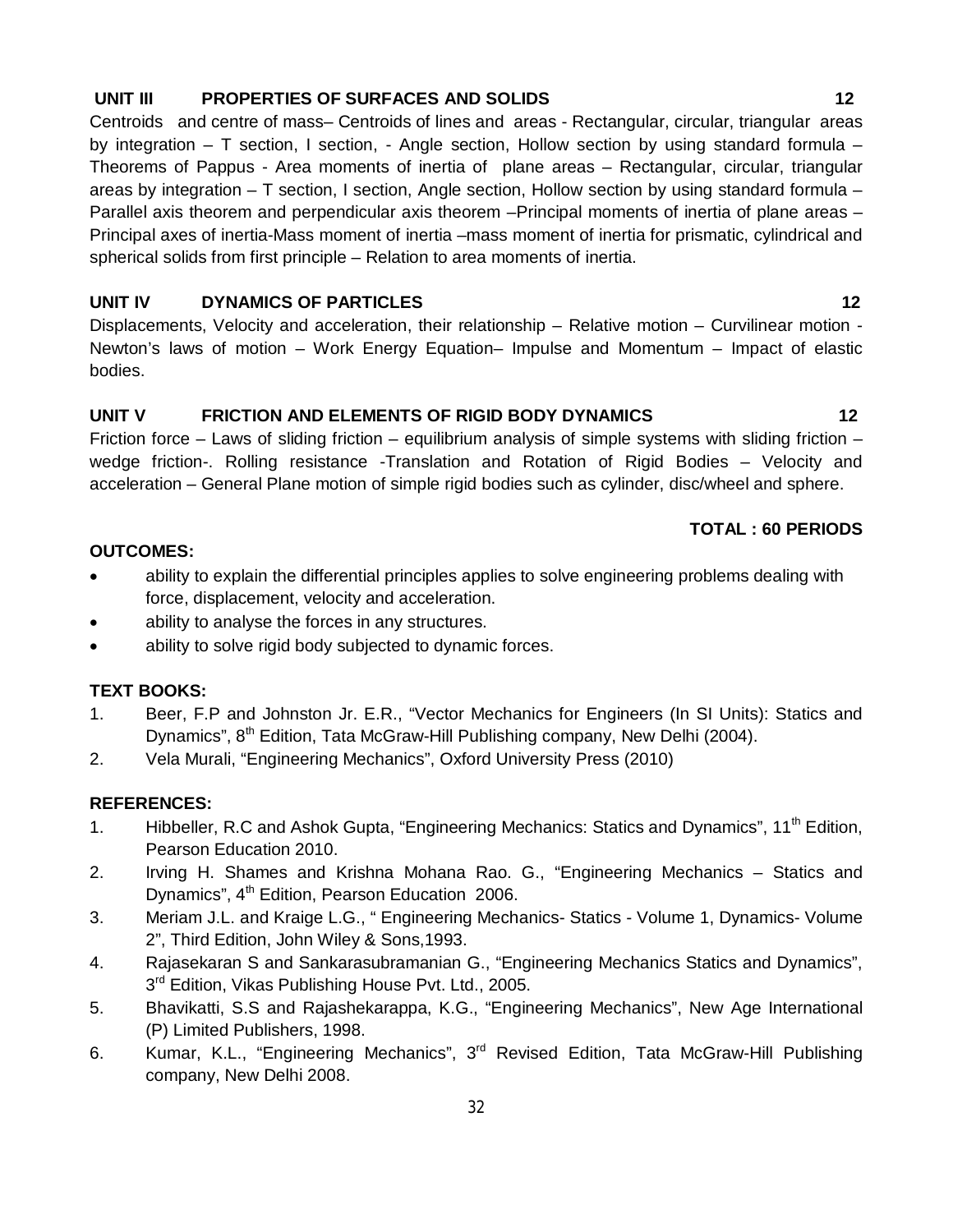# **GE6261 COMPUTER AIDED DRAFTING AND MODELING LABORATORY L T P C**

 **0 1 2 2** 

# **OBJECTIVES:**

• To develop skill to use software to create 2D and 3D models.

# **List of Exercises using software capable of Drafting and Modeling**

- 1. Study of capabilities of software for Drafting and Modeling Coordinate systems (absolute, relative, polar, etc.) – Creation of simple figures like polygon and general multi-line figures.
- 2. Drawing of a Title Block with necessary text and projection symbol.
- 3. Drawing of curves like parabola, spiral, involute using Bspline or cubic spline.
- 4. Drawing of front view and top view of simple solids like prism, pyramid, cylinder, cone, etc, and dimensioning.
- 5. Drawing front view, top view and side view of objects from the given pictorial views (eg. Vblock, Base of a mixie, Simple stool, Objects with hole and curves).
- 6. Drawing of a plan of residential building ( Two bed rooms, kitchen, hall, etc.)
- 7. Drawing of a simple steel truss.
- 8. Drawing sectional views of prism, pyramid, cylinder, cone, etc,
- 9. Drawing isometric projection of simple objects.
- 10. Creation of 3-D models of simple objects and obtaining 2-D multi-view drawings from 3-D model.

Note: Plotting of drawings must be made for each exercise and attached to the records written by students.

## **TOTAL: 45 PERIODS**

## **OUTCOMES:**

- ability to use the software packers for drafting and modeling
- ability to create 2D and 3D models of Engineering Components

# **LIST OF EQUIPMENT FOR A BATCH OF 30 STUDENTS:**

| SI.No | <b>Description of Equipment</b>                   | Quantity    |
|-------|---------------------------------------------------|-------------|
|       | Pentium IV computer or better hardware, with      |             |
|       | suitable graphics facility                        |             |
| 2.    | Licensed software for Drafting and Modeling.      | 30 Licenses |
| 3.    | Laser Printer or Plotter to print / plot drawings | 2 No.       |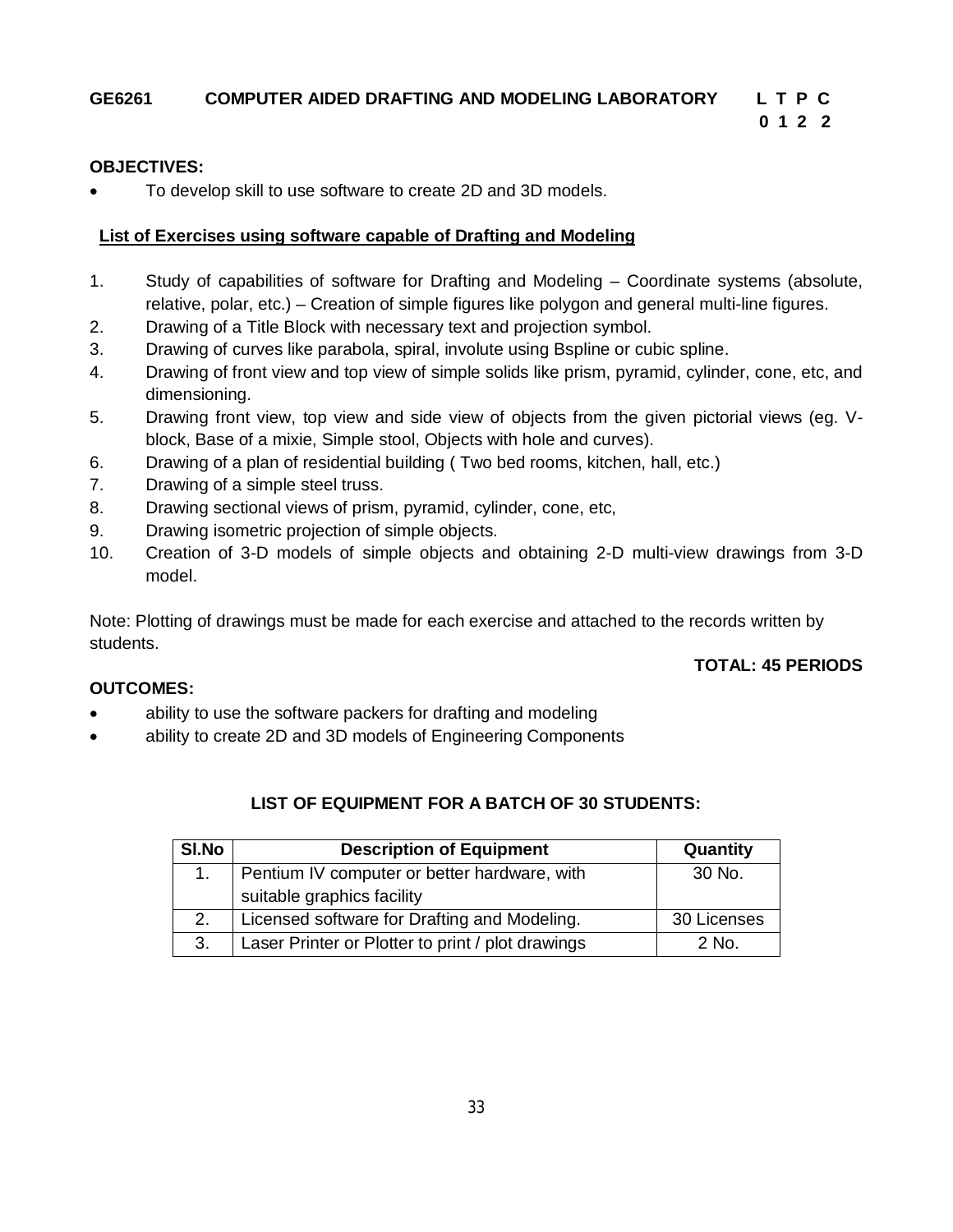## **PHYSICS LABORATORY – II**

#### **OBJECTIVES:**

 To introduce different experiments to test basic understanding of physics concepts applied in optics, thermal physics and properties of matter.

## **LIST OF EXPERIMENTS**

#### **(Any FIVE Experiments)**

- 1. Determination of Young's modulus by uniform bending method
- 2. Determination of band gap of a semiconductor
- 3. Determination of Coefficient of viscosity of a liquid –Poiseuille's method
- 4. Determination of Dispersive power of a prism Spectrometer
- 5. Determination of thickness of a thin wire Air wedge method
- 6. Determination of Rigidity modulus Torsion pendulum

#### **OUTCOMES:**

 The students will have the ability to test materials by using their knowledge of applied physics principles in optics and properties of matter.

#### **LIST OF EQUIPMENT FOR A BATCH OF 30 STUDENTS:**

- 1. Traveling microscope, meter scale, Knife edge, weights
- 2. Band gap experimental set up
- 3. Burette, Capillary tube, rubber tube, stop clock, beaker and weighing balance
- 4. spectrometer, prism, sodium vapour lamp.
- 5. Air-wedge experimental set up.
- 6. Torsion pendulum set up.

(vernier Caliper, Screw gauge, reading lens are required for most of the experiments)

# **CHEMISTRY LABORATORY - II**

#### **OBJECTIVES:**

 To make the student acquire practical skills in the wet chemical and instrumental methods for quantitative estimation of hardness, alkalinity, metal ion content, corrosion in metals and cement analysis.

#### **LIST OF EXPERIMENTS**

#### **(Any FIVE Experiments)**

- 1 Determination of alkalinity in water sample
- 2 Determination of total, temporary & permanent hardness of water by EDTA method
- 3 Estimation of copper content of the given solution by EDTA method
- 4 Estimation of iron content of the given solution using potentiometer
- 5 Estimation of sodium present in water using flame photometer
- 6 Corrosion experiment weight loss method
- 7 Conductometric precipitation titration using BaCl<sub>2</sub> and Na<sub>2</sub>SO<sub>4</sub>
- 8 Determination of CaO in Cement.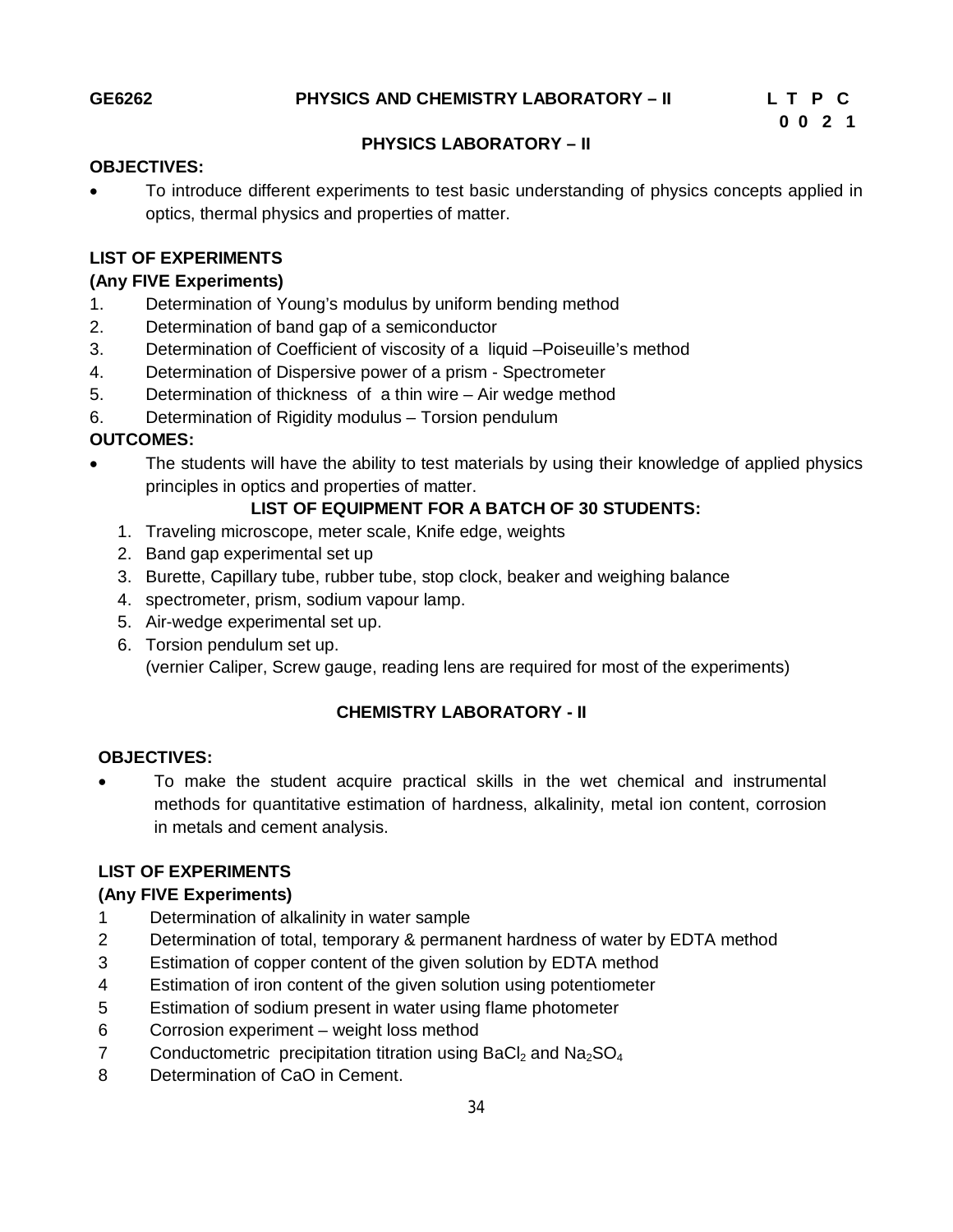# **OUTCOMES:**

• The students will be conversant with hands-on knowledge in the quantitative chemical analysis of water quality related parameters, corrosion measurement and cement analysis.

# **REFERENCES:**

- 1. Daniel R. Palleros, "Experimental organic chemistry" John Wiley & Sons, Inc., New York, 2001.
- 2. Furniss B.S. Hannaford A.J, Smith P.W.G and Tatchel A.R., "Vogel's Textbook of practical organic chemistry, LBS Singapore ,1994.
- 3. Jeffery G.H, Bassett J., Mendham J. and Denny R.C., "Vogel's Text book of quantitative analysis chemical analysis", ELBS 5th Edn. Longman, Singapore publishers, Singapore, 1996.
- 4. Kolthoff I.M. and Sandell E.B. et al. Quantitative chemical analysis, McMillan, Madras 1980
- **Laboratory classes on alternate weeks for Physics and Chemistry.**

# **LIST OF EQUIPMENT FOR A BATCH OF 30 STUDENTS:**

| 1. Potentiometer      |                          | 5 Nos |
|-----------------------|--------------------------|-------|
| 2. Flame photo meter  | $\overline{\phantom{0}}$ | 5 Nos |
| 3. Weighing Balance   | $\overline{\phantom{0}}$ | 5 Nos |
| 4. Conductivity meter | $\blacksquare$           | 5 Nos |

## **Common Apparatus : Pipette, Burette, conical flask, percelain tile, dropper (30 Nos each)**

| GE6263                                   | <b>COMPUTER PROGRAMMING LABORATORY</b>                                                                                                                                                    | LTPC<br>0 1 2 2 |
|------------------------------------------|-------------------------------------------------------------------------------------------------------------------------------------------------------------------------------------------|-----------------|
| <b>OBJECTIVES:</b>                       |                                                                                                                                                                                           |                 |
| The Students should be made to           |                                                                                                                                                                                           |                 |
| $\bullet$<br>$\bullet$<br>$\bullet$<br>٠ | Be exposed to Unix shell commands<br>Be familiar with an editor on Unix<br>Learn to program in Shell script<br>Learn to write C programme for Unix platform<br><b>LIST OF EXPERIMENTS</b> |                 |
| <b>1. UNIX COMMANDS</b>                  |                                                                                                                                                                                           | 15              |
|                                          | Study of Unix OS - Basic Shell Commands - Unix Editor                                                                                                                                     |                 |

**2. SHELL PROGRAMMING 15**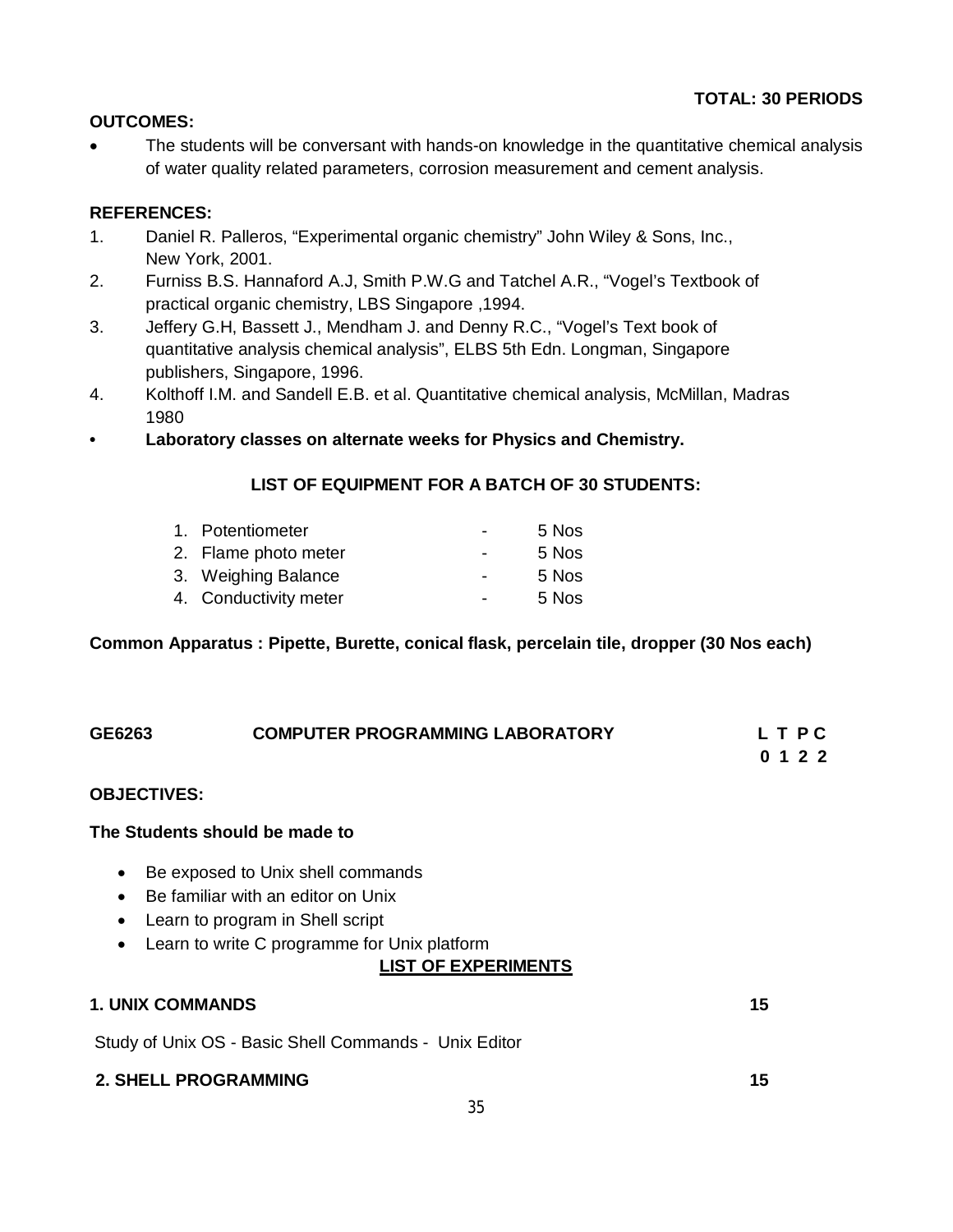Simple Shell program - Conditional Statements - Testing and Loops

### **3. C PROGRAMMING ON UNIX 15**

Dynamic Storage Allocation-Pointers-Functions-File Handling

**TOTAL: 45 PERIODS**

### **OUTCOMES:**

At the end of the course the students should be able to:

- Use Shell commands
- Design of Implement Unix shell scripts
- Write and execute C programs on Unix

## **HARDWARE / SOFTWARE REQUIREMENTS FOR A BATCH OF 30 STUDENTS**

#### **Hardware**

- 1 UNIX Clone Server
- 3 3 Nodes (thin client or PCs)
- Printer  $-3$  Nos.

#### **Software**

- OS UNIX Clone (33 user license or License free Linux)
- Compiler C

# **MA6468 PROBABILITY AND STATISTICS L T P C 3 1 0 4**

#### **OBJECTIVES:**

• This course aims at providing the required skill to apply the statistical tools in engineering problems.

#### **UNIT I RANDOM VARIABLES 9 + 3**

Discrete and continuous random variables – Moments – Moment generating functions – Binomial, Poisson, Geometric, Uniform, Exponential, Gamma and Normal distributions.

## **UNIT II TWO - DIMENSIONAL RANDOM VARIABLES 9 + 3**

Joint distributions – Marginal and conditional distributions – Covariance – Correlation and Linear regression – Transformation of random variables – Central limit theorem (for independent and identically distributed random variables).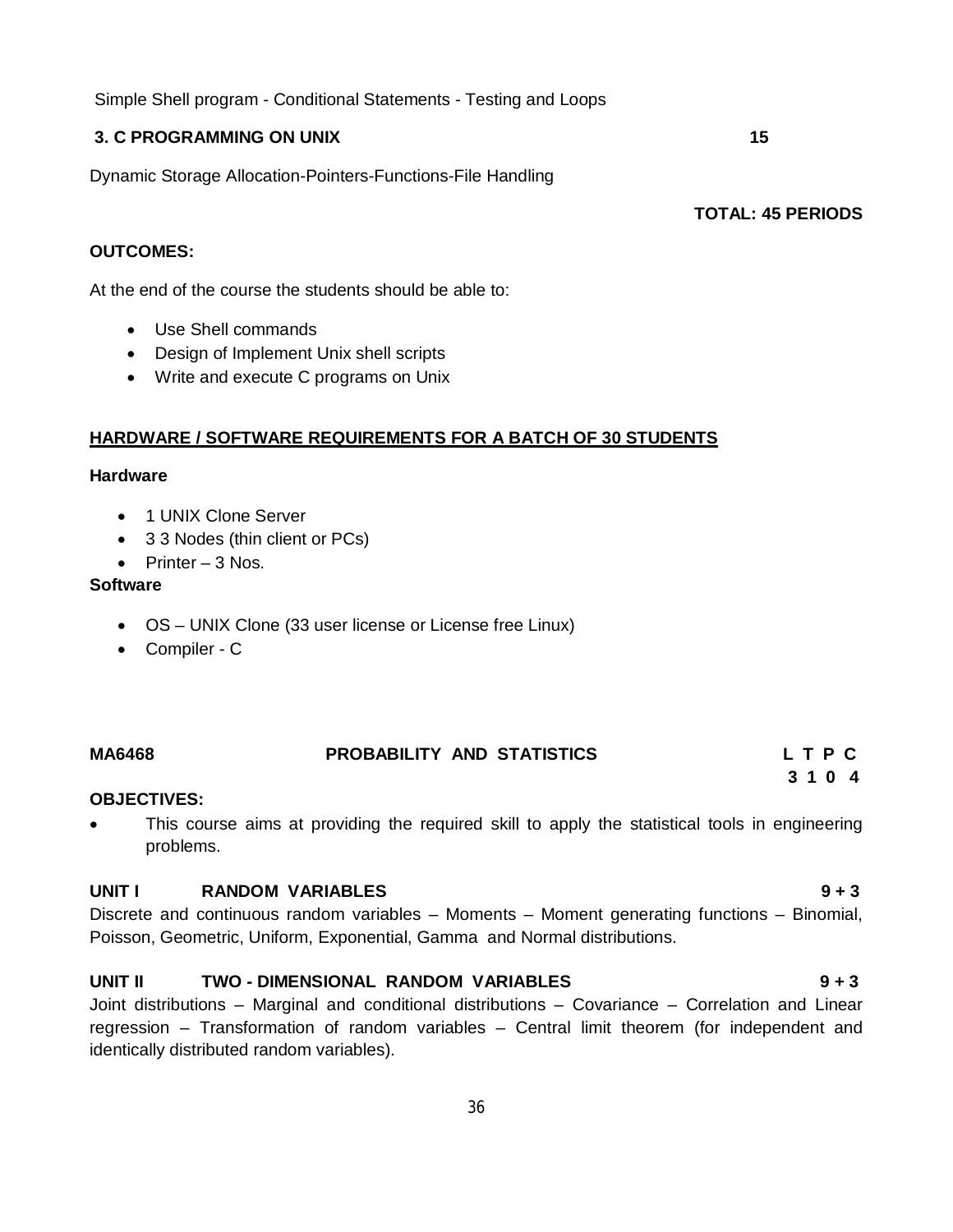#### **UNIT III TESTING OF HYPOTHESIS 9 + 3**

Sampling distributions - Estimation of parameters - Statistical hypothesis - Large sample test based on Normal distribution for single mean and difference of means -Tests based on t, Chi-square and F distributions for mean, variance and proportion - Contingency table (test for independent) - Goodness of fit.

#### **UNIT IV DESIGN OF EXPERIMENTS 9 + 3**

One way and Two way classifications - Completely randomized design – Randomized block design – Latin square design -  $2<sup>2</sup>$  factorial design.

#### **UNIT V STATISTICAL QUALITY CONTROL 9 + 3**

Control charts for measurements (X and R charts) – Control charts for attributes (p, c and np charts) – Tolerance limits - Acceptance sampling.

#### **TOTAL (L:45+T:15): 60 PERIODS**

#### **OUTCOMES:**

 The students will have a fundamental knowledge of the concepts of probability. Have knowledge of standard distributions which can describe real life phenomenon. Have the notion of sampling distributions and statistical techniques used in engineering and management problems.

#### **TEXT BOOKS:**

- 1. Milton. J. S. and Arnold. J.C., "Introduction to Probability and Statistics", Tata McGraw Hill, 4th Edition, 2007.
- 2. Johnson. R.A. and Gupta. C.B., "Miller and Freund's Probability and Statistics for Engineers", Pearson Education, Asia, 7th Edition, 2007.
- 3. Papoulis. A and Unnikrishnapillai. S., "Probability, Random Variables and Stochastic Processes" Mc-Graw Hill Education India , 4th Edition, New Delhi , 2010.

#### **REFERENCES:**

- 1. Devore. J.L., "Probability and Statistics for Engineering and the Sciences", Cengage Learning, New Delhi, 8th Edition, 2012.
- 2. Walpole. R.E., Myers. R.H., Myers. S.L. and Ye. K., "Probability and Statistics for Engineers and Scientists", Pearson Education, Asia , 8th Edition, 2007.
- 3. Ross, S.M., "Introduction to Probability and Statistics for Engineers and Scientists", 3rd Edition, Elsevier, 2004.
- 4. Spiegel. M.R., Schiller. J. and Srinivasan. R.A., "Schaum's Outline of Theory and Problems of Probability and Statistics", Tata McGraw Hill Edition, 2004.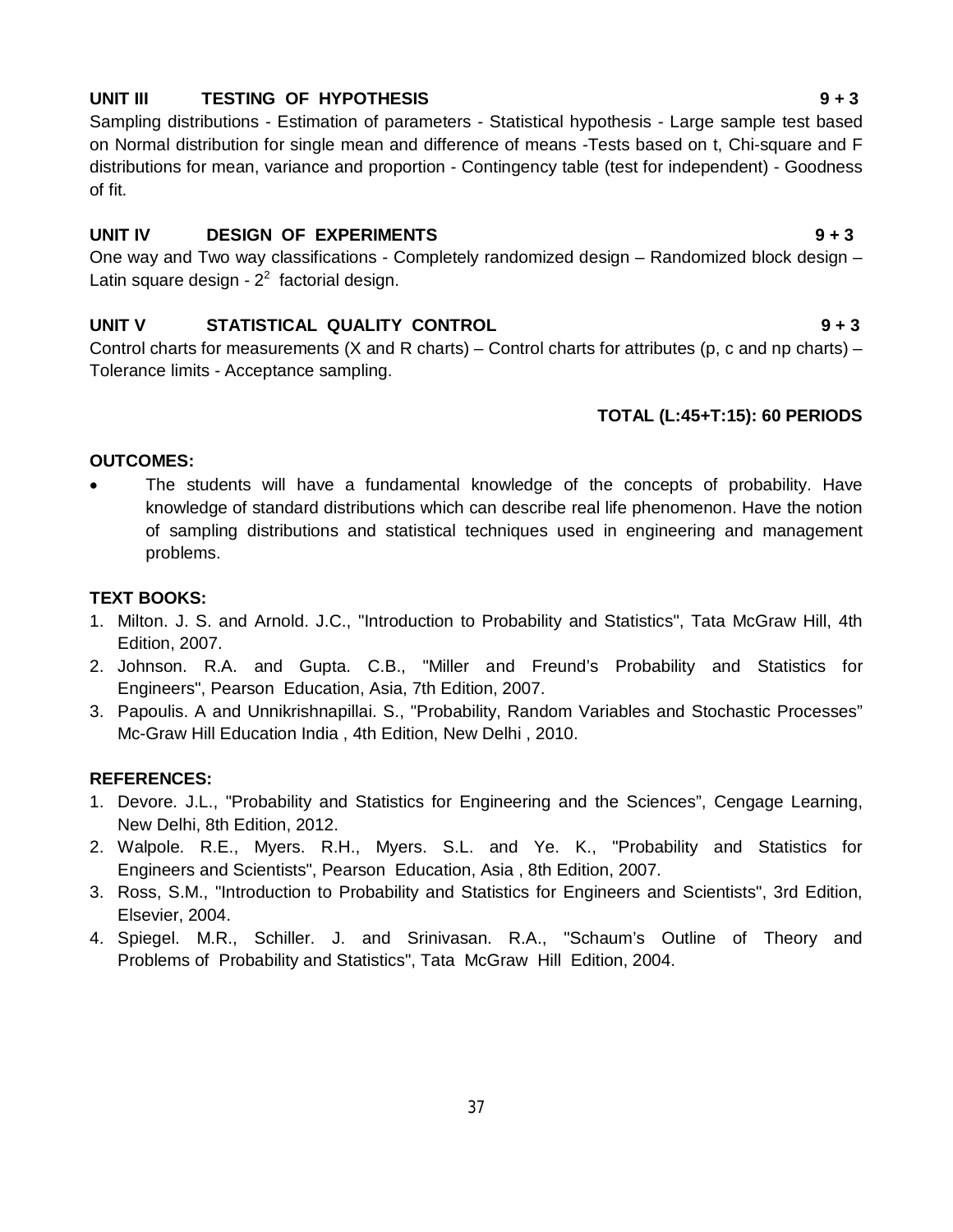# **UNIT I BASICS OF WINDING 9**

Theory of preparation of yarn for fabric formation and various preparatory process, and

• Selection and control of process variables during weaving preparatory.

Objects of winding; principles of cheese and cone winding machines; uniform build of yarn package; types of drums – half accelerated and fully accelerated drums; control of balloons; Classification of yarn faults and its removal; concepts in yarn clearing – mechanical, optical and electronic clearers; knotters and splicers

# **UNIT II PROCESS CONTROL IN WINDING 9**

To enable the students to learn about the

Faults in wound packages, their causes and remedies; winding synthetic and blended yarns; weft winding; winding for colouration; quality of knots and splices; study of modern automatic winders. winding performance; productivity; maintenance; quality control; material handling.

## **UNIT III WARPING 5**

Objectives of warping, material flow in beam warping and creels used in warping machines; sectional warping machines.

# **UNIT IV SIZING 9**

Objectives of sizing; sizing materials and recipii used for different types of fibers; size preparation equipment; sizing machines; sizing filament yarns; concept of single end sizing, combined dyeing and sizing. Control concepts in modern sizing; energy conservation in sizing; Sizing defects and production calculations.

## **UNIT V PROCESS CONTROL IN WARPING AND SIZING 9**

Process control in warping (production calculation, machine and labor productivity, control of end breaks, quality and hard waste in warping); Control systems used in sizing machine.

## **UNIT VI DRAWING-IN 4**

Need for drawing-in operation; manual and automatic drawing- in, leasing, knotting and pinning machines; selection and care of reeds, healds and drop pins, control of cross ends and extra ends and calculations.

## **OUTCOME:**

Upon completion of this course, the student shall be able to know the various preparatory processes, and controlling of process variables at preparatory to achieve the fabric with required qualities.

## **TEXTBOOKS:**

1. John A. Iredale "Yarn Preparation: A Hand Book", Textile Institute, Manchester, 1992.

2. Lord P. R. and Mohamed M.H., "Weaving: Conversion of Yarn to Fabric", Merrow, 1992.

#### **TT6303 TECHNOLOGY OF PRE WEAVING PROCESS L T P C**

**OBJECTIVES:** 

 **TOTAL : 45 PERIODS**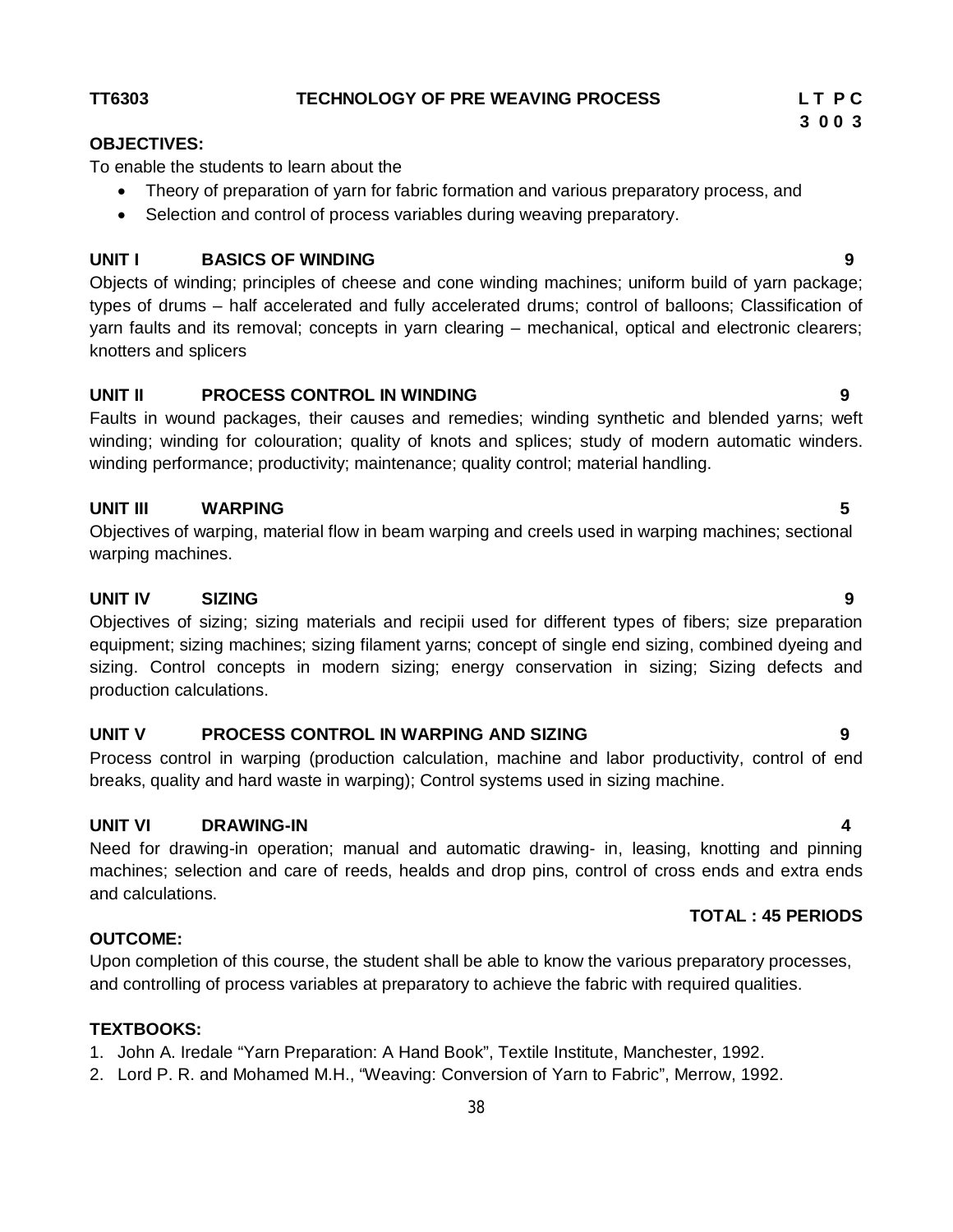#### **REFERENCE:**

1. Ormerod A. and Sondhelm W. S., "Weaving: Technology and Operations", Textile nInstitute, 1995

# **TT6304 TECHNOLOGY OF PRE SPINNING PROCESS L T P C**

#### **OBJECTIVE:**

To enable the students to learn the theory of various operations carried out at different stages of pre spinning process, which would be helpful to them in understanding the influence of various parameters on quality of the yarn and productivity.

 **3 0 0 3**

#### **UNIT I INTRODUCTION 9**

Sequence of spinning machinery for producing carded, combed and blended yarns in short staple and long staple spinning system; yarn numbering systems- direct, indirect and conversions; influence of characteristics of raw material – fibre fineness, length, strength, elongation, stiffness, fibre friction, cleanliness on spinning performance; spinnability

#### **UNIT II GINNING AND BLOWROOM MACHINERY 9**

Description and working of different types of gins; selection of right type of gins; ginning performance on yarn quality; objects, principle and description of opening, cleaning and blending machines used in blowroom; chute feed; cleaning efficiency, production calculations.

#### **UNIT III CARDING MACHINE 9**

Objects and principle of carding; detailed study of flat card; autolevelling; card clothing and its maintenance; drives and production calculation.

#### **UNIT IV COMBER 9**

Objectives of comber preparatory; detailed study of sliver lap, ribbon lap and super lap formers; objects and principles of combing; sequence of combing operation; combing efficiency and production calculation.

#### **UNIT V DRAWING MACHINE AND ROVING MACHINE 9**

Tasks of drawing machine; drafting systems used in modern drawing machines; autolevelling; draft and production calculation; objectives of roving machine; working of roving machine; bobbin builder mechanism – mechanical and electro-mechanical; draft, twist and production calculations.

#### **TOTAL : 45 PERIODS**

#### **OUTCOMES:**

Upon completion of this course, the student shall be able to

Understand the processes involved in the conversion of fibre to yarn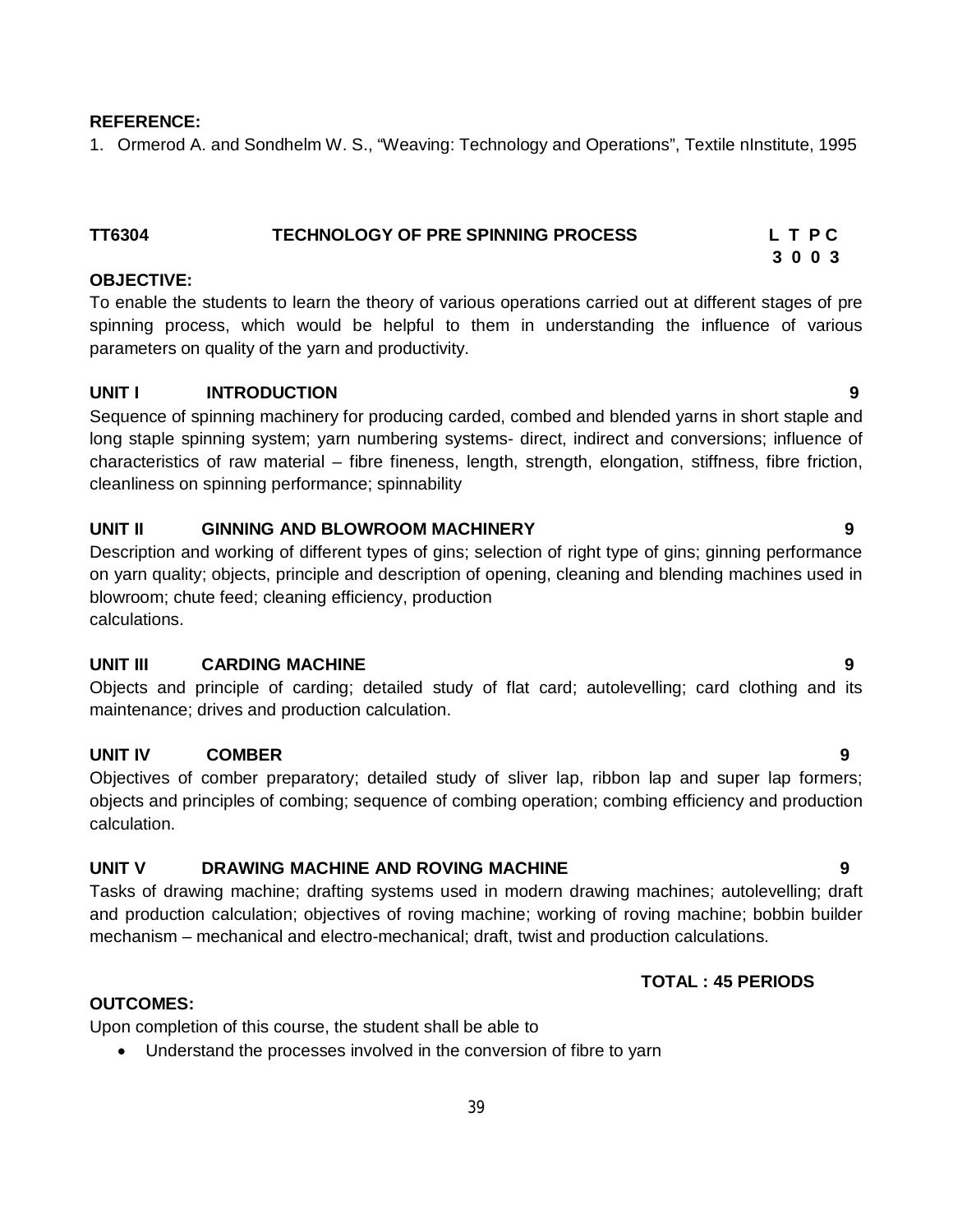- Select suitable machine and process variables at different pre processes of yarn spinning to produce better quality yarn with maximum productivity and
- Design processes for producing yarn of required parameters.

#### **TEXTBOOKS:**

- 1. Oxtoby E., "Spun Yarn Technology ", Butterworth, London, 1987
- 2. Klein W., "The Technology of Short-staple Spinning ", The Textile Institute, Manchester, 1998
- 3. Klein W., "A Practical Guide to Opening and Carding ", The Textile Institute, Manchester, 1999
- 4. Klein W., "A Practical Guide to Combing, Drawing and Roving Frame ", The Textile Institute, Manchester, 1999

#### **REFERENCES:**

- 1. Lord P.R., "Yarn Production: Science, Technology and Economics ", The Textile Institute, Manchester, 1999
- 2. Salhotra K.R. and Chattopadhyay R., "Book of papers on Blowroom and Card ", Indian Institute of Technology, Delhi, 1998
- 3. Iredale J., "Yarn Preparation: A Handbook ", Intermediate Technology, 1992
- 4. Doraiswamy I., Chellamani P. and Pavendhan A., "Cotton Ginning, Textile Progress", The Textile Institute, Manchester, 1993

| <b>HT6301</b>      | <b>TEXTILE PHYSICS</b> |  | L T P C |  |
|--------------------|------------------------|--|---------|--|
|                    |                        |  | 3 0 0 3 |  |
| <b>OBJECTIVES:</b> |                        |  |         |  |

To enable the students to

- Enhance their knowledge related to the structure and morphology of textile fibres
- Understand the mechanical, physical characteristics of each fiber in detail.

#### **UNIT I STRUCTURE OF FIBRES 5**

Classification of fibres; study of morphological structures of fibers; physical properties of fibres; order and disorder of fibres; molecular conformations – planar zig-zag, helical, lamellar, and sphrulite

#### **UNIT II STRUCTURE INVESTIGATION TECHNIQUES 5**

Transmission and Scanning Electron Microscopes - principle, construction and working; Xray diffraction techniques – estimation of crystallinity; Infrared radiation and dichroism techniques; chemical element and group identification by transmittance and optical density methods, molecular orientation estimation.

#### **UNIT III MOISTURE ABSORPTION CHARACTERISTICS 9**

Moisture absorption behavior of natural and man-made fibres; influence of fibre structure, humidity and temperature on the moisture absorption; conditioning of fibres –mechanism of conditioning and factors influencing conditioning; moisture diffusion in fibres, heat of sorption – integral and differential, their relation; factors influencing heat of sorption, measurement of heat of sorption.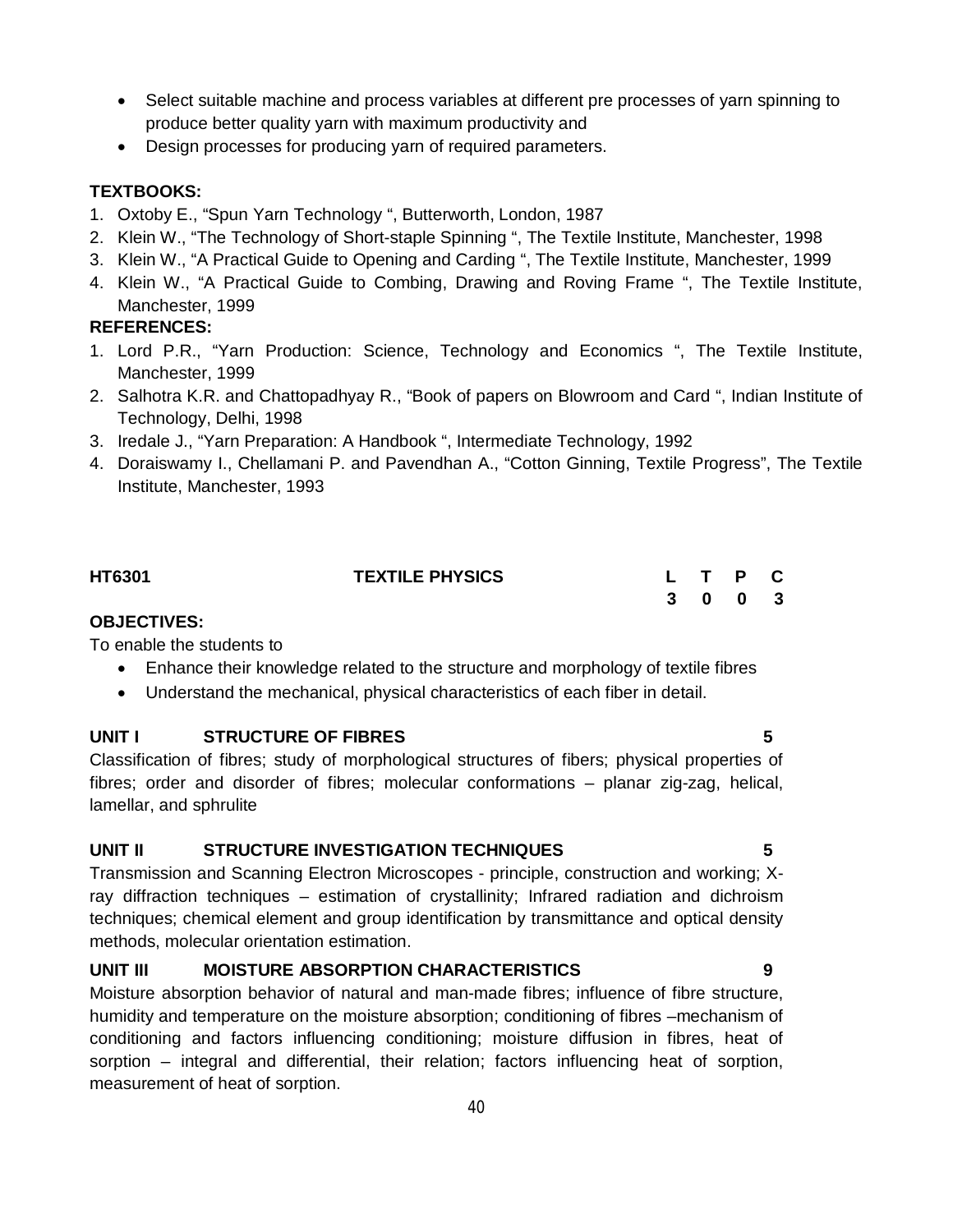### **UNIT IV TENSILE AND ELONGATION CHARACTERISTICS OF FIBRES 13**

Tensile characteristics – study of strength, elongation, work of rupture, initial modulus, work factor and yield point; determination of yield point; stress-strain relations of natural and manmade fibre, influence of humidity and temperature on tensile characteristics; Time effects, study of creep phenomena; elastic recovery and its relation to stress and strain of fibres; mechanical conditioning of fibres and its influence on elastic recovery; load cycling and extension cycling-their effect on elastic recovery; introduction about torsional and flexural rigidity of fibres.

#### **UNIT V OPTICAL, FRICTIONAL AND THERMAL CHARACTERISTICS 13**

Reflexion and Lustre-objective and subjective methods of measurement, refractive index and its measurement, birefringence, factors influencing birefringence, Absorption and dichroism Friction – static, limiting and kinetic friction, its measurement, comparison of fibres, directional friction in wool, thermal transitions of fibres - thermal conductivity, thermal expansion and contraction, glass transition temperature (Tg) and melting.

#### **TOTAL: 45 PERIODS**

#### **OUTCOMES:**

Upon completion of this course, the student shall be

- able to correlate the physical properties of fibre to its microstructure and its influence to other characteristics.
- able to choose appropriate fibre for the required property

#### **TEXT BOOKS:**

- 1. Morton W. E. and Hearle J. W. S., "Physical Properties of Textile Fibres", The Textile Institute, Washington D.C., 2008, ISBN 978-1-84569-220-95.
- 2. Meredith R. and Hearle J. W. S., "Physical Methods of Investigation of Textiles", Wiley Publication, New York, 1989.
- 3. Mukhopadhyay S. K., "Advances in Fibre Science", The Textile Institute,1992, ISBN: 1870812379.

#### **REFERENCES:**

- 1. Meredith R., "Mechanical Properties of Textile Fibres", North Holland, Amsterdam, 1986.
- 2. Hearle J. W. S. Lomas B. and Cooke W. D., "Atlas of Fibre Fracture and Damage to Textiles", The Textile Institute, 2nd Edition, 1998, ISBN: 1855733196.
- 3. Raheel M. (ed.), "Modern Textile Characterization Methods", Marcel Dekker, 1995, ISBN:0824794737.
- 4. Mukhopadhyay S. K., "The Structure and Properties of Typical Melt Spun Fibres" Textile Progress, Vol. 18, No. 4, Textile Institute, 1989, ISBN: 1870812115.
- 5. Hearle J.W.S., "Polymers and Their Properties, Vol.1. Fundamentals of Structures and Mechanics", Ellis Horwood, England, 1982.
- 6. Greaves P.H. and Aville B.P., "Microscopy of Textile Fibres", Bios Scientific, U.K., 1995.
- 7. Saville, "Physical Testing of Textiles", M. K. Book Distributors, 1998.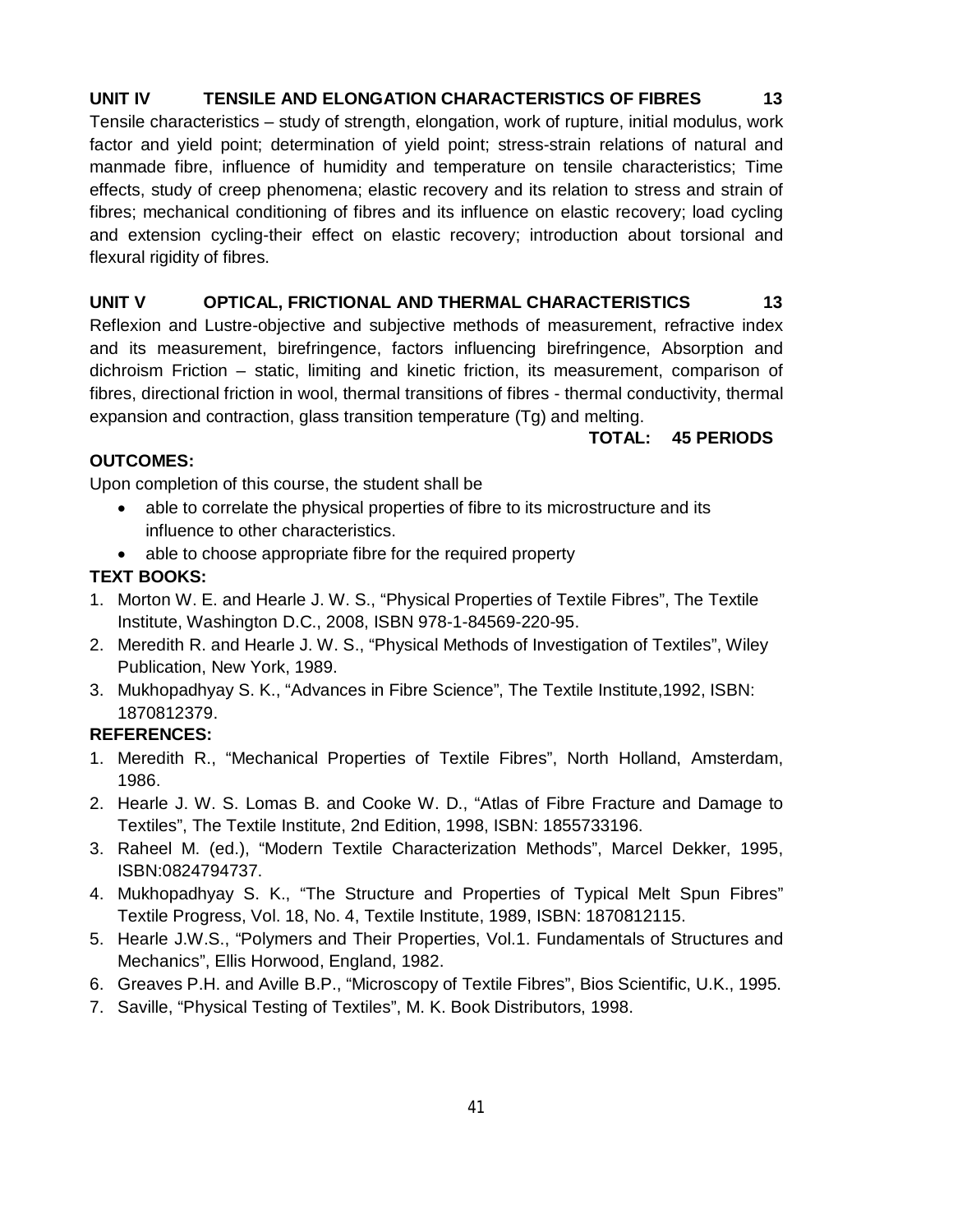# **3 0 0 3**

#### **OBJECTIVES:**

 To enable the students to understand the concepts of woven fabric and construction weaves.

#### **UNIT I 9**

Classification of textile fabrics; classification of woven fabrics- simple, compound and complex; fundamental aspects of woven fabrics - count of graph paper, factors influencing the selection of appropriate count of graph paper, graphical representation of structure of a woven fabric- warp way and weft way; study of plain weave, ornamentation of plain fabrics; study of derivative structures of plain – regular and irregular warp rib, regular and irregular weft rib and regular and irregular hopsack weaves, catch-cord technique for weaving warp rib and hop-sack; design, draft, denting, peg plan, tie-up and thread interlacing diagram of above weaves.

#### **UNIT II 9**

Study of twill weaves up to 12 threads, classification of twills - warp faced twill, weft faced twill and equal faced twill; angle of inclination of twill diagonals, influence of the twist direction of yarn over prominence of twill diagonals; study of derivatives of twill weaves wavy twill, herringbone, transposed twill, broken twill and curved twill, elongated twill, combined twill, shaded twill and figured twill; diamond twill, twill dice check, diaper; regular and irregular satin up to 12 threads, regular and irregular sateen up to 12 threads, satin dice check; design, draft, denting, peg plan, tie-up and thread interlacing diagram of above weaves.

#### **UNIT III 9**

Study of honey comb weaves - Ordinary honey comb and Brighton honey comb - cell formation, suitability for toweling purpose; study of Huck-a-Back weaves, Study of mock leno weaves, study of corkscrew weaves study of crepe weaves – construction upon sateen base, by combination of floating weaves with plain thread, by reversing and by insertion of one weave over another; light and pigment theory of colours, classification of colour and weave effect- simple colour and weave effect, continuous line effects, hound's tooth patterns, bird's eye and spot effects, hairline stripes, step patterns, and all over effects; combination of weaves – twill and plain, mock leno and plain, honey comb and plain, stripe and check effect by these combinations; care about beaming, distorted thread effects – salient feature, warp and weft distortion; design, draft, and peg plan, tie-up and thread interlacing diagram of above weaves.

#### **UNIT IV 9**

Bedford cord weaves – salient features, plain faced bedford cord (regular and alternate pick principle), twill faced bed ford cord, wadded bed ford cord, and crepon Bedford cords; welt structures – salient features and manufacturing techniques, ordinary welts, wadded welts (loose back and fast back); design, draft, denting, peg plan, tie-up and thread interlacing diagram of above weaves.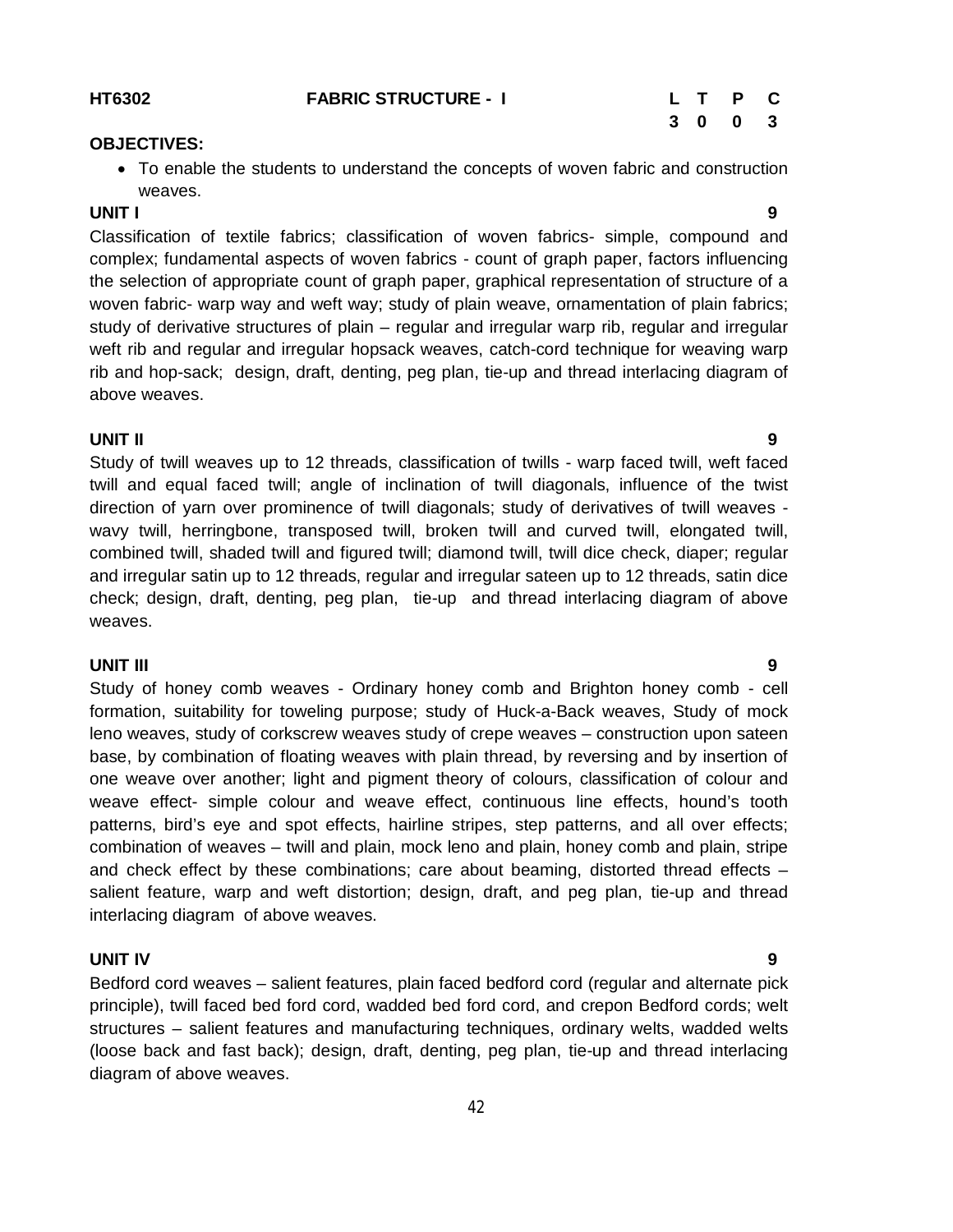#### **UNIT V 9**

Backed cloths- warp & weft backed cloths using twill, sateen and satin.; weft wadded warp backed cloth, reversible and non-reversible using twill, satin and sateen, weft backed cloth reversible and non-reversible weft backed cloth using twill, satin and sateen, warp wadded weft backed cloth – reversible and non-reversible using twill, satin and sateen -Imitation backed cloth, imitation warp backing and imitation weft backing; design, draft, denting, peg plan, tie-up and thread interlacing diagram of above weaves.

#### **OUTCOMES:**

 **TOTAL: 45 PERIODS**

Upon completion of the course the student will be able to

- Understand different classification of woven fabrics.
- Construct basic weaves, draft and peg plan.
- Design fabric structures for different and uses.

#### **TEXT BOOKS:**

- 1. Grosicki Z. J., "Watson's Textile Design and Colour", Vol.1, Woodhead Publications, Cambridge England, 2004.
- 2. Grosicki Z. J., "Watson's Advanced Textile Design and Colour", Vol.II, Butterworths, London, 1989.

#### **REFERENCES:**

- 1. Wilson J., "Handbook of Textile Design", Textile Institute, Manchester, 2001.
- 2. Horne C.E., "Geometric Symmetry in Patterns and Tilings", Textile Institute, Manchester, 2000.
- 3. Seyam A. M., "Structural Design of Woven Fabrics, Theory and Practice", Textile Institute, Manchester, 2002. Georner D,
- 4. "Woven Structure and Design, part 1: Single Cloth Construction", WIRA, U.K., 1986.
- 5. Georner D, "Woven Structure and Design, Part 2: Compound Structures", WIRA, U.K., 1989.

| HT6303     | <b>HANDLOOM WEAVING TECHNOLOGY</b> |  | L T P C |  |
|------------|------------------------------------|--|---------|--|
|            |                                    |  | 3 0 0 3 |  |
| ---------- |                                    |  |         |  |

#### **OBJECTIVES:**

 To enable the students to understand the principles of handlooms weaving technology like primary, secondary, system of ties, calculation of casting out dobbies and jacquard and traditional method of designing.

#### **UNIT I 9**

Different forms of yarn packages like hanks, cones, cheeses, and spools - purpose and use; essential characteristic of warp and weft, yarn preparatory process; warping and its requirements- peg warping, vertical warping and sectional warping; objective and importance of sizing of cotton yarn, ingredients used in size mixture and their functions, various forms of sizing- hank sizing and street warp sizing; illustrative size recipe for cotton, viscose and polyester - cotton blends; ideal sizing, common defects during sizing- causes and remedies.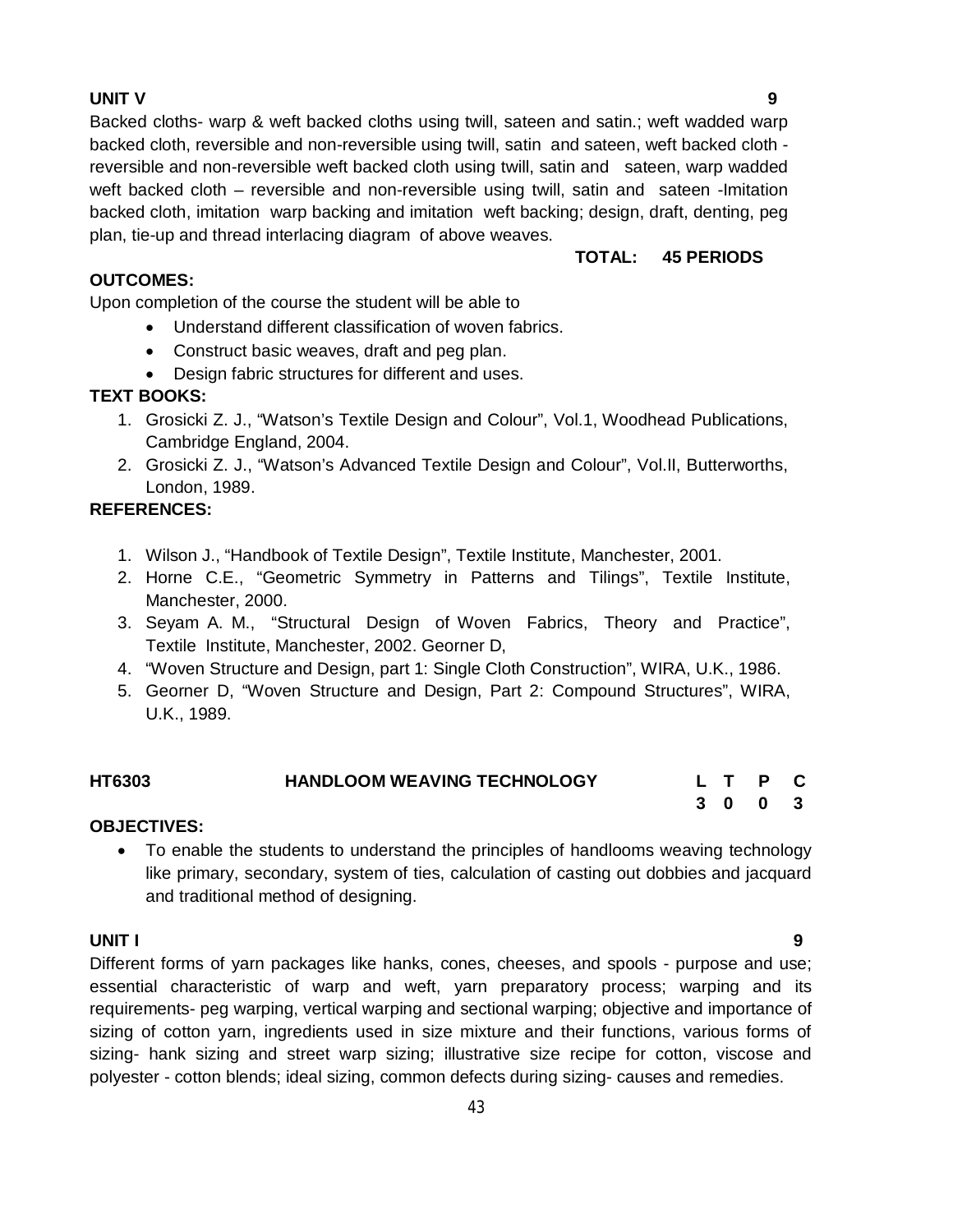#### **UNIT II 9**

Evolution of handlooms- various parts of a handloom and their functions, types of handloomsthrow shuttle handloom, fly shuttle handloom, pit loom & frame loom; passage of warp in a fly shuttle handloom; motions of a handloom; definitions of primary, secondary & auxiliary, motions; different types of shed formations – centre closed shed, bottom closed shed, top closed shed, open shed and semi open shed; shedding mechanism of a handloom using treadles and heald reversing motions – roller system, pulley reversing system and jack and lam rod system

#### **UNIT III 9**

Picking mechanism of a handloom, types of shuttles – throw shuttle, fly shuttle and roller shuttle, design and suitability; beating up- closed shed beating and crossed shed beating, different types of reed – bamboo reed, pith bound steel reed and all metal steel reed, suitability for various fabrics; let off motion in handlooms – ratchet and pawl, rope and weight, rope-lever and weight; take up motion in handloom – poker rod and ratchet & pawl; auxiliary motions of a handloom – temple motion and terry motion; handloom dobbies – lattice dobby, barrel dobby and bottom closed shed dobby – mechanism, working principles and suitability; design and essential features of a pit loom – structural loom, lay-out and relationship between the loom design and the product manufactured; design and essential features of a frame loom, structural loom, layout and relationship between the loom design and the product manufactured, layout and design of an Industrial handloom weaving unit.

#### **UNIT IV 9**

Introduction to numbering of yarns; indirect system of numbering of yarns – new English cotton, new French, decimal, metric, worsted, woolen Yorkshire, linen, spun silk and spun rayon, direct system of numbering of yarns – denier and flax/ jute/ hemp -Evolution of universal system of numbering – tex and its derivatives - millitex, kilotex; determination of conversion factors, conversion of count of yarn -indirect to indirect, conversion of count of yarn -direct to direct, conversion of count of yarn - indirect to direct, conversion of count of yarn - direct to indirect.

#### **UNIT V 9**

Expression of count of folded yarns, contraction during twisting, expression of contraction as a percentage to original length, determination of Equivalent/Resultant count of folded yarns, amount of component threads in folded yarn and costing, average count of warp, combination of different counts, material and system of counting; Read Count, dents per linear space and groups of dents per linear space models, dents per linear space – Stockport-relation between reed count, number of ends per dent, cloth width, reed width and ends per inch- heald count calculations.

#### **OUTCOMES:**

 Upon completion of the syllabus, the student will be able to perform the primary, secondary mechanism, system of ties, and calculation of casting-out, dobbies and jacquard and traditional method of designing.

## **TOTAL: 45 PERIODS**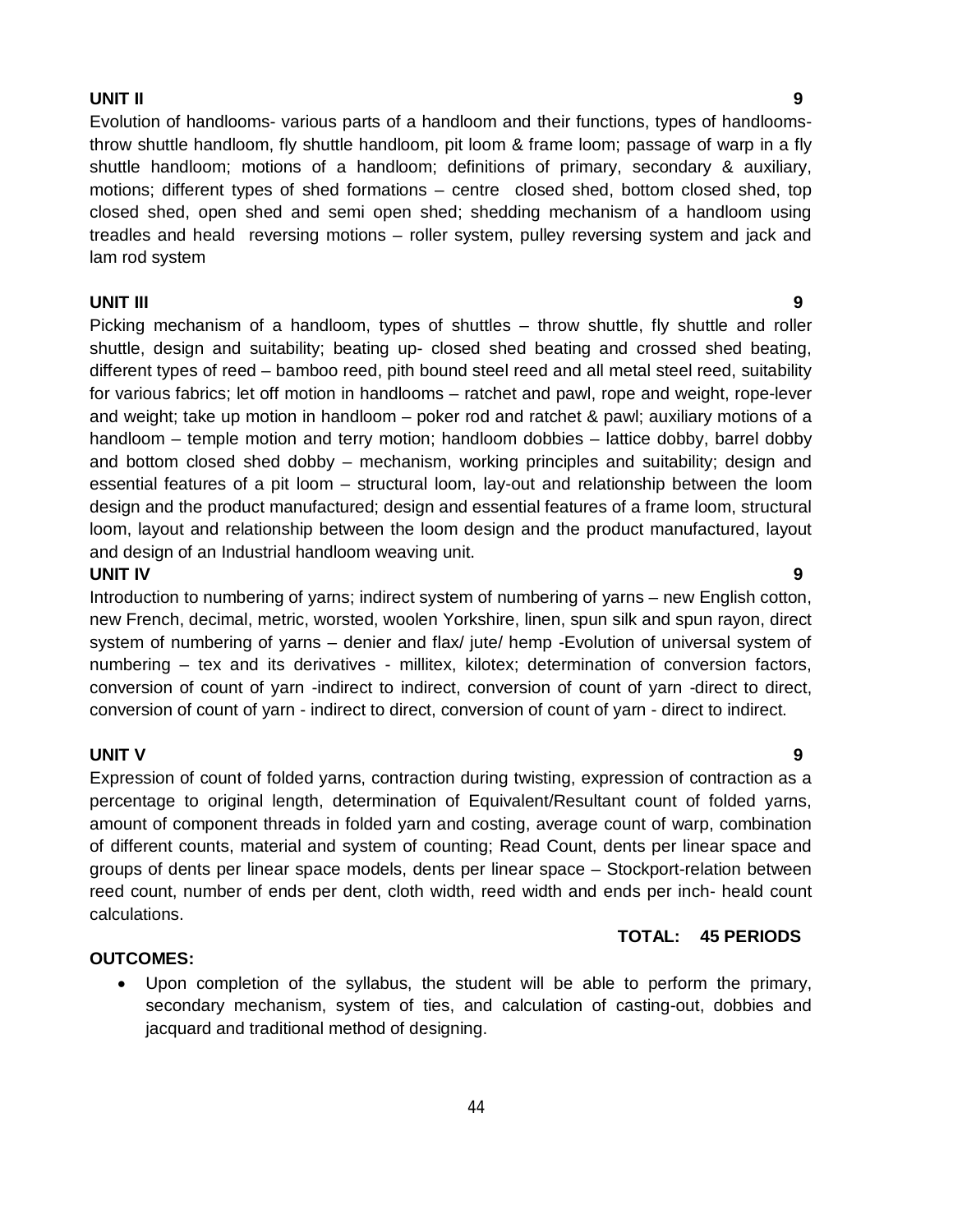# **TEXT BOOKS:**

- 1. Marks. R and Robbinson. A. T. C, "Principle of Weaving", 1976.
- 2. Wotson William, "Textile design and colour: elementary weavers and figured fabrics",  $6<sup>th</sup>$ Edition, 1912.
- 3. Talukdar M. K., Sriramulu P. K. and Ajgaonkar D. B, "Weaving Machine, Mechanism, Management",1998.
- 4. Banerjee N.N, "Weaving Mechanism", 1982.
- 5. Sengupta, "Weaving Calculation", 1963.
- 6. Ormerod. A and Sondhelm .W. S., "Weaving Technology and Operations", 1995.
- 7. Goordev.V, "Cotton Weaving", 1979.
- 8. TAI, "Weaving Tablets", 2013.
- 9. Lord.P.R and Mohamad, "Weaving: Conversion from yarn to Fabric", 1982.

#### **REFERENCES:**

- 1. Hanton, WA, "Mechanics for Textiles Student an Introduction to the study of mechanics for Textiles student", 1960.
- 2. Greenwood, Hony., "Hand book of weaving and manufacturing", 2<sup>nd</sup> Edition, 1954.
- 3. Rama Verma, "Handloom weaving", 1959.
- 4. David Ezakia, "Preparatory Process for weaving with calculation: including Development of the modern Power Loom".
- 5. Gresichi, "Watsons textile design and colour", 2<sup>nd</sup> Edition, 1955.

| HT6311 | <b>TEXTILE DESIGN AND COLOUR LABORATORY</b> |  | L T P C         |  |
|--------|---------------------------------------------|--|-----------------|--|
|        |                                             |  | $0 \t0 \t3 \t2$ |  |

#### **OBJECTIVES:**

 The student shall practice different aspects of design & colour and principals of textiles designing.

#### **LIST OF EXPERIMENTS**

- 1. Practice of drawing of lines, horizontal lines, curved lines, lines of growth and grace, thick and thin lines, double lines, broken lines, oblique lines or lines of movement, accented lines.
- 2. Free hand drawing practice of creation of foliage drawing, small plants and flowers, creepers, birds, animals, clouds and still water.
- 3. Practice and understanding of light and colour, colour vision, complementary colours, the chromatic circle, attributes of colour, properties of colour – hue, value and intensity, simultaneous contrast – contrast of hue, contrast of tone and colour harmony.
- 4. Practice of modification of colours hue, tone, tint, shade, coloured greys and triadic colour.
- 5. Drawing of special illusions, colour contrast mono chromatic contrast and polychromatic contrast.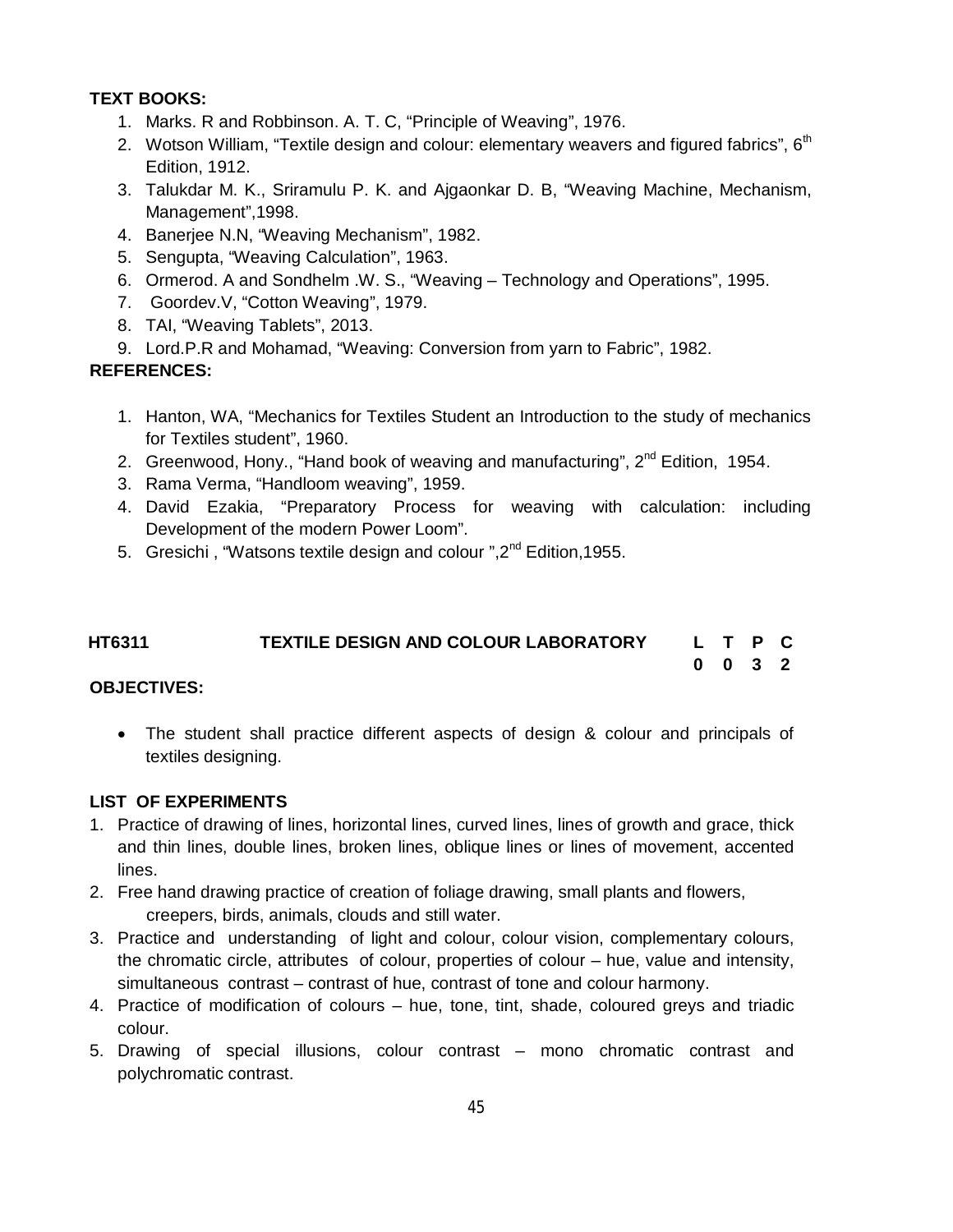- 6. Free hand drawing practice of elements of textile design motif, unit figure and design repeat
- 7. Practice of creation of setting using textile design bases of ability to use following principles - rectangular, diamond, ogee, diagonal bases; distribution of unit figures principles of simple drop and drop reverse; sateen distribution, all over effects etc.
- 8. Practice of creation of layout of a ready to wear textile products saree, dhoti, lungi, shawl etc.
- 9. Practice of create layout for home furnishing bedspread, bed sheet, table cover, pillow cover, window curtain and door curtain, ladies top, baby wears etc.
- 10. Documentation of traditional Indian textiles pictures/ samples, documentation of Indian brocade fabrics pictures/samples.
- 11. Documentation of Indian sarees pictures/ samples.

#### **TOTAL : 45 PERIODS**

**0 0 2 1**

## **OUT COMES :**

 Upon completion of the syllabus, the students will be able to draw designs for different varieties of fabric with colour combination and shall have documentation of Indian textiles.

# **LIST OF EQUIPMENT FOR A BATCH OF 30 STUDENTS**

- 1. Drawing Table and Chair
- 2. Poster Colours
- 3. Colour mixing plat
- 4. Brushes

# **HT6312 HANDLOOM WEAVING LABORATORY L T P C**

## CTIVES:

The student shall practice different aspects of handloom weaving.

## **LIST OF EXPERIMENT :**

- 1. Drawing and of sketches of different parts of handloom
- 2. Sketching and practice of various knots and piecing
- 3. Practice of bobbin and pirn winding
- 4. Practice of warping
- 5. Study of preparation of design draft and tie –up plan and practice
- 6. Practice of drawing–in and denting
- 7. Practice of gaiting–up
- 8. Practice of tie- up and loom setting
- 9. Practice of weaving
- 10. Development of samples using twill weaves
- 11. Development of samples using Plain and its derivatives
- 12. Development of samples using Mock-Leno weave
- 13. Development of samples using Honey Comb weave
- 14. Development of samples using Huck-A-Back weave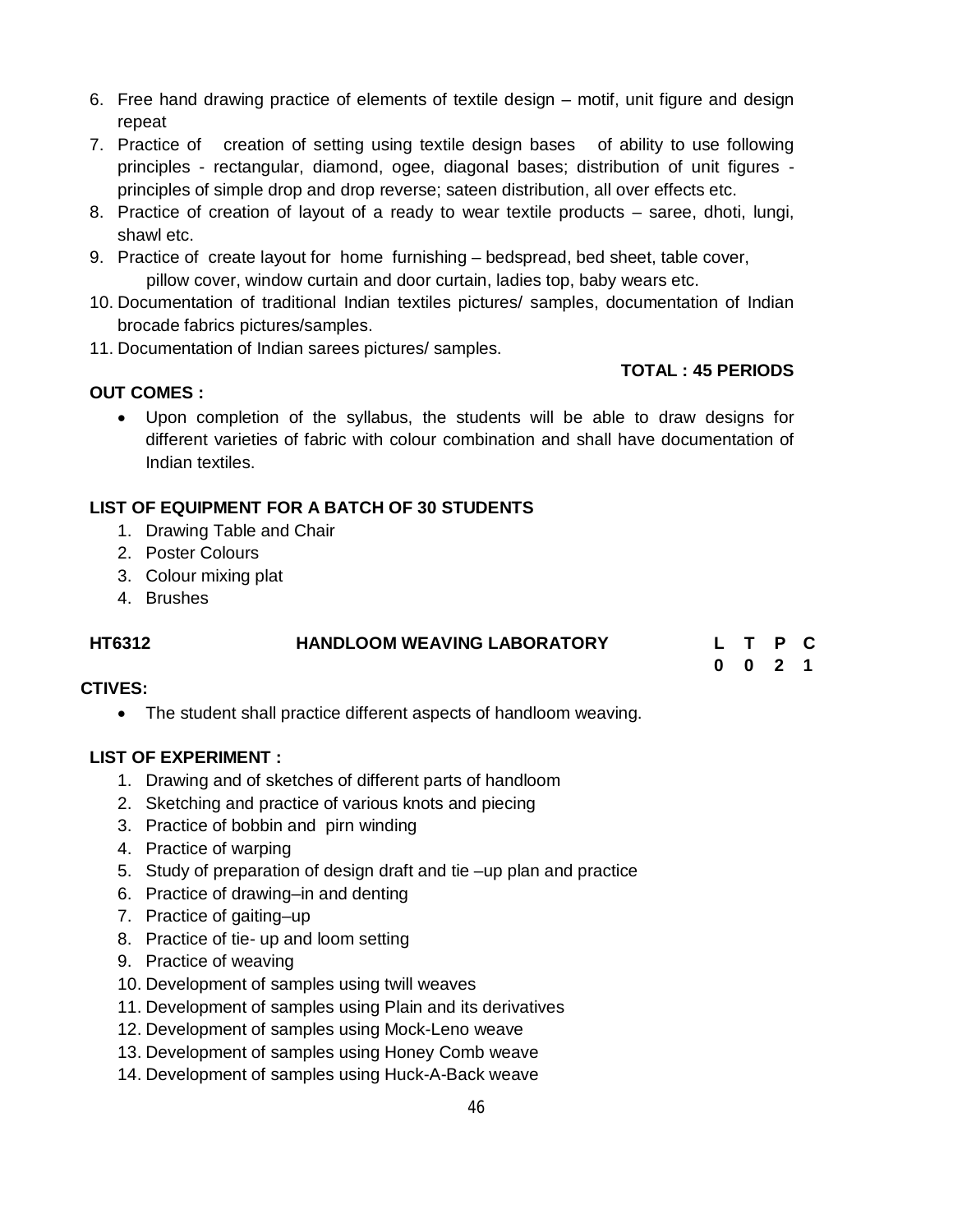#### **OUTCOMES:**

Student shall get through knowledge about different aspects of handloom weaving.

#### **LIST OF EQUIPMENT FOR A BATCH OF 30 STUDENTS**

- 1. Charka -10 Nos.
- 2. Warping machine-1
- 3. Handlooms-10 Nos.
- 4. Pirns-20 Nos.
- 5. Double flanged bobbins-120 Nos.
- 6. Shuttles

#### **MA6459 NUMERICAL METHODS L T P C**

# **3 1 0 4**

#### **OBJECTIVES:**

 This course aims at providing the necessary basic concepts of a few numerical methods and give procedures for solving numerically different kinds of problems occurring in engineering and technology

#### **UNIT I SOLUTION OF EQUATIONS AND EIGENVALUE PROBLEMS 10+3**

Solution of algebraic and transcendental equations - Fixed point iteration method – Newton Raphson method- Solution of linear system of equations - Gauss elimination method – Pivoting - Gauss Jordan method – Iterative methods of Gauss Jacobi and Gauss Seidel - Matrix Inversion by Gauss Jordan method - Eigenvalues of a matrix by Power method.

#### **UNIT II INTERPOLATION AND APPROXIMATION 8+3**

Interpolation with unequal intervals - Lagrange's interpolation – Newton's divided difference interpolation – Cubic Splines - Interpolation with equal intervals - Newton's forward and backward difference formulae.

## **UNIT III NUMERICAL DIFFERENTIATION AND INTEGRATION 9+3**

Approximation of derivatives using interpolation polynomials - Numerical integration using Trapezoidal, Simpson's 1/3 rule – Romberg's method - Two point and three point Gaussian quadrature formulae – Evaluation of double integrals by Trapezoidal and Simpson's 1/3 rules.

#### **UNIT IV INITIAL VALUE PROBLEMS FOR ORDINARY DIFFERENTIAL EQUATIONS 9+3**

Single Step methods - Taylor's series method - Euler's method - Modified Euler's method - Fourth order Runge-Kutta method for solving first order equations - Multi step methods - Milne's and Adams-Bashforth predictor corrector methods for solving first order equations.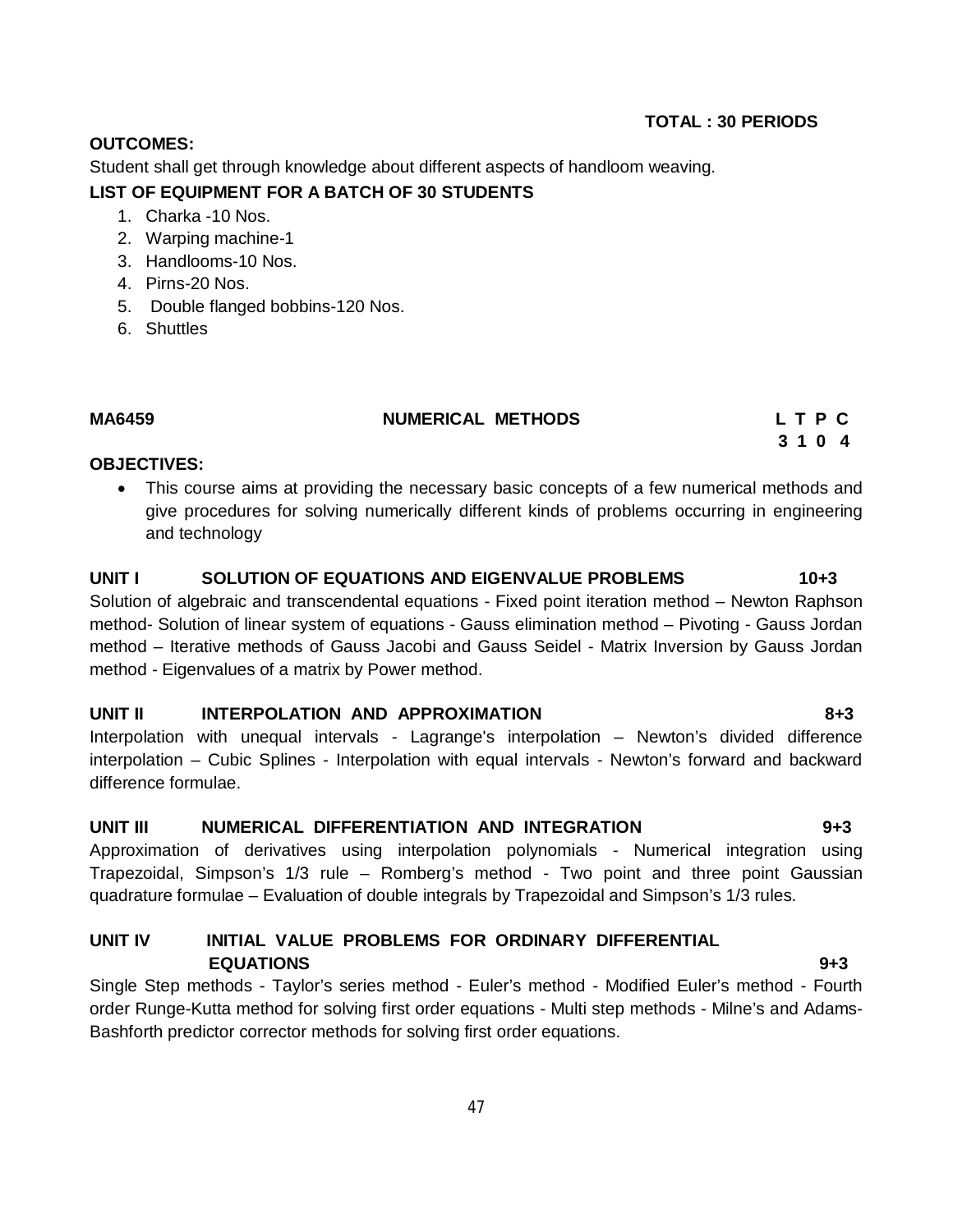#### **UNIT V BOUNDARY VALUE PROBLEMS IN ORDINARY AND PARTIAL DIFFERENTIAL EQUATIONS 9+3**

Finite difference methods for solving two-point linear boundary value problems - Finite difference techniques for the solution of two dimensional Laplace's and Poisson's equations on rectangular domain – One dimensional heat flow equation by explicit and implicit (Crank Nicholson) methods – One dimensional wave equation by explicit method.

# **TOTAL (L:45+T:15): 60 PERIODS**

#### **OUTCOMES:**

 The students will have a clear perception of the power of numerical techniques, ideas and would be able to demonstrate the applications of these techniques to problems drawn from industry, management and other engineering fields.

#### **TEXT BOOKS:**

- 1. Grewal. B.S., and Grewal. J.S., " Numerical methods in Engineering and Science", Khanna Publishers, New Delhi, 9<sup>th</sup> Edition, 2007.
- 2. Gerald. C. F., and Wheatley. P. O., " Applied Numerical Analysis", Pearson Education, Asia, New Delhi, 6<sup>th</sup> Edition, 2006.

#### **REFERENCES:**

- 1. Chapra. S.C., and Canale.R.P., "Numerical Methods for Engineers, Tata McGraw-Hill, New Delhi, 5<sup>th</sup> Edition, 2007.
- 2. Brian Bradie. "A friendly introduction to Numerical analysis", Pearson Education, Asia, New Delhi, 2007.
- 3. Sankara Rao. K., "Numerical methods for Scientists and Engineers", Prentice Hall of India Private Ltd., New Delhi, 3<sup>rd</sup> Edition, 2007.

#### **GE6351 ENVIRONMENTAL SCIENCE AND ENGINEERING L T P C 3 0 0 3**

## **OBJECTIVES:**

To the study of nature and the facts about environment.

- To finding and implementing scientific, technological, economic and political solutions to environmental problems.
- To study the interrelationship between living organism and environment.
- To appreciate the importance of environment by assessing its impact on the human world; envision the surrounding environment, its functions and its value.
- To study the dynamic processes and understand the features of the earth's interior and surface.
- To study the integrated themes and biodiversity, natural resources, pollution control and waste management.

#### **UNIT I ENVIRONMENT, ECOSYSTEMS AND BIODIVERSITY 12**

Definition, scope and importance of Risk and hazards; Chemical hazards, Physical hazards, Biological hazards in the environment – concept of an ecosystem – structure and function of an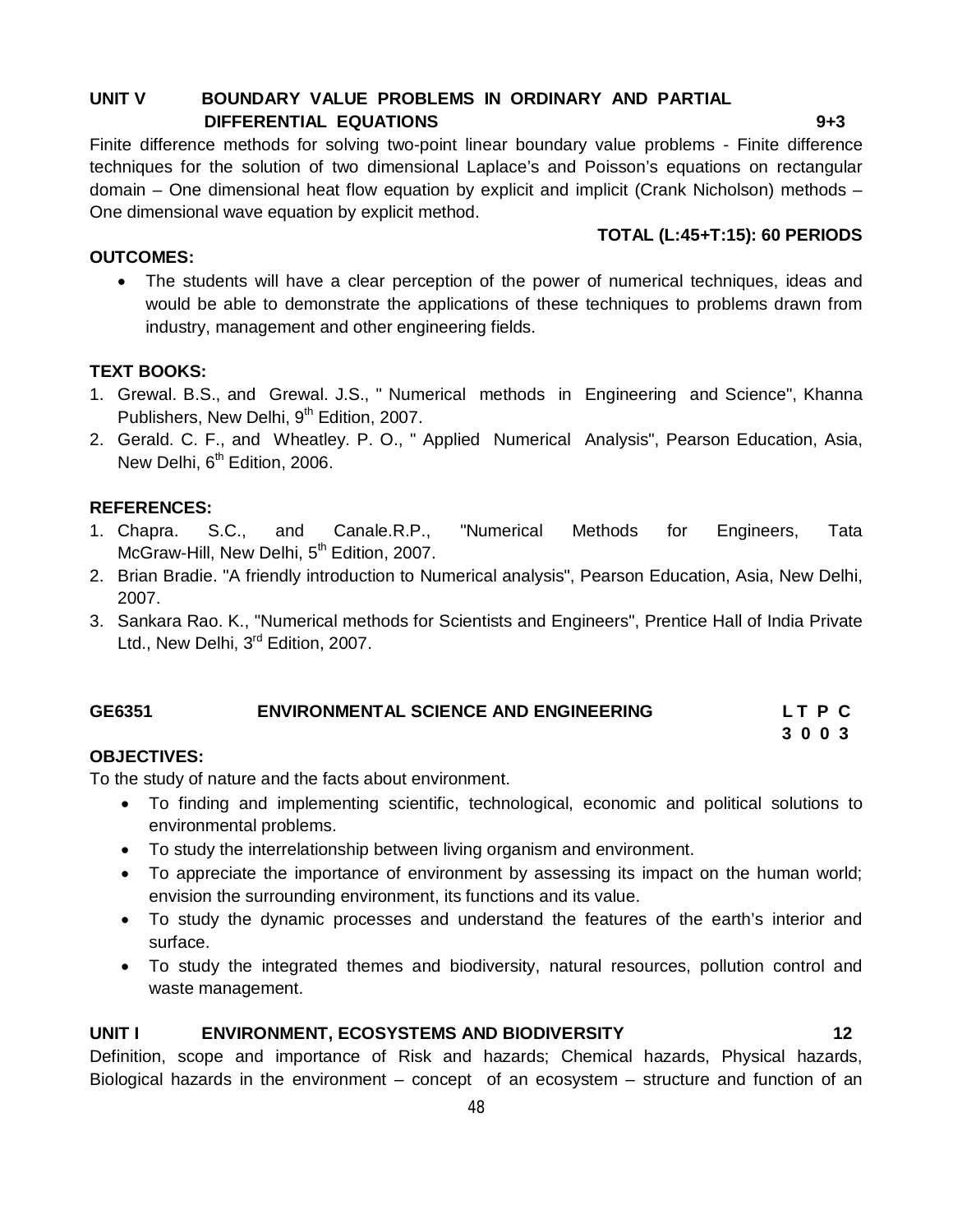ecosystem – producers, consumers and decomposers-Oxygen cycle and Nitrogen cycle – energy flow in the ecosystem – ecological succession processes – Introduction, types, characteristic features, structure and function of the (a) forest ecosystem (b) grassland ecosystem (c) desert ecosystem (d) aquatic ecosystems (ponds, streams, lakes, rivers, oceans, estuaries) – Introduction to biodiversity definition: genetic, species and ecosystem diversity – biogeographical classification of India – value of biodiversity: consumptive use, productive use, social, ethical, aesthetic and option values – Biodiversity at global, national and local levels – India as a mega-diversity nation – hot-spots of biodiversity – threats to biodiversity: habitat loss, poaching of wildlife, man-wildlife conflicts – endangered and endemic species of India – conservation of biodiversity: In-situ and ex-situ conservation of biodiversity. Field study of common plants, insects, birds Field study of simple ecosystems – pond, river, hill slopes, etc.

#### **UNIT II ENVIRONMENTAL POLLUTION 10**

Definition – causes, effects and control measures of: (a) Air pollution (Atmospheric chemistry-Chemical composition of the atmosphere; Chemical and photochemical reactions in the atmosphere formation of smog, PAN, acid rain, oxygen and ozone chemistry;- Mitigation procedures- Control of particulate and gaseous emission, Control of  $SO_2$ , NO<sub>x</sub>, CO and HC) (b) Water pollution : Physical and chemical properties of terrestrial and marine water and their environmental significance; Water quality parameters – physical, chemical and biological; absorption of heavy metals - Water treatment processes. (c) Soil pollution - soil waste management: causes, effects and control measures of municipal solid wastes – (d) Marine pollution (e) Noise pollution (f) Thermal pollution (g) Nuclear hazards–role of an individual in prevention of pollution – pollution case studies – Field study of local polluted site – Urban / Rural / Industrial / Agricultural.

#### **UNIT III NATURAL RESOURCES 10**

Forest resources: Use and over-exploitation, deforestation, case studies- timber extraction, mining, dams and their effects on forests and tribal people – Water resources: Use and overutilization of surface and ground water, dams-benefits and problems – Mineral resources: Use and exploitation, environmental effects of extracting and using mineral resources, case studies – Food resources: World food problems, changes caused by agriculture and overgrazing, effects of modern agriculture, fertilizer-pesticide problems, water logging, salinity, case studies – Energy resources: Growing energy needs, renewable and non renewable energy sources, use of alternate energy sources. Energy Conversion processes – Biogas – production and uses, anaerobic digestion; case studies – Land resources: Land as a resource, land degradation, man induced landslides, soil erosion and desertification – role of an individual in conservation of natural resources – Equitable use of resources for sustainable lifestyles. Introduction to Environmental Biochemistry: Proteins –Biochemical degradation of pollutants, Bioconversion of pollutants.

Field study of local area to document environmental assets – river / forest / grassland / hill / mountain.

#### **UNIT IV SOCIAL ISSUES AND THE ENVIRONMENT 7**

From unsustainable to sustainable development  $-$  urban problems related to energy  $-$  water conservation, rain water harvesting, watershed management – resettlement and rehabilitation of people; its problems and concerns, case studies – role of non-governmental organization-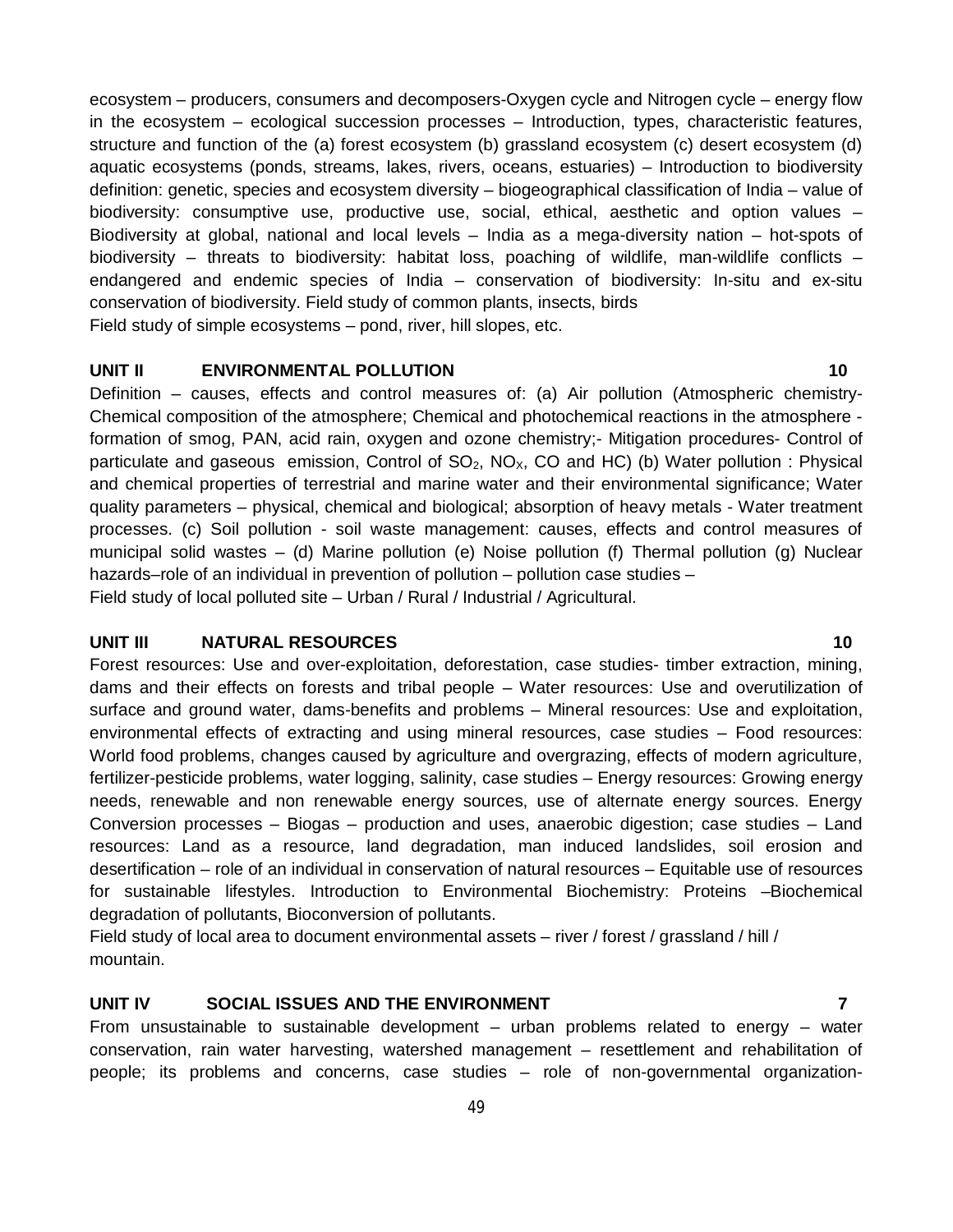environmental ethics: Issues and possible solutions – 12 Principles of green chemistry- nuclear accidents and holocaust, case studies. – wasteland reclamation – consumerism and waste products – environment production act – Air act – Water act – Wildlife protection act – Forest conservation act – The Biomedical Waste (Management and Handling) Rules; 1998 and amendments- scheme of labeling of environmentally friendly products (Ecomark). enforcement machinery involved in environmental legislation- central and state pollution control boards- disaster management: floods, earthquake, cyclone and landslides.

Public awareness.

### **UNIT V HUMAN POPULATION AND THE ENVIRONMENT 6**

Population growth, variation among nations – population explosion – family welfare programme – environment and human health – human rights – value education – HIV / AIDS – women and child welfare –Environmental impact analysis (EIA)- -GIS-remote sensing-role of information technology in environment and human health – Case studies.

#### **TOTAL : 45 PERIODS**

#### **OUTCOMES:**

Environmental Pollution or problems cannot be solved by mere laws. Public participation is an important aspect which serves the environmental Protection. One will obtain knowledge on the following after completing the course.

- Public awareness of environmental is at infant stage.
- Ignorance and incomplete knowledge has lead to misconceptions
- Development and improvement in std. of living has lead to serious environmental disasters

### **TEXT BOOKS:**

- 1. Gilbert M.Masters, 'Introduction to Environmental Engineering and Science', 2nd edition, Pearson Education (2004).
- 2. Benny Joseph, 'Environmental Science and Engineering', Tata McGraw-Hill, New Delhi, (2006).

## **REFERENCES:**

- 1. R.K. Trivedi, 'Handbook of Environmental Laws, Rules, Guidelines, Compliances and Standards', Vol. I and II, Enviro Media.
- 2. Cunningham, W.P. Cooper, T.H. Gorhani, 'Environmental Encyclopedia',Jaico Publ.,House, Mumbai, 2001.
- 3. Dharmendra S. Sengar, 'Environmental law', Prentice hall of India PVT LTD,New Delhi, 2007.
- 4. Rajagopalan, R, 'Environmental Studies-From Crisis to Cure', Oxford University Press (2005)

#### **CE6460 SOLID MECHANICS L T P C**

 **3 0 0 3**

#### **OBJECTIVE:**

 To teach the students on design of support column, beams, pipelines, storage tanks and reaction columns and tanks after undergoing this course. This is precursor for the study on process equipment design and drawing.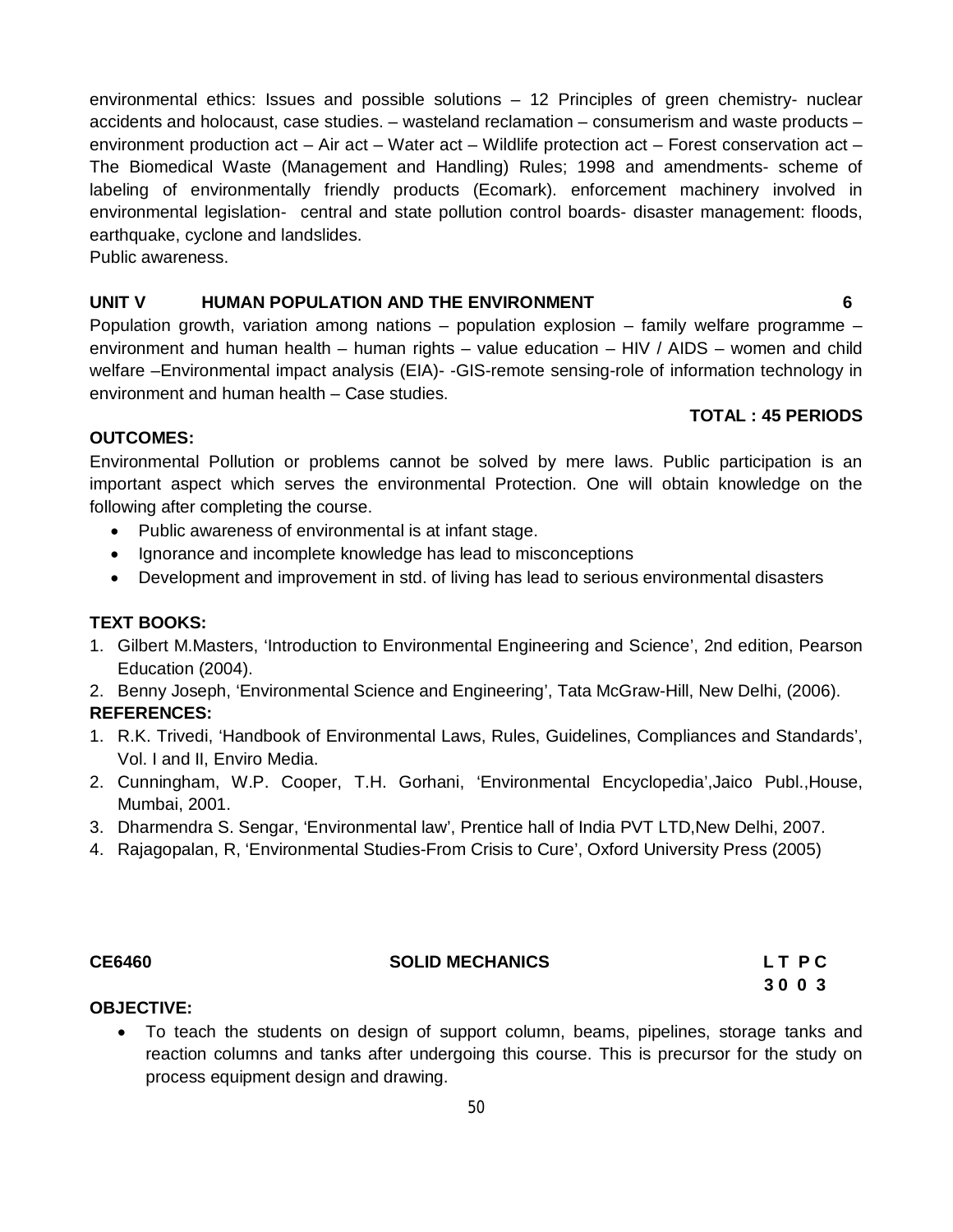#### **UNIT I STRESS, STRAIN AND DEFORMATION OF SOLIDS 9**

Rigid bodies and deformable solids – forces on solids and supports – equilibrium and stability – strength and stiffness – tension, compression and shear stresses – Hooke's law and simple problems – compound bars – thermal stresses – elastic constants and poission's ratio.

#### **UNIT II TRANSVERSE LOADING ON BEAMS 9**

Beams – support conditions – types of Beams – transverse loading on beams – shear force and bending moment in beams – analysis of cantilevers, simply – supported beams and over hanging beams – relationships between loading, S.F. and B.M. In beams and their applications – S.F.& B.M. diagrams.

#### **UNIT III DEFLECTIONS OF BEAMS 9**

Double integration method – Macaulay's method – Area – moment theorems for computation of slopes and deflections in beams.

#### **UNIT IV STRESSES IN BEAMS 9**

Theory of simple bending – assumptions and derivation of bending equation (M/I =  $F/Y = E/R$ ) – analysis of stresses in beams – loads carrying capacity of beams – proportioning beam sections – leaf springs – flitched beams – shear stress distribution in beams – determination of shear stress in flanged beams.

#### **UNIT V TORSION AND COLUMNS 9**

Torsion of circular shafts – derivation of torsion equation (T/J = fs/R =  $C\theta/L$ ) – stress and deformation in circular and hollow shafts – stresses and deformation in circular and hollow shafts – stepped shafts – shafts fixed at both ends – stresses in helical springs – deflection of springs – spring constant. Axially loaded short columns – columns of unsymmetrical sections – Euler's theory of long columns – critical loads for prismatic columns with different end conditions – effect of eccentricity.

#### **TOTAL : 45 PERIODS**

#### **OUTCOME:**

Upon completion of the program the student will be able to design the support columns, beams in a textile industrial point of view. And also they can overcome defects in the existing construction.

#### **TEXT BOOKS:**

- 1. Junarkar, S.B., Mechanics of Structure Vol. 1, 21st Edition, Character Publishing House, Anand, Indian, (1995)
- 2. William A.Nash, Theory and Problems of Strength of Materials, Schaum's Outline Series. McGraw Hill International Editions, Third Edition, 1994.
- 3. Bansal, R.K, Strength of Materials, Laxmi Publications(P) Ltd., Fourth Edition 2010

#### **REFERENCE:**

1. Elangovan, A., Thinma Visai Iyal (Mechanics of Solids in Tamil), Anna University, Madras, 1995.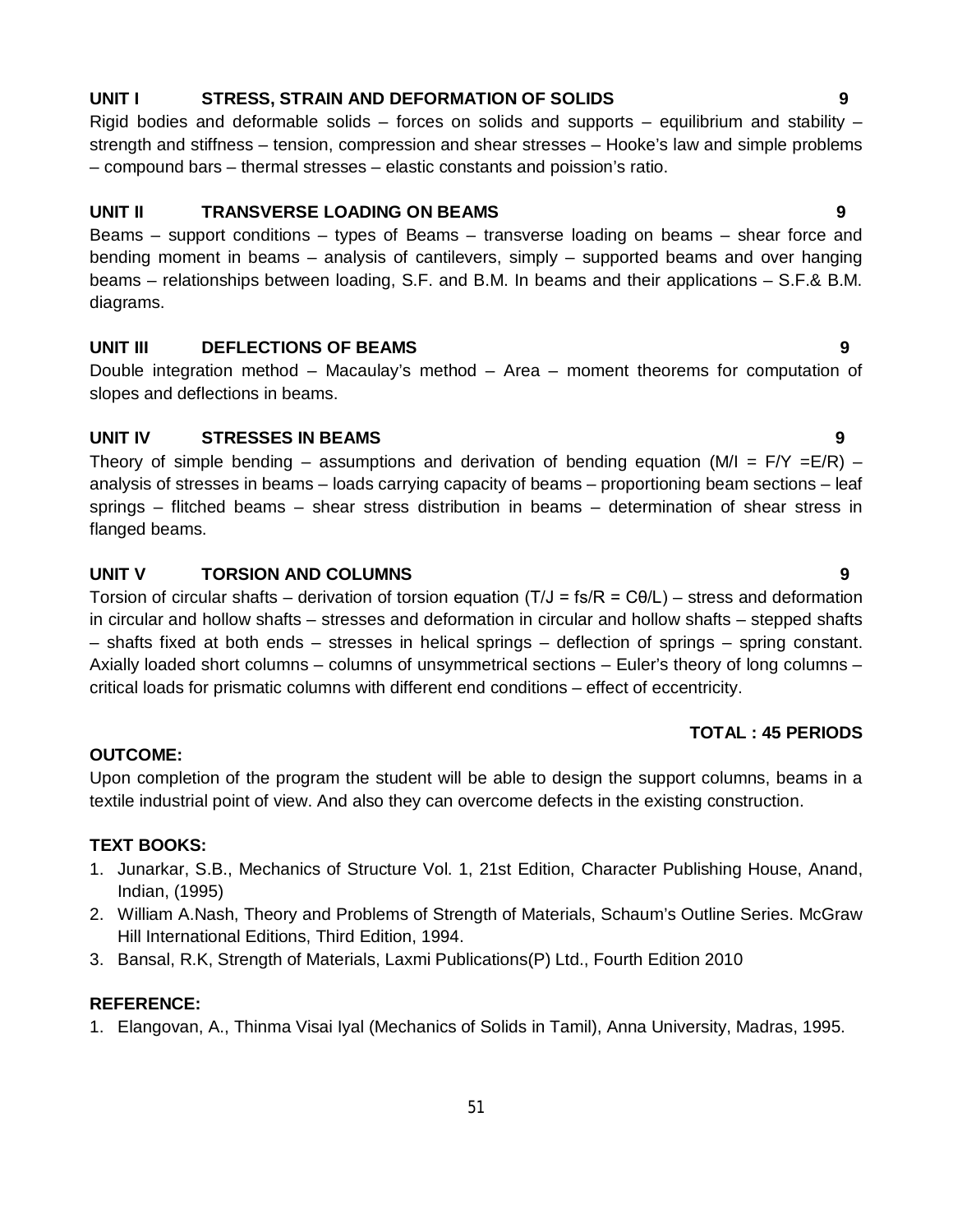### **UNIT IV ROTOR SPINNING 9**

Principle of open end spinning; principle of yarn production by rotor spinning system; design features of important elements used in rotor spinning; properties of rotor yarn

#### **UNIT V OTHER SPINNING SYSTEMS 9**

Friction and air-jet spinning methods – principle of yarn production, raw material used, structure, properties and applications; principle of yarn production by self-twist, core, wrap, integrated compound spinning systems.

#### **TOTAL : 45 PERIODS**

# **OUTCOMES:**

Upon completion of this course, the student shall be able to

- Understand the theory of formation of yarn by ring, rotor, friction, airjet and other spinning systems
- Select suitable machine and process variables at different processes of yarn spinning to produce required quality yarn
- Understand the spinning system to be used for different raw materials and to produce yarn for specific end use.

## **TEXTBOOKS:**

- 1. Oxtoby E., "Spun Yarn Technology ", Butterworth Publications, London, 1987
- 2. Klein W., "The Technology of Short-staple Spinning", The Textile Institute, Manchester,1998

52

- 3. Klein W., "A Practical Guide to Ring Spinning ", The Textile Institute, Manchester, 1999
- 4. Klein W., "New Spinning Systems ", The Textile Institute, Manchester, 1993

# **UNIT I** RING SPINNING 13

Principle of yarn formation in ring spinning machines; working of ring spinning machine; cop building; design features of important elements used in ring spinning machine; draft, twist and production calculations in ring spinning machine; end breakage rate – causes and remedies

#### **UNIT II CONDENSED YARN SPINNING 5**

Condensed yarn spinning – principle, different methods, properties; comparison with ring spun yarn

#### **UNIT III YARN PLYING 9**

Merits of plying of yarns; methods followed for plying – TFO, ring twisting; selection of twist level for plying; calculation of resultant count of plied yarns; types of fancy yarns, method of production

# **OBJECTIVES:**

To enable the students to learn the

- Theory of yarn formation by different spinning systems
- Effect of process parameters used in the spinning system on yarn quality.

#### **TT6403 TECHNOLOGY OF YARN SPINNING L T P C**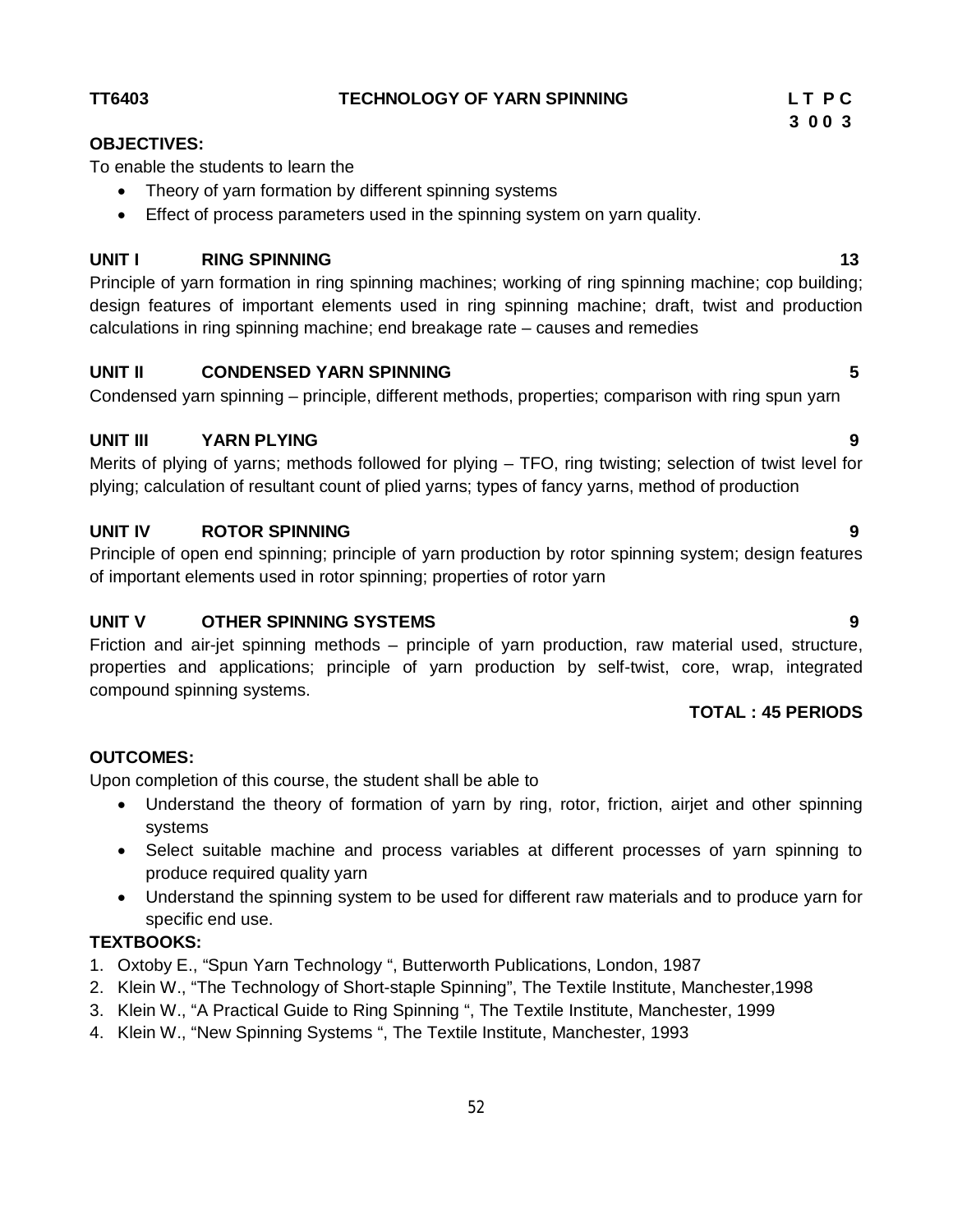#### **REFERENCES:**

- 1. Lord P.R., "Yarn Production: Science, Technology and Economics", The Textile Institute, Manchester, 1999
- 2. Shaw J., "Short-staple Ring Spinning, Textile Progress", The Textile Institute, Manchester, 1982
- 3. Iredale J., "Yarn Preparation: A Handbook ", Intermediate Technology, 1992

| <b>HT6401</b>      | <b>FABRIC STRUCTURE - II</b> |         | L T P C |  |
|--------------------|------------------------------|---------|---------|--|
| <b>OBJECTIVES:</b> |                              | 3 0 0 3 |         |  |
|                    |                              |         |         |  |

 To enable the students to understand the construction of double layer and pile fabrics and its production techniques.

#### **UNIT I 9**

Double cloth – classification on the basis of techniques of achieving unison; self-stitched double cloth, reversible and non-reversible varieties using twill, satin, and sateen, centre stitched double cloth, two methods of stitching, reversible and non-reversible varieties using twill, satin, and sateen; double width plain cloth – interlacement diagram and its graphical representation; plain Tubular cloth - interlacement diagram and its graphical representation; design, draft, denting, peg plan, tie-up and thread interlacing diagram of above weaves.

#### **UNIT II 9**

Thread interchanging double cloth - warp thread interchanging double cloth and weft thread interchanging double cloth, reversible and non-reversible varieties using twill, satin, and sateen; cloth interchanging double cloth using plain and twill, creation of column stripes, row stripes and check effects using warp and weft patterning; wadded double cloth - warp wadding and weft wadding; treble width plain cloth – interlacement diagram and its graphical representation; treble cloth using twill, satin, and sateen; backed cloths - salient features, warp backed cloth, reversible and non-reversible warp backed cloth using twill, satin and sateen; design, draft, denting, peg plan, tie-up and thread interlacing diagram of above weaves

#### **UNIT III 9**

Pile fabrics – salient features, classification of pile fabrics; loop pile and cut pile; warp pile and weft pile; warp file fabrics produced with the aid of wires; loop piles and cut piles production techniques – simultaneous insertion of pick and wire and the twin shed formation technique; techniques of anchoring of piles using two beams for ground ends and by using 'W' binding; warp pile fabrics produced on face-to-face principle; single shuttle and double shuttle weaving; design, draft, denting, peg plan, tie-up and thread interlacing diagram of above weaves.

#### **UNIT IV 9**

Weft piles – salient features, manufacturing technique and processes involved; Allover velveteen and corduroys; Chenille Ax minster pile fabrics manufactured using handlooms, technique of fabric manufacture and designing; design, draft, denting, peg plan, tie-up and thread interlacing diagram of above weaves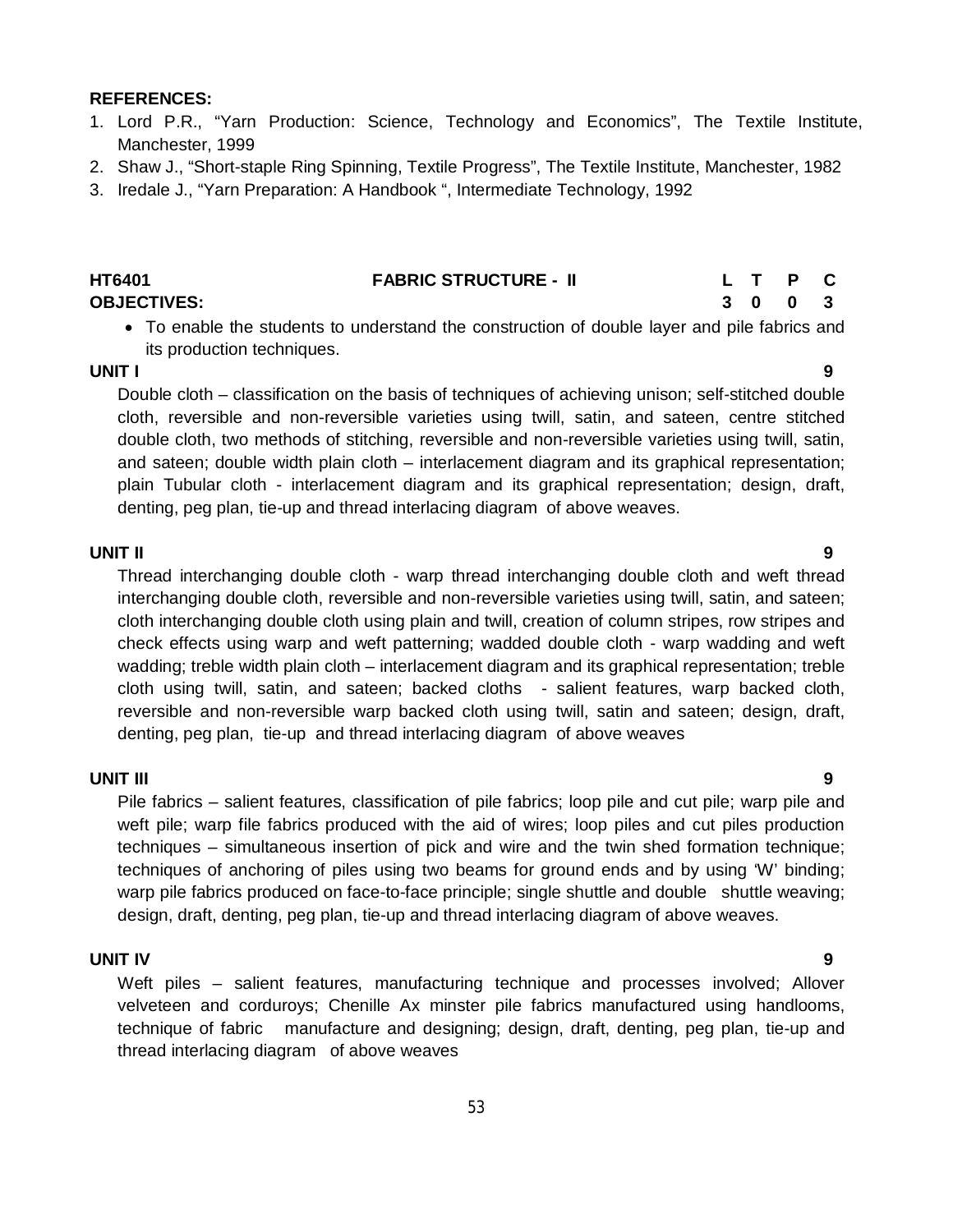#### **UNIT V 9**

Terry piles - salient features, technique of pile formation; classification of terry pile structures  $-3$ pick, 4 pick, 5 pick and 6 pick, thread interlacement diagram and graphical representation; terry pile on one side of fabric and on both sides, stripe and check effects – terry pile on one side and both sides; design, draft, denting, peg plan, tie-up and thread interlacing diagram of above weaves.

#### **TOTAL: 45 PERIODS**

#### **OUTCOMES:**

Upon completion of the course the student will be able to

- Understand about the layers of fabrics, piles and its construction.
- Construct weaves, draft peg plan and other weaving techniques for the production of double layer and pile fabrics.

#### **TEXT BOOKS:**

- 1. Grosicki Z. J., "Watson's Textile Design and Colour", Vol.1, Woodhead Publications, Cambridge England, 2004.
- 2. Grosicki Z. J., "Watson's Advanced Textile Design and Colour", Vol.II, Butterworths, London, 1989.

#### **REFERENCES:**

- 1. Wilson J., "Handbook of Textile Design", Textile Institute, Manchester, 2001.
- 2. Horne C.E., "Geometric Symmetry in Patterns and Tilings", Textile Institute, Manchester, 2000.
- 3. Seyam A. M., "Structural Design of Woven Fabrics, Theory and Practice", Textile Institute, Manchester, 2002.
- 4. Georner D, "Woven Structure and Design, part 1: Single Cloth Construction", WIRA, U.K., 1986.
- 5. Georner D, "Woven Structure and Design, Part 2: Compound Structures", WIRA, U.K., 1989.

| <b>HT6402</b>                                    | <b>FABRIC MANUFACTURE I</b> |  | L T P C |  |
|--------------------------------------------------|-----------------------------|--|---------|--|
|                                                  |                             |  | 3 1 0 4 |  |
| $\sim$ $\sim$ $\sim$ $\sim$ $\sim$ $\sim$ $\sim$ |                             |  |         |  |

#### **OBJECTIVES:**

 To enable the student to understand the principle of preparatory machines power loom weaving technology, stop motions in power looms, different colored weft introduction techniques and calculation of yarn diameter and cloth cover.

#### **UNIT I 9+3**

Modem high speed beam warping machine – mechanism and working principle, mill warping calculations – efficiency, production, creel capacity, number of back beams, amount of yarn, wastage and production planning; sectional warping calculation – creel capacity, no of sections, no of patterns per sections, width of warp and total no of ends; sizing calculations – size pick up, efficiency, production and production planning; yarn winding calculations – cone, cheese and pirn– efficiency, production and production planning.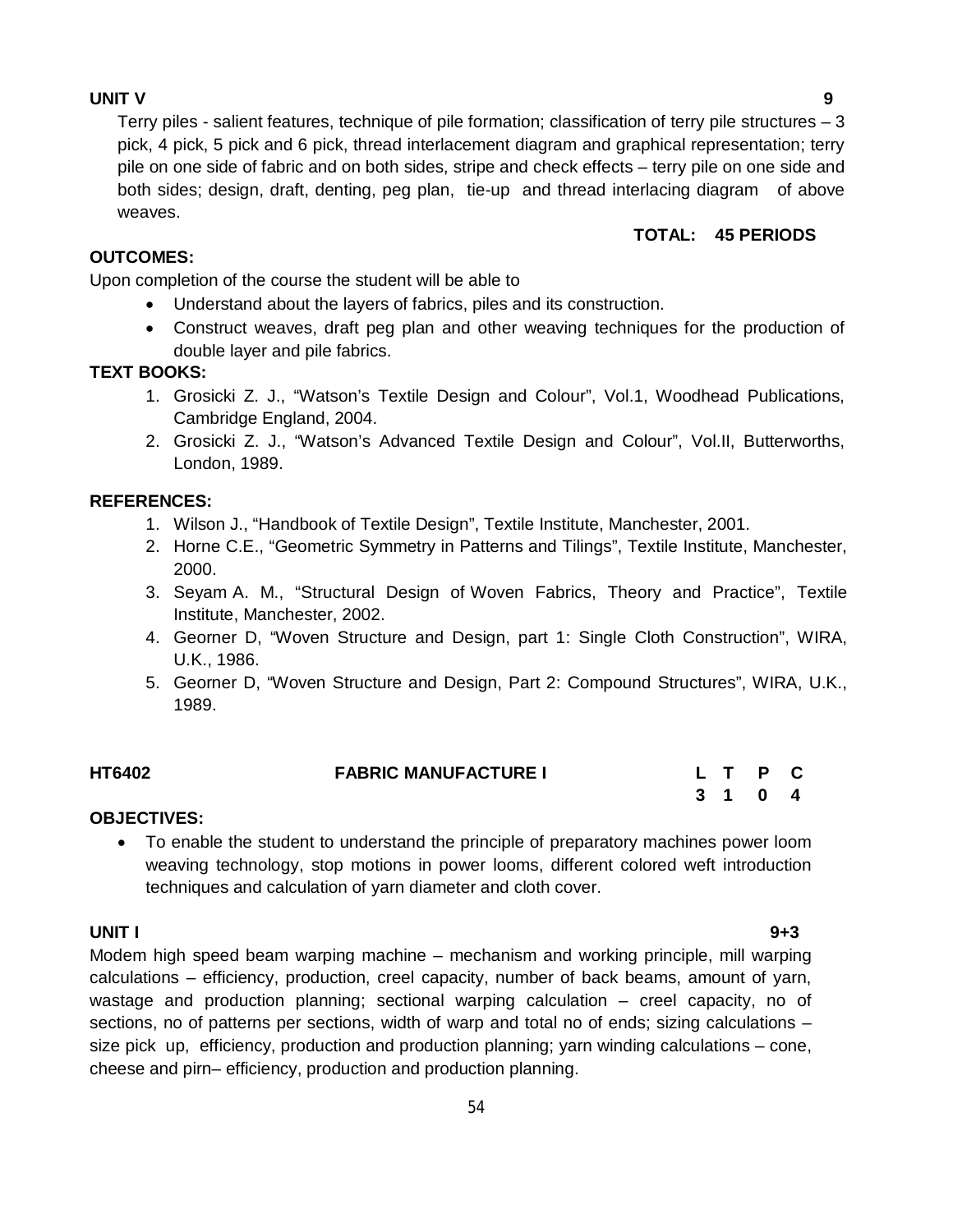#### **UNIT II 9+3**

Introduction to power loom – primary, secondary and auxiliary motions of a power loom; tappet shedding and reversing motions – pain, twill and satin; early shedding, late shedding; designing of tappets – plain, twill and satin up to 5 shafts; picking mechanism – scope of overpick and under-pick mechanism, cone over-pick mechanism – mechanism and working principle; parallel motion under-pick mechanism – mechanism and working principle, early picking and late picking; beating-up mechanism – eccentricity of sley, timing and synchronization of primary motions; seven wheel take up motions; negative let-off motion; driving of loom – single motor and counter shaft arrangements; gear calculations, spur gear (simple and compound arrangements), driver and driven wheels, direction of rotation worm and worm wheel, pulleys and belts, flat belt and v belt, slippage and efficiency simple and compound arrangements.

#### **UNIT III 9+3**

Warp protection motions – loose reed and fast reed motions, mechanism and working principle; weft detection motions – side weft fork and center weft fork motions, mechanism and working principle; power-loom dobbies – climax dobby, mechanism and working principle, lattices and pegging.

#### **UNIT IV 9+3**

Multiple box motion; drop box – mechanism and working principle; automatic power looms – introduction; mechanical warp stop motion; weft replenishment mechanism; shuttle changing & cop changing; brief description about loom width, speed and suitability of power looms for manufacturing various varieties of cloth; preparation of lay-out for a loom shed.

#### **UNIT V 9+3**

Diameter of yarns – Ashenhurst's formula for estimation of diameter of yarns; Pierce's formula for estimation of diameter of yarns; relative diameter of yarns; calculation of cover cloth – warp cover, weft cover and cloth cover, diversion and calculations, fractional cover, percentage cover and cover factor; calculation for light, medium and heavy fabrics.

 **TOTAL(L:45+T:15) :60 PERIODS**

#### **OUTCOMES:**

Upon completion of this course, the student shall be able to

- Understand the functioning of weaving machine and its important motions
- Select and control the process variables at loom
- Understand the principle of forming special fabrics

## **TEXT BOOKS:**

- 1. Marks R. and Robinson T.C., "Principles of Weaving", The Textile Institute, Manchester, 1989.
- 2. Sabit Adanur, "Handbook of Weaving", Technomic Publishing Co. Inc., 2001
- 3. Ormerod A. and Sondhelm W.S., "Weaving: Technology and operations", Textile Institute, 1995.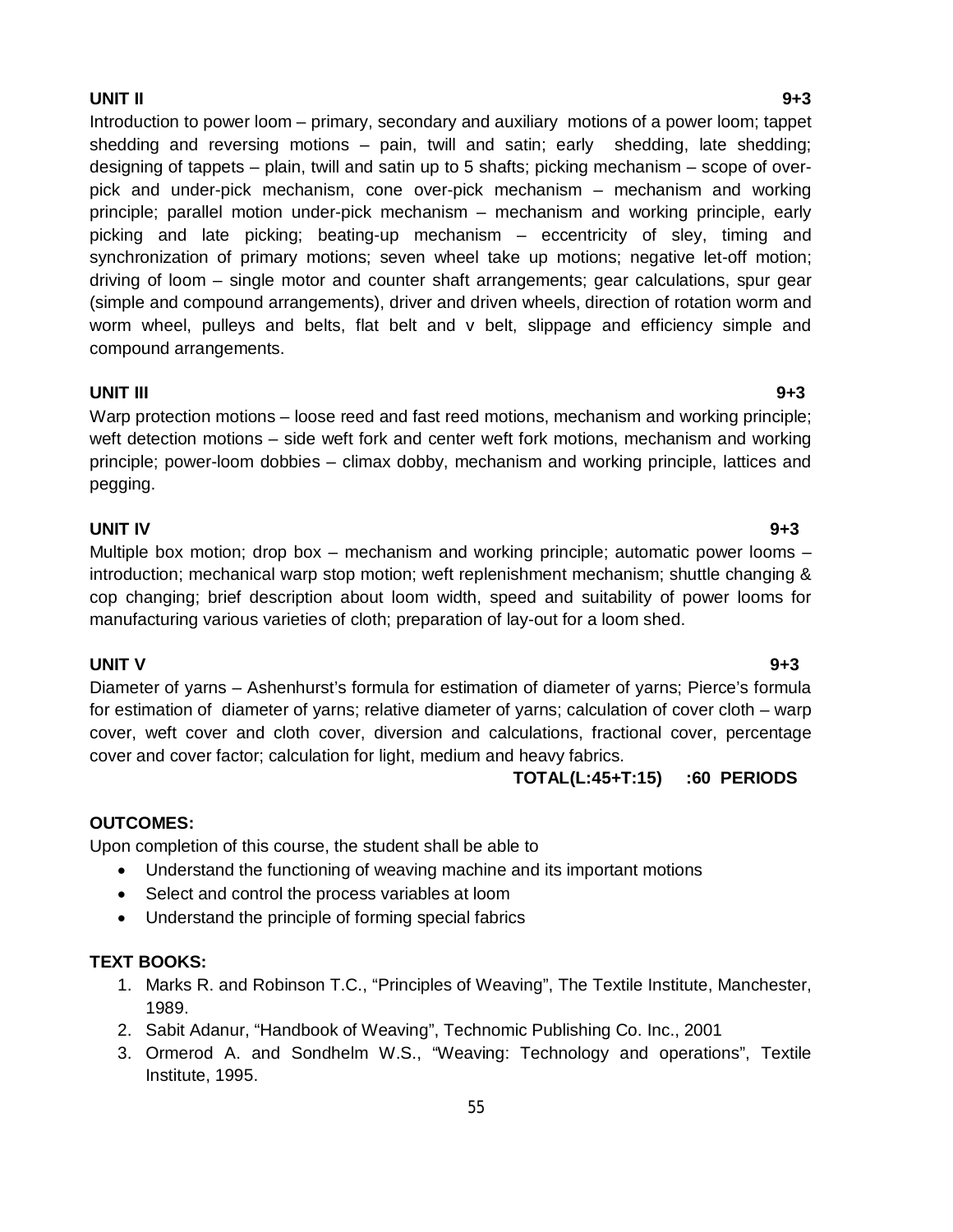#### **REFERENCES:**

- 1. Talukdar M.K., Sriramulu P.K. and Ajgaonkar D.B., "Weaving: Machines, MechanismsManagement", Mahajan Publishers, Ahmedabad, 1998.
- 2. "Weaving: The knowledge in Technology", Papers Presented at the Textile Institute Weaving Conference, Textile Institute, 1998.
- 3. Booth J.E., "Textile Mathematics Volume 3", The Textile Institute, Manchester, 1977.
- 4. Lord P.R. and Mohamed M.H., "Weaving: Conversion of Yarn to Fabric", Merrow, 1992.
- 5. Vangheluwe L., "Air- Jet Weft Insertion", Textile progress, Vol. 29, No. 4, Textile Institute Publication, 1999.

| <b>HT6411</b> | YARN PROCESS LABORATORY |  | L T P C         |  |
|---------------|-------------------------|--|-----------------|--|
|               |                         |  | $0 \t0 \t3 \t2$ |  |

#### **OBJECTIVES:**

To enable the students to handle machine and operate them practically

To enables the students to learn technology of yarn manufacturing from fibre to yarn

#### **LIST OF EXPERIMENTS:**

- 1. Construction details of blow room machineries the material passage and production calculations
- 2. Construction details of carding machine and the material passage and production calculations
- 3. Wire point specifications and settings in card
- 4. Construction details of drawing machine, material passage, draft and production calculations
- 5. Production calculations in comber preparatory machines, and construction details of comber and material passage
- 6. Combing cycle, draft and production calculations
- 7. Construction details of roving machine, material passage, and production calculations
- 8. Draft, twist in roving machine and builder mechanism of roving machine
- 9. Determination of degree of openness of fibre at blow room
- 10. Determination of neps present in the card and comber web
- 11. Construction details of ring spinning machine and material passage
- 12. Draft, twist and production calculations in ring spinning machine
- 13. Study of builder mechanism of ring spinning machine and selection of ring travelers
- 14. Construction details of rotor spinning machine and material passage
- 15. Draft, twist and production calculations in rotor spinning machine
- 16. Production of carded web using miniature card, sliver using miniature drawing machine
- 17. Production of yarn using ring spinning machine and rotor spinning machine
- 18. Analysis of MIS reports from spinning mills

#### **TOTAL :45 PERIODS**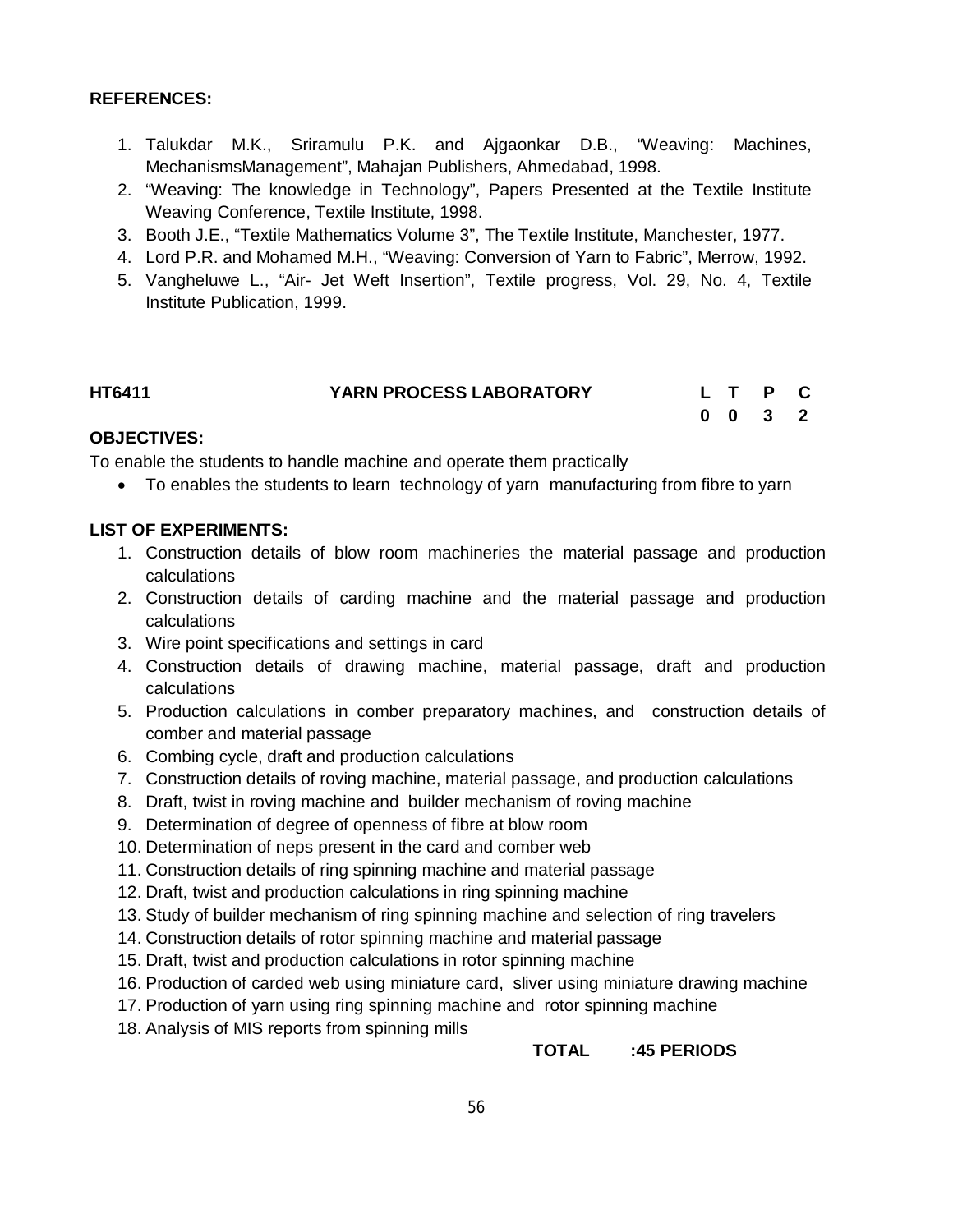#### **OUTCOMES:**

 Upon completion of this practical course, the student will be able to understand production of yarn manufacturing technology.

#### **LIST OF EQUIPMENT FOR A BATCH OF 30 STUDENTS**

Lab model Ginning machine – 1 No. Miniature Blow room line – 1 No. Carding machine – 1 No. Draw frame – 1 No. Comber Preparatory machines – 1 No. Comber – 1 No. Speed frame – 1 No. Ring frame – 1 No. Rotor spinning machine – 1 No. (Commercial or Miniature models of above machines)

| <b>HT6412</b> | <b>CLOTH ANALYSIS LABORATORY</b> |  | L T P C            |  |
|---------------|----------------------------------|--|--------------------|--|
|               |                                  |  | $0 \t 0 \t 3 \t 2$ |  |

#### **OBJECTIVES:**

 To enable the student to under the principles of cloth analysis for weave construction, production techniques.

#### **LIST OF EXPERIMENT:**

General principles of cloth analysis and fabric construction

- 1. Analysis of weave, constructional details and weaving techniques of fabrics with plain weave and its derivatives for its reproduction
- 2. Analysis of weave, construction and weaving techniques of fabrics with of different types of twill weaves for its reproduction
- 3. Analysis of weave, construction and weaving techniques of fabrics with satin and sateen weaves for its cloth reproduction
- 4. Analysis of weave, construction and weaving techniques of fabrics for toweling such as honey comb, huck a back and terry weaves for its cloth reproduction
- 5. Analysis of weave, construction and weaving techniques of double cloths for its reproduction
- 6. Yarn and cloth calculations for its fabric reproduction
- 7. Costing of fabrics for its reproduction

# **TOTAL : 45 PERIODS**

#### **OUTCOMES:**

Upon completion of the course the student will be able to

- Analysis the weave, draft and peg plan of the fabric
- Extract the quality particular of fabric for its reproduction
- Calculate the quantity of yarn requirement for warp and weft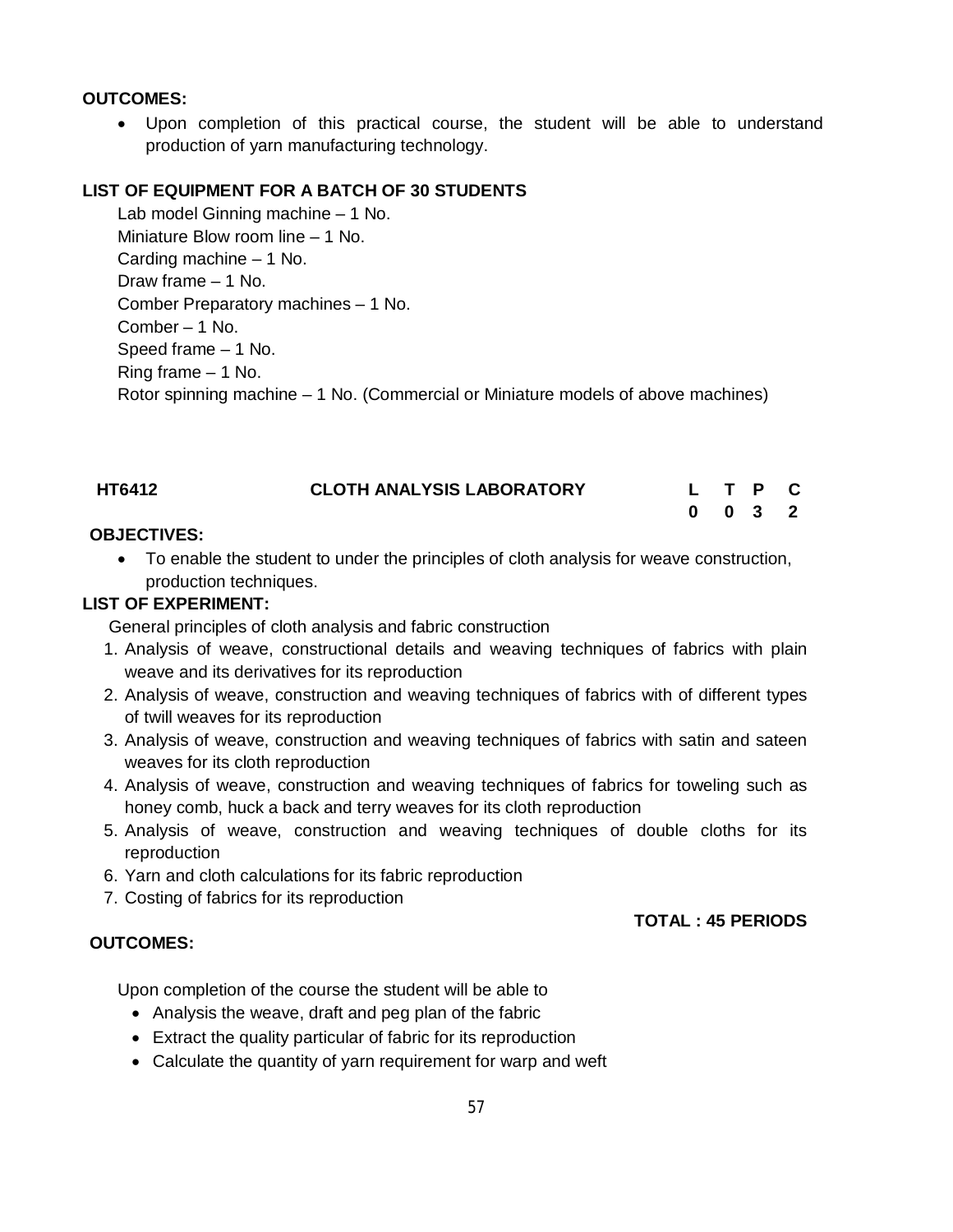Calculate the cost of fabric

# **LIST OF EQUIPMENT FOR A BATCH OF 30 STUDENTS**

- 1. GSM cutter
- 2. Electronic balance
- 3. Beesley's balance
- 4. Counting glass
- 5. Cloth analysis needle
- 6. Crimp tester
- 7. Scale and scissor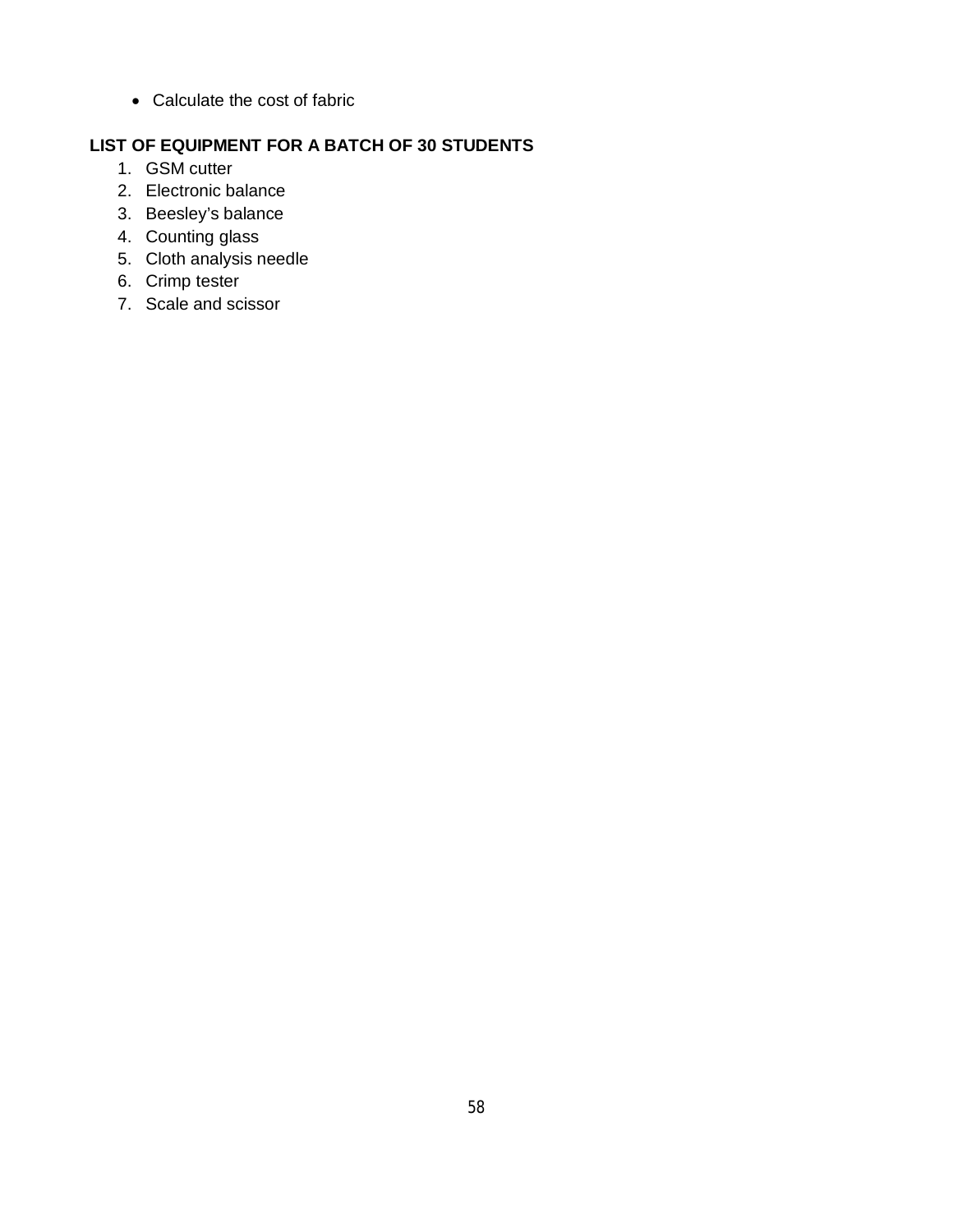Figured single cloth Designing and Enlargement Damask – Salient features - Designing and simplified enlargement techniques. Figured pique – Structure (2 pick, 3 pick and 4 pick) – Introduction of wadding weft in 3 pick and 4 pick piques – Ordinary pique, Loose back pique and fast back pique – use of working comber board in the production of fast back structures.

**UNIT II 9** Figured double cloth structure – use of similar colours in warp and weft – Use of different colours in warp and weft - Figured terry piles – Figured warp backed cloth – Figured weft backed cloth.

# **UNIT III** 9

Figuring with extra threads - extra warp and extra weft - comparison - Extra Warp figuring technique - Continuous, intermittent and spot styles - Anchoring of spot effects - Extra Weft figuring technique - Continuous, intermittent and spot styles - Anchoring of spot effects – Chintzing.

# **UNIT IV 9**

Tapestry - Traditional and modern tapestries- Simple weft faced tapestries; two colored weft faced reversible structures; three colored weft faced and four colored weft faced reversible and non - reversible structures - Combined warp and weft faced tapestries - Patent satin structure and its production techniques.

**UNIT V 9** Leno and gauze fabrics – Salient features. Open, Crossed and Plain sheds in leno weaving Bottom douping and Top douping - Easer and Shaker device. String doups with Bottom douping and Top douping for Leno weaving –thread interlacing diagram of leno structures – Combination of Leno, Plain, and Twill - Drafting plan and Lifting plan. Study of traditional Handloom Fabrics of India – Kanchipuram Saree – Banaras, Brocades and Sarees – Jamdani – Paithani – Himroo – Chanderi – Patola – Pochampalli Tie and Dye – Baluchar Saree. Quality particulars of Reserved Handloom Fabrics.

# **TOTAL: 45 PERIODS**

#### **HT6501 ADVANCED FABRIC STRUCTURE L T P C**

 To enable the students to learn advanced fabric structure, multi-layer fabrics, tapestry, etc.

# **UNIT I 9**

**OBJECTIVES:** 

**3 0 0 3**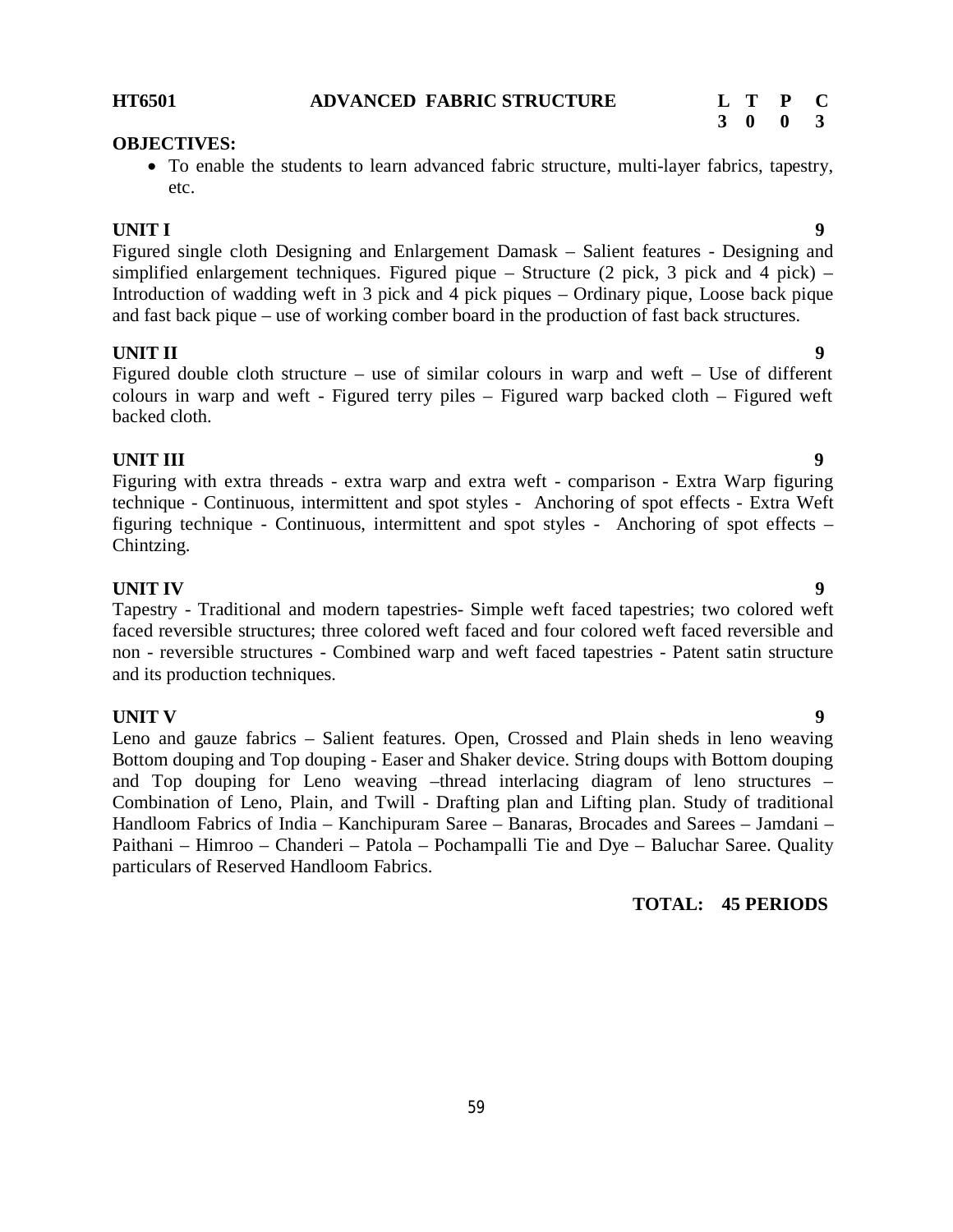#### **OUTCOMES:**

Upon completion of the course the student will be able to Understand

- Leno structures.
- Fabric structure with multiple warp and weft.
- Traditional handloom fabrics of India.

#### **TEXT BOOKS:**

- 3. Grosicki Z. J., "Watson's Textile Design and Colour", Vol.1, Woodhead Publications, Cambridge England, 2004.
- 4. Grosicki Z. J., "Watson's Advanced Textile Design and Colour", Vol.II, Butterworths, London, 1989.

#### **REFERENCES:**

- 6. Wilson J., "Handbook of Textile Design", Textile Institute, Manchester, 2001.
- 7. Horne C.E., "Geometric Symmetry in Patterns and Tilings", Textile Institute, Manchester, 2000.
- 8. Seyam A. M., "Structural Design of Woven Fabrics, Theory and Practice", Textile Institute, Manchester, 2002.
- 9. Georner D, "Woven Structure and Design, part 1: Single Cloth Construction", WIRA, U.K., 1986.
- 10. Georner D, "Woven Structure and Design, Part 2: Compound Structures", WIRA, U.K., 1989.

#### **TT6502 QUALITY EVALUATION OF FIBRES AND YARNS L T P C**

 **3 0 0 3**

#### **OBJECTIVE:**

 To make the students understand the principle and method of working of equipments used for testing of fibres and yarns.

#### **UNIT I INTRODUCTION 5**

Definition of quality- importance of quality assessment- selection of samples for quality assessment – random and biased samples – squaring technique and zoning technique for fibre selection; yarn sampling – use of random numbers – sampling for various types of yarn tests.

#### **UNIT II FIBRE LENGTH AND STRENGTH ANALYSIS 9**

Fibre testing, the fibre quality index and spinnablity; Fibre length and length uniformity measuring techniques. Strength Tensile Testing modes – CRT, CRE, CRL and ARL; Fibre strength, importance, relation to yarn strength; Measurement techniques.

#### **UNIT III FIBRE FINENESS, MATURITY AND TRASH ANALYSIS 9**

Fibre fineness – definition-comparison of various fibres – its importance in yarn manufacture; measurement techniques. Cotton fibre maturity, estimation by microscopic method – maturity ratio and index, estimation by other methods – optical, air flow differential dyeing; its importance in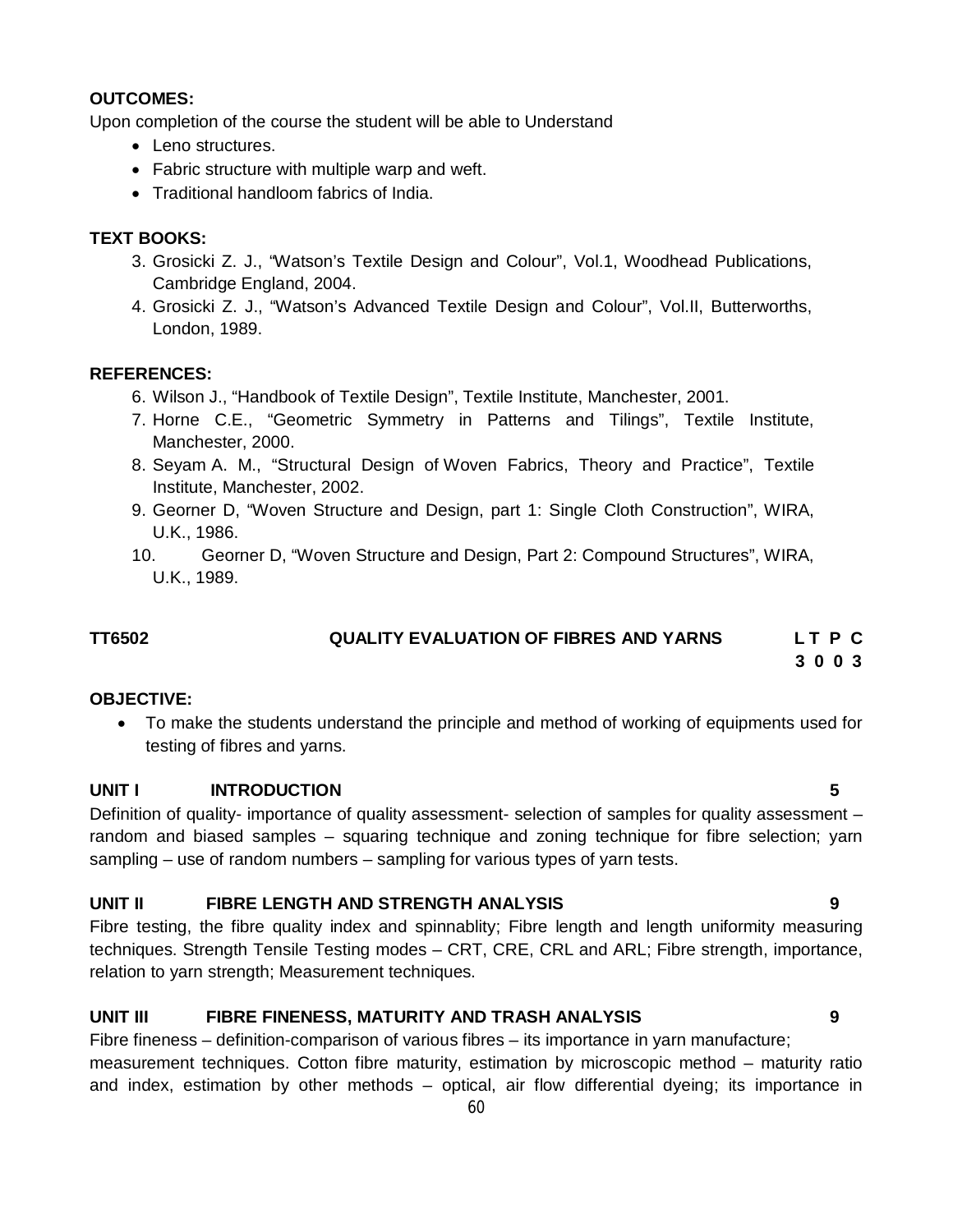spinning. Fibre trash – influence on quality; measurement – principle and estimation microdust estimation for rotor spinning. High volume instrument for total fiber quality measurement.

## **UNIT IV YARN COUNT, TWIST AND STRENGTH 9**

Yarn numbering systems-Indirect and direct systems-count conversions; Count measuring systems. Twist in single and ply yarns –twist direction – twist factor – twist and yarn strength; twist measurement and breaking twist angle measurement. Single yarn strength; Lea count strength product (CSP) and Corrected Count Strength Product (CCSP).

### **UNIT V YARN MASS EVENNESS AND SURFACE QUALITY 9**

Yarn mass evenness parameters – measurement – electronic mass evenness determination – Yarn fault classification – Yarn Appearance; Yarn abrasion resistance – importance and measuring technique. Yarn hairiness – importance and assessment techniques. Yarn friction – static and dynamic friction – methods of measurement.

## **TOTAL : 45 PERIODS**

#### **OUTCOMES:**

Upon completion of this course, the student shall be able to

- Understand the principle of operation of equipments used for testing fibres and yarns
- Apply knowledge gained through this course, while operating the equipments
- Analyze and interpret the results obtained from quality evaluating systems of fibre and yarns

## **TEXTBOOKS:**

- 1. Booth J.E., "Principle of Textile Testing", Butterworth Publications, London, 1989
- 2. Saville B.P., "Physical Testing of Textiles", Textile Institute, Manchester, 1998
- 3. Kothari V. K., "Testing and Quality Management", Progress in Textile Technology Vol.1, IAFL Publications, New Delhi, 1999

# **REFERENCES:**

- 1. Ruth Clock and Grace Kunz., "Apparel Manufacture Sewn Product Analysis", Upper Sadle River Publications, New York, 2000
- 2. Pradip V. Mehta., "Managing Quality in the Apparel Industry", NIFT Publication, India, 1998
- 3. Sara J. Kadolph., "Quality Assurance for Textiles and Apparels", Fair child Publications, New York,1998
- 4. Slater K., "Physical Testing and Quality Control", The Textile Institute, Vol.23, No.1/2/3 Manchester, 1993

| TT6503 | <b>KNITTING TECHNOLOGY</b> | LTP C   |
|--------|----------------------------|---------|
|        |                            | 3 1 0 4 |

## **OBJECTIVES:**

To make the students to understand

- Fundamentals of knitting
- Types of knitting processes in detail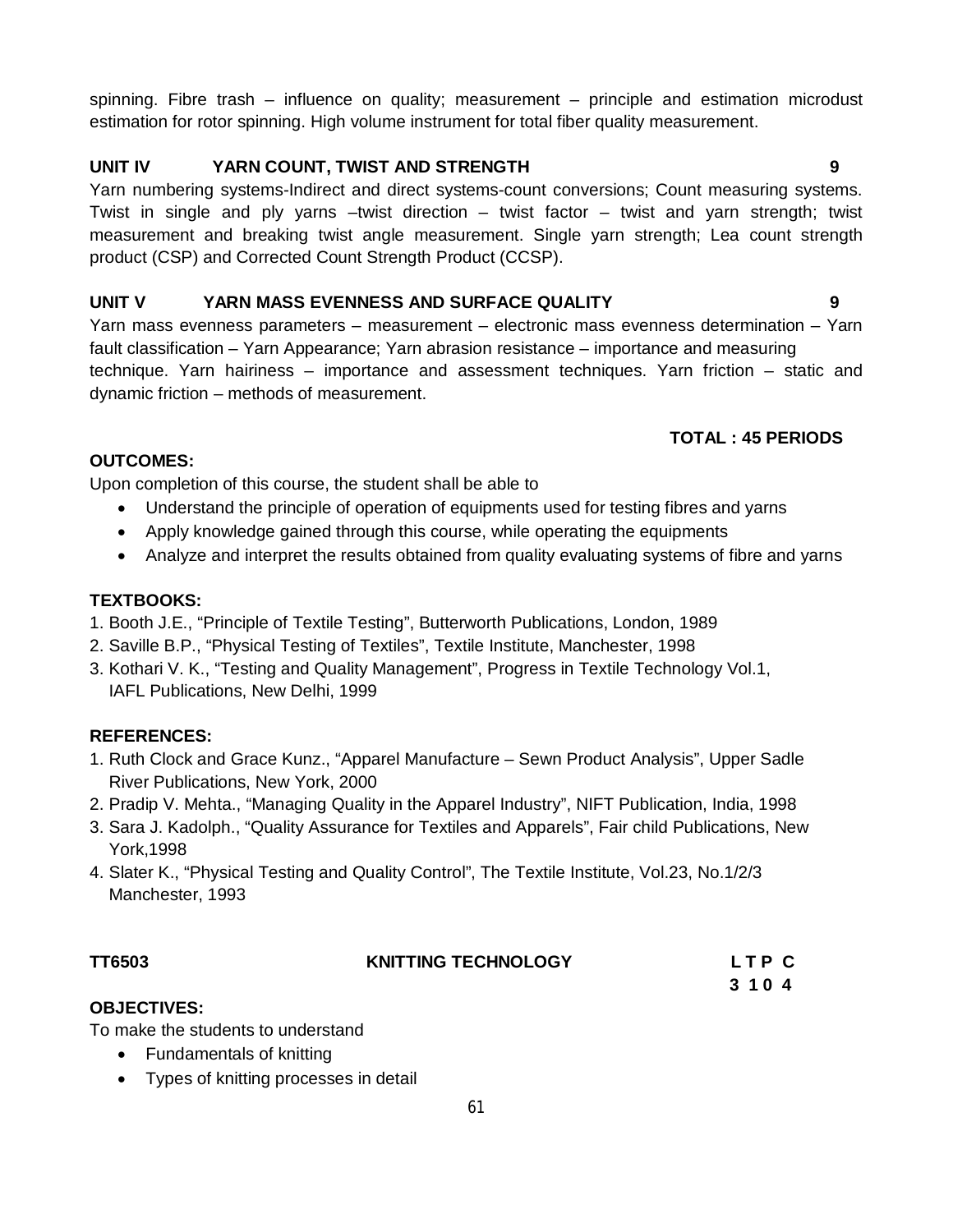• Functioning of components of knitting machine

### **UNIT I INTRODUCTION 9**

Reasons for the growth of the knitting industry. Comparison of fabric properties - wovens, knits and bonded fabrics; classification of knitting processes – weft knit & warp knit; yarn quality requirements for knitting. Preparation of staple yarns for weft and warp knitting.

#### **UNIT II FUNDAMENTALS OF KNITTING 9**

General definitions and principles of knitting; Types of knitting needles – Bearded, Latch & Compound Needle. Elements of knitted loop structure.

## **UNIT III WEFT KNITTING 9**

Basic weft knitted structures and their production - plain, rib, interlock and purl; Fundamentals of formation of knit, tuck and float stitches; factors affecting the formation of loop; effect of loop length and shape on fabric properties; Analysis of various types of weft knitted structure. Weft knitted fabric geometry.

## **UNIT IV WEFT KNITTING MACHINES 9**

Construction, Characteristics and working of circular knitting machines used for the production of basic structures; production of derivatives of weft knitted structures; needle control in circular knitting machines; quality control in knitted fabric production; production calculation. Basic principles and elements of flat knitting machines; different types of flat knitting machines - manual, mechanical and computer controlled; production of various weft knitted structures using flat knitting machines.

## **UNIT V WARP KNITTING 9**

Basic principles; elements of warp knitted loop – open loop, closed loop; warp knitting elements- chain link, chain links for simple patterns, guide bar movement mechanism,. Tricot and Rachel warp knitting machines. Principles of double needle bar patterning, Terry pile fabric production. Let off system; run in value based on the lapping diagram; take up system; theoretical concepts of warp knitted loop configuration.; Uses of warp knitted fabrics in technical applications.

#### **TOTAL (L:45+T:15) 60 PERIODS**

## **OUTCOMES:**

Upon completion of this course, the student shall be able to understand the

- Principle of knitting by different types of knitting machines
- Structure and properties of fabric produced by different knitting machines

# **TEXTBOOKS:**

- 1. Spencer D.J., "Knitting Technology", III Ed., Textile Institute, Manchester, 2001.
- 2. Ajgaonkar D.B., "Knitting Technology", Universal Publishing Corporation, Mumbai, 1998.
- 3. Gajjap B.J., "Handbook of warp Knitting Technology", Textile Institute, Manchester, 2004.

# **REFERENCES:**

1. Chandrasekhar Iyer, Bernd Mammel and Wolfgang Schach., "Circular Knitting", Meisenbach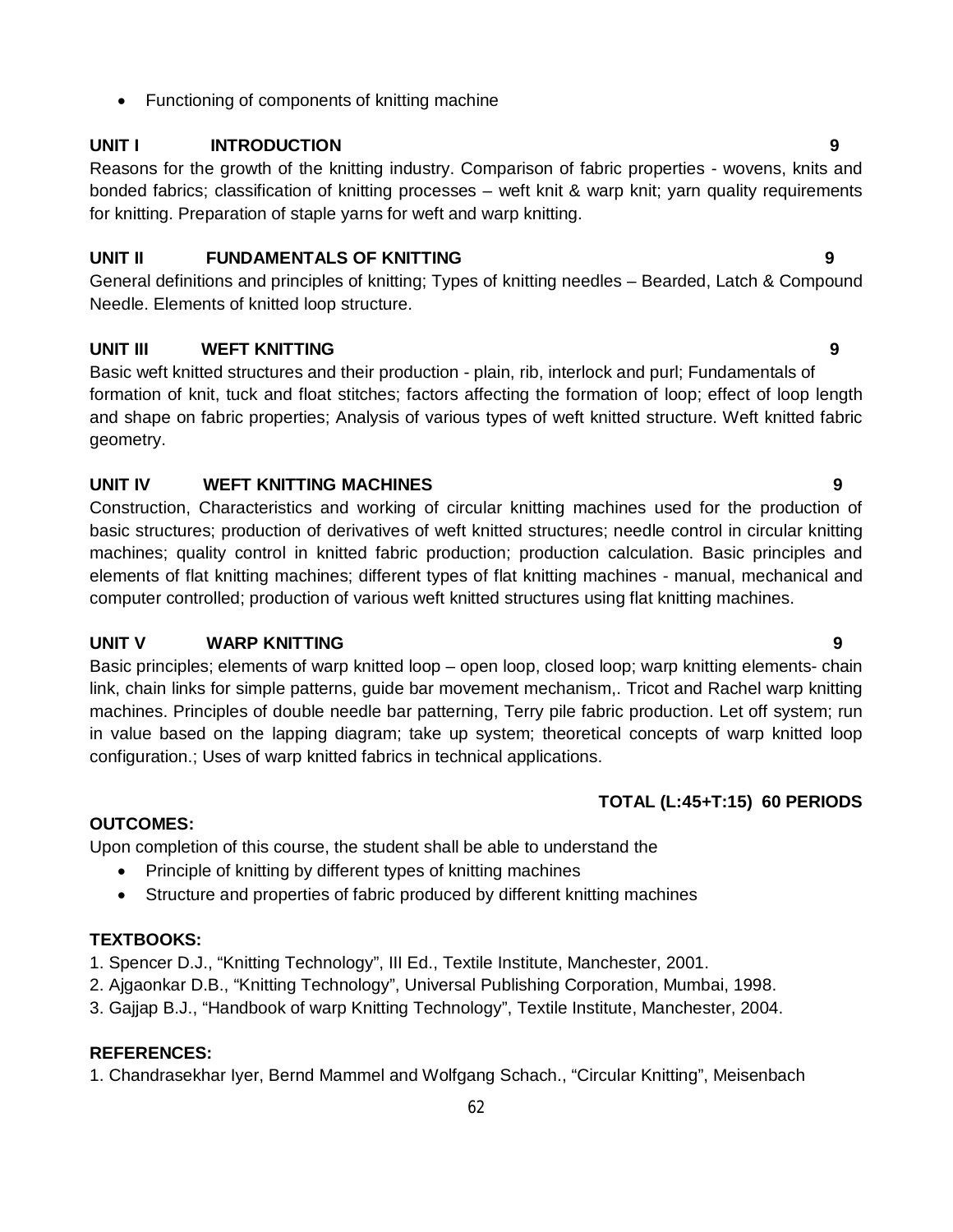GmbH, Bamberg, 1995.

- 2. Samuel Raz., "Flat Knitting: The new generation", Meisenbach GmbH, Bamberg, 1997.
- 3. Samuel Raz., "Warp Knitting production", Melliand Textilberichte, GmbH, Rohrbacher, 1987.
- 4. Thomas D.G.B., "An Introduction to Warp Knitting", Merrow Publishing Company, UK., 1971.
- 5. Sam Raz, "Warp Knitting Production", Melliand Textilberichte GmbH, Heidelberg, Germany, 1987.
- 6. Die Maschenbindungen der Kettenwirkerai, "An Introduction to the Stitch Formations in Warp Knitting", Published Employee's Association, Karl Mayere.V., Germany, 1966.
- 7. Paling D.F., "Warp Knitting Technology", Columbine Press, U.K, 1966
- 8. Charles Reichman, "Wool and Synthetic Knitwear Handbook", National Knitted Outerwear Association, U.S.A, 1967
- 9. Charles Reichman, "Knitted Stretch Technology", National Knitted Outerwear Association, U.S.A,1965.

#### **TT6504 CHEMICAL PROCESSING OF TEXTILE MATERIALS – I L T P C 3 0 0 3**

#### **OBJECTIVE:**

 To enable the students to learn about chemical structure of fibres and pre treatments involved in the wet processing of textiles.

#### **UNIT I 9**

Chemical structure of fibres – Cotton, wool, PET polyester, Nylon 6 and 6,6, poly acrylonitrile poly propylene and poly urethane; Action of chemicals on fibres – Effect of alkalis, acids, oxidizing agents and reducing agents on cotton and viscose, wool, silk and the above synthetic fibres; Natural and other impurities in textiles and their basic properties; Singeing – Methods of singeing and their comparison, detailed study on gas singing, evaluation of singing efficiency and bio polishing; Desizing – methods of desizing and their comparison, desizing of natural and synthetic fibres and their blends, evaluation of desizing efficiency; Heat setting – principle and heat setting of PET and nylon fabrics.

#### **UNIT II 9**

Scouring – Chemistry involved in scouring of cotton, wool, silk and synthetic fibres, process details on scouring of these fibres, assessment of scouring efficiency and bio scouring; Bleaching – Fundamentals on bleaching agents, bleaching of cotton with sodium hypochlorite and hydrogen peroxide, bleaching of wool, assessment of efficiency of bleaching; Mercerization – role of alkali concentration, stretch and temperature, effect of mercerization on structural, 63uster, tensile and dyeing properties, steps involved in mercerization process, assessment of efficiency of mercerization; carbonization of wool; degumming of silk – methods and their comparison, process details on the methods and assessment of efficiency of degumming.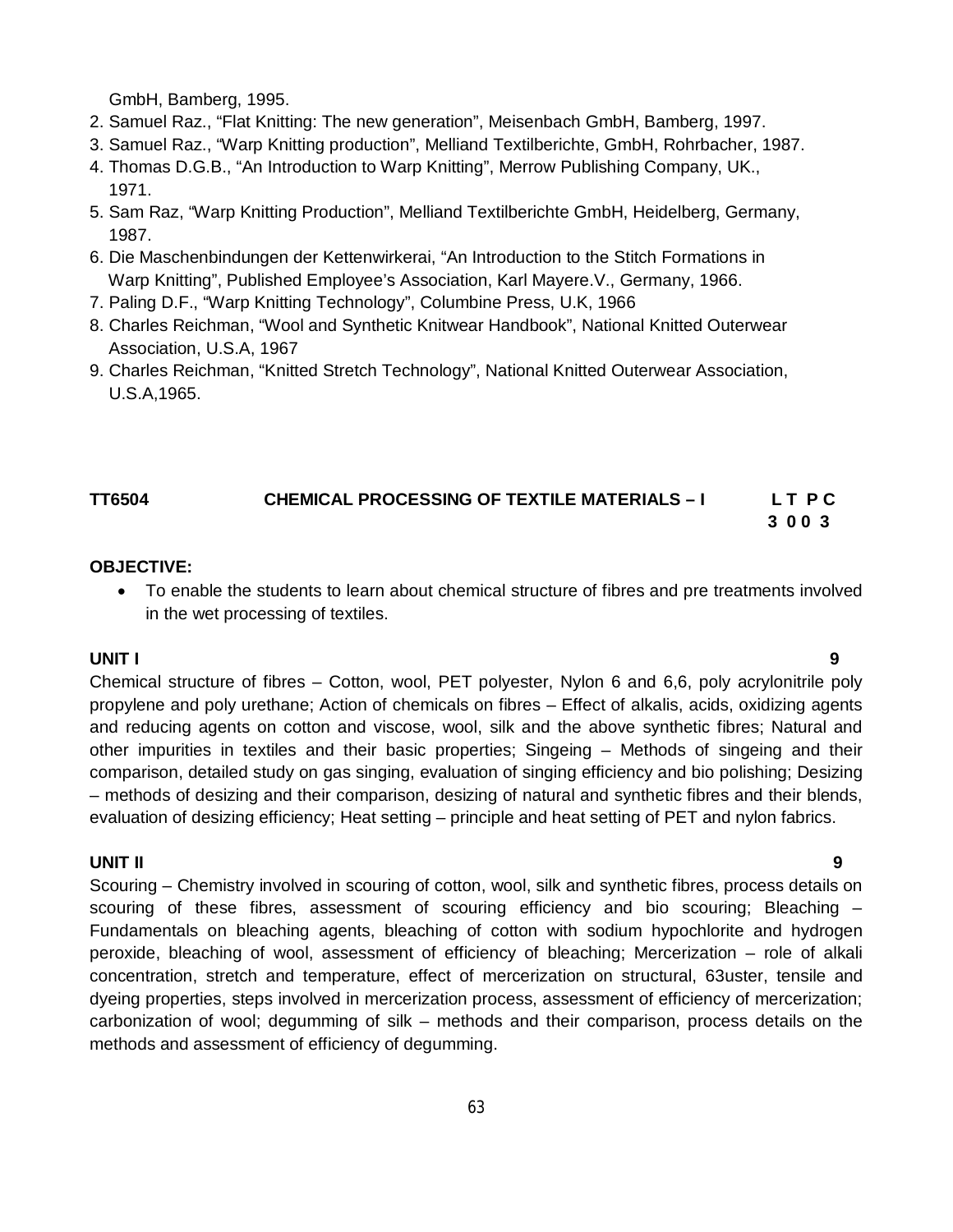#### **UNIT III 9**

Principle, construction and working of chemical processing machines – Loose stock machine; Hank and package processing machines; Yarn singeing machine; Woven and knitted fabric singeing machines; Stretching devices; Shearing and raising machines; Kiers; Mangles; Jiggers; Winch; Jet and soft flow machines; Yarn mercerizer, Chain and chainless mercerizers; Continuous scouring and bleaching machines; Washing ranges, Hydro extractors; Detwisters; Dryers; Stenters.

#### **UNIT IV 9**

Calendering – Various objectives, construction and working of Calendering machines; Crease proofing – Mechanism of creasing, crease proofing with formaldehyde based agents namely ureaformaldehyde precondensate and dimethylol dihydroxy ethylene urea, drawbacks of these agents, advantages of low formaldehyde and free formaldehyde crease proofing agents, crease proofing with butane tetra carboxylic acid, assessment of crease proofing efficiency; Shrink proofing – Assessment of shrinkage, Principle of belt shrinking and compacting , construction and working of shrink proofing machines, assessment of shrink proofing process; Softening – Role played by softeners, methods of softening, chemical softeners and their classification, chemistry and application of cationic and silicone softeners, assessment of efficiency of softeners, end-uses; Wool finishing – Wet and dry setting of wool and their assessment; principle of Milling and milling machines, assessment of milling operation.

#### **UNIT V 9**

Water and oil repellant finishes - Mechanisms of repellency, durable and non-durable finishing agents, basics of silicone and fluorocarbon finishes, assessment of repellent finishes; Fire retardant finish – Mechanisms of flame retardancy, durable and non durable retardants for cotton and polyester, assessment of flame retardancy; Antimicrobial finish – Mechanisms, controlled release and bound antimicrobials, assessment of the finish; introduction to use of nanotechnology in finishing.

#### **TOTAL : 45 PERIODS**

#### **OUTCOMES:**

Upon completion of this course, the student shall have the knowledge on

- Chemical structure of the fibres
- Necessity and requirements of Pre treatments in wet processing of textiles
- Knowledge on various finishing treatments done on fabric
- Needs of various finishes to the fabric

#### **TEXTBOOKS:**

- 1. Shenai V. A., "Technology of Bleaching and Mercerizing", Sevak Publications, 2003
- 2. Trotman E. R., "Dyeing and Chemical Technology of Textile Fibres", B.I Publishing Pvt. Ltd., New Delhi, 1994
- 3. Gulrajani M. L. (ed), "Advances in the dyeing and finishing of technical textiles", Woodhead Publishing Ltd., 2013.

#### **REFERENCES:**

1. Shenai V. A., "Technology of Textile Finishing", B.I. Publication, Mumbai, 1989.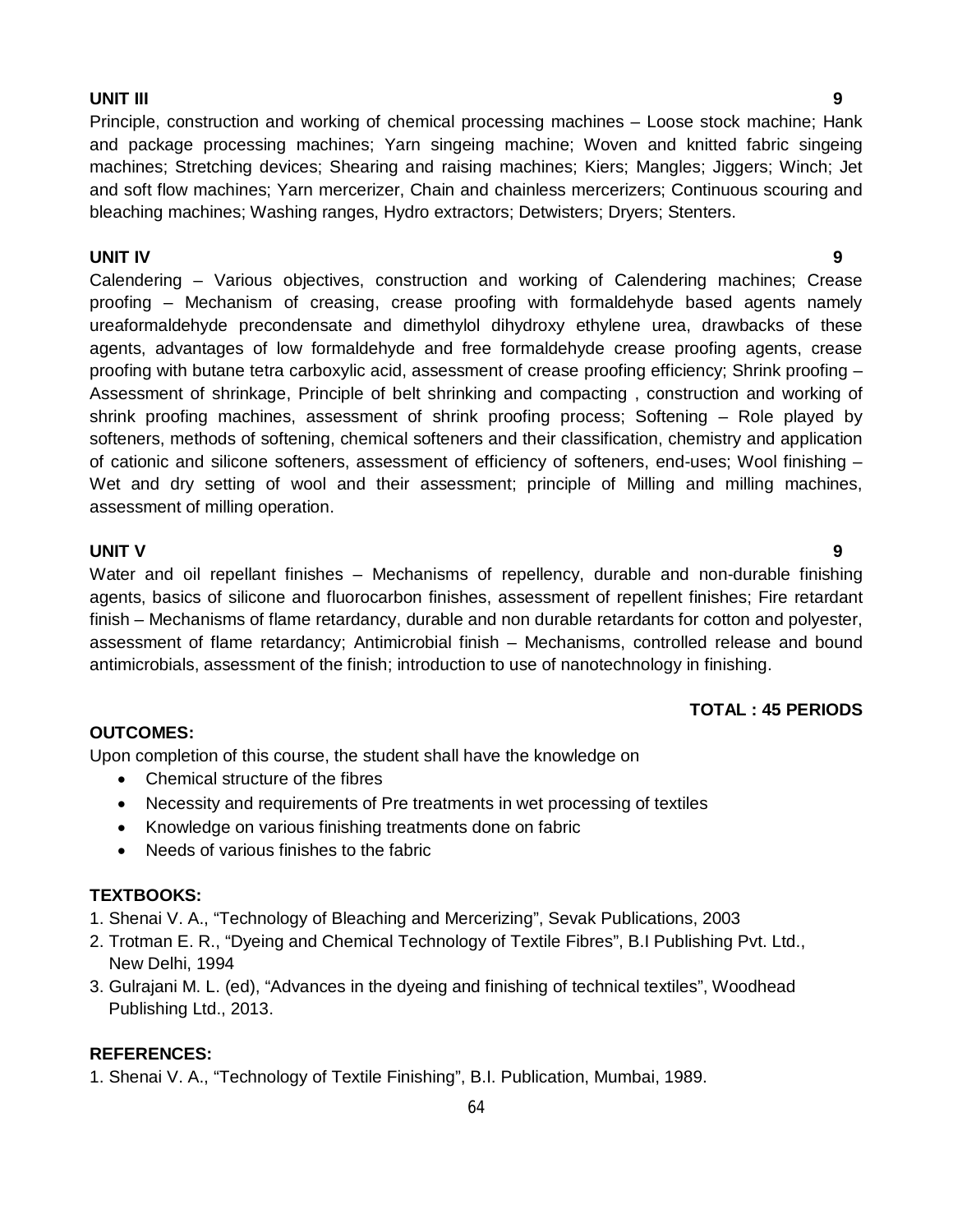- 2. Menachem Lewin and Stephen B. Sello., "Handbook of Fibre Science and Technology: Volume I: Chemical Processing of Fibres and Fabrics-Fundamentals and Preparation" and Volume II: Functional finishes, Marcel Dekker, Inc., 1983
- 3. Karmakar S. R., "Chemical Technology in the Pre-treatment Process of Textiles", Elsevier sciences B.V.,1999
- 4. Bhagwat R. S., "Handbook of Textile Processing", Colour Publication, Mumbai.,1999
- 5. Cavaco-Paulo A. and Gubitz G. M., "Textile Processing with enzymes", Woodhead Publication Ltd., 2003
- 6. Heywood D., "Textile Finishing", Wood head Publishing Ltd., 2003.

7. Schindler W. D. and Hauser P. J., "Chemical finishing of textiles", Woodhead Publishing Ltd., 2004

# **TT6505 TECHNOLOGY OF MANUFACTURED FIBRE PRODUCTION L T P C**

## **OBJECTIVES:**

- To enable the students to learn about the polymer rheology and the laws, and various spinning techniques of polymers
- To expose the students to advances in the spinning process

## **UNIT I POLYMER RHEOLOGY 9**

Transport Phenomena in Fibre Manufacturing- Heat and mass; Polymer rheology-Newtonian and non-Newtonian fluids, factors affecting shear viscosity; Necessary conditions of fibre forming polymer; Melt instabilities.

## **UNIT II MELT SPINNING 9**

Melt Spinning- Polymer Selection and Preparation, equipments, properties and applications of polyester, polyamide and polypropylene fibers.

## **UNIT III SOLUTION SPINNING 9**

Solution spinning- Polymer Selection and Preparation, equipments, properties and applications of acrylic, polyurethane and regenerated cellulose fibres.

## **UNIT IV POST SPINNING OPERATIONS 9**

Neck drawing, drawing systems, influence of drawing on structure and properties of fibres; Types of heat setting, influencing parameters on heat setting, influence of heat setting on fibre behavior; Spin finish composition and application; texturising.

# **UNIT V ADVANCES IN FIBER SPINNING 9**

Liquid crystal spinning; Gel spinning; Profile fibres, hollow & porous fibres; Speciality fibres polyglycolic acid, polylactic acid, chitosan fibres preparation properties and applications.

## **TOTAL : 45 PERIODS**

 **3 0 0 3**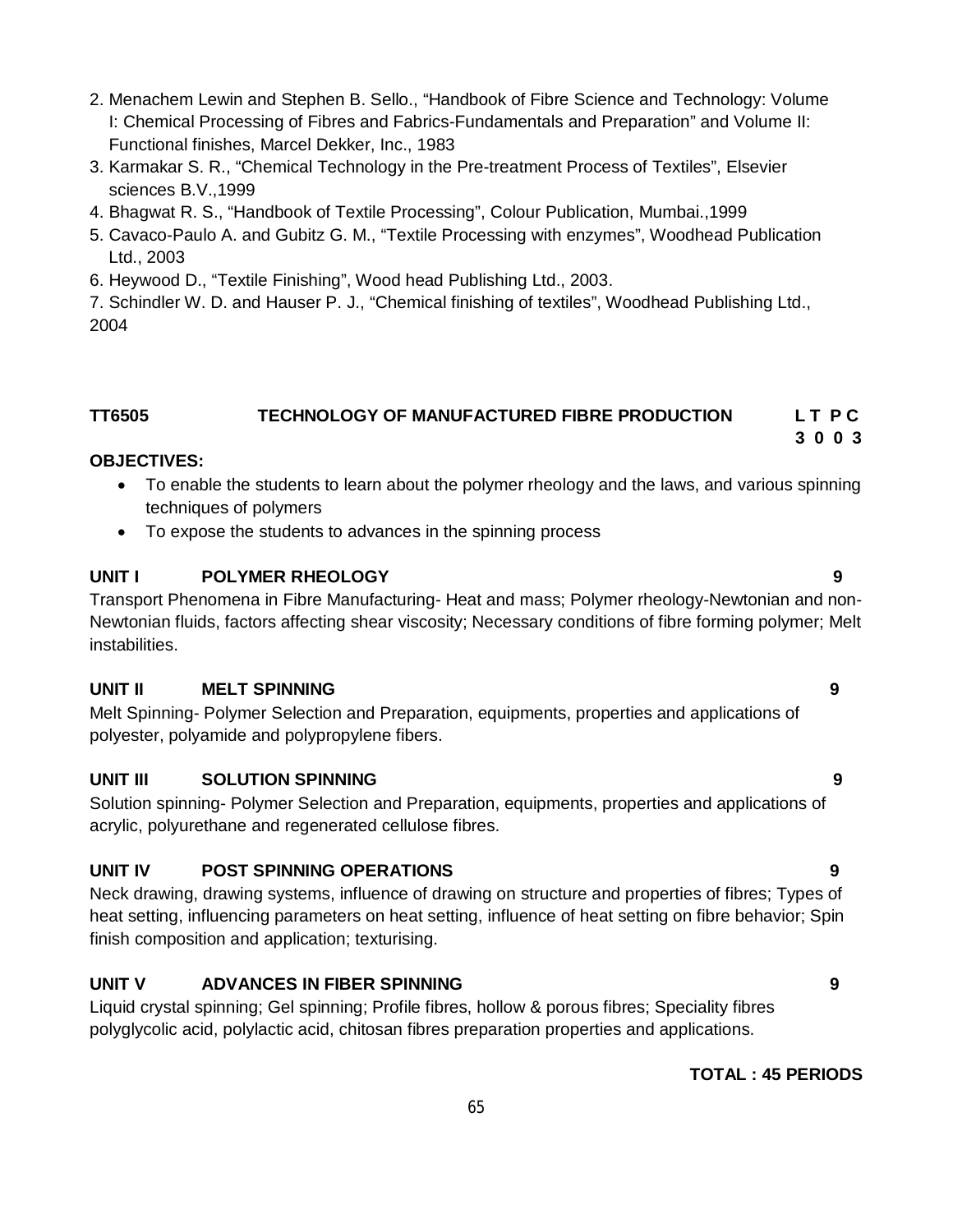#### **OUTCOMES:**

Upon completion of this course, the student shall be able to understand

- Polymer Rheology and the laws
- Various spinning techniques of polymers parameter involved in spinning synthetic yarn
- Need of various post spinning operations
- Advances in the spinning process

#### **TEXTBOOKS:**

1. Kothari V. K., "Textile Fibres: Development and Innovations", Vol. 2, Progress in Textiles, IAFLPublications, New Delhi, 2000

2. Vaidya A. A., "Production of Synthetic Fibres", Prentice Hall of India Pvt. Ltd., New Delhi, 1988 3. Nakasjima (English edition, edited by Kajiwara K. and McIntyre J. E.), "Advanced Fibre SpinningTechnology", Wood head Publication Ltd., England, 1994.

#### **REFERENCES:**

1. Gupta V. B. and Kothari V. K. (Editors), "Manufactured Fibre Technology", Kluwer Academic Publishers, 1997.

2. Cook J. G., "Handbook of Textile Fibres: Vol. 2: Man Made Fibres", The Textile Inst., 5th Ed. 1984.

3. Srinivasa Murthy H. V., "Introduction to Textile Fibres", Textile Association, India, 1987.

## **GE6562 EMPLOYABILITY SKILLS L T P C 0 0 2 1**

#### **OBJECTIVES:**

- To enhance the employability skills of learners with a special focus on presentation skills,
- **•** group discussion and interview skills.
- To enable them to improve their soft skills necessary for workplace contexts.
- To equip them with effective communicative competence for a global reach.

#### **UNIT I SPEAKING SKILLS 6**

Conversational skills (formal and informal contexts) - telephonic communication, attending job interviews (responding to FAQs) - taking part in GDs - making presentations.

## **UNIT II WRITING SKILLS 6**

Job applications – cover letter – resume – applying online – writing proposals – emails – letters – reports – memos – minutes – blogging – tweeting – writing recommendations and instructions –writing for publications.

## **UNIT III READING SKILLS 6**

Vocabulary building – speed reading (skimming – scanning) – reading different genres of texts fromnewspapers to philosophical treatises – critical reading – effective reading strategies such as reading'beyond the lines', summarizing, graphic organizers and distinguishing facts from opinions.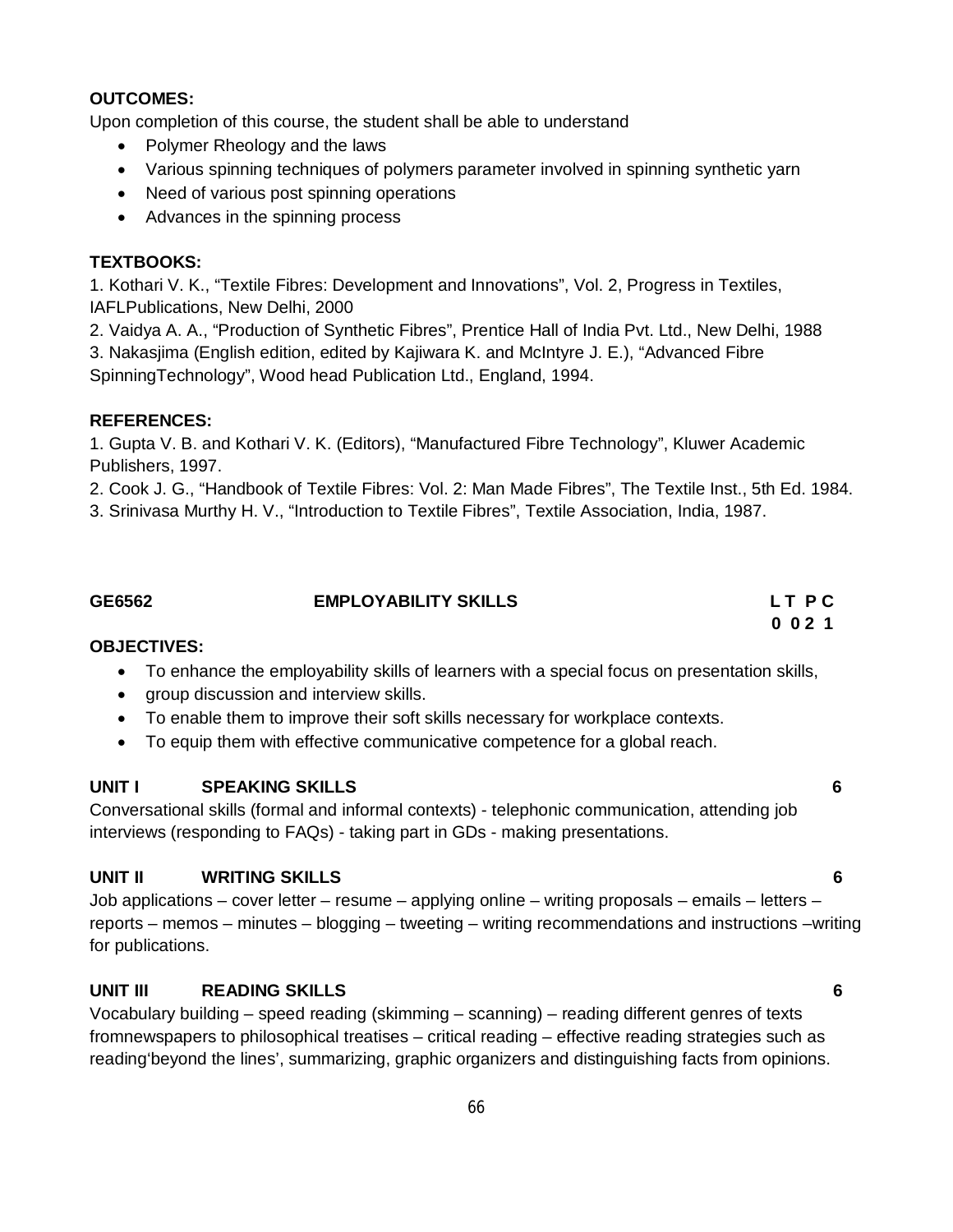# **UNIT IV LISTENING/VIEWING SKILLS 6**

# Speeches of different nationalities with focus on American and British accent (TED talks,podcasts) – listening to lyrics – lectures – instructions – dialogues – news casting – talk shows – interviews (Hardtalk, Devil's Advocate)

# **UNIT V SOFT SKILLS 6**

**TOTAL : 30 PERIODS**

Motivation - persuasive skills – negotiations – time management – emotional intelligence – stress management – creative and critical thinking.

# **TEACHING METHODS:**

- 1. To be totally learner-centric with minimum teacher intervention as the course revolves around practice.
- 2. Suitable audio/video samples from Podcast/YouTube to be used for illustrative purposes.
- 3. Portfolio approach for writing to be followed. Learners are to be encouraged to blog, tweet, text and email employing appropriate language.
- 4. GD/Interview/Role Play/Debate could be conducted off the laboratory (in a regular classroom) but learners are to be exposed to telephonic interview and video conferencing.
- 5. Learners are to be assigned to read/write/listen/view materials outside the classroom as well for graining proficiency and better participation in the class.

## **Required Lab Infrastructure:**

| SI. No         | <b>Description of Equipment (Minimum Configuration)</b> | <b>Qty Required</b> |
|----------------|---------------------------------------------------------|---------------------|
| 1              | <b>Server</b>                                           | 1 No.               |
|                | <b>PIV System</b>                                       |                     |
|                | 1 GB RAM / 40 GB HDD                                    |                     |
|                | OS: Win 2000 server                                     |                     |
|                | Audio card with headphones                              |                     |
|                | <b>JRE 1.3</b>                                          |                     |
| $\overline{2}$ | <b>Client Systems</b>                                   | 30 Nos.             |
|                | PIII System                                             |                     |
|                | 256 or 512 MB RAM / 40 GB HDD                           |                     |
|                | OS: Win 2000                                            |                     |
|                | Audio card with headphones                              |                     |
|                | <b>JRE 1.3</b>                                          |                     |
| 3              | Handicam                                                | 1 No.               |
| 4              | Television 46"                                          | 1 No.               |
| 5              | Collar mike                                             | 1 No.               |
| 6              | Cordless mike                                           | 1 No.               |
| 7              | <b>Audio Mixer</b>                                      | 1 No.               |
| 8              | DVD recorder/player                                     | 1 No.               |
| 9              | LCD Projector with MP3/CD/DVD provision for Audio/video | 1 No.               |
|                | facility                                                |                     |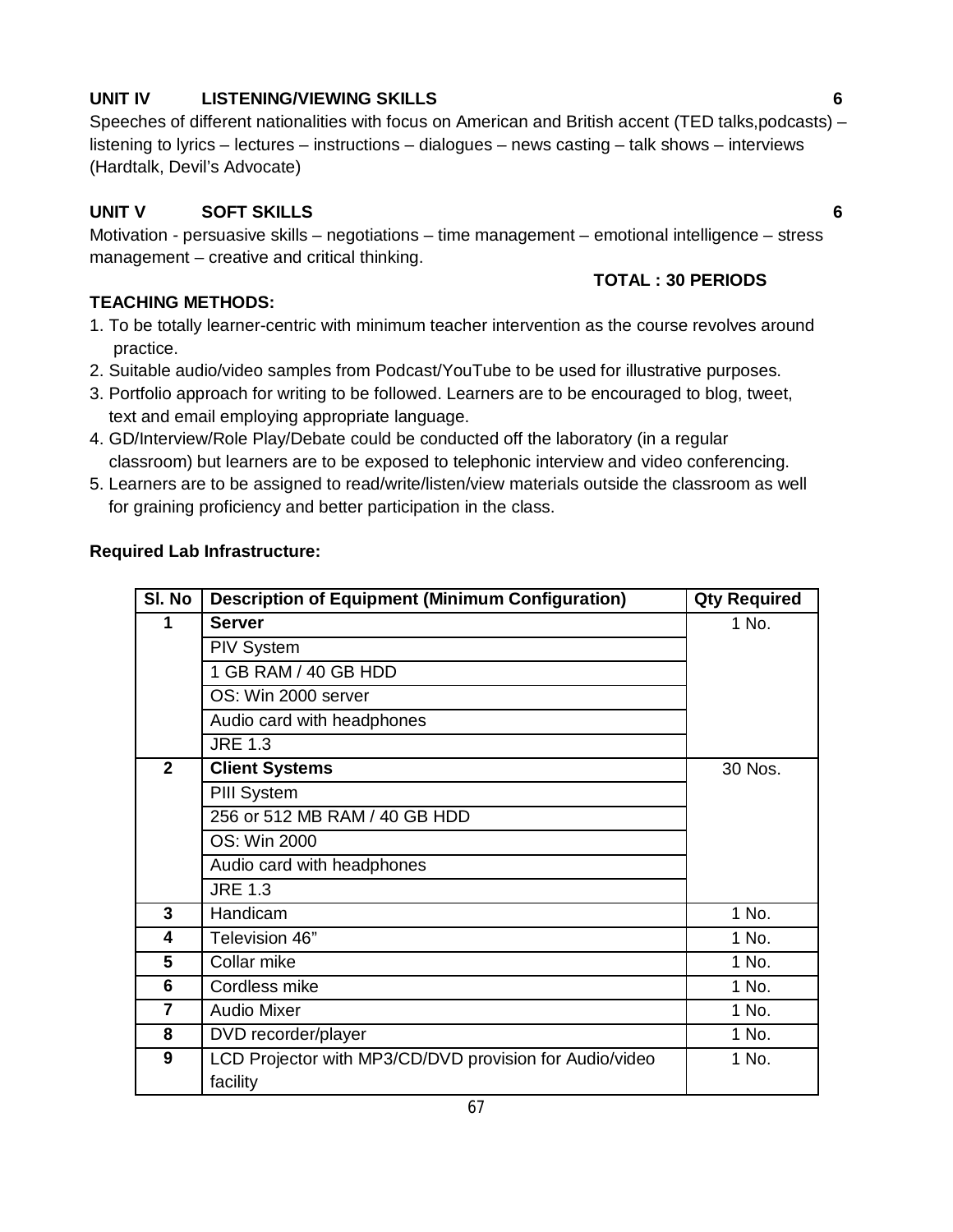#### **Evaluation:**

#### **Internal: 20 marks**

Record maintenance: Students should write a report on a regular basis on the activities conducted, focusing on the details such as the description of the activity, ideas emerged, learning outcomes and so on. At the end of the semester records can be evaluated out of 20 marks.

#### **External: 80 marks**

Online Test - 35 marks Interview - 15 marks Presentation - 15 marks Group Discussion - 15 marks

#### **NOTE FOR THE INTERNAL ASSESSMENT:**

- 1. Interview mock interview can be conducted on one-on-one basis.
- 2. Speaking **–** example for role play:
	- a. Marketing engineer convincing a customer to buy his product.
	- b. Telephonic conversation- fixing an official appointment/placing an order/enquiring and so on.
- 3. Presentation should be extempore on simple topics
- 4. Discussion topics of different kinds; general topics, case studies and abstract concept

## **OUTCOMES:**

#### **At the end of the course learners should be able to**

- Participate in conversations both formal and informal, attend phone calls and interviews
- successfully.
- Read different types of texts.
- Listen to, and understand foreign accents**.**

## **REFERENCES:**

- 1. Barker, A. **Improve Your Communication Skills.** New Delhi: Kogan Page India Pvt. Ltd., 2006.
- 2. Craven, Miles. **Listening Extra – A resource book of multi-level skills activities**. Cambridge University Press, 2004.
- 3. Gammidge, Mick. **Speaking Extra - A resource book of multi-level skills activities.** Cambridge University Press, 2004.
- 4. Hartley, Peter. **Group Communication**. London: Routledge, 2004.
- 5. John Seely. **The Oxford Guide to Writing and Speaking**. New Delhi: Oxford University Press, 2004.
- 6. Naterop Jean & Rod Revell. **Telephoning in English**. Cambridge University Press,1987.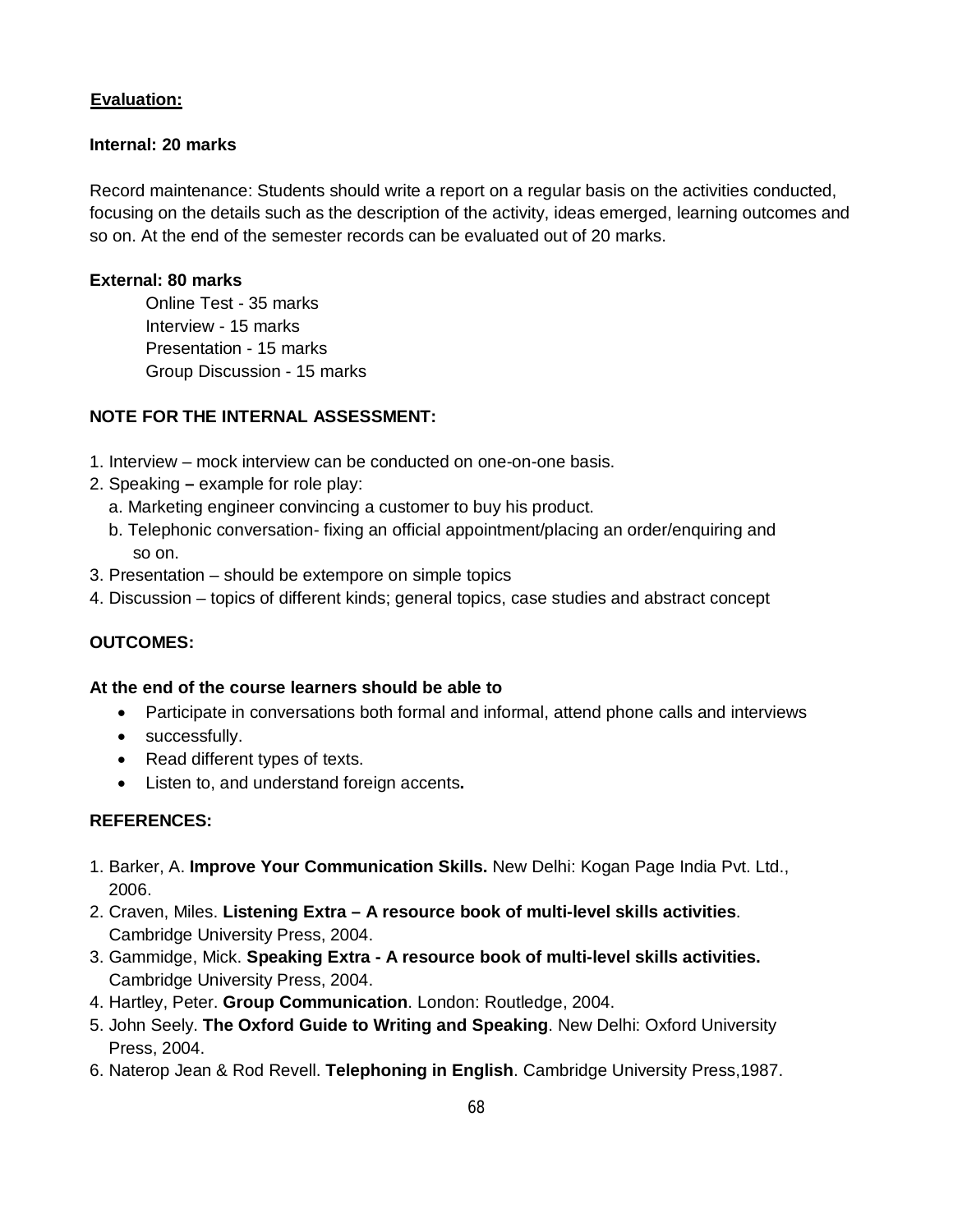7. Ramesh, Gopalswamy and Mahadevan Ramesh. **The ACE of Soft Skills**. New Delhi: Pearson, 2010.

#### **Web Sources:**

- 1. www.humanresources.about.com
- 2. www.careerride.com

# **HT6511 WEAVING LABORATORY L T P C**

# **0 0 3 2**

#### **OBJECTIVE:**

To train the students on different mechanism of Plain Loom, Jacquard Loom and figured fabric weaving.

- 1. Sketching and familiarizing of different part of Semi-Automatic loom & Power loom the students shall draw the respective diagrams and acquire the basic knowledge about their functions.
- 2. Preparation of lattice for left& right hand dobbies and the way in which adjust the depth of shed.
- 3. Design, graph making & pattern card punching for hand loom jacquard weaving.
- 4. Determination of depth of shed and heald shaft movement in tappet shedding mechanism and erection and setting of tappet shedding mechanism
- 5. Study of jacquard shedding mechanism
- 6. Erection and setting of over and under picking mechanisms
- 7. Control of sley eccentricity and beat up force in weaving
- 8. Study of let-off mechanisms
- 9. Determination of picks space through 5 and 7 wheel take-up mechanisms
- 10. Study of weft fork and weft replenishment mechanism in shuttle looms
- 11. Methods of achieving the required color patterns in 4x1 drop box motion
- 12. Study of warp protector mechanism

## **OUTCOMES:**

Upon completion of this course, the student will have knowledge on

- Functioning of cone winding / cheese winding machine
- Different elements of plain loom and important motions of loom
- Picking mechanisms in shuttleless looms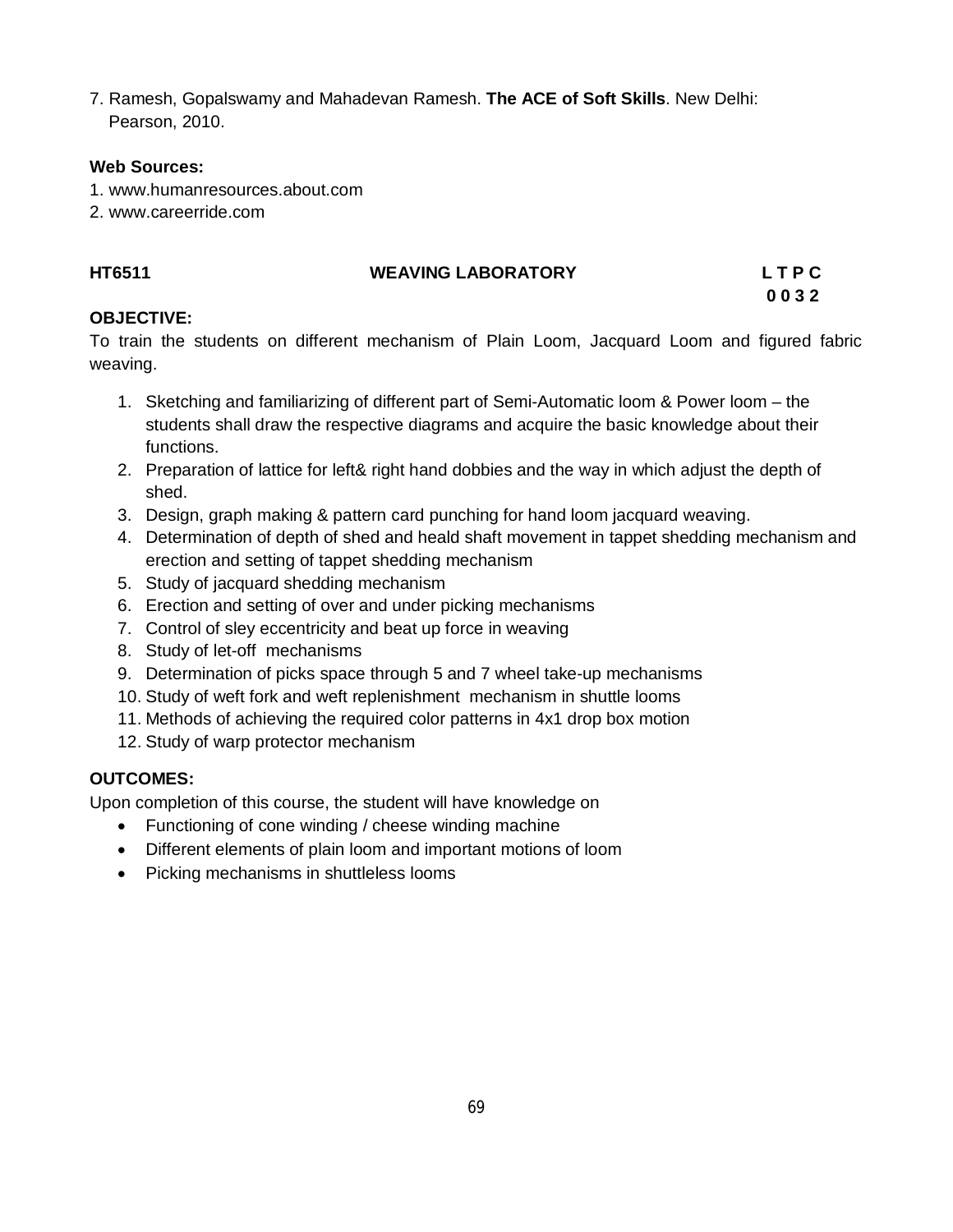# **LIST OF EQUIPMENT FOR BATCH OF 30 STUDENTS**

| S.No.          | <b>Description of Equipment</b>                        | <b>Quantity required</b><br>®                        |
|----------------|--------------------------------------------------------|------------------------------------------------------|
| 1.             | Cone / Cheese winding machine                          | 1                                                    |
| 2.             | Pirn winding machine                                   | 1                                                    |
| 3.             | Sizing chemicals                                       | (Consumables)<br>Quantity as per the<br>requirements |
| 4.             | Tappet shedding mechanism -<br>positive/negative       | 1 each                                               |
| 5.             | Dobby shedding mechanism                               | 1                                                    |
| 6.             | Jacquard shedding mechanism                            | 1                                                    |
| 7 <sub>1</sub> | Shuttle picking mechanism - Over<br>pick or under pick | 1 each                                               |
| 8.             | Beat up mechanism                                      | 1                                                    |
| 9.             | Take up mechanism (Five wheel or<br>seven wheel)       | 1 each                                               |
| 10.            | Negative let-off mechanism                             | 1                                                    |
| 11.            | Positive let-off mechanism                             | $\mathbf 1$                                          |
| 12.            | Warp protector mechanism - loose<br>reed and fast reed | 1 each                                               |
| 13.            | Weft fork mechanism                                    | 1                                                    |
| 14.            | Automatic pirn changing mechanism                      | $\mathbf 1$                                          |
| 15.            | Automatic warp stop motion                             | 1                                                    |
| 16.            | Drop box mechanism                                     | 1                                                    |
| 17.            | Terry fabric weaving (Desirable)                       | 1                                                    |
| 18.            | Shuttleless loom                                       | Any one type                                         |
|                |                                                        |                                                      |
| 19.            | Yarn fault classifier (Desirable)                      | 1                                                    |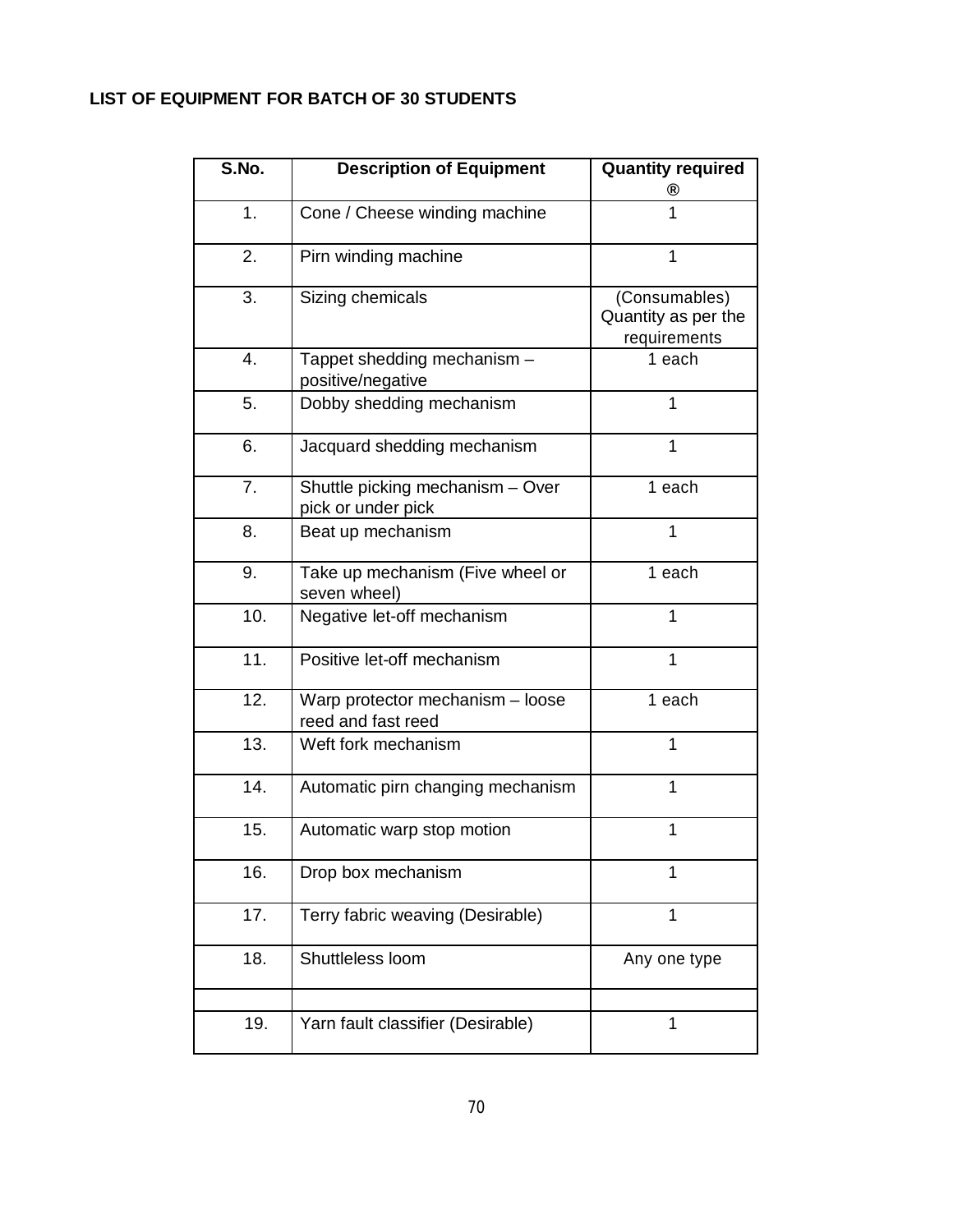#### **OBJECTIVE:**

- To enable the student to gain knowledge about quantitative analysis, pre-treatment and dyeing process in textile materials.
- 1. Demonstration on Identification of fibers by using burning and microscopic test, and its conformation with solubility test.
- 2. Demonstration on analysis of given blended samples for its blended percentage (P/V,P/C)
- 3. Determination of whiteness and yellowness index of bleached fabric
- 4. Desizing and scouring of cotton fabrics
- 5. Mercerizing of Cotton Cold / Hot / Stretch / Slack methods
- 6. Peroxide bleaching of cotton yarn / Fabric
- 7. Hypochlorite bleaching of cotton yarn / fabric
- 8. Dyeing of cotton using cold brand reactive dye
- 9. Dyeing of cotton using Hot brand reactive dye
- 10. Dyeing of cotton using Vat dye
- 11. Degumming of silk
- 12. Dyeing of silk with acid dye.
- 13. Dyeing of polyester using Disperse dye
- 14. Dyeing of polyester and cotton blend
- 15. Determination of wash, light, rubbing fastness of dyed fabrics

## **OUTCOME:**

 Upon completing this practical course, the student would be able to desize, bleach, dye, print and finish the fabric with different types of chemicals and colourants

## **LIST OF EQUIPMENT FOR BATCH OF 30 STUDENTS**

|    | 1. Stainless vats (500 ml)    | - 30 |
|----|-------------------------------|------|
|    | 2. Water bath, Thermometers   | - 10 |
| 3. | Stirrer                       | - 1  |
|    | 4. Steam ager                 | - 1  |
|    | 5. Pilot padding mangle       | $-1$ |
|    | 6. HTHP Beaker dyeing machine | $-1$ |
|    | 7. Pilot curing chamber       | $-1$ |
|    | 8. Crock meter                | $-1$ |
|    | 9. Landro meter               | - 1  |
|    | 10. Light fastness tester     | $-1$ |
|    | 11. Shade card                | $-1$ |
|    | 12. Grey scale set            | $-1$ |
|    | 13. Microscope                | - 1  |
|    | 14. Spectro photo meter       | $-1$ |
|    |                               |      |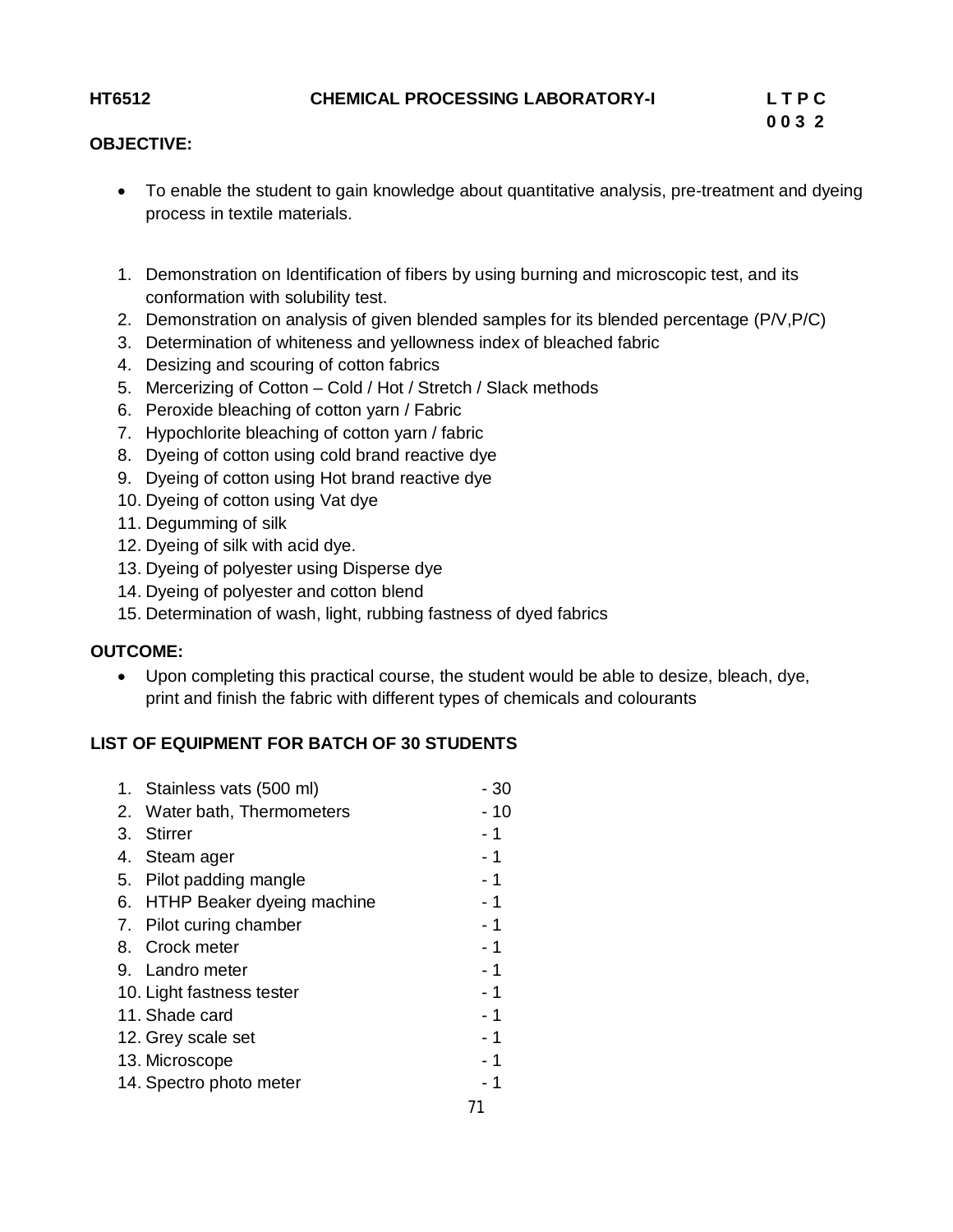#### **TT6512 FIBRE AND YARN QUALITY EVALUATION LABORATORY L T P C**

 **0 0 3 2**

#### **OBJECTIVE:**

• To practice the students in testing of fibres and yarns for important properties.

### **LIST OF EXPERIMENTS**

Determination of

- 1. Fibre fineness
- 2. Fibre length
- 3. Fibre maturity
- 4. Fibre trash content
- 5. Bundle fibre strength
- 6. Fiber migration parameters
- 7. Roving, sliver and yarn linear density
- 8. Single yarn strength
- 9. Yarn lea strength
- 10. Yarn single and ply yarn twist
- 11. Yarn impact strength
- 12. Yarn to yarn abrasion
- 13.Evenness of yarn
- 14. Assessment of yarn appearance

### **TOTAL : 45 PERIODS**

#### **OUTCOMES:**

After the completion this practical course, the students will be able to

- Evaluate fiber and yarn characteristics using different equipments
- Analyse the results generated from these equipments
- Apply statistical techniques for better explanation

## **LIST OF EQUIPMENT FOR BATCH OF 30 STUDENTS**

| S.No.         | <b>Description of</b><br><b>Equipment</b> | Required |
|---------------|-------------------------------------------|----------|
|               |                                           | (R)      |
| $\mathbf 1$ . | <b>Baer Sorter</b>                        |          |
| 2.            | Fibre Bundle strength tester              |          |
| 3.            | Fibre Fineness tester                     |          |
| 4.            | <b>Trash Analyser</b>                     |          |
| 5.            | <b>Projection Microscope</b>              |          |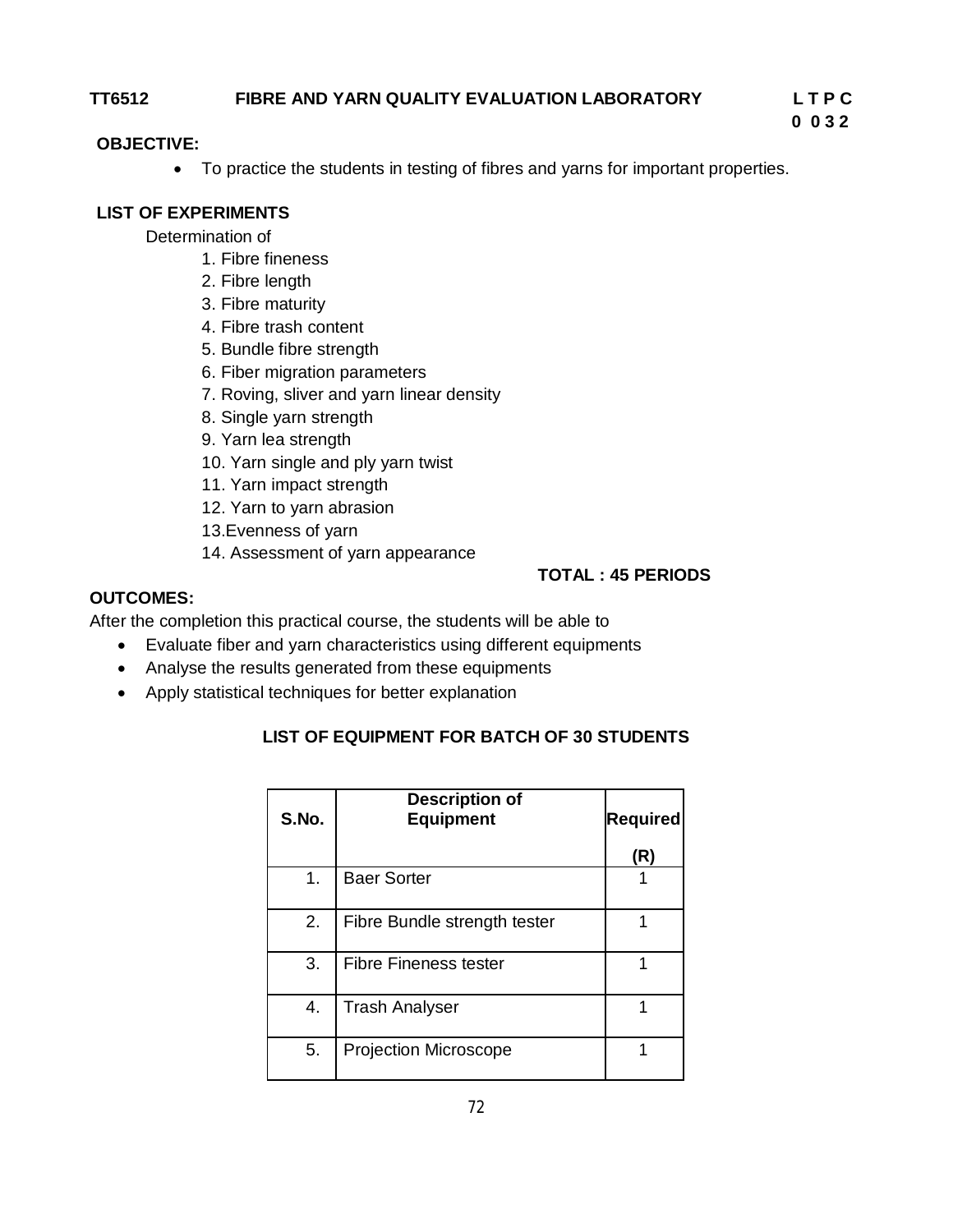| 6.  | <b>Nep Count Template</b>            | 5     |
|-----|--------------------------------------|-------|
| 7.  | Wrap Reel                            | 1     |
| 8.  | <b>Wrap Block</b>                    | 1     |
| 9.  | <b>Yarn Twist Tester</b>             | 1     |
| 10. | Single Yarn Strength Tester          | 1     |
| 11. | Lea strength tester                  | 1     |
| 12. | <b>Ballistic Tester</b>              | 1     |
| 13. | Yarn Unevenness tester               | 1     |
| 14. | Yarn abrasion tester                 | 1     |
| 15. | Weighing balance                     | 1     |
| 16. | Yarn appearance Board Winder         | 1     |
| 17. | Yarn appearance Board<br>(Standards) | 1 set |

### **HT 6601 FABRIC MANUFACTURE – II L T P C**

# **3 0 0 3**

#### **UNIT I JACQUARDS 9**

Function of Jacquard - Types of Jacquard - Jacquard machinism - Figuring capacities of Jacquards - Types of sheds in Jacquard Shedding - SLSC Jacquard - DLSC Jacquard - DLDC Jacquard - Open shed Jacquards - Harness building - Harness Ties - Design Ties - Casting out - Card cutting - Card Lacing - High speed Jacquard - Electronic Jacquard - Special Jacquard mechanisms.

#### **UNIT II SHUTTLELESS WEAVING MACHINES 18**

Importance of Shuttleless weaving, Installation of Shuttleless weaving machine - Minimum down time - Building and Floor Construction - Humidification - Control of Dust, Fibre Fly and Humidity - Needs for better weft Insertion - Supply Package - Accumulator - Measuring system - Cutters and automation in Shuttleless loom, selvedge in Shuttleless loom, Quick style change. Projectile looms - Basics - Weft insertion - Picking mechanism - Beat up mechanism - Rapier Loom - Classifications of Rapier weaving machines - Driving systems - Rapier Heads.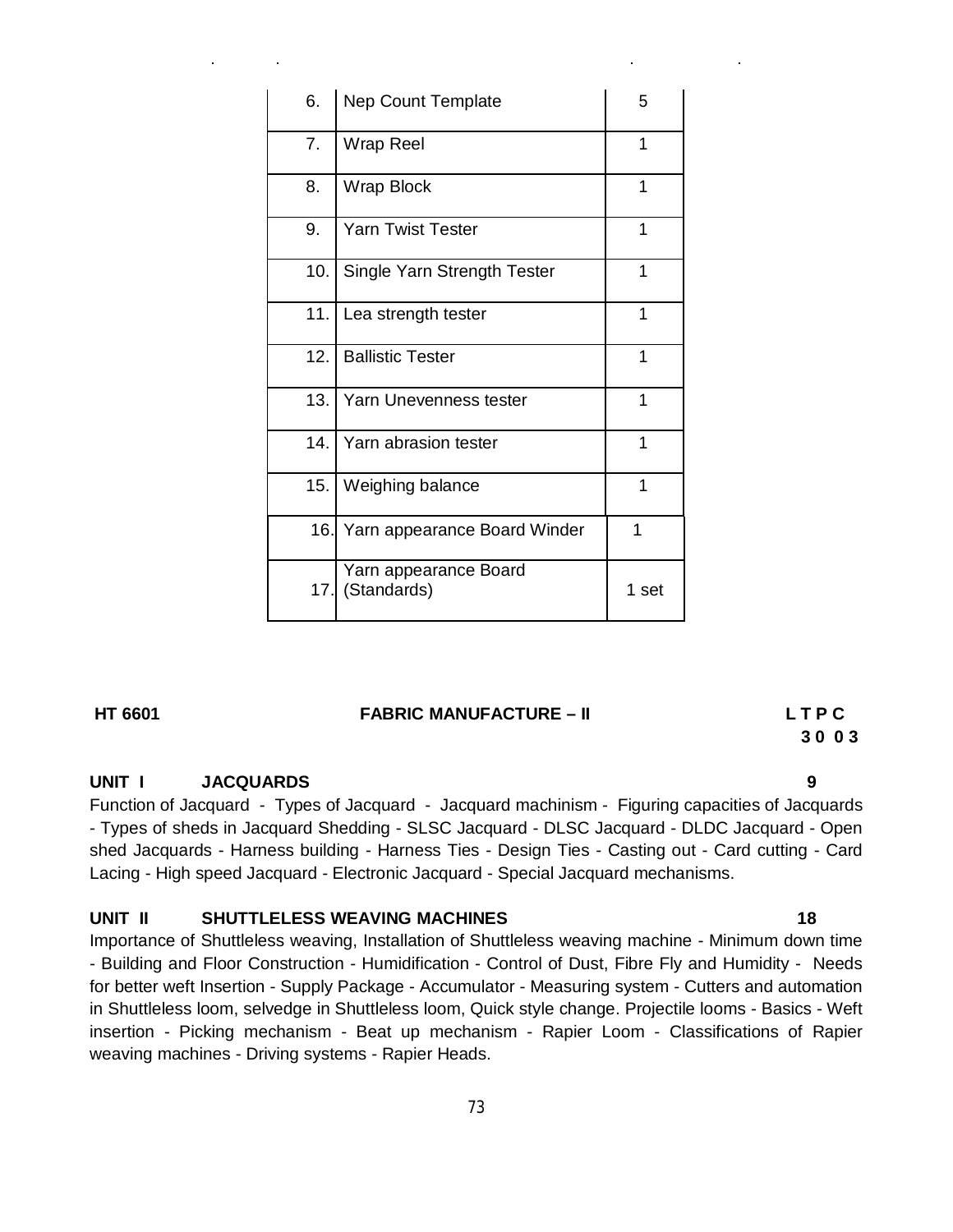#### **UNIT III JET LOOMS 9**

#### **UNIT IV FABRIC CALCULATIONS 9**

Determination of Ends per inch and Picks per inch while changing count, weave and both to maintain the same level compactness. Determination of count of Warp & Weft and Ends per inch and Picks per inch while increasing or decreasing the weight of fabric to maintain same level of compactness, Cloth calculation - Amount of Warp and Weft weight per linear meter, weight per square meter using Direct, Indirect and Universal systems

- Basic requirements - Merit and demerit - Multiphase looms - Various methods - Circular weaving.

#### **OUTCOMES:**

Upon completion of this course, the student shall be able to

- Understand the functioning of weaving machine and its important motions
- Select and control the process variables at loom
- Understand the principle of forming special fabrics

#### **TEXTBOOKS:**

1. Marks R. and Robinson T.C., "Principles of Weaving", The Textile Institute, Manchester, 1989.

2. Sabit Adanur, "Handbook of Weaving", Technomic Publishing Co. Inc., 2001

3. Ormerod A. and Sondhelm W.S., "Weaving: Technology and operations", Textile Institute, 1995.

#### **REFERENCES:**

1. Talukdar M.K., Sriramulu P.K. and Ajgaonkar D.B., "Weaving: Machines, Mechanisms Management", Mahajan Publishers, Ahmedabad, 1998.

2. "Weaving: The knowledge in Technology", Papers Presented at the Textile Institute Weaving Conference, Textile Institute, 1998.

3. Booth J.E., "Textile Mathematics Volume 3", The Textile Institute, Manchester, 1977.

4. Lord P.R. and Mohamed M.H., "Weaving: Conversion of Yarn to Fabric", Merrow, 1992.

#### **TT 6601 FABRIC QUALITY EVALUATION L T P C**

**3 0 0 3**

#### **OBJECTIVES:**

 To enable the students to learn about the construction of fabrics and evaluation of fabric properties and their importance

#### **UNIT I CONSTRUCTION CHARECTERISTICS 9**

Basic fabric particulars – Measurement of ends and picks per inch, count of warp and weft, determination of the type of weave, measurement of length, width, thickness and Area density (GSM);warp and weft crimp measurements for spun and filament yarn fabrics, the cover factor calculations; Fabric sampling techniques.

# Air Jet loom - Weft Insertion - Basic requirements - Merit and demerit - Water Jet loom - weft Insertion

**TOTAL 45 PERIODS**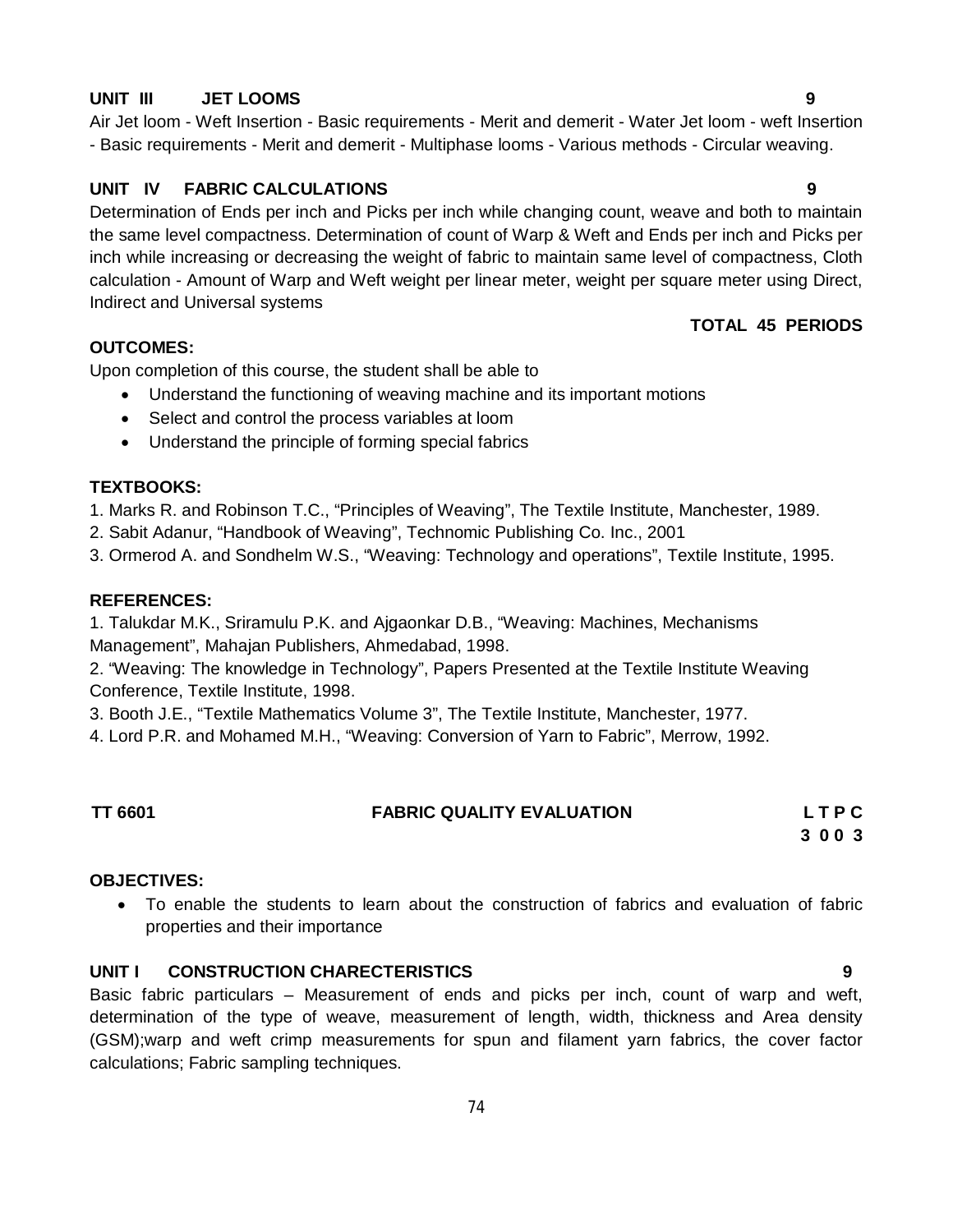#### **UNIT II STRENGTH CHARACTERISTICS 9**

Tensile strength measurement – ravelled strip test and grab test – mechanical and electronic measuring systems. Tear strength – importance – measuring systems. Bursting strength and its measurement. Ballistic impact strength. Universal tensile tester - principle and operation

#### **UNIT III COMFORT AND SURFACE CHARACTERISTICS 9**

Fabric stiffness – principle of measurement of flexural rigidity; Drapeability – measurement of drapecoefficient; Crease recovery measurement techniques. Wrinkle recovery assessment using standardgrades; Principle and functioning of air permeability testers, water repellency, contact angle and fabric shrinkage testing; Fabric abrasion resistance – measuring technique; Fabric pilling resistance – methods of determination.

#### **UNIT IV SPECIAL CHARACTERISTICS 5**

Fabric bending hysteresis testing; Shear hysteresis measurements; Fabric compression and decompression behaviour; Fabric surface roughness and friction measurements; Fabric tensile hysteresis measurements; Fabric flame resistance testing methods; Moisture and thermal characteristics.

#### UNIT V FABRIC INSPECTION AND GARMENT QUALITY **13**

Fabric inspection – Manual, semi-automatic and Automatic Inspection systems, classification of fabricdefects, independent product quality certification, acceptable quality level, MIL standards and finalinspection. Quality assessment of garments - cutting, sewing, pressing, finishing andpackageing defects.

#### **OUTCOMES:**

Upon completion of this course, students would be able to

- Evaluate the constructional parameters of fabrics
- Understand the principle of measurement of fabric characteristics
- Analyze the various reports generated during quality evaluation of fabric
- Understand the evaluation of garment quality

#### **TEXTBOOKS:**

- 1. Booth J.E., "Principle of Textile Testing", Butterworth Publications, London, 1989
- 2. Saville B.P., "Physical Testing of Textiles", Textile Institute, Manchester, 1998
- 3. Kothari V. K., "Testing and Quality Management", Progress in Textile Technology Vol.1, IAFL Publications, New Delhi, 1999.

#### **REFERENCES:**

- 1. Ruth clock and Grace Kunz., "Apparel Manufacture Sewn Product Analysis", Upper Sadle River Publications, New York, 2000.
- 2. Pradip V. Mehta., "Managing Quality in the Apparel Industry", NIFT Publication, India, 1998.
- 3. Sara J. Kadolph., "Quality Assurance for Textiles and Apparels", Fair Child Publications, New York, 1998.
- 4. Slater K., "Physical Testing and Quality Control", The Textile Institute, Vol.23, No.1/2/3 Manchester, 1993.

75

#### **TOTAL: 45 PERIODS**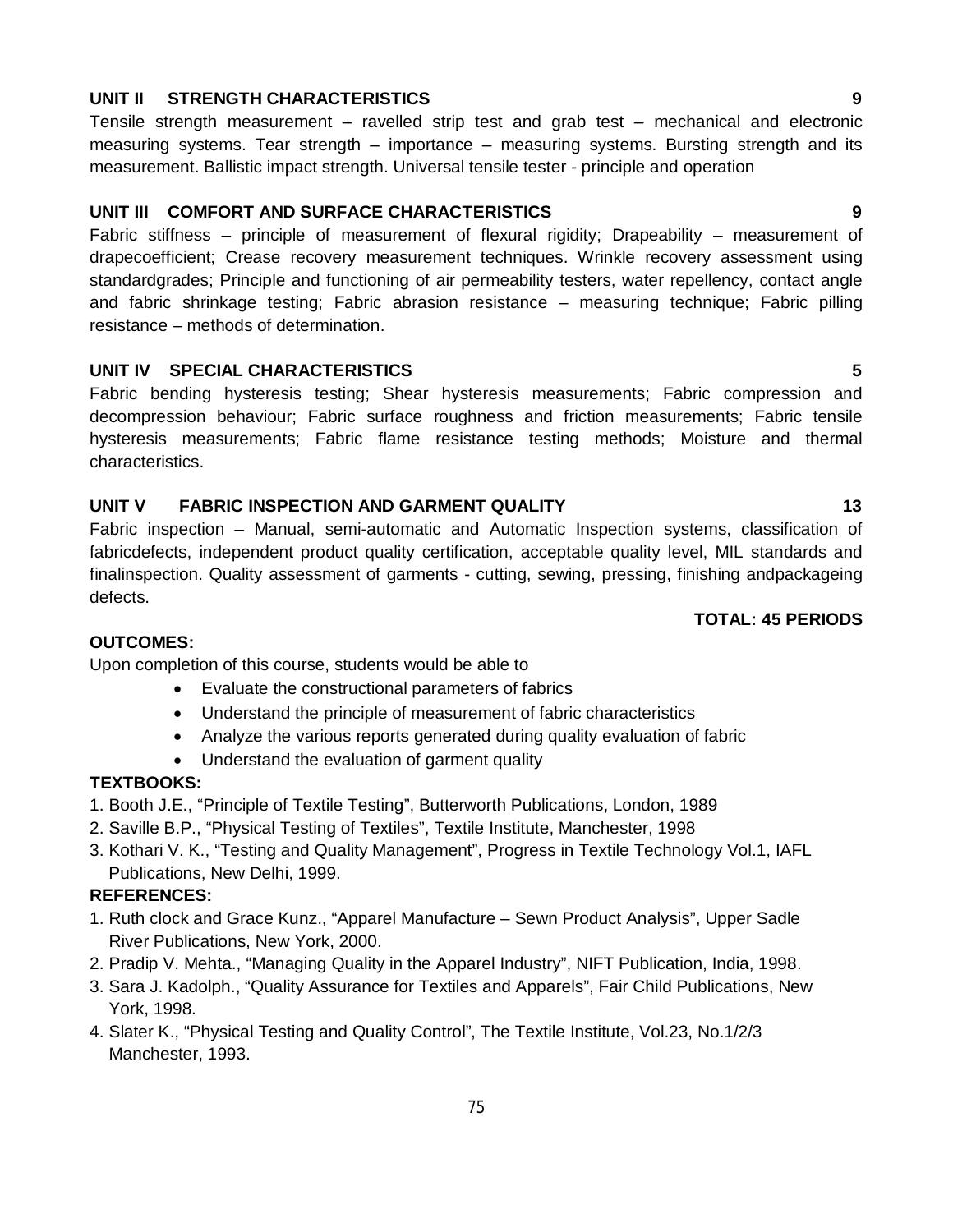#### **TT6602 FINANCIAL MANAGEMENT FOR TEXTILE AND APPAREL INDUSTRIES L T P C**

#### **3 0 0 3 OBJECTIVES:**

- To enable the students understand basics of financial management that is required for the textile industry
- To enable the students to learn about sources of capital, cost of capital and capital budgeting

#### **UNIT I** 18

Costing – concepts; classification of costs; preparation of cost sheet; costing of yarn, fabric and garment; cost profit volume analysis, breakeven analysis

### **UNIT II 9**

Depreciation – method of computing depreciation; techniques of investment analysis – payback period method, accounting rate of return, Discounted Cash Flow methods – IRR, NPV, PI

### **UNIT III 5**

Capital structure; Sources and cost of capital; working capital management

### **UNIT IV** 13

Tools for financial analysis and control- profit and loss account, balance sheet; financial ratio analysis – illustrations from textile unit

#### **OUTCOMES:**

Upon completion of the course, the students will be able to

- Determine the cost of yarn, fabrics and garments
- Construct cost sheet
- Understand the economical feasibility of capital investment, sources of capital and cost of capital
- Interpret the financial statements

### **TEXTBOOKS:**

- 1. Bhave P.V. and Srinivasan V., "Costing Accounting to Textile Mills", ATIRA, Ahmadabad, 1976
- 2. Khan and Jain, "Basic Financial Management and Practice", Tata McGraw Hill, New Delhi, 5thEdition, 2001.
- 3. Thukaram Rao M.E., "Cost Accounting and Financial Management" New Age International, Bangalore, 2004

### **REFERENCES:**

- 1. Pandey I. M., "Financial Management", Vikas Publishing House Pvt. Ltd., New Delhi, 8<sup>th</sup> Edition,1999
- 2. Thukaram Rao M.E., "Cost and Management Accounting" New Age International, Bangalore, 2004

### **TOTAL: 45 PERIODS**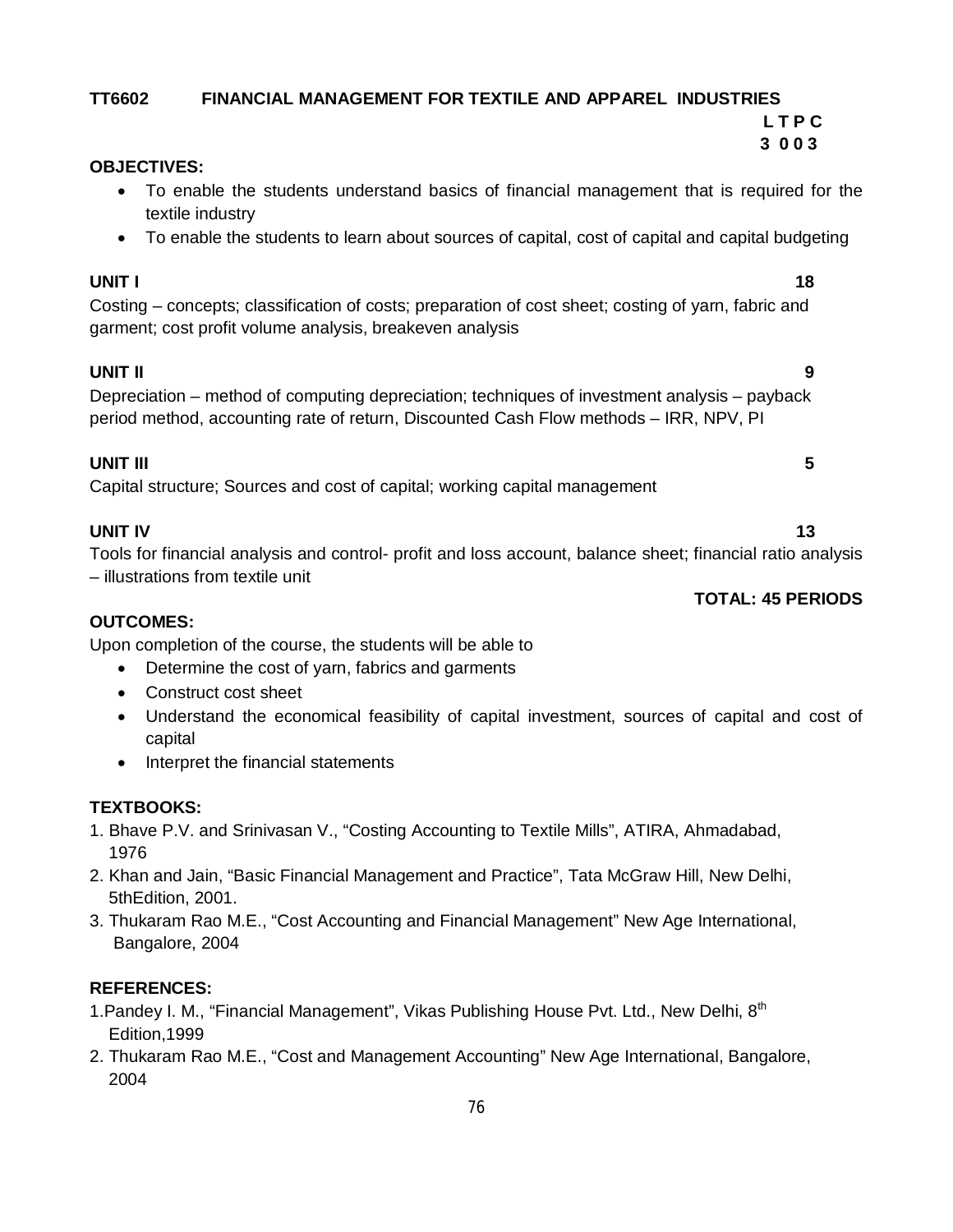| - Hall of India Pvt. Ltd., New Delhi, 2001 |                                                                                                                                                                           |              |
|--------------------------------------------|---------------------------------------------------------------------------------------------------------------------------------------------------------------------------|--------------|
| <b>TT6604</b>                              | <b>MECHANICS OF TEXTILE MACHINERY</b>                                                                                                                                     | LTPC<br>3003 |
| <b>OBJECTIVES:</b>                         |                                                                                                                                                                           |              |
| To enable the students to learn about      | Basic elements used in the textile machinery                                                                                                                              |              |
| $\bullet$                                  | Design of cams, cone drums and other important elements used in the textile machinery                                                                                     |              |
| <b>UNIT I</b>                              | Equations of forces, motion and energy; energy stored in rotating masses.                                                                                                 | 5            |
| <b>UNIT II</b>                             | Clutches and brakes – types, application in textile machines; gears, gear trains; power transmission –<br>different modes, advantages and limitations, applications       | 9            |
| <b>UNIT III</b>                            | Differential and variable speed drives – principles, application in textile machines; design of cone<br>drums - piano feed regulation, roving machine builder mechanism;; | 9            |
| <b>UNIT IV</b>                             | Friction – calculations; bearings, design of drive transmitting shafts, balancing of rotating masses                                                                      | 9            |
| <b>UNIT V</b>                              |                                                                                                                                                                           | 13           |

3. Prasanna Chandra, "Financial Management, Theory and Practice, Tata McGraw-Hill

4. James C. Vanhorne, "Financial Management and Policy", Pearson Education Asia (Low

5. Narang, G. B. S. and Kumar V., "Production and Costing", Khanna Publishers, New Delhi,

6. Aswat Damodaran, "Corporate Finance Theory and Practice", John Wiley & Sons, 2000

7. Hrishikes Bhattacharya, "Working Capital Management, Strategies and Techniques", Prentice

PublishingCompany Ltd, 5<sup>th</sup> Edition, New Delhi, 2001

PricedEdition) 12<sup>th</sup> Edition, 2002

1988

Design of winder drums; kinematics of shedding; design of tappets; beat up force, sley eccentricity; power for picking

### **TOTAL: 45 PERIODS**

Upon completion of the course students will

**OUTCOMES:**

- Have knowledge of types of gears, gear trains and their applications
- Be able to design cams, tappets and cone drums used in the spinning machinery
- Be able to understand the design aspects of machine elements for specific requirements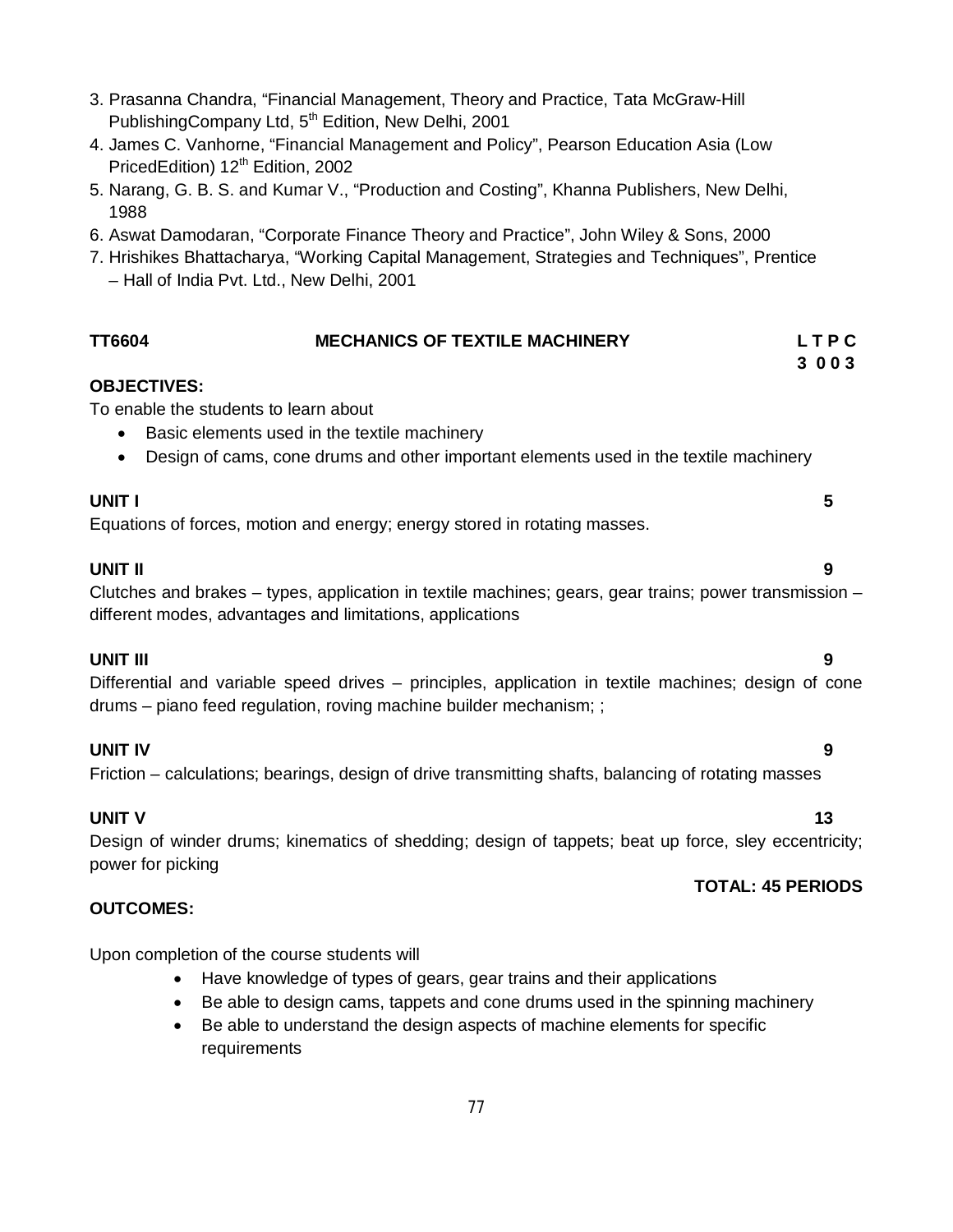#### **TEXTBOOKS:**

- 1. Booth J. E., "Textile Mathematics", Vol. 2&3, The Textile Institute, Manchester, 1975.
- 2. Slater K., "Textile Mechanics", Vol. 1&2, The Textile Institute, Manchester, 1977.

#### **REFERENCE:**

1. Rengasamy R. S., "Mechanics of Spinning Machines", NCUTE, Ministry of Textiles, Govt. of India, 2000.

#### **TT6605 CHEMICAL PROCESSING OF TEXTILE MATERIALS – II L T P C 3 0 0 3**

#### **OBJECTIVE:**

 To enable the students to have knowledge about theory of coloration, and knit and garment Processing

#### **UNIT I COLOUR SCIENCE 9**

Beer–Lambert's law, definitions of various terms associated with it and the mathematical representation, determination of concentration of dye in solution; Assessment of colour in textile substrates – colour order system, colour atlas, Munsell system, CIE colour system, tristimulus values, L,a,b values, psychometric colour parameters, whiteness and yellowness indices, colour difference, metamerism, K-M equation and its application in colour matching.

#### **UNIT II THEORY OF DYEING 9**

Stages in dyeing and their governing factors, equilibrium dye uptake, sorption isotherm and Nernst,Langmuir and Freundlich isotherms, definition of dye affinity and its mathematical derivation; rate of dyeing and half dyeing time.

#### **UNIT III DYEING 9**

Basic properties of dyes and pigments; classification of dyes and principle of application of various dyes; basic chemistry, properties, types and technology of application of direct, reactive, disperse, acid and basic dyes, after-treatments for these methods; processing of denims; determination of washing, light, rubbing and perspiration fastness properties.

#### **UNIT IV PRINTING 9**

Methods and styles of printing; manual screen printing, flat bed and rotary screen printing machines; constituents of printing paste and their roles; printing with direct, reactive, acid and disperse dyes; printing with pigments, environmental issues with pigment printing and alternatives.

#### **UNIT V KNIT AND GARMENT PROCESSING 9**

Tube slitting machine, tube reversing machine, need for dimensional stabilization of knits, various stages in dimensional stabilization of tubular and open width knits; advantages and limitations of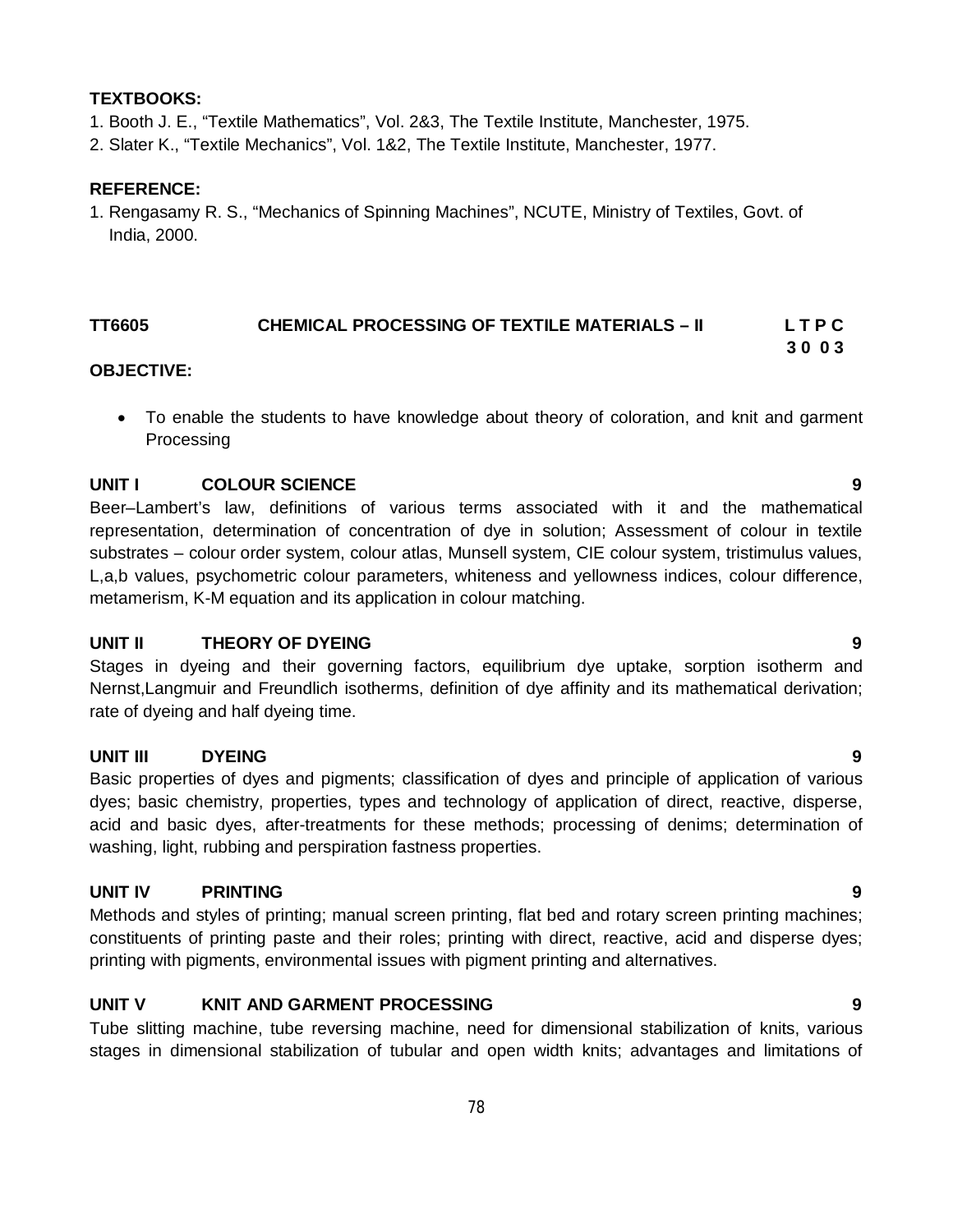garment dyeing, selection of garment accessories, garment dyeing machines, garment washing, various methods of garment printing.

#### **OUTCOMES:**

**TOTAL : 45 PERIODS**

Upon completion of the course the student will have knowledge on

- Colour, perception of colour
- Different class of dyes and ways of coloration
- Knit and garment processing
- Need of various finishes to the fabric.

### **TEXTBOOKS:**

- 1. Trotman E. R., "Dyeing and Chemical Technology of Textile Fibres", B.I Publishing Pvt.Ltd., New Delhi, 1994.
- 2. Shenai V. A., "Chemistry of Dyes and Principles of Dyeing", Sevak Publications, Mumbai, 1995.
- 3. Shore J., "Colourants and Auxiliaries: Volume I Colorants", Wood head Publishing Ltd.,2002.
- 4. Shore J., "Colourants and Auxiliaries: Volume II Auxiliaries", Wood head Publishing Ltd., 2002.

### **REFERENCES:**

- 1. Cegerra J. Puente P. And Valladepears J., "The Dyeing of Textile Materials", Textile Institute, Manchester, 1993.
- 2. Chakraborty J. N. "Fundamentals and Practices in colouration of textiles', Woodhead Publishing India Pvt Ltd, 2010.
- 3. Clark M. (Ed.) "Handbook of textile and industrial dyeing: Volume 1 Principles, Processes and Types of Dyes" Woodhead Publishing Ltd, 2011.
- 4. Parmar M S, Satsangi S S, Jai Prakash, "Denim A Fabric For All (Dyeing . Weaving. Finishing)", NITRA, India, 1996.
- 5. Shah H. S. and , Gandhi R. S., "Instrumental Colour Measurement and Computer Aided Colour Matching for Textiles", Mahajan Book Publication, 1990.
- 6. James Park and John Shore, "Practical Dyeing", Society of Dyers and Colourists, 2004.
- 7. Shenai V. A., "Technology of Printing", Sevak Publications, Mumbai, 1996.
- 8. Miles W. C., "Textile Printing", Wood head Publication, 2003.

| <b>GARMENT MANUFACTURING TECHNOLOGY</b> | <b>LTPC</b> |
|-----------------------------------------|-------------|
|                                         |             |

### **3 1 0 4**

### **OBJECTIVES:**

- To enable the students to understand the basics of garment manufacturing, pattern making & sewing and garment wet processing
- To expose the students to various problems & remedies during garment manufacturing & Processing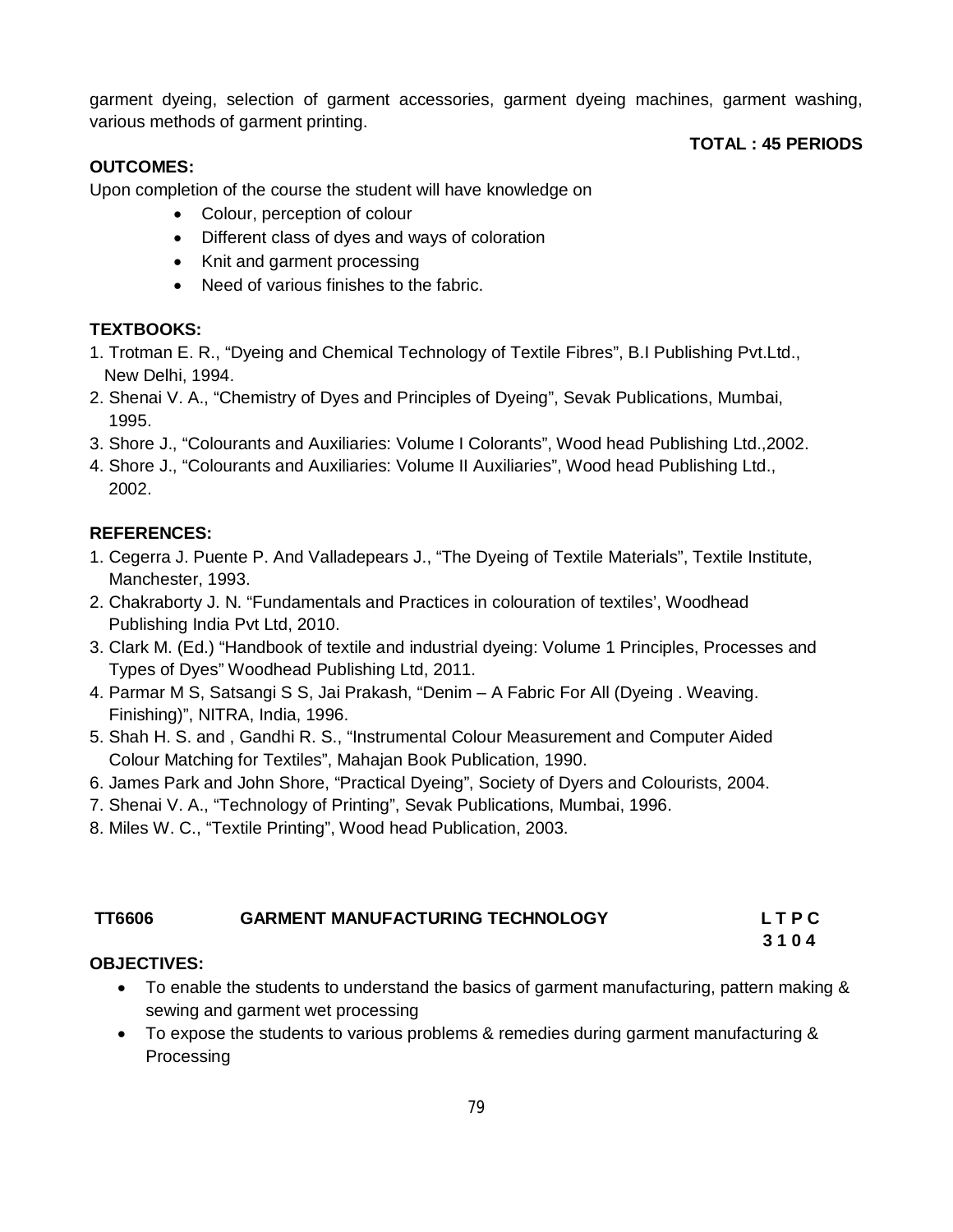#### **UNIT I 9**

### Anthropometry, mass-production, mass-customization; pattern making, grading, marker planning, spreading & cutting

#### **UNIT II 9**

### Different types of seams and stitches; single needle lock stitch machine – mechanism and accessories; needle – functions, special needles, needle size, numbering, needlepoint; sewing thread construction, material, thread size, packages.

#### **UNIT III 9**

#### Labels, linings, interlinings, wadding, lace, braid, elastic, hook and loop fastening, shoulder pads, eyelets and laces, zip fasteners, buttons

#### **UNIT IV 9**

Raw material, in process and final inspection; needle cutting; sewability of fabrics; strength properties of apparel; dimensional changes in apparel due to laundering, dry-cleaning, steaming and pressing; care labeling of apparel

#### **UNIT V 9**

Garment dyeing, printing and finishing; pressing categories and equipment, packing

### **TOTAL (45 + 15) 60 PERIODS**

#### **OUTCOMES:**

Upon completion of the course, the students will

- Know about pattern making, market planning, cutting and sewing of apparels
- Know about dyeing and finishing of garments

### **TEXTBOOKS:**

- 1. Carr H., and Latham B., "The Technology of Clothing Manufacture", Blackwell Science Ltd., Oxford, 1994.
- 2. Gerry Cooklin, "Introduction to Clothing Manufacture" Blackwell Science Ltd., 1995.
- 3. Harrison.P.W Garment Dyeing, The Textile Institute Publication, Textile Progress, Vol .19 No.2,1988.

#### **REFERENCES:**

- 1. Winifred Aldrich., "Metric Pattern Cutting", Blackwell Science Ltd., Oxford, 1994
- 2. Peggal H., "The Complete Dress Maker", Marshall Caverdish, London, 1985
- 3. Jai Prakash and Gaur R.K., "Sewing Thread", NITRA, 1994
- 4. Ruth Glock, Grace I. Kunz, "Apparel Manufacturing", Dorling Kindersley Publishing Inc., New Jersey, 1995.
- 5. Pradip V.Mehta, "An Introduction to Quality Control for the Apparel Industry", J.S.N. Internationals, 1992.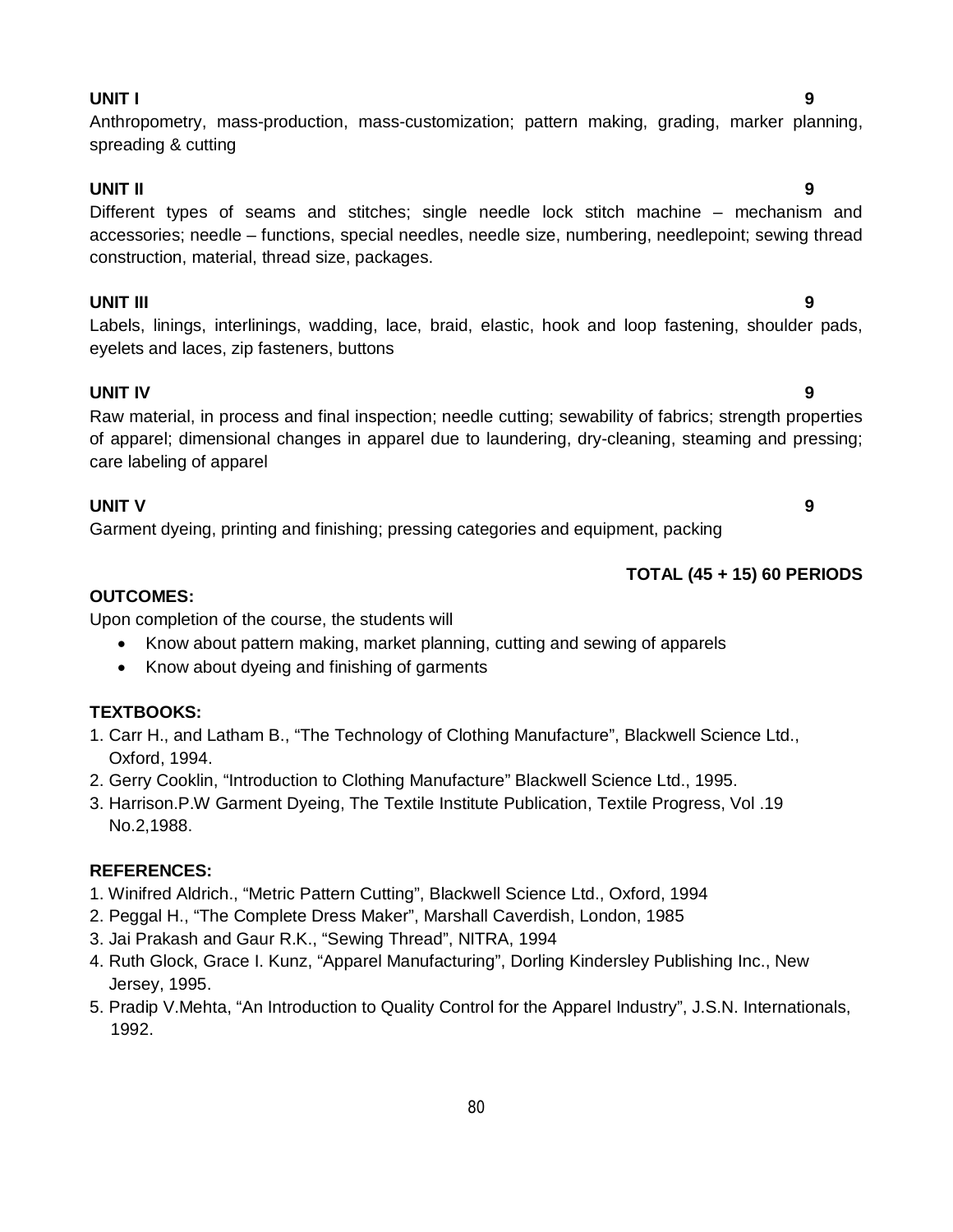**HT6611 CHEMICAL PROCESSING LABORATORY – I I L T P C** 

 **0 0 3 2**

#### **OBJECTIVE:**

- To enable the students to gain knowledge about quantitative analysis, dyeing, printing and finishing process in textile materials.
- 1. Dyeing of wool / acrylic with basic dyes
- 2. Dyeing of wool with 1:1 metal complex dyes
- 3. Dyeing of wool with 1:2 metal complex dyes
- 4. Dyeing of silk with reactive (cold brand) dyes
- 5. Printing of cotton fabric by direct technique
- 6. Printing of cotton by resist technique
- 7. Printing of cotton by discharge technique
- 8. Batik printing of cotton fabric
- 9. Tie and dye of cotton (yarn and fabric)
- 10. Block printing on cotton fabric
- 11. Screen printing on cotton fabric
- 12. Determination of K/S value for dyed fabric using spectrophotometer
- 13. Crease recovery finishing on cotton fabric
- 14. Water resistance finish on cotton fabric
- 15. Antimicrobial finishing on cotton fabric

#### **OUTCOME:**

 Upon completing this practical course, the student would be able to desize, bleach, dye, print and finish the fabric with different types of chemicals and colourants

#### **LIST OF EQUIPMENT FOR BATCH OF 30 STUDENTS**

| 1. Stainless vats (500 ml)    | - 30 |
|-------------------------------|------|
| 2. Water bath, Thermometers   |      |
| 3. Stirrer                    | - 1  |
| 4. Steam ager                 | - 1  |
| 5. Pilot padding mangle       | $-1$ |
| 6. HTHP Beaker dyeing machine | - 1  |
| 7. Pilot curing chamber       | - 1  |
| 8. Crock meter                | $-1$ |
| 9. Landro meter               | $-1$ |
| 10. Zewn Tester               | - 1  |
| 11. Shade card                | - 1  |
| 12. Grey scale set            | - 1  |
| 13. Microscope                | - 1  |
| 14. Spectro photo meter       | - 1  |
| 15. Printing table            |      |

16. Laminar air flow meter, refrigerator, petric dish (desirable)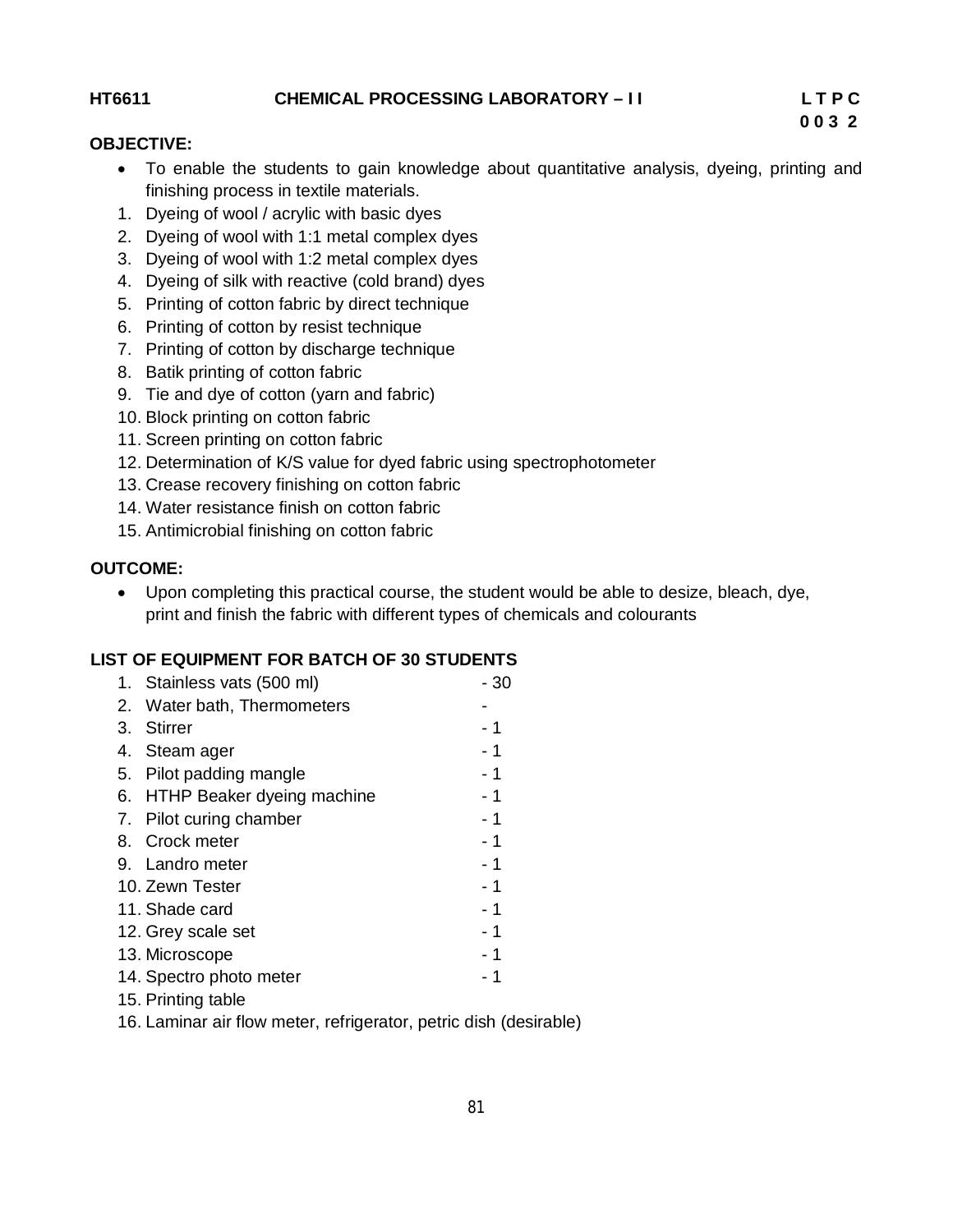#### **TT6611 FABRIC QUALITY EVALUATION LABORATORY L T P C**

#### **OBJECTIVE:**

 To make the students practically learn various fabric evaluation procedures to determine characteristics of fabric

### **LIST OF EXPERIMENTS**

Determination of

- 1. Fabric tensile strength
- 2. Fabric bursting strength
- 3. Fabric tear strength
- 4. Fabric flexural rigidity and bending modulus
- 5. Drapability of fabrics
- 6. Fabric crease recovery
- 7. Fabric wrinkle recovery
- 8. Fabric abrasion resistance
- 9. Fabric pilling resistance
- 10. Fabric air permeability
- 11. Fabric compression and decompression characteristics
- 12. Fabric surface roughness and friction coefficient
- 13. Seam strength and seam slippage **TOTAL : 45 PERIODS**

### **OUTCOMES:**

Upon completion the students will be able to

- Measure important characteristics of fabric and garment
- Interpret the results obtained during evaluation of fabrics

| <b>Equipments</b>                        | No. |  |
|------------------------------------------|-----|--|
| Fabric tensile strength tester           |     |  |
| <b>Fabric Bursting Strength Tester</b>   | 4   |  |
| Fabric tearing strength tester           |     |  |
| <b>Fabric Stiffness Tester</b>           |     |  |
| Fabric Drape meter                       |     |  |
| <b>Fabric Crease Recovery Tester</b>     |     |  |
| Wrinkle recovery tester                  |     |  |
| <b>Fabric Abrasion Resistance Tester</b> |     |  |
| <b>Fabric Crock meter</b>                | 4   |  |
| Fabric Pilling resistance tester         |     |  |
| Fabric air permeability tester           |     |  |
| <b>Fabric Thickness Tester</b>           |     |  |
| Weighing balance                         |     |  |
| Kawabata Tester (Desirable)              |     |  |
| Sewing Machine                           |     |  |

#### **LIST OF EQUIPMENT FOR BATCH OF 30 STUDENTS**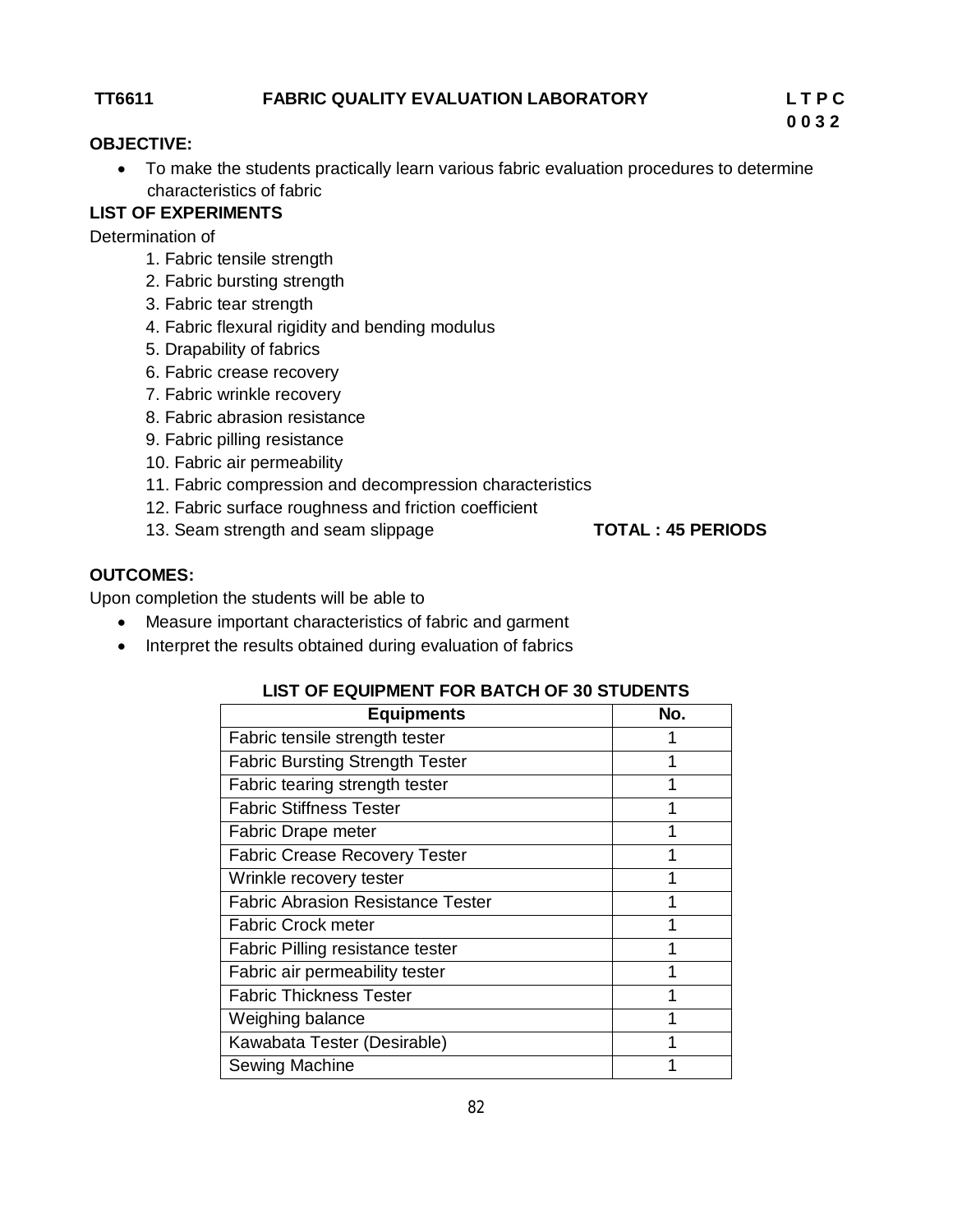#### **HT6701 MECHANICS OF YARN AND FABRIC L T P C**

#### **OBJECTIVE:**

 To enable the students to understand the fundamentals of the yarn and fabric structure, measures of structural parameters and factors influencing them.

#### **UNIT I GEOMETRY OF TWISTED YARNS 9**

Idealized helical yarn structure - twist contraction - Limits of twist & retraction. Packing of Fibers in Yarn- Idealized packing - measurement of packing density and radial packing density of yarn - Packing in actual yarns - Specific volume of yarns - relation between twist, diameter and twist angle.

#### **UNIT II FIBRE MIGRATION 9**

Ideal migration, tracer fiber technique, characterization of migration behavior, migration in spun yarns, mechanisms of migration, effect of various parameters on migration behavior

### **UNIT III MECHANICS OF STAPLE FIBRE YARNS 9**

Theoretical analysis of tensile behavior - deduction based on fiber obliquity and slippage - influence of fiber length, fineness and friction on tensile behavior - strength prediction model for blended yarns

### **UNIT IV GEOMETRY OF CLOTH STRUCTURE 9**

Geometry of Plain and Non-Plain weaves - Peirce and Olofsson models - crimp ratio and thread Spacing - Jamming of threads - Crimp interchange - Balance of crimp, cover fraction and cover factor.

### **UNIT V FABRIC DEFORMATION 9**

Fabric deformation under tensile stress - prediction of modulus - tensile properties in bias direction other fabric deformation – compression, shear, bending and buckling - fabric handle - Spirality and skewness formation and its control.

### **OUTCOMES:**

Upon completion of the course the student will be able to explain

- Ideal helical model of yarn and different structural parameters
- Method of measuring structural parameters
- Effect of different parameters affecting the structure of yarn
- Models proposed for geometry of woven fabrics
- Characteristics of fabric on deformation and the student can design the fabric to get the desired property

### **TEXTBOOKS:**

- 1. Hearle J. W. S., "Structural Mechanics of Fibers, Yarn and Fabric", Wiley-Interscience, New York, 1969
- 2. Goswami B. C., "Textile Yarns: Technology, Structure and Applications", Wiley-Interscience, New York, 1977
- 3. Jinlian Hu., "Structure and Mechanics of Woven Fabrics", Woodhead Publishing Ltd., 2004

### **TOTAL: = 45 PERIODS**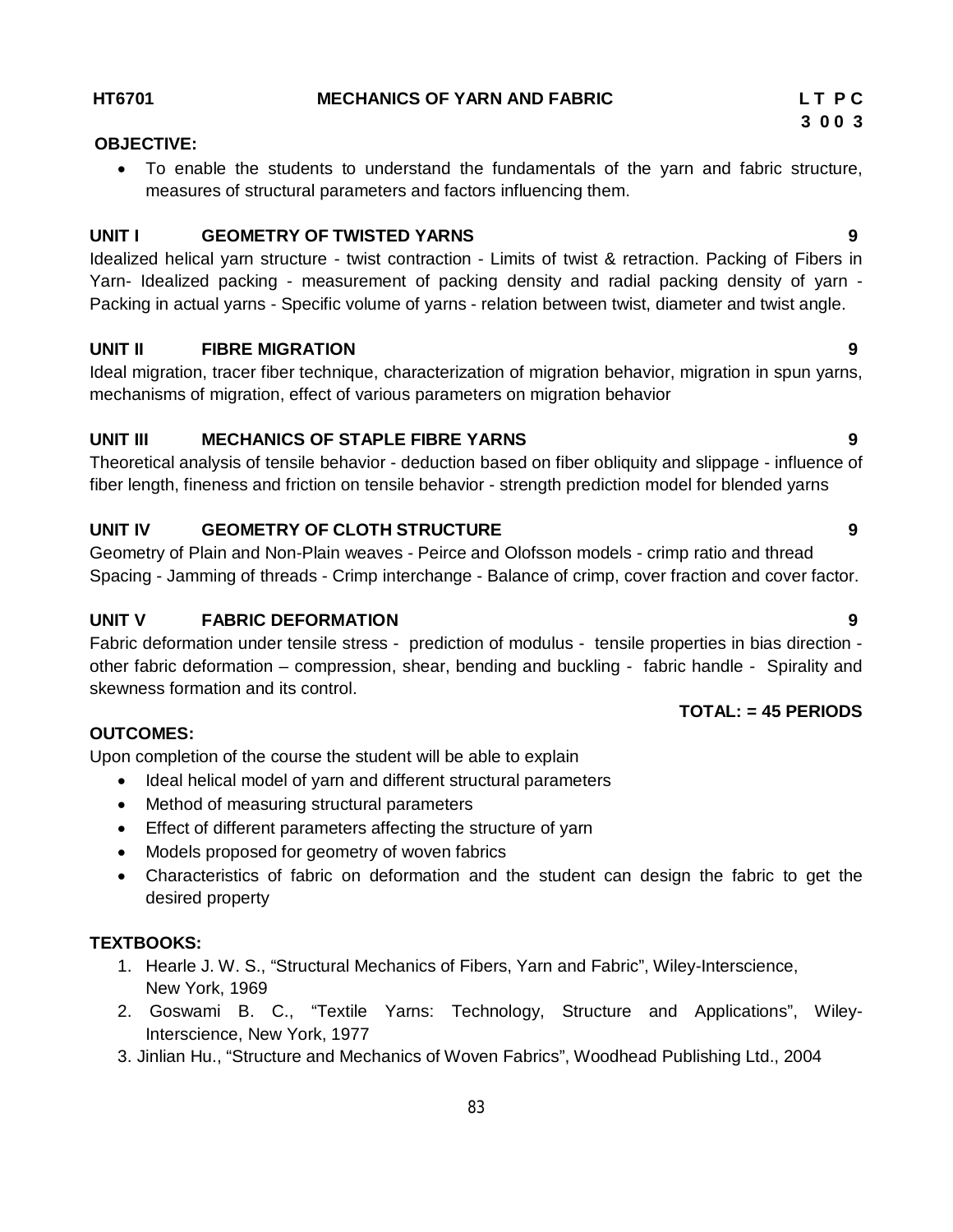#### **REFERENCES:**

- 1. Hearle J. W. S., John J., Thwaites and Jafargholi Amirbayat., "Mechanics of Flexible Fibre Assemblies", Sijthoff and Noordhoff, 1980.
- 2. Hassan M. Berery., "Effect of Mechanical and Physical Properties on Fabrics Hand", Wood head Publishing Ltd., 2005.

#### **TT6701 TOTAL QUALITY MANAGEMENT FOR TEXTILE INDUSTRY L T P C**

 **3 0 0 3**

#### **OBJECTIVES:**

- To enable the students to understand about total quality management, different TQM tools and techniques and Quality standards
- To train the students to apply TQM tools in textile industry

#### **UNIT I INTRODUCTION 9**

Introduction - Need for quality - Evolution of quality - Definition of quality - Dimensions of product andservice quality - Basic concepts of TQM – TQM Framework - Contributions of Quality Gurus – Barriers to TQM – Cost of Quality.

#### **UNIT II TQM PRINCIPLES 9**

Quality statements - Customer focus –Customer orientation, Customer satisfaction, Customer complaints, Customer retention - Continuous process improvement – PDCA cycle, 5S, Kaizen - Supplier partnership – Partnering, Supplier selection, Supplier Rating.

#### **UNIT III TQM TOOLS & TECHNIQUES - I 9**

The seven traditional tools of quality – New management tools – Six-sigma: Concepts, methodology, applications to spinning, weaving, chemical processing and garment industries – Bench marking – Reason to bench mark, Bench marking process – FMEA – Stages, Types

#### **UNIT IV TQM TOOLS & TECHNIQUES - II 9**

Quality circles – Quality Function Deployment (QFD) – Taguchi quality loss function – PM – Concepts, improvement needs – Performance measures – BPR; application of TQM tools in textile industry.

#### **UNIT V QUALITY SYSTEMS 9**

Need for ISO 9000- ISO 9000-2000 Quality System – Elements, Documentation, Quality auditing- QS 9000 – ISO 14000 – Concepts, Requirements and Benefits - Quality Council – Leadership, Employee involvement – Motivation, Empowerment, Team and Teamwork, Recognition and Reward.

**TOTAL : 45 PERIODS**

#### **OUTCOMES:**

Upon completion of the course, the students will be able to

- Understand the principle of TQM, different TQM tools and techniques
- Develop innovative tools to implement TQM in the textile industry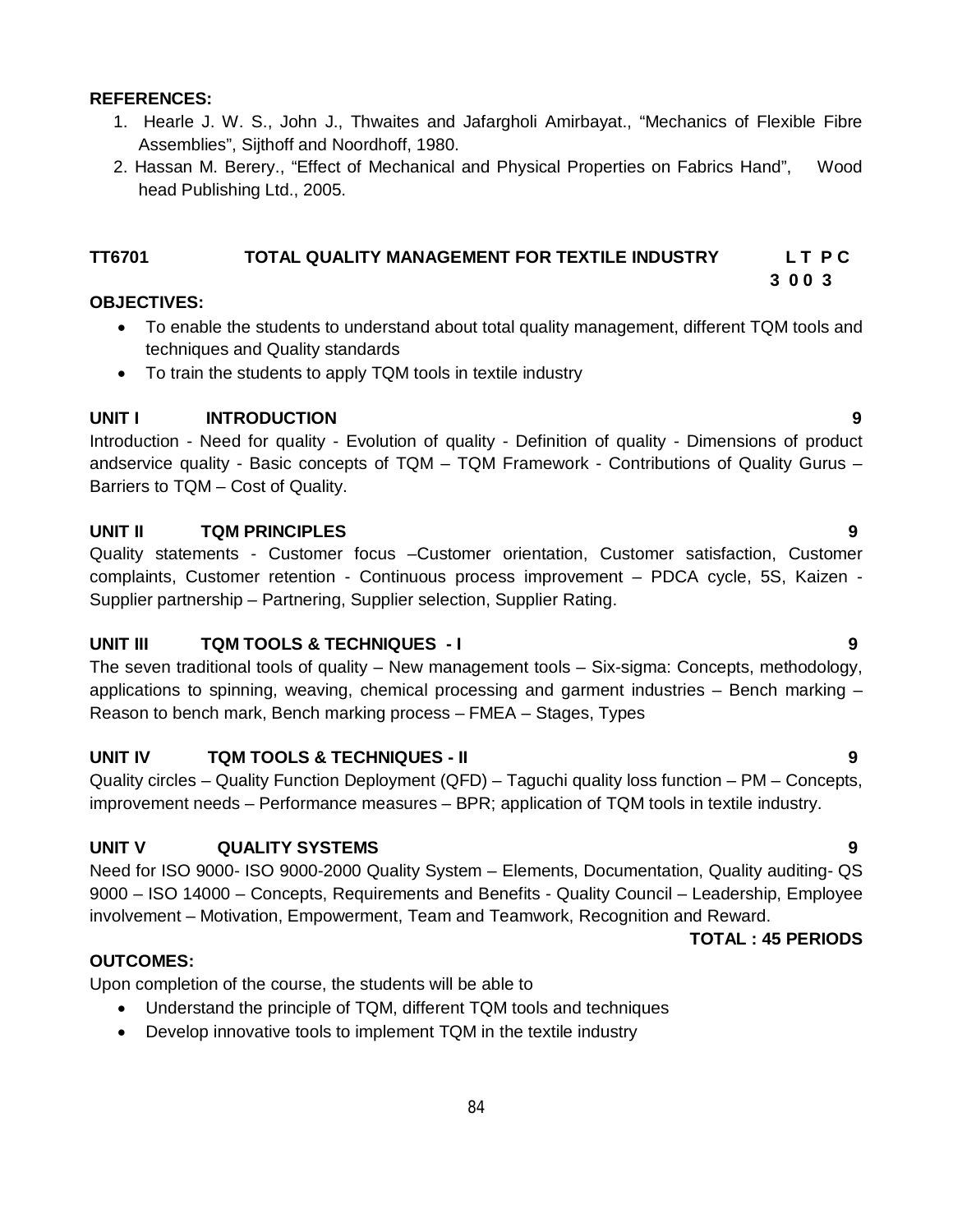#### **TEXTBOOKS:**

- 1. Dale H.Besterfiled, et al., "Total Quality Management", Pearson Education Asia, Third Edition, Indian Reprint , 2006.
- 2. Suganthi,L and Anand Samuel, "Total Quality Management", Prentice Hall (India) Pvt. Ltd., 2006 .

#### **REFERENCES:**

- 1. James R. Evans and William M. Lindsay, "The Management and Control of Quality", (6th Edition), South-Western (Thomson Learning), 2005.
- 2. Oakland, J.S. "TQM Text with Cases", Butterworth Heinemann Ltd., Oxford, Third Edition , 2003.
- 3. Janakiraman,B and Gopal, R.K, "Total Quality Management Text and Cases",Prentice Hall (India) Pvt. Ltd., 2006.

#### **TT6702 OPERATIONS RESEARCH FOR TEXTILE INDUSTRY L T P C**

#### **3 0 0 3**

#### **OBJECTIVES:**

To enable the students to learn about

- Various operations research (OR) methods that can be applied in the textile industry
- Designing OR problem related to textile industry
- Method of solving OR problems

#### **UNIT I 9**

Scope of operation research, applications, limitations; linear programming problems – construction, solutions by graphical method, simplex method, Big M method; sensitivity analysis; application of LP technique for mixing optimization in spinning mill

#### **UNIT II 9**

Transportation problem – construction, initial basic feasible solution – North West Corner rule, lowest cost entry method, Vogel's Approximation Method; optimality test - MODI method, stepping stone method; replacement analysis

#### **UNIT III 9**

Assignment problem – construction, solution by Hungarian method, application in textile industry; sequencing problems; integer programming – construction, solving by cutting plane method

#### **UNIT IV 9**

Game theory- two person zero sum games, solving by matrix method, graphical method; Decisions theory - decisions under assumed certainty, decision under risk, decision under uncertainty, illustrations from textile industry; inventory control - EOQ models-deterministic models –probabilistic models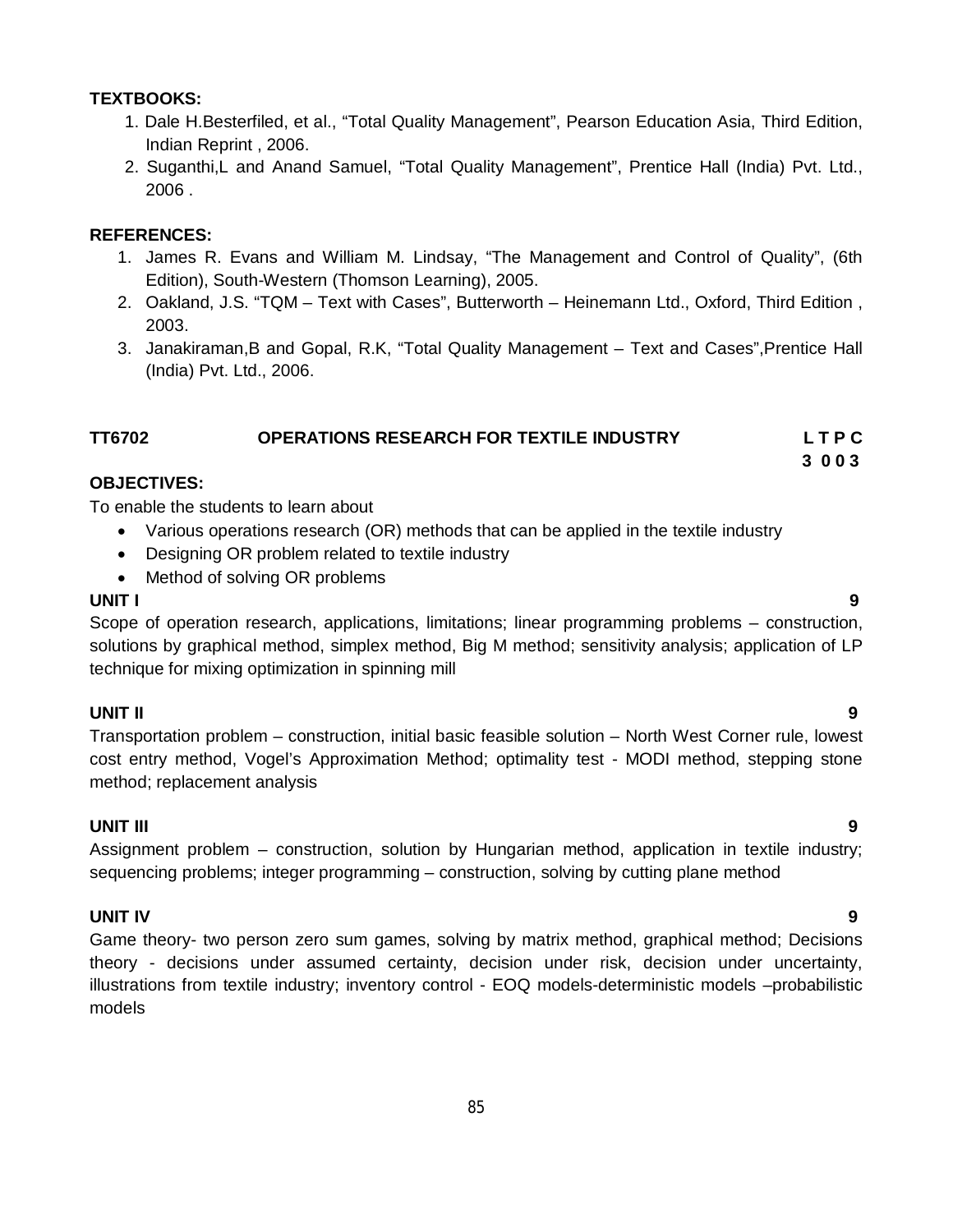#### **UNIT V 9**

Project planning and control models: CPM, PERT – network representation, determining critical path, project duration; crashing of project duration; resource leveling

#### **TOTAL: 45 PERIODS**

#### **OUTCOMES:**

Upon completion of the course, the students will be able to

- Design operations research problems that can be applied to textile industry.
- Solve the OR problems

#### **TEXTBOOKS:**

- 1. Hamdy A Taha, "An Introduction to Operations Research, Prentice Hall, 8th Edition.
- 2. Panneerselvam R., "Operations Research", Prentice Hall of India, 2002.
- 3. Sharma J. K., "Operations Research: Theory and Applications", Macmillan, 1997.

#### **REFERENCES:**

- 1. Hillier and Lieberman, "Introduction to Operations Research", McGraw-Hill International Edition, Seventh Edition, 2001.
- 2. W.J. Fabrycky, P.M. Ghare & P.E. Torgersen, "Applied Operation Research and Management Science", Prentice Hall, New Jersey, 1984.
- 3. Tulsian P.C., "Quantitative Techniques Theory and Problems", Dorling Kindersley (India) Pvt. Ltd.,2006.
- 4. Ronald L. Rardin, "Optimization in Operations Research", Pearson Education, 1998.
- 5. Srivastava U.K., Shenoy G.V., Sharma S. C., "Quantitative Techniques for Managerial Decision", Second Edition, New Age International (P) Ltd., 2007.
- 6. Gupta P. K., Hira D.S., "Problems in Operations Research", S. Chand & Company, 2002
- 7. Mustafi C.K., "Operations Research: Methods and Practice", 3rd Edition, New Age International (P) Ltd., 2007

#### **TT6703 CLOTHING COMFORT L T P C**

# **3 0 0 3**

#### **OBJECTIVES:**

To enable the students to learn about the

- Important characteristics of the fabric responsible for its comfort properties and
- Different phenomena which take place in the fabric related to the comfort properties of the fabric.

#### **UNIT I 9**

Comfort – types and definition; human clothing system; Psychology and comfort - perception of comfort, psychological research techniques, comfort sensory descriptors, psychophysics, scales of measurement, scales to measure direct responses, wear trial technique**,** comfort perception and preferences.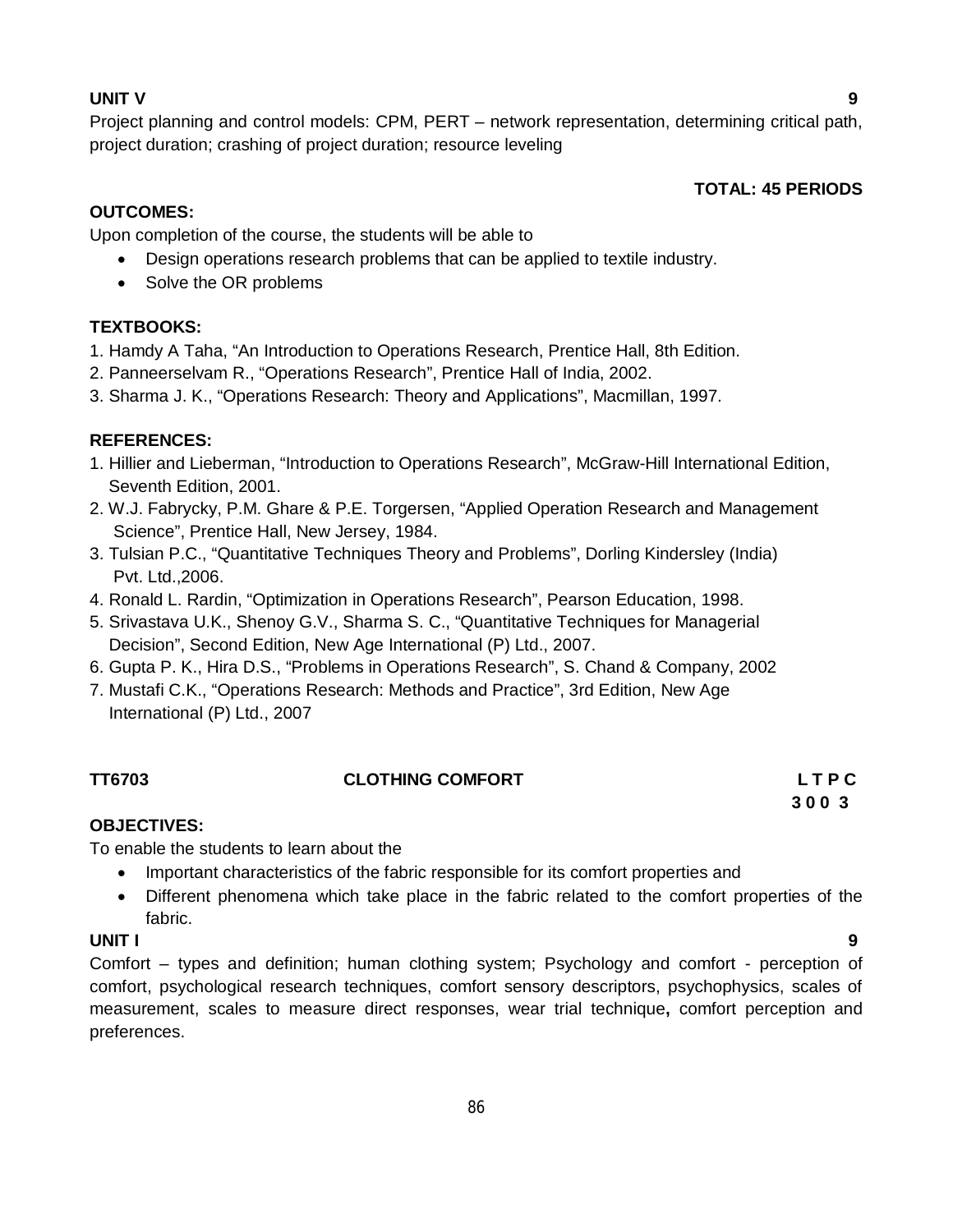#### **UNIT II 9**

Thermo physiological comfort - clothing and thermal comfort; Thermal comfort – thermoregulatory mechanisms of the human body, two-node model of thermal regulation, dynamic thermal interaction between the body and clothing, role of clothing on thermal regulations.

#### **UNIT III 9**

Heat and moisture transfer – wearer's temperature regulations, effect of physical properties of fibres, behavior of different types of fabrics, dynamic heat and moisture transfer in fabric, moisture exchangebetween fiber and air, boundary conditions, method of solution, moisture sorption of wool fabrics, behavior of fabrics made from different fibers.

#### **UNIT IV 9**

Psychological comfort - Transient temperature and moisture sensations, coolness to the touch, warmth, dampness, clamminess and moisture buffering during exercise, environmental buffering; Neuro physiological comfort - basis of sensory perceptions; Measurement techniques – mechanical stimuli and thermal stimuli.

#### **UNIT V 9**

Fabric tactile and mechanical properties - fabric prickliness, itchiness, stiffness, softness, smoothness, roughness, and scratchiness; Garment fit and pressure comfort; predictability of clothing comfort performance - prediction of fabric hand, prediction of clothing thermophysiological comfort, predictability of sensory comfort, predictability of subjective preferences; application of clothing comfort research.

#### **OUTCOMES:**

Upon completion of this course, the student shall be able to

- Understand different phenomena such as perception of comfort, fabric mechanical properties and, heat and moisture interaction and
- Correlate the property of the fabric with comfort to the wearer.

### **TEXTBOOKS:**

- 1. Y. Li, "The Science of Clothing Comfort", Textile Progress 31:1
- 2. Hassan M. Behery, "Effect of Mechanical and Physical Properties on Fabric Hand", Wood head Publishing Ltd.

#### **REFERENCE:**

1. R.M.Laing, G.G. Sleivert, "Clothing, Textile and Human Performance, Textile Progress, 32:2

| HT6711 | <b>GARMENT CONSTRUCTION LABORATORY</b> | LTPC |
|--------|----------------------------------------|------|
|        |                                        |      |

 **0 0 3 2**

### **OBJECTIVE:**

• To train the students in construction of garments

### **LIST OF EXPERIMENTS**

### **TOTAL : 45 PERIODS**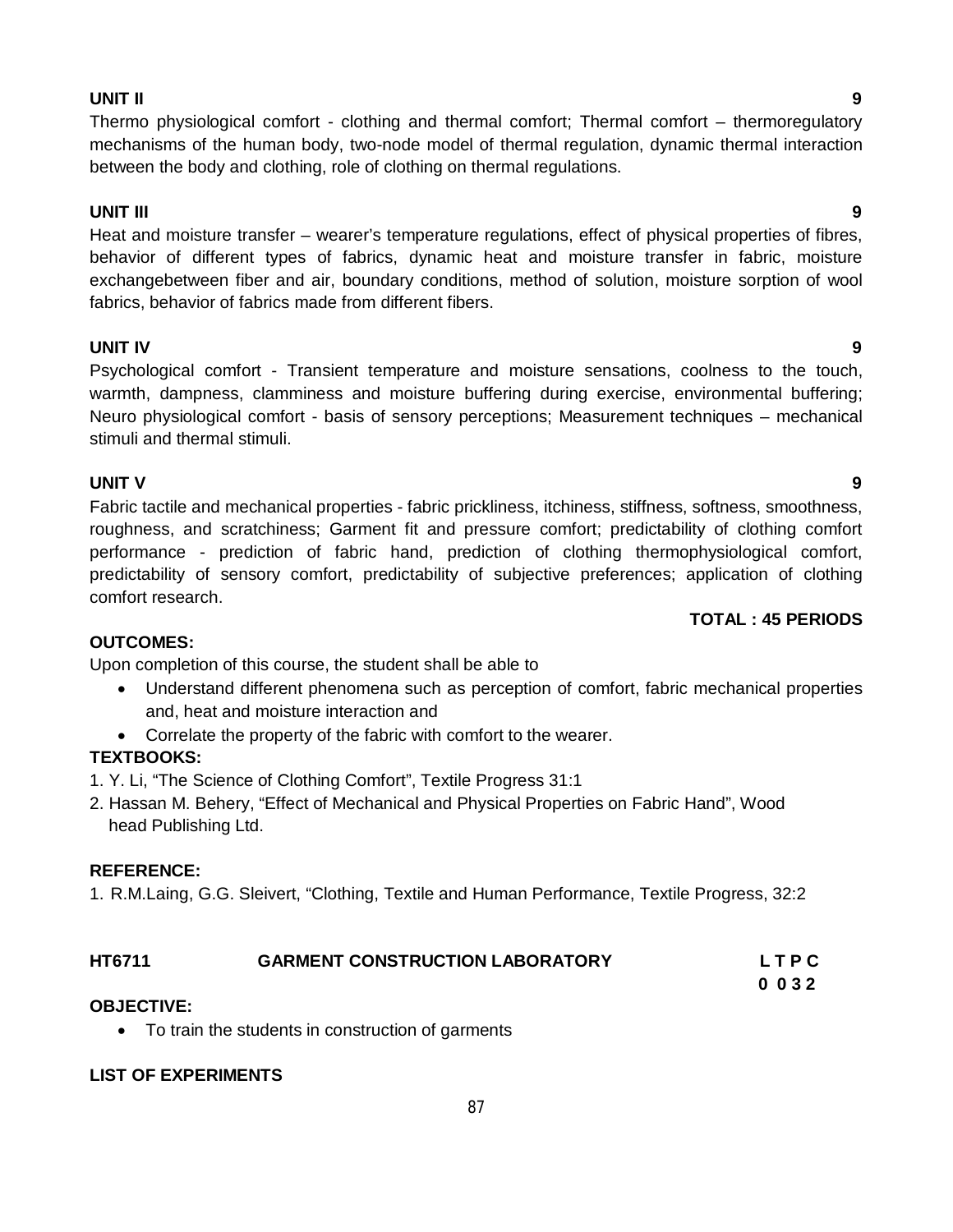- 1. Stitch classification and stitch properties.
- 2. Formation of different classes of stitches.
- 3. Sewing practice of superimposed seam, lapped seam
- 4. Sewing practice of bound seam and flat seam.
- 5. Button holing and button stitching machine.
- 6. Practice on Feed-of-the-arm machine.
- 7. Assembling of various garment components using appropriate seams.
- 8. Sewing and finishing of formal men's top wear.
- 9. Sewing and finishing of formal men's bottom wear.
- 10. Sewing and finishing of basic women's top wear.
- 11. Sewing and finishing of basic women's bottom wear.
- 12. Sewing and finishing of kid's wear.

#### **TOTAL: 45 PERIODS**

#### **OUTCOME:**

 Upon completion of this practical course, the students can carry out different types of stitching, button holing and button stitching and would have hands on experience on different machines used for garment manufacture.

#### **LIST OF EQUIPMENT FOR BATCH OF 30 STUDENTS**

- High speed industrial sewing machines
	- Single needle lock stitch machine 15 No.
	- Double needle lock stitch machine 02 No.
	- Over-lock machine 02 No.
	- Feed-of-the-arm machine 01 No.
	- Button stitch machine 01 No.
	- Button hole machine  $-01$  No.
	- Flat lock machine  $-01$  No.
	- Zigzag machine  $-$  01 No.
	- Straight knife cutting machine 01 No.
	- Steam pressing table (Desirable) 01 No.
	- Iron box (electric) 04 N0.
- Folding clips  $\frac{1}{4}$ ,  $\frac{1}{2}$ ,  $\frac{3}{4}$ .  $\frac{1}{2}$  each
- Rib cutting machines 1
- Cylinder bed Sewing machines 1(Preferable)
- Collar & Cuff recessing machine 1(Preferable)

#### **GE6075 PROFESSIONAL ETHICS IN ENGINEERING L T P C**

 **3 0 0 3**

#### **OBJECTIVE:**

 To enable the students to create an awareness on Engineering Ethics and Human Values, to instill Moral and Social Values and Loyalty and to appreciate the rights of others.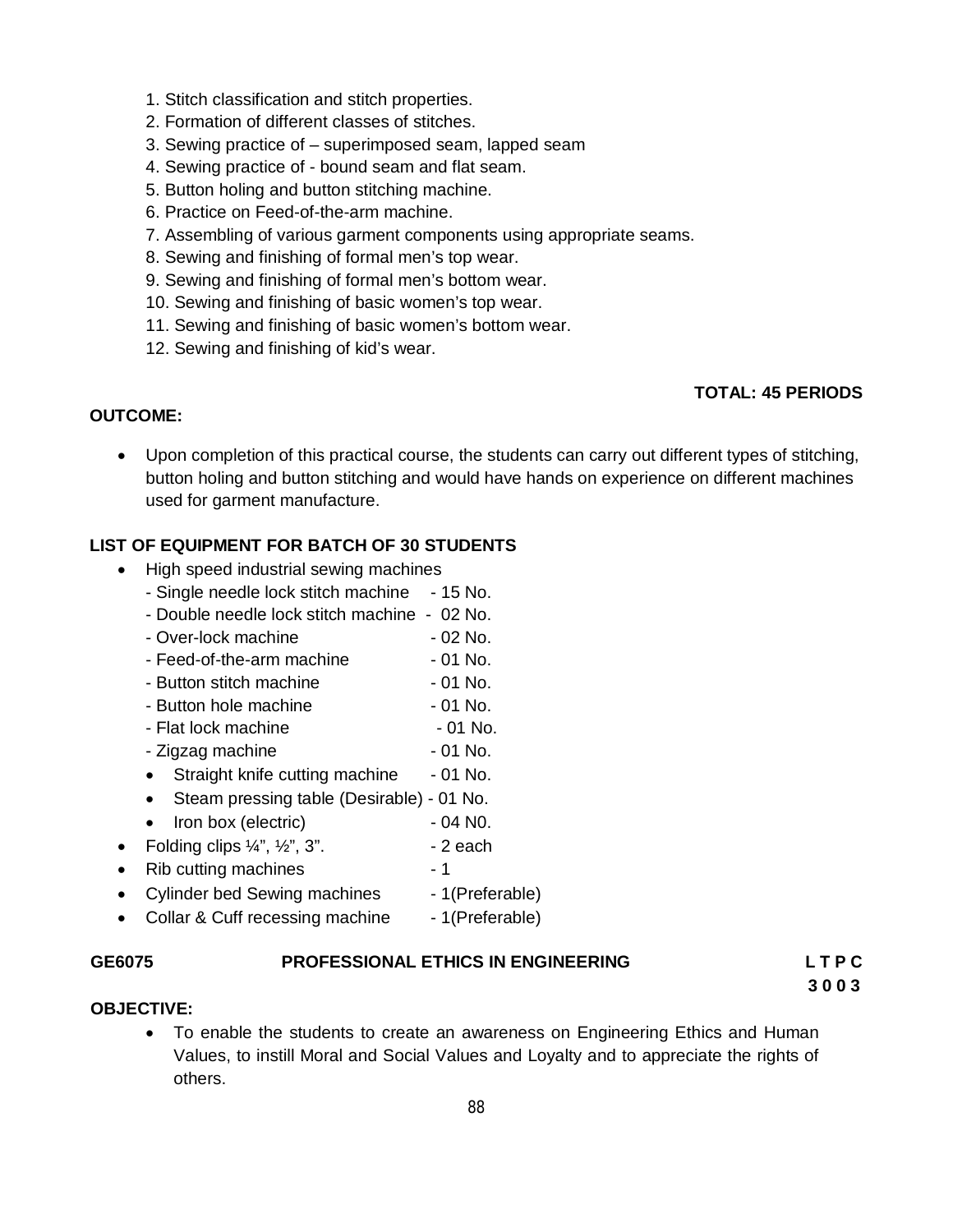#### **UNIT I HUMAN VALUES 10**

Morals, values and Ethics – Integrity – Work ethic – Service learning – Civic virtue – Respect for others – Living peacefully – Caring – Sharing – Honesty – Courage – Valuing time – Cooperation – Commitment – Empathy – Self confidence – Character – Spirituality – Introduction to Yoga and meditation for professional excellence and stress management.

#### **UNIT II ENGINEERING ETHICS 9**

Senses of 'Engineering Ethics' – Variety of moral issues – Types of inquiry – Moral dilemmas – Moral Autonomy – Kohlberg's theory – Gilligan's theory – Consensus and Controversy – Models of professional roles - Theories about right action – Self-interest – Customs and Religion – Uses of Ethical Theories

#### **UNIT III ENGINEERING AS SOCIAL EXPERIMENTATION 9**

Engineering as Experimentation – Engineers as responsible Experimenters – Codes of Ethics – A Balanced Outlook on Law.

#### **UNIT IV SAFETY, RESPONSIBILITIES AND RIGHTS 9**

Safety and Risk – Assessment of Safety and Risk – Risk Benefit Analysis and Reducing Risk - Respect for Authority – Collective Bargaining – Confidentiality – Conflicts of Interest – Occupational Crime – Professional Rights – Employee Rights – Intellectual Property Rights (IPR) – Discrimination

#### **UNIT V GLOBAL ISSUES 8**

Multinational Corporations – Environmental Ethics – Computer Ethics – Weapons Development – Engineers as Managers – Consulting Engineers – Engineers as Expert Witnesses and Advisors – Moral Leadership –Code of Conduct – Corporate Social Responsibility

#### **OUTCOME:**

 Upon completion of the course, the student should be able to apply ethics in society, discuss the ethical issues related to engineering and realize the responsibilities and rights in the society

#### **TEXTBOOKS:**

- 1. Mike W. Martin and Roland Schinzinger, "Ethics in Engineering", Tata McGraw Hill, New Delhi, 2003.
- 2. Govindarajan M, Natarajan S, Senthil Kumar V. S, "Engineering Ethics", Prentice Hall of India, New Delhi, 2004.

#### **REFERENCES:**

- 1. Charles B. Fleddermann, "Engineering Ethics", Pearson Prentice Hall, New Jersey, 2004.
- 2. Charles E. Harris, Michael S. Pritchard and Michael J. Rabins, "Engineering Ethics Concepts and Cases", Cengage Learning, 2009
- 3. John R Boatright, "Ethics and the Conduct of Business", Pearson Education, New Delhi, 2003
- 4. Edmund G Seebauer and Robert L Barry, "Fundametals of Ethics for Scientists and Engineers", Oxford University Press, Oxford, 2001

**TOTAL : 45 PERIODS**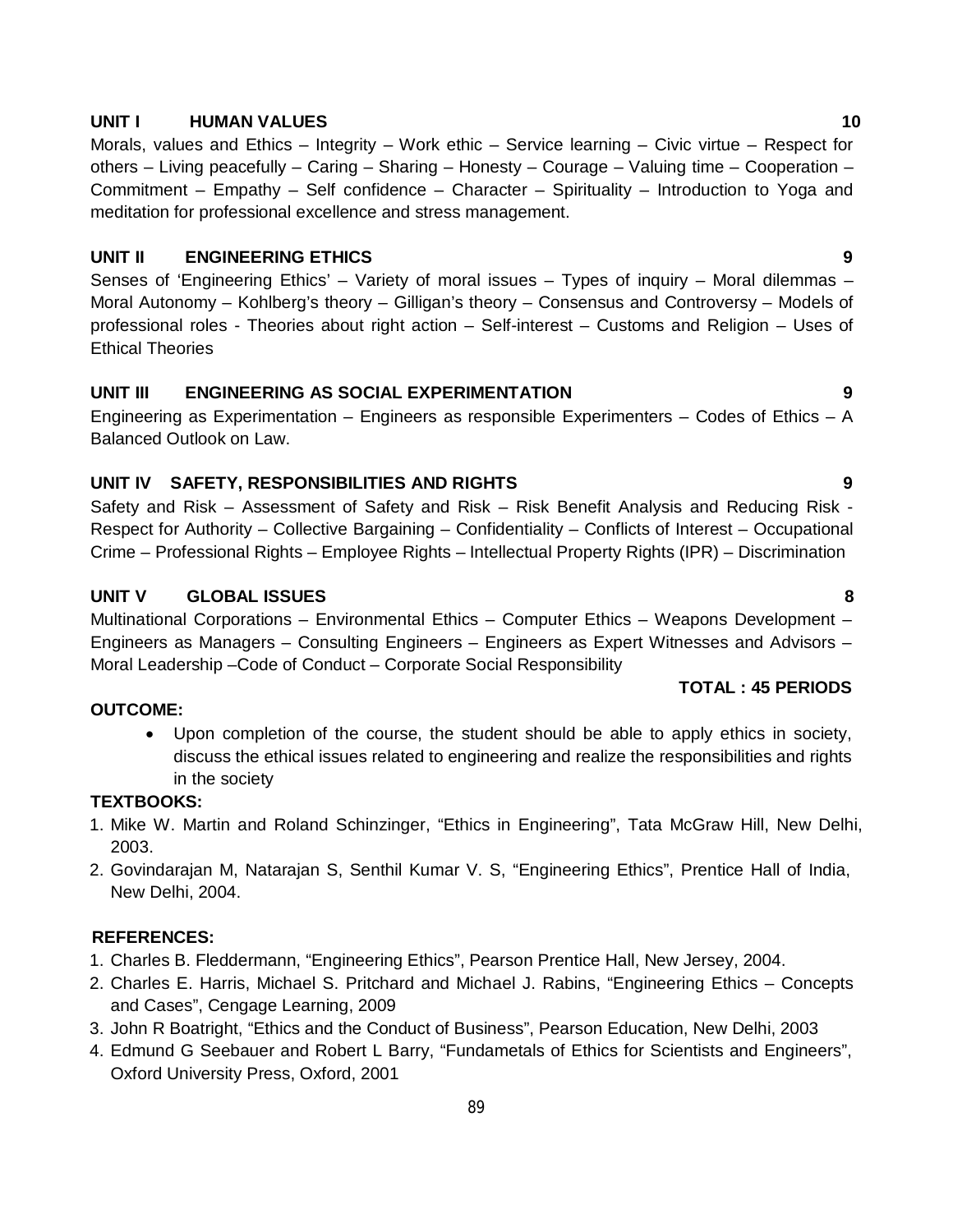- 5. Laura P. Hartman and Joe Desjardins, "Business Ethics: Decision Making for Personal Integrity and Social Responsibility" Mc Graw Hill education, India Pvt. Ltd.,New Delhi 2013.\
- 6. World Community Service Centre, ' Value Education', Vethathiri publications, Erode, 2011

#### **Web sources:**

- 1. www.onlineethics.org
- 2. www.nspe.org
- 3. www.globalethics.org
- 4. www.ethics.org

#### **TC6010 HOME TEXTILES L T P C**

 **3 0 0 3**

#### **OBJECTIVES:**

To enable the students to learn about the

- Recent developments in furnishing, floor covering and other home textile products
- Various kinds of materials used in home textile.

#### **UNIT I HOME FURNISHING 9**

Development in Textile Furnishing – Type of Furnishing Materials – Woven and Nonwoven Selection of facilities – Colours – Design – Textile wall hanging – Cession Cussion covers – Kitchen Textile – Apron-Dish cloth – Bread Bag – Pot Holders – Table mats – Upholstery application : Fixed upholstery – Non-stretch loose covers – Stretchcovers.

#### **UNIT II FLOOR COVERINGS 9**

Recent development – Hand floor covering, Resilient Floor Soft floor Rugs, - Cushion and pads. Care – Tufted - Needle felt backing woven.. Woven carpet manufacture – wilton weaving, Shedding mechanism - Aximinister. Tufted carpet Manufacture – Broadloom machinery, Hand tufting, Thermobonded products Unconventional methods for making carpets – Bonding knitted carpet, Stitch bonding flocking.

#### **UNIT III CURTAINS AND DRAPERIES 9**

Advances in Home decoration – Draperies – Choice of Fabrics – Curtains – Developments in Finishing of Draperies – Developments in tucks and pleats - uses of Drapery Rods, Hooks, Tape Rings and pins. Table Textiles :– Table cloths – colour – Woven Printed, Jacquard , embroidered types, non-woven types. Table mats – Colour – Woven- Printed jacquard, Embroidered.

### **UNIT IV BED LINERS 9**

Advances in the production –Different types:  $-$  Sheets – Blankets – Blanket Covers – Comforts – Comfort Covers – Bed Spreads – Mattress and Mattress Covers – Pads – Pillows. General: Hand / machine embroidered scarves - Stoles – Shawls – Madeups used in hospitals, Textiles care labeling Design aids.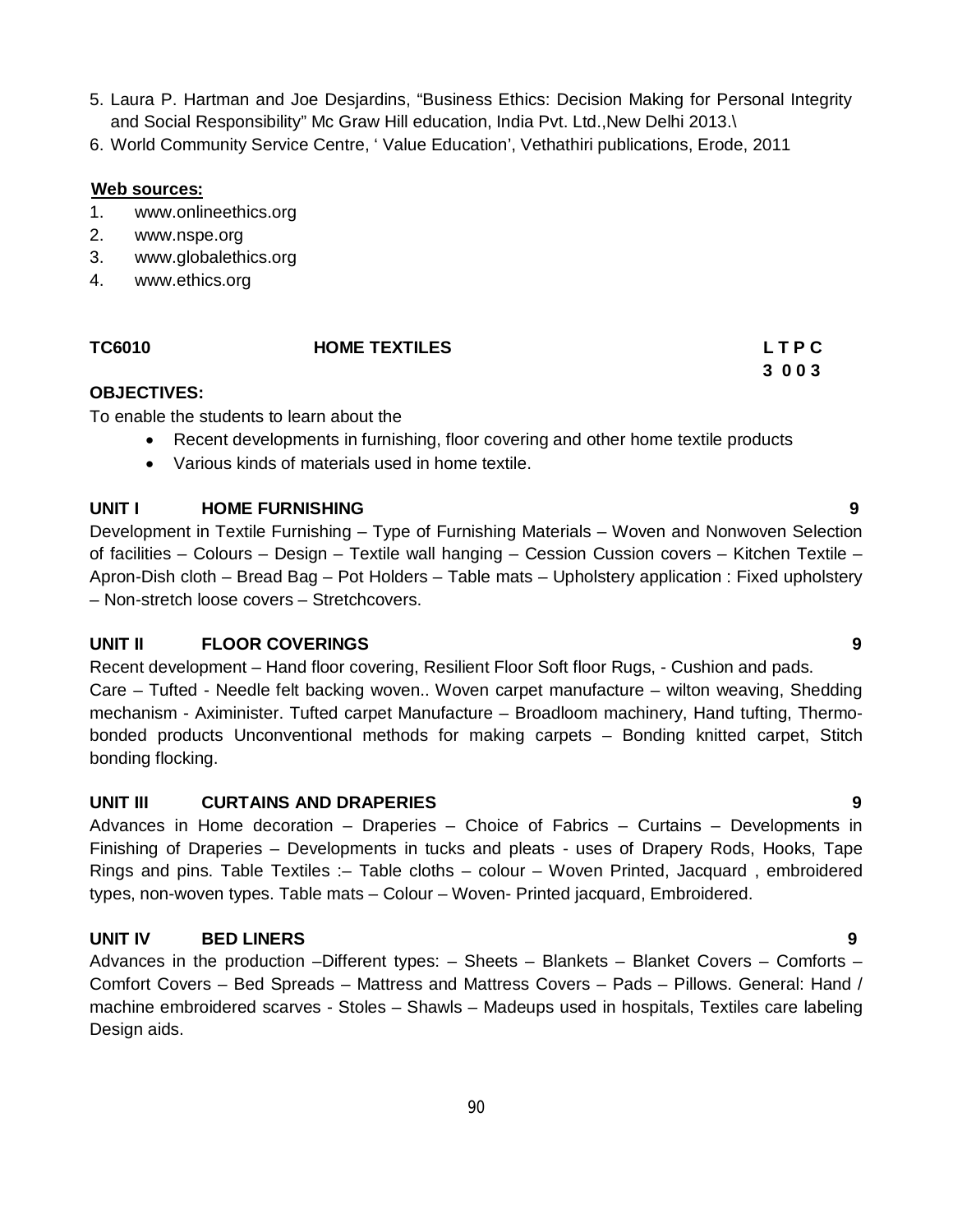#### **UNIT V TOWELS 9**

Types – Bath robes – Bead Towel – Kitchen Terry – Napkins. Construction : weave – Pile height - Pattern Dyeing and Finishing .Window Textile Sun Filters – Reflective textile . Velour Type of Velvet – Jacquard – Doddery – Plain Pointed Manufacturing Methods – Construction.

#### **TOTAL : 45 PERIODS**

#### **OUTCOMES:**

Upon completion of this course, the student shall be able to

- Know about different types of home textiles
- Understand the production method of different types of home textile products

#### **TEXT BOOKS:**

1. Wingate I.B., & Mohler J.E., Textile Fabrics & Their Selection, Prentice Hall Inc, New York,1984. 2. Donserkery K.G., Interior Decoration in India, D.B. Taraporval Sons and Co. Pvt Ltd., 1973 **REFERENCE:**

1. Alexander N.G., Designing Interior Environment, Mass Court Brace Covanorich, Newyork, 1972.

#### **TC6001 ECO - FRIENDLY DYES, CHEMICALS AND PROCESSING L T P C 3 0 0 3**

#### **OBJECTIVES:**

- To impart knowledge about the environmental and ecological aspects of various chemicals, dyes and auxiliaries used in processing.
- To make the students aware of the alternative chemicals and dyes that can replace the harmful chemicals.
- To update the students on the various rules, regulation that governs the textile processing industry.

### **UNIT I INTRODUCTION 9**

Need – Concepts – Environmental Issues – Eco Standards. Environmental friendly fibres – Harmful substances in natural fibres – Eco-standards. Banned amines and toxic substances – Sources of contaminations – Approaches for Eco-processing: Reduce – Recycle – Reuse.

#### **UNIT II ECO-FRIENDLY PREPARATION, DYEING, PRINTING AND FINISHING 9**

Eco-friendly fabric preparation methods – Solvent assisted preparation – ozone bleaching – peracetic acid. Hazardous nature of synthetic dyes – types of hazards – alternative dyes. Ecofriendly chemicals and auxiliaries in dyeing and finishing: Reducing agents – oxidizing chemical – thickeners – sequestering agents – biosurfactants. Eco-friendly finishing chemicals: Cross-linking treatment – formaldehyde free chemicals – softeners – biopolishing – flame retardant finish – preservatives.

#### **UNIT III ECO-AUDIT 9**

Eco-audit – Procedure – Environmental Impact Assessment – Sampling methods – Audit methods. Reduction of pollution by prevention – Eco-testing. Environment Management System – Developments – IS0 14000 - Concepts – Clauses – Certifying bodies - Certification. Occupational safety and Hazards: OHSAS 18000 – Concepts – Clauses – Certification Methods. Introduction to Social Accountability 8000.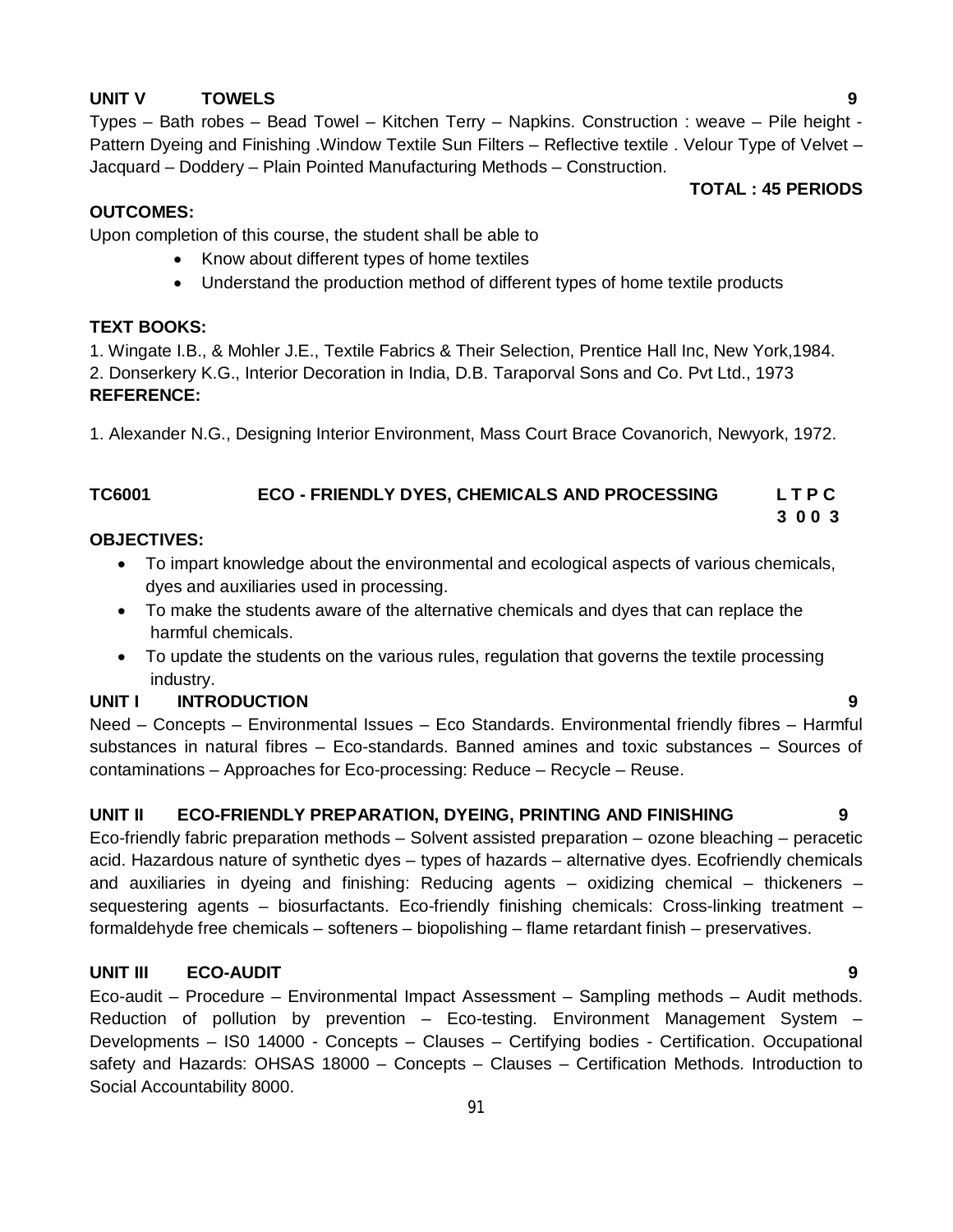#### **UNIT IV ECO-NORMS AND ECO-LABELING 9**

Need – Assessment of toxicity - Norms for toxic chemicals: Carriers – Emulsions - Formaldehyde – Pesticides – Amines – Halogenated compounds - Heavy metals – Inorganic chemicals. Norms for baby clothing and adult clothing. Eco-labelling – Trade marks - Toxic substances in textile processing – Precautions – Assessment – Standards - Certifying Bodies.

#### **UNIT V TESTING OF ECO-PARAMETERS 9**

Instrumental Analysis – Chromatogrpahic Methods – Spectroscopy – Inductively Coupled Plasma. Detectors: Flame & photo ionization – electron capture – Thermal conductivity – Flame photometer. Interpretation of test results.

#### **OUTCOMES:**

- The study of this course would help the students to understand and comprehend the human and environmental hazards involved in day to day production activities in a textile wet processing mill.
- With the knowledge acquired from the other processing subjects along with his/her knowledge of the rules and regulations governing the processing industry he/she is better equipped to implement processes and new technologies which have lower environmental impact and so provide sustainable alternatives to the industry.
	- This also helps and supports the students in making socially responsible and economically viable solutions

#### **TEXT BOOKS:**

- 1. Chavan R.B., Radhakrishnan J., Environmental Issues Technology Options for Textile Industry, IIT Delhi Publication, 1998
- 2. Reife A and Freeman H.S., Environmental Chemistry of dyes and pigments, Wiley, 2001, ISBN: 0471589276

#### **REFERENCES:**

- 1. Asokan R., Eco-Friendly Textile Wet Processing, NCUTE Publications, New Delhi, 2001
- 2. Eco Textiles '98, Bolton Institute, 1998
- 3. Eco Textiles, Book of Papers, BTRA, 1996
- 4. Eco friendly Textiles: Challenges to the Textile Industry, Textiles Committee, Mumbai, 1996.

### **FT6605 INDUSTRIAL ENGINEERING IN APPAREL INDUSTRY L T P C**

**3 0 0 3**

#### **OBJECTIVES:**

To enable the students to learn about

- Basics of industrial engineering
- Different tools of industrial engineering and its application in apparel industry

### **UNIT I 5**

Industrial Engineering - evolution, functions, role of industrial engineer

**TOTAL : 45 PERIODS**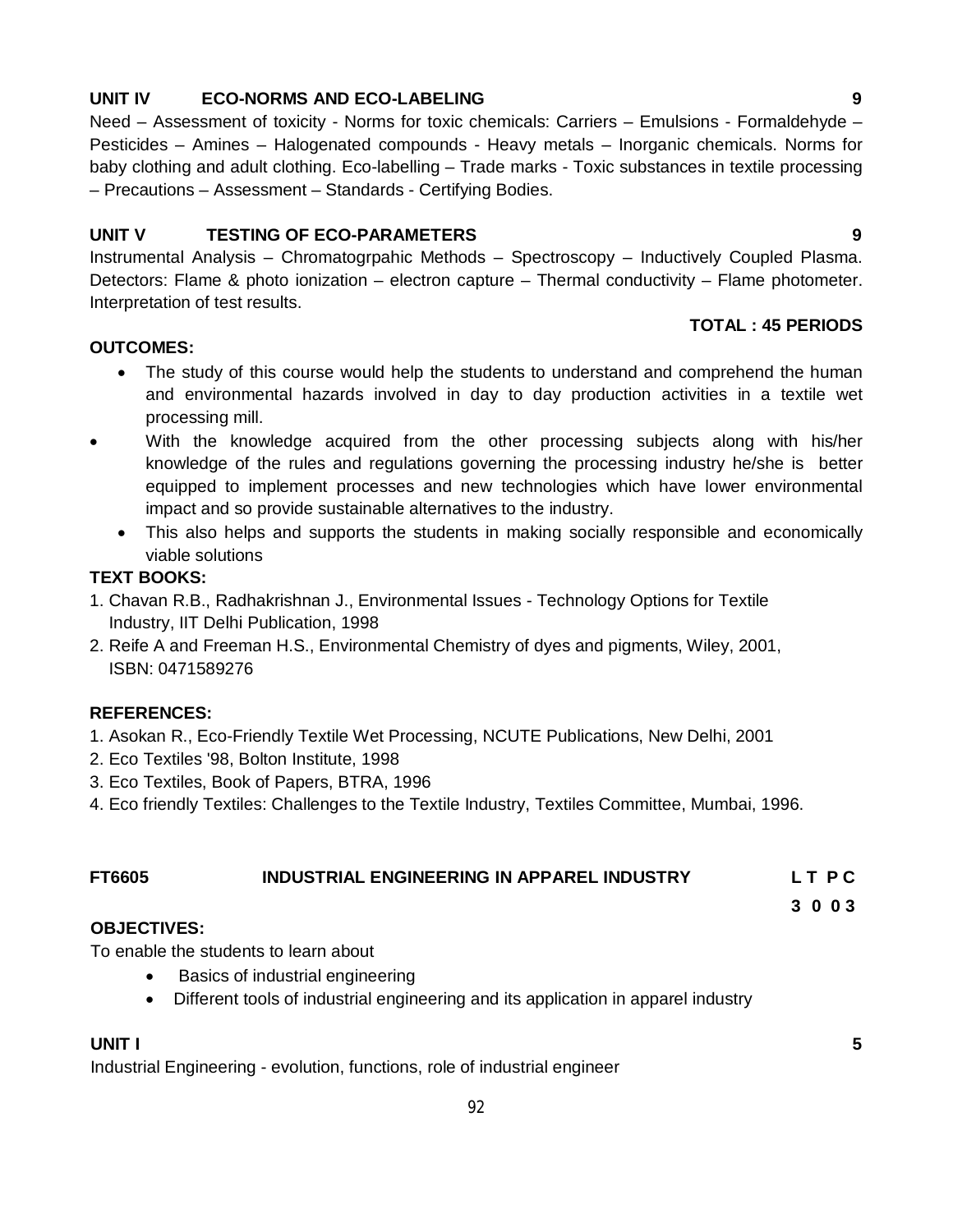#### 93

## **UNIT II 13**

Methods study – introduction, techniques of recording; method analysis techniques; principles of motion economy; method study in garment manufacture; ergonomics- importance, workplace design, fatigue

### **UNIT III 13**

Work measurement – introduction; time study – equipment and procedure; standard data; predetermined time standards; work sampling techniques; incentive wage system; work measurement applied to garment industry

### **UNIT IV 5**

Site selection for textile industry; plant layout - types of layouts suitable for textile industry, methods to construct layout; line balancing

### **UNIT V 9**

Statistical Process Control – data collection; concept of AQL, control charts in quality control; process capability

### **TOTAL: 45 PERIODS**

### **OUTCOMES:**

Upon completion of this course the student will be able to apply the following methodologies in apparel industry.

- Method study, work measurement
- Layout study and line balancing
- Statistical process control

### **TEXTBOOKS:**

- 1. Khanna O. P. and Sarup A., "Industrial Engineering and Management", Dhanpat Rai Publications, New Delhi,2005
- 2. George Kanwaty, "Introduction to Work Study ", ILO, Geneva, 1989
- 3. Norberd Lloyd Enrick, "Industrial Engineering Manual for Textile Industry", Wiley Eastern (P) Ltd., New Delhi, 1988
- 4. Enrick N. L., "Time study manual for Textile industry", Wiley Eastern (P) Ltd., 1989

### **REFERENCES:**

- 1. Chuter A. J., "Introduction to Clothing Production Management", Black well Science, U. S. A., 1995
- 2. Richard I. Levin. and David S. Rubin., "Statistics for Management", 7th Edition, Prentice Hall of India Pvt. Ltd., New Delhi, 1997
- 3. David M. Levine, Timothy C. Krehbiel and Mark L. Berenson., "Business Statistics: A First Course", Pearson Education Asia, New Delhi, 2nd Edition, 2000
- 4. Panneerselvam R., "Production and Operation Management", Prentice Hall of India, 2002
- 5. Edward S. Buffa and Rakesh Sarin., "Modern Production and Operations Management", John Wiley & Sons, U. S. A., 1987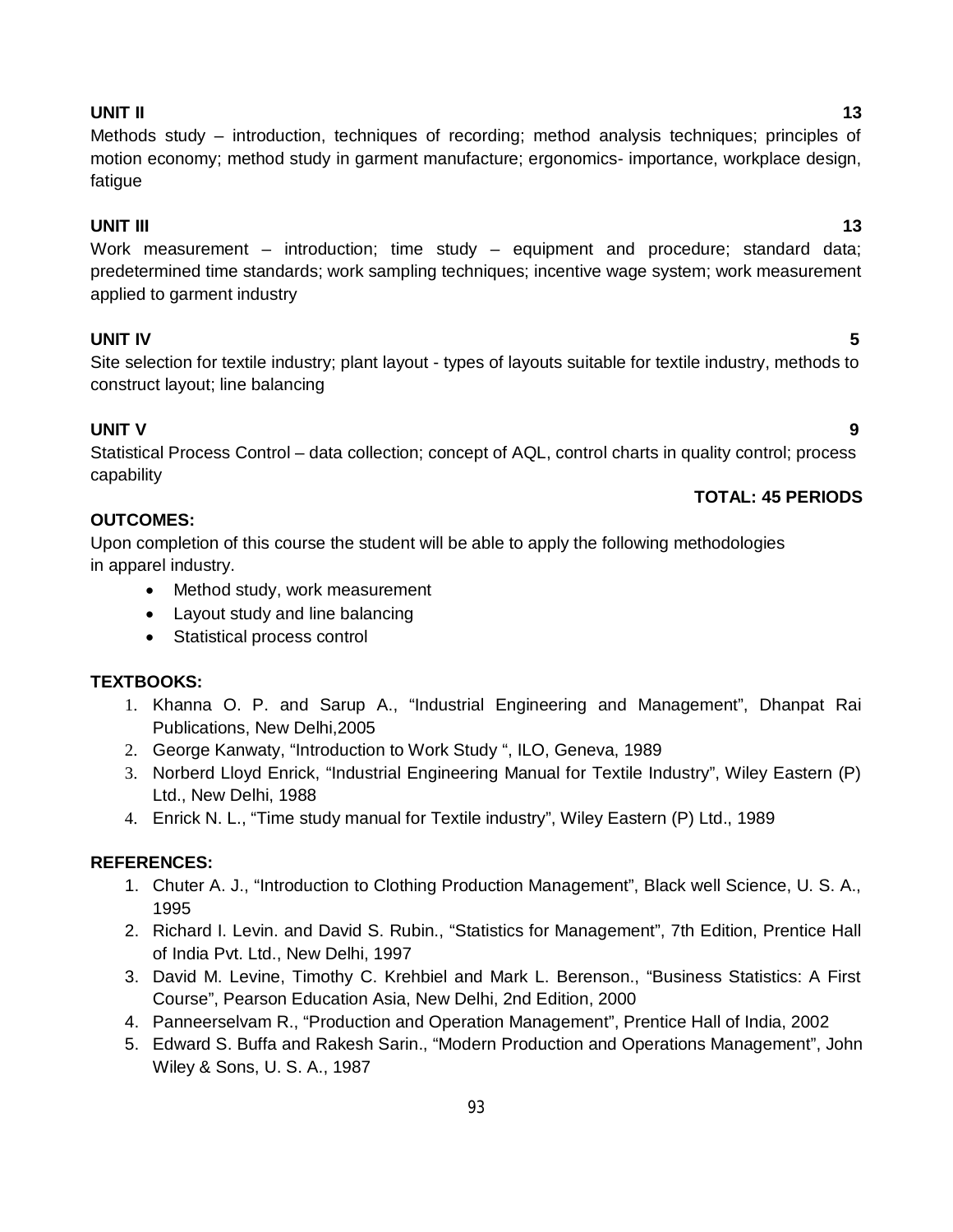- 6. Lee J. Krajewski and Larry P. Ritzman., "Operations Management: Strategy and Analysis", Addison Wesley, 2000
- 7. Chase, Aquilano and Jacobs., "Production and Operations Management", Tata McGraw- Hill, New Delhi, 8th Edition, 1999

| TT 6004 | <b>APPAREL PRODUCTION MACHINERY</b> | LTPC |
|---------|-------------------------------------|------|
|         |                                     |      |

#### **OBJECTIVE:**

 To acquaint students of the basic production machinery and equipments used in apparel construction

#### **UNIT I FABRIC INSPECTION AND SPREADING MACHINES 9**

Fabric inspection devices – manual and automatic – modes of fabric feeding, fabric tension controller and modern developments; Spreading machines – manual, semi automatic and fully automatic machines, fabric control devices in spreading machines

#### **UNIT II CUTTING MACHINES 9**

Mechanism of straight knife cutting machines, rotary cutting machines, band knife cutting machines, die cutting, laser cutting, plasma cutting, water jet cutting and ultra sonic cutting; Notches, drills and thread markers; Computer interfaced cutting machines.

#### **UNIT III SEWING MACHINES 9**

Sewing machines – primary and secondary components; Working principle, stitch formation and timing diagram - lock stitch and chain stitch; single needle and double needle lock stitch mechanism: needle bar, hook – rotary and feed mechanism; Needles – geometry, types and selection

#### **UNIT IV SPECIAL SEWING MACHINES 9**

Over lock, Flatlock, Feed off arm, button fixing and button holing; Embroidery machines – mechanism and stitch formation; Sewing machines feed mechanisms; sewing machine attachments

#### **UNIT V FINISHING MACHINES 9**

Molding machineries; Shrinking machineries – London shrinking, hot-water shrinking, steam sharking and compaction shrinkage; Pressing machineries – buck pressing, iron pressing, block or die pressing, form pressing, steamers and advanced pressing machineries; Pleating – principles and mechanics machineries

#### **TOTAL : 45 PERIODS**

#### **OUTCOME:**

 Upon completion of the course the student will be able to understand the fundamental principles and working of garment production machinery and the interrelationship of assembly methods

#### **TEXTBOOKS:**

1. Harold Carr& Barbara latham, "The Technology of Clothing Manufacture", Black well Sciences,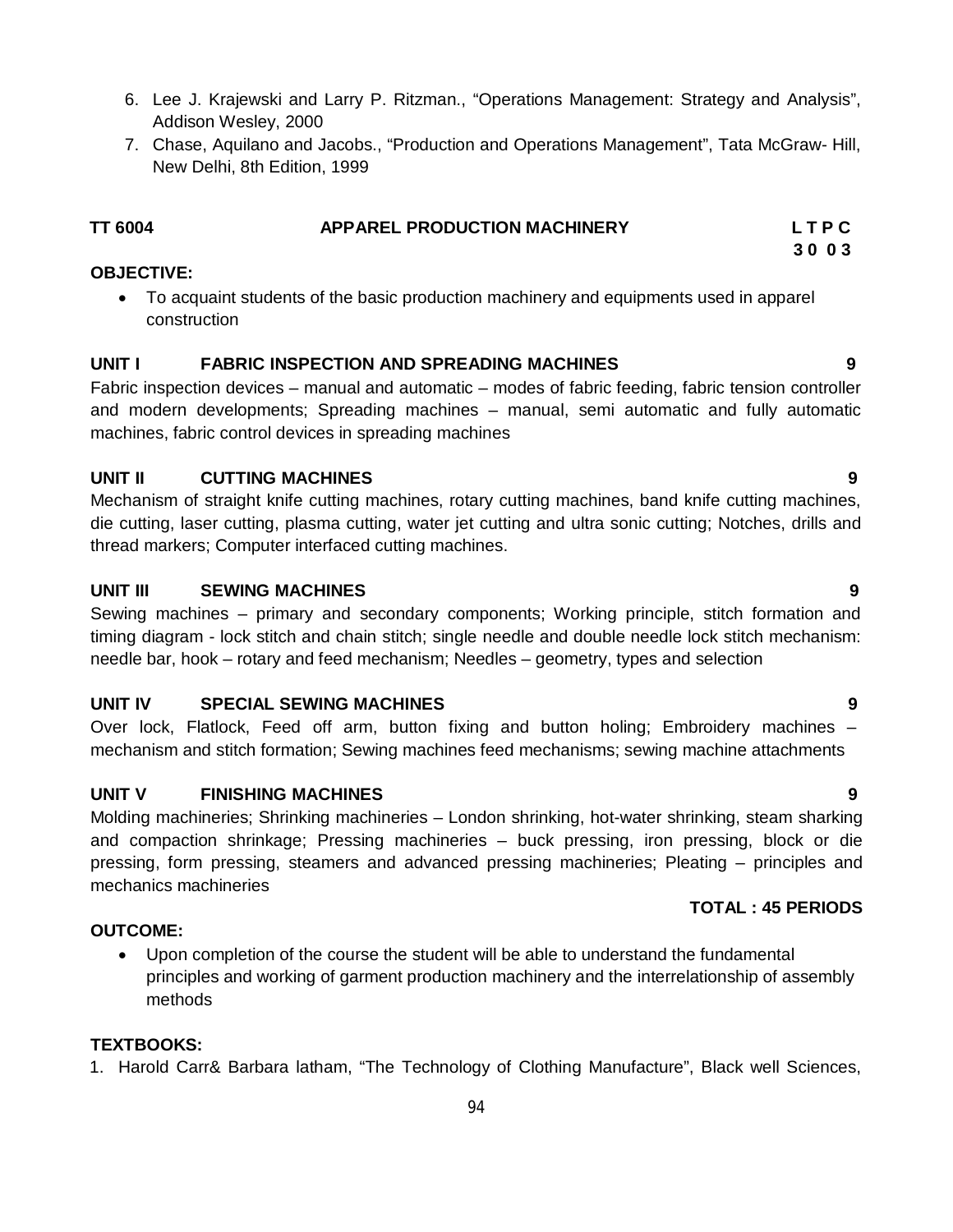1996.

2. Jacob Solinger., " Apparel Manufacturing Handbook ", VanNostrand Reinhold ompany 1980.

#### **REFERENCE:**

1. Ruth E. Glock and Grace I. Kunz, "Apparel Manufacturing Sewn Product Analysis" , Pearson Prentice Hall, 2005.

#### **FT6606 APPAREL MARKETING AND MERCHANDISING L T P C**

#### **OBJECTIVES:**

 To acquaint the students of the concepts of business, merchandising, sourcing and export documentation

#### **UNIT I INTRODUCTION TO APPAREL BUSINESS 9**

International apparel business pattern, basic business concepts in Indian apparel export house, business operations in China and other south Asian countries. Business patterns for Indian apparel retail and home textiles. Understanding from concept board to finished product and its sequence.

#### **UNIT II MARKETING FOR APPAREL AND TEXTILE PRODUCTS 9**

Defining marketing, marketing mix the objectives of marketing department, market research, different types of markets, marketing strategies with respect to a product/brand, Indian apparel houses international marketing strategies and domestic marketing strategies, marketing models, B to B marketing, B to C marketing, direct marketing, digital marketing.

#### **UNIT III MERCHANDISING 9**

Concepts of merchandising, concepts and apparel product lines, dimensions of product change, determination and development of product line and product range. Creative and technical design in garments and accessories, new product development and seasons of sale, costing, coordination and communication with the production house and export house

#### **UNIT IV SOURCING 9**

Understanding the basics of sourcing, sourcing strategy and best sourcing practice in apparel and textile businesses, supply chain and demand chain understanding, sourcing negotiations, global coordination in sourcing, materials management and quality in sourcing, quick response and supplier partnership in sourcing, JIT technology.

### **UNIT V EXPORT DOCUMENTATION AND POLICIES 9**

Government policies a guide lines for apparel export and domestic trade, tax structures and government incentives in apparel trade. Export documents and its purposes, banking activities, Letter of credit, logistics and shipping, foreign exchange regulation, export risk management and insurance. Export finance, Special economic zones.

#### **TOTAL : 45 PERIODS**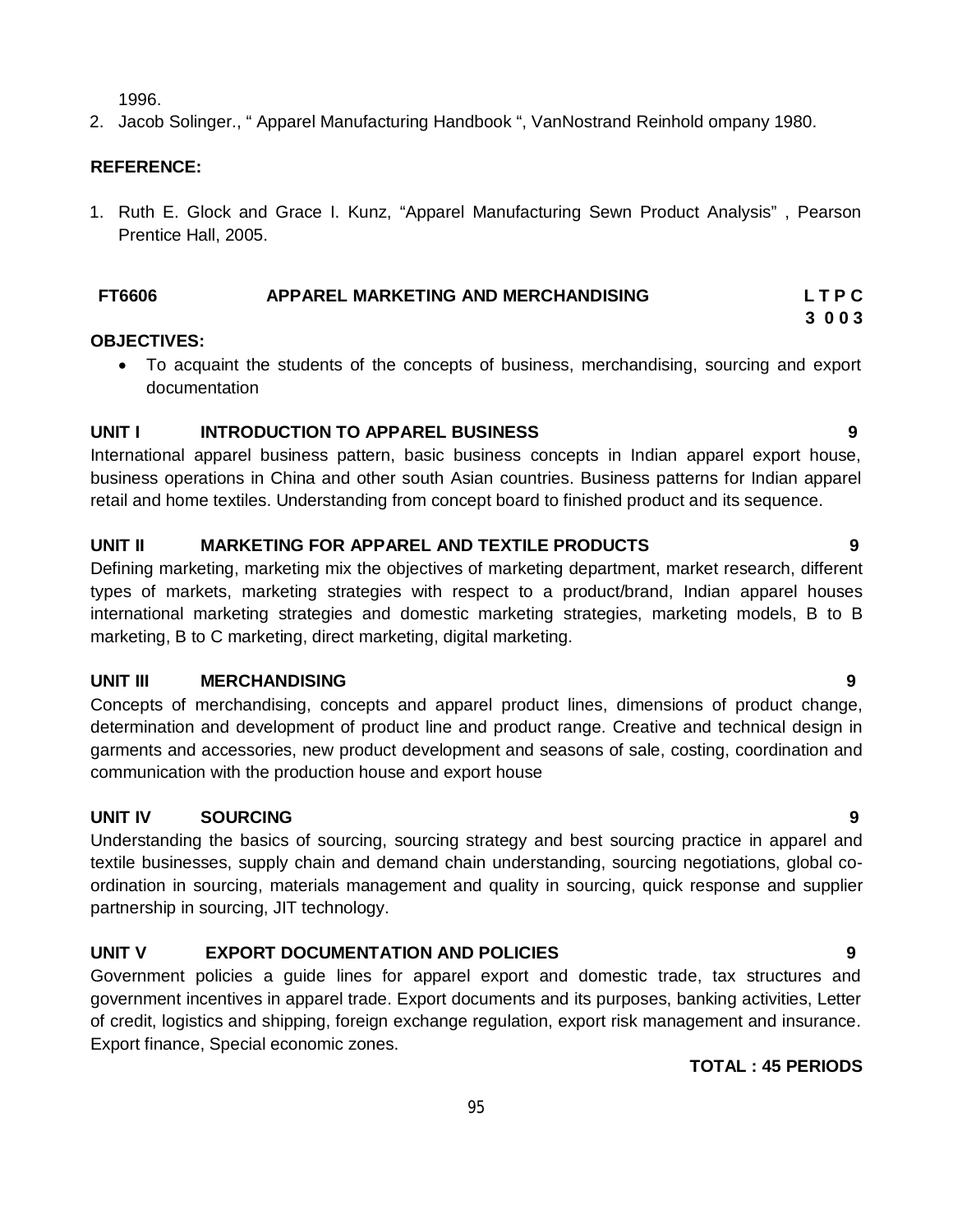#### **OUTCOMES:**

Upon completion of this course, the student shall be able to apply

- Concept of marketing and merchandizing in the apparel industry in India
- Procedure involved in the export of apparel

#### **TEXT BOOKS:**

- 1. Elian stone, Jean A samples, "Fashion Merchandising", McGraw Hill Book Company, New York, 1985.
- 2. Shivaramu S.," Export Marketing" A Practical Guide to Exporters", Wheeler Publishing, Ohio, 1996.

#### **REFERENCE:**

1. Ruth E. Glock, Grace I. Kunz " Apparel Manufacturing Sewn Product Analysis" Fourth Edition, Pearson.

#### **TT6006 SUPPLY CHAIN MANAGEMENT FOR TEXTILE INDUSTRY L T P C**

#### **OBJECTIVES:**

- To provide an insight on the fundamentals of supply chain networks, tools and techniques.
- To train the students to new and recent developments in supply chains, e-business and information technology

#### **UNIT I 9**

Basic principles of supply chain management and logistics, supply chain models, supply chain for volatile market; supply chain drivers and metrics in apparel industries; roll of supply chain in the textile and apparel industries' financial stability.

#### **UNIT II 9**

Planning supply and demand in apparel production house, managing economies of scale, supply cycle and inventory levels; managing uncertainty in supply chain, safety pricing and inventory; make Vs buy decision, make Vs hire decision; geographical identification of suppliers, supplier evaluation, supplier selection, contract negotiations and finalization.

#### **UNIT III 9**

Distribution network and design for global textile and apparel products, models of distribution – facility location and allocation of capacity, uncertainty on design and network optimization; the role of transportation in supply chain, modes of transportation, characteristics of transportation, transport design options for global textile and apparel network, trade-off in transport design, risk management in transportation, transport decision in practice for textile and apparel industries.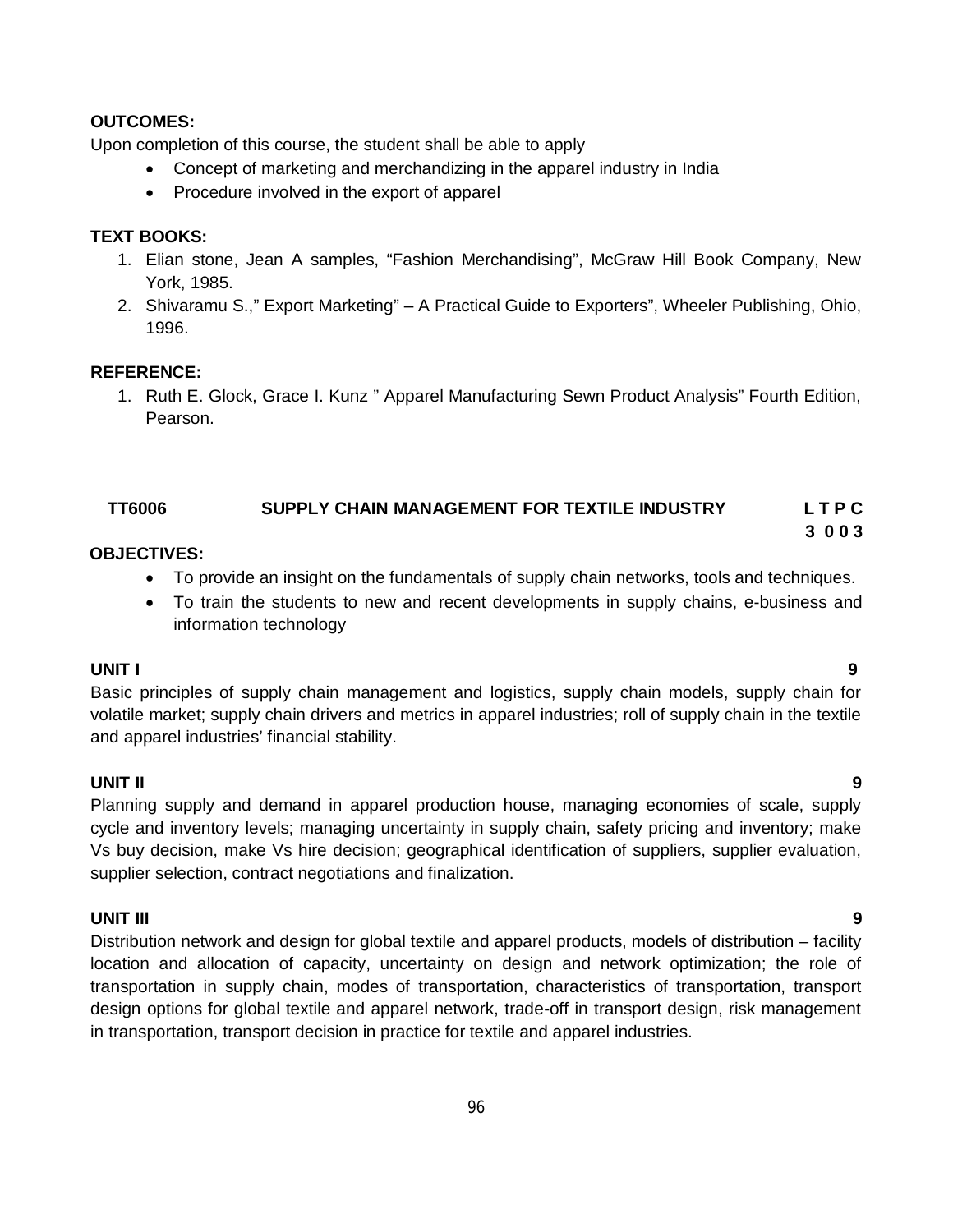#### **UNIT IV 9**

### Coordination in supply chain- the bullwhip effect, forecasting, obstacles to coordination in supply chain; supply chain management for apparel retail stores, high fashion fad; supply chain in e-business and b2b practices

#### **UNIT V 9**

Import - Export management, documentation, insurance, packing and foreign exchange; methods of payments – domestic, international, commercial terms; dispute handling modes and channels; supply chain and Information system; Customer relationship management

#### **OUTCOMES:**

Upon completion of this course, the student shall have the

- Knowledge of the framework and scope of supply chain networks and functions.
- Capacity to develop clear, concise and organized approach to operations management

#### **TEXTBOOKS:**

- 1. Janat Shah, "Supply Chain Management Text and Cases", Pearson Education, 2009.
- 2. David Simchi-Levi, Philip Kaminsky, Edith Simchi-Levi, "Designing and Managing the Supply Chain: Concepts, Strategies, and Cases", Tata McGraw-Hill, 2005.

#### **REFERENCES:**

- 1. Sunil Chopra and Peter Meindl, "Supply Chain Management-Strategy Planning and Operation", PHI Learning / Pearson Education, 2007.
- 2. Altekar Rahul V, "Supply Chain Management-Concept and Cases", PHI, 2005 Prentice Hall, NJ, 2005.

| TT6603 | <b>TECHNOLOGY OF BONDED FABRICS</b> | LTPC |
|--------|-------------------------------------|------|
|        |                                     | 3003 |
|        |                                     |      |

#### **OBJECTIVES:**

To enable the students to learn about the

- Fundamentals of bonded fabrics
- Different method of web formation and bonding

### **UNIT I FUNDAMENTALS OF BONDED FABRICS 5**

Definitions and classification of bonded fabrics; fibres, fibre preparations and their characteristics for the production of bonded fabrics, uses; methods of bonded fabric production

### **UNIT II WEB FORMATION WITH STAPLE FIBRES 9**

Production of staple-fibre web by dry and wet methods; influence of web laying methods on fabric properties; quality control of web

**TOTAL: 45 PERIODS**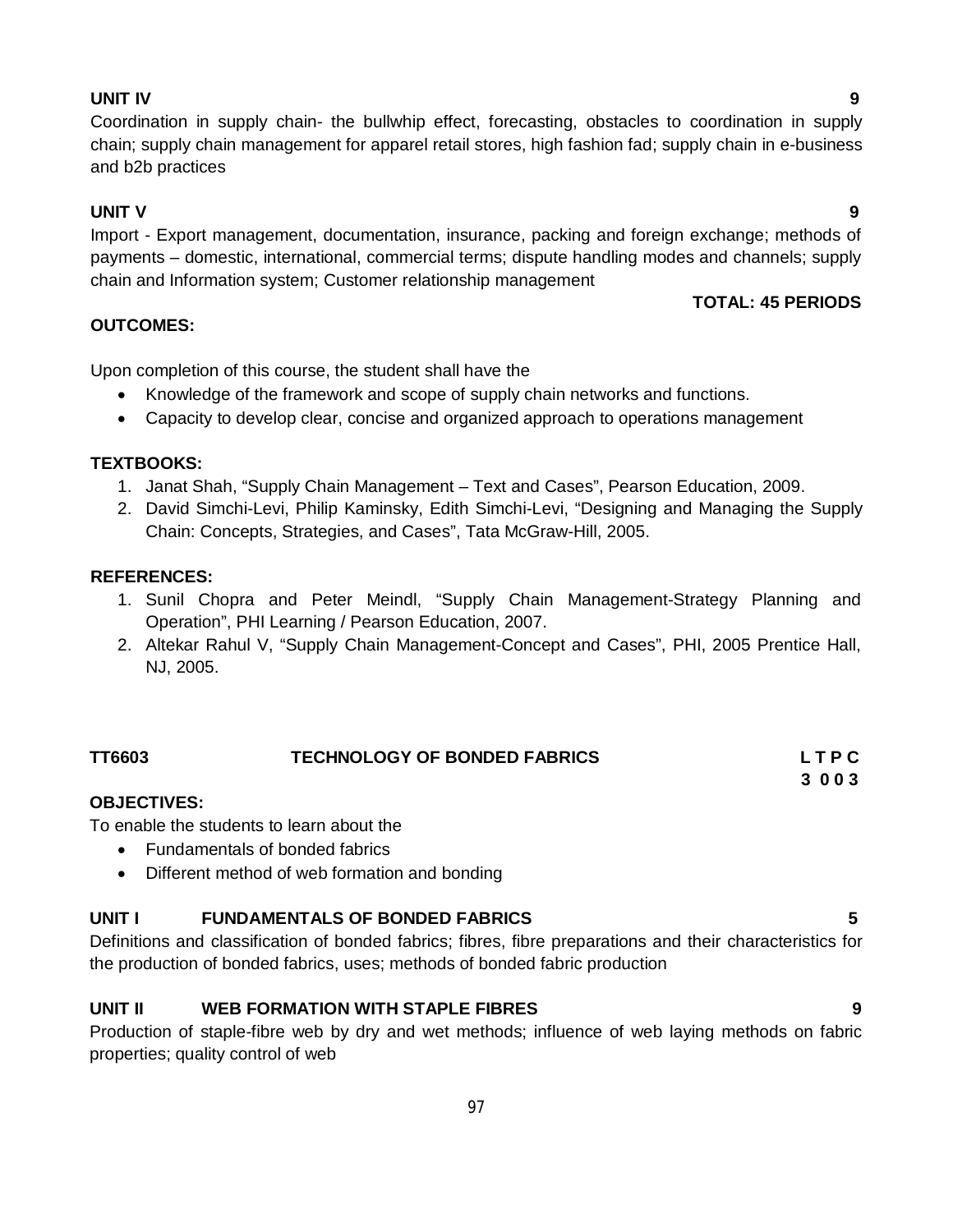### **UNIT III MECHANICAL, CHEMICAL AND THERMAL BONDING 13**

### Bonded fabric production by mechanical bonding - needling, stitching, water jet consolidation; Thermal Bonding technologies; Chemical bonding – Binder polymers and bonding technologies

#### **UNIT IV POLYMER – LAID WEB AND FABRIC FORMATION 9**

Manufacture of Spun bonded fabrics, fibre orientation in spun bonded fabrics and characterization of filament arrangement; Manufacture of Melt blown fabrics – fibre formation and its attenuation; Effect of processing parameters on fabric characteristics

#### **UNIT V FINISHING AND APPLICATION OF BONDED FABRICS 9**

Dry and Wet finishing; Characterisation, structure - property relationship in bonded fabrics; End uses of bonded fabrics

#### **TOTAL : 45 PERIODS**

#### **OUTCOMES:**

Upon completion of the course the student will be able to

- Explain different types of nonwovens and their method of production
- Explain different type of finishes applied on the fabric and their end uses
- Choose appropriate bonded technique for getting desired properties in fabric.

### **TEXTBOOKS:**

- 1. Lunenschloss J., Albrecht W. and David Sharp., "Nonwoven Bonded Fabrics", Ellis Horwood Ltd., New York, 1985.
- 2. Russell S., "Hand Book of Nonwovens", Textile Institute, Manchester, 2004.
- 3. Chapman R., "Applications of Nonwovens in Technical Textiles", Textile Institute, Manchester, 2010.

#### **REFERENCES:**

- 1. Mrstina V. and Feigl F., "Needle Punching Textile Technology", Elsevier, New York, 1990.
- 2. Dharmadhikary R. K., Gilmore T. F., Davis H. A. and Batra S. K., "Thermal Bonding of
- Nonwoven Fabrics", Textile Progress, Vol.26, No.2, Textile Institute Manchester,1995.
- 3. Jirsak O. and Wadsworth L. C., "Nonwoven Textiles", Textile Institute, Manchester, 1999.

#### **TC6004 TECHNICAL TEXTILES L T P C**

#### **OBJECTIVE:**

 To enable the students to learn about production, properties & application of various technical textile products viz., tyre cords, fabrics, belts, filter fabrics and medical textiles.

#### **UNIT I HIGH PERFORMANCE FIBRE 9**

Manufacture of glass filaments and staple fibre - manufacture of staple fibre yarn properties and applications of filament and staple fibre yarns. Asbestos Thread: Manufacturing process – properties and applications of asbestos yarn. Ultra High Modulus fibres - Carbon fibres - Aramid and related fibres.